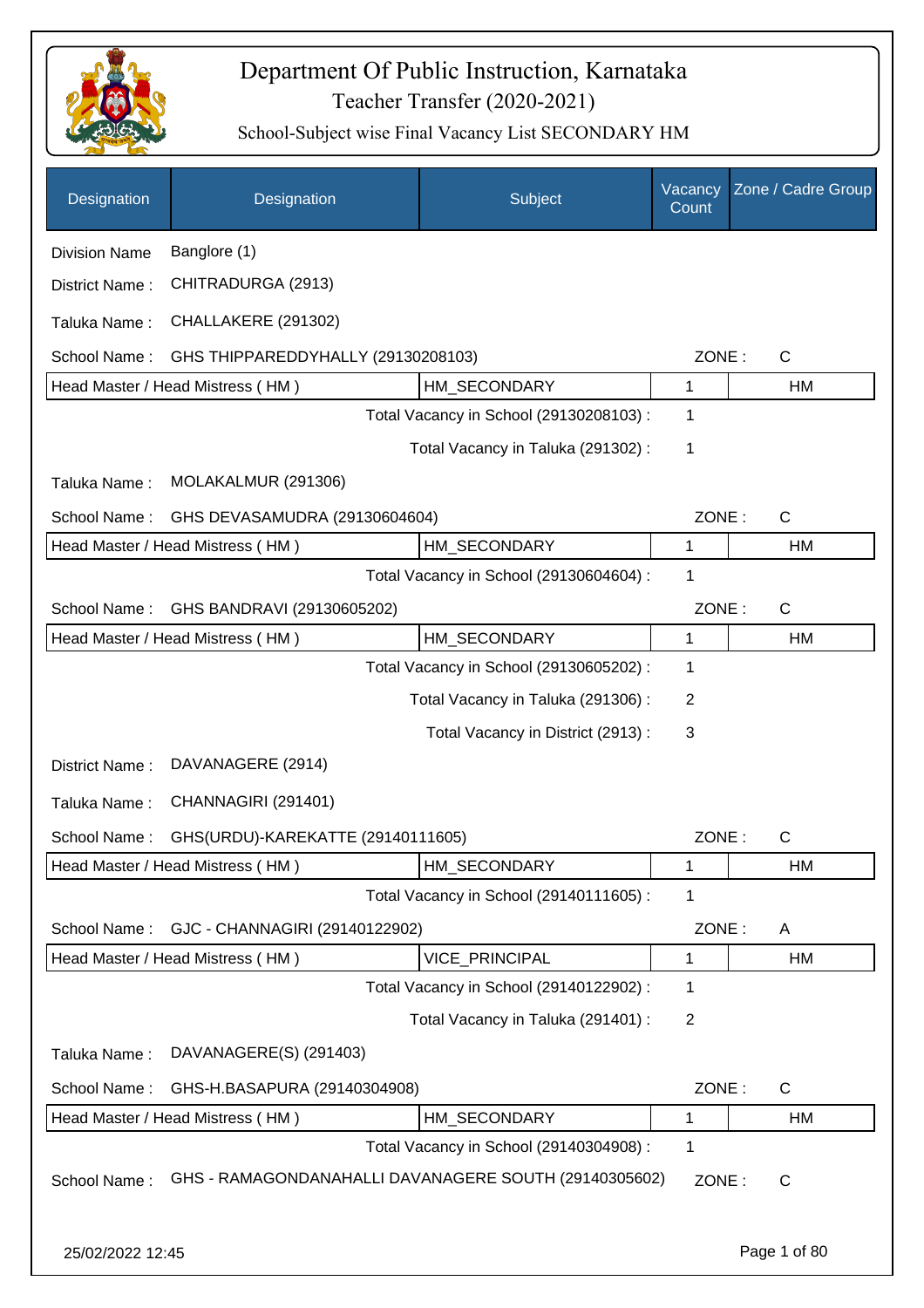

| Designation  | Designation                                      | Subject                                 | Vacancy<br>Count | Zone / Cadre Group |
|--------------|--------------------------------------------------|-----------------------------------------|------------------|--------------------|
|              | Head Master / Head Mistress (HM)                 | HM_SECONDARY                            | 1                | HM                 |
|              |                                                  | Total Vacancy in School (29140305602) : | 1                |                    |
|              |                                                  | Total Vacancy in Taluka (291403):       | 2                |                    |
| Taluka Name: | <b>HARIHARA (291404)</b>                         |                                         |                  |                    |
| School Name: | GHS-GULADAHALLI (29140402352)                    |                                         | ZONE:            | $\mathsf{C}$       |
|              | Head Master / Head Mistress (HM)<br>HM_SECONDARY |                                         |                  | HM                 |
|              |                                                  | Total Vacancy in School (29140402352) : | 1                |                    |
| School Name: | GJC - MALEBENNURU (29140405625)                  |                                         | ZONE:            | A                  |
|              | Head Master / Head Mistress (HM)                 | <b>VICE PRINCIPAL</b>                   | $\mathbf{1}$     | HM                 |
|              |                                                  | Total Vacancy in School (29140405625) : | 1                |                    |
|              |                                                  | Total Vacancy in Taluka (291404) :      | 2                |                    |
| Taluka Name: | <b>HONNALI</b> (291405)                          |                                         |                  |                    |
| School Name: | GHS - YARECHIKKANAHALLI (29140503702)            |                                         | ZONE:            | $\mathsf{C}$       |
|              | Head Master / Head Mistress (HM)                 | HM_SECONDARY                            | $\mathbf 1$      | HM                 |
|              |                                                  | Total Vacancy in School (29140503702) : | 1                |                    |
| School Name: | GHS - MARIGONDANAHALLI-KOTEHAL (29140508102)     |                                         | ZONE:            | C                  |
|              | Head Master / Head Mistress (HM)                 | HM_SECONDARY                            | 1                | HM                 |
|              |                                                  | Total Vacancy in School (29140508102) : | 1                |                    |
|              |                                                  | Total Vacancy in Taluka (291405):       | $\overline{2}$   |                    |
| Taluka Name: | <b>JAGALUR (291406)</b>                          |                                         |                  |                    |
| School Name: | GHS - GOURIPURA (29140604104)                    |                                         | ZONE:            | $\mathsf{C}$       |
|              | Head Master / Head Mistress (HM)                 | HM_SECONDARY                            | 1                | HM                 |
|              |                                                  | Total Vacancy in School (29140604104) : | 1                |                    |
| School Name: | GHS - HIREMALLANAHOLE (29140605804)              |                                         | ZONE:            | C                  |
|              | Head Master / Head Mistress (HM)                 | HM_SECONDARY                            | 1                | HM                 |
|              |                                                  | Total Vacancy in School (29140605804) : | 1                |                    |
| School Name: | GOVT PU COLLEGE HOSAKERE (29140606104)           |                                         | ZONE:            | C                  |
|              | Head Master / Head Mistress (HM)                 | VICE_PRINCIPAL                          | 1                | HM                 |
|              |                                                  | Total Vacancy in School (29140606104) : | 1                |                    |
|              |                                                  | Total Vacancy in Taluka (291406):       | 3                |                    |
|              |                                                  | Total Vacancy in District (2914) :      | 11               |                    |
|              |                                                  |                                         |                  |                    |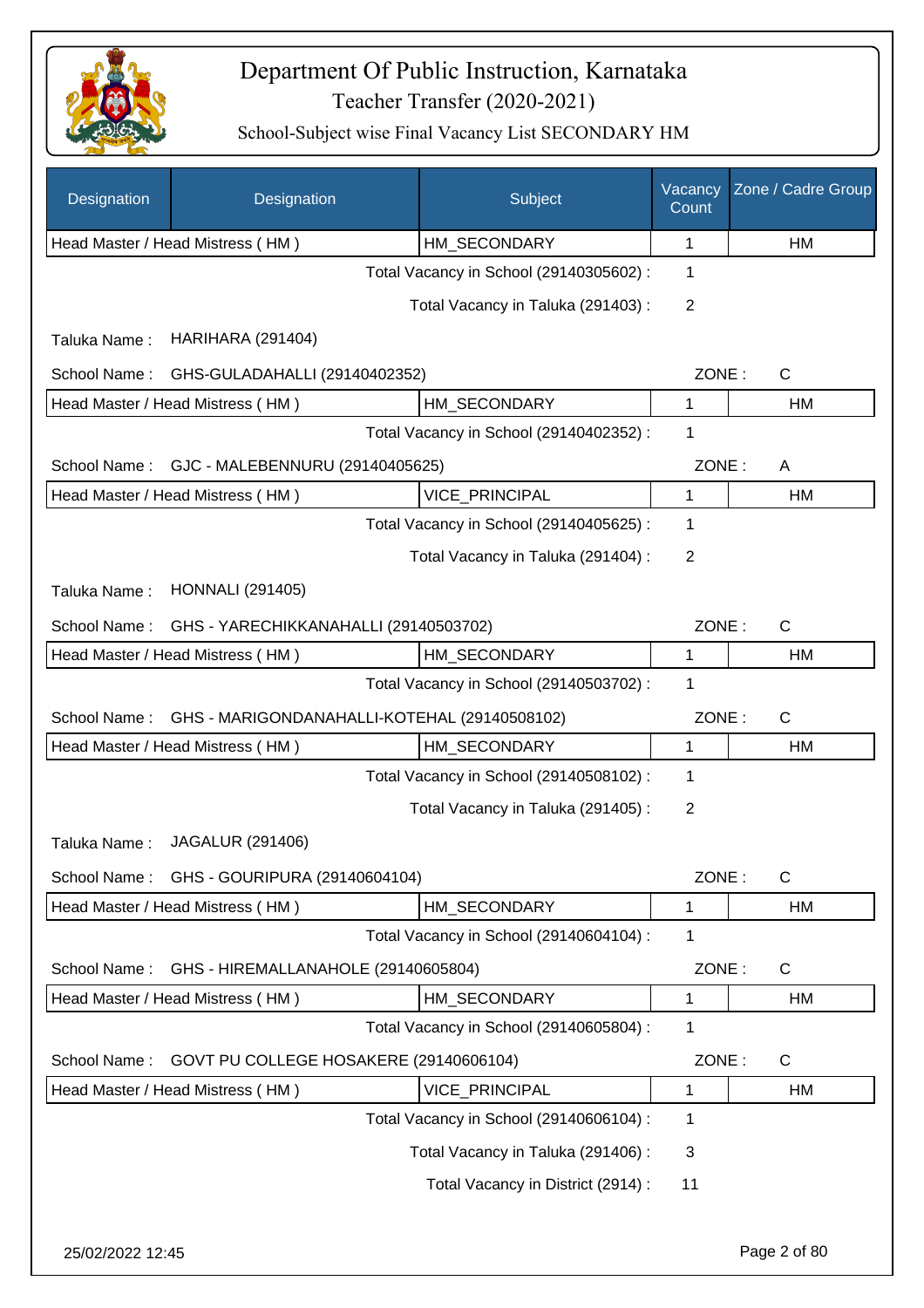

| Designation      | Designation                      | Subject                                 | Vacancy<br>Count | Zone / Cadre Group |
|------------------|----------------------------------|-----------------------------------------|------------------|--------------------|
| District Name:   | SHIVAMOGGA (2915)                |                                         |                  |                    |
| Taluka Name:     | HOSANAGAR (291502)               |                                         |                  |                    |
| School Name:     | GHS MASAGALLI (29150203203)      |                                         | ZONE:            | $\mathsf{C}$       |
|                  | Head Master / Head Mistress (HM) | HM SECONDARY                            | 1                | HM                 |
|                  |                                  | Total Vacancy in School (29150203203) : | 1                |                    |
| School Name:     | GHS KARANAGIRI (29150211807)     |                                         | ZONE:            | $\mathsf{C}$       |
|                  | Head Master / Head Mistress (HM) | HM_SECONDARY                            | 1                | HM                 |
|                  |                                  | Total Vacancy in School (29150211807) : | 1                |                    |
| School Name:     | GHS CHIKKAJENI (29150223502)     |                                         | ZONE:            | $\mathsf{C}$       |
|                  | Head Master / Head Mistress (HM) | HM_SECONDARY                            | $\mathbf{1}$     | HM                 |
|                  |                                  | Total Vacancy in School (29150223502) : | 1                |                    |
| School Name:     | GHS SAMPEKATTE (29150224701)     |                                         | ZONE:            | $\mathsf{C}$       |
|                  | Head Master / Head Mistress (HM) | HM_SECONDARY                            | 1                | HM                 |
|                  |                                  | Total Vacancy in School (29150224701) : | 1                |                    |
|                  |                                  | Total Vacancy in Taluka (291502) :      | 4                |                    |
| Taluka Name:     | SHIKARIPUR (291504)              |                                         |                  |                    |
| School Name:     | GHS BILIKI (29150401803)         |                                         | ZONE:            | $\mathsf{C}$       |
|                  | Head Master / Head Mistress (HM) | HM_SECONDARY                            | 1                | HM                 |
|                  |                                  | Total Vacancy in School (29150401803) : | 1                |                    |
| School Name:     | GUHS CHIKKAJAMBURU (29150406204) |                                         | ZONE:            | C                  |
|                  | Head Master / Head Mistress (HM) | HM_SECONDARY                            | 1                | HM                 |
|                  |                                  | Total Vacancy in School (29150406204) : | 1                |                    |
| School Name:     | GHS KAGINALLI (29150413902)      |                                         | ZONE:            | $\mathsf{C}$       |
|                  | Head Master / Head Mistress (HM) | HM_SECONDARY                            | 1                | HM                 |
|                  |                                  | Total Vacancy in School (29150413902) : | 1                |                    |
|                  |                                  | Total Vacancy in Taluka (291504) :      | 3                |                    |
| Taluka Name:     | SHIMOGA (291505)                 |                                         |                  |                    |
| School Name:     | GPUC AYANUR (29150537606)        |                                         | ZONE:            | B                  |
|                  | Head Master / Head Mistress (HM) | VICE_PRINCIPAL                          | 1                | HM                 |
|                  |                                  | Total Vacancy in School (29150537606) : | 1                |                    |
|                  |                                  | Total Vacancy in Taluka (291505):       | 1                |                    |
|                  |                                  |                                         |                  |                    |
| 25/02/2022 12:45 |                                  |                                         |                  | Page 3 of 80       |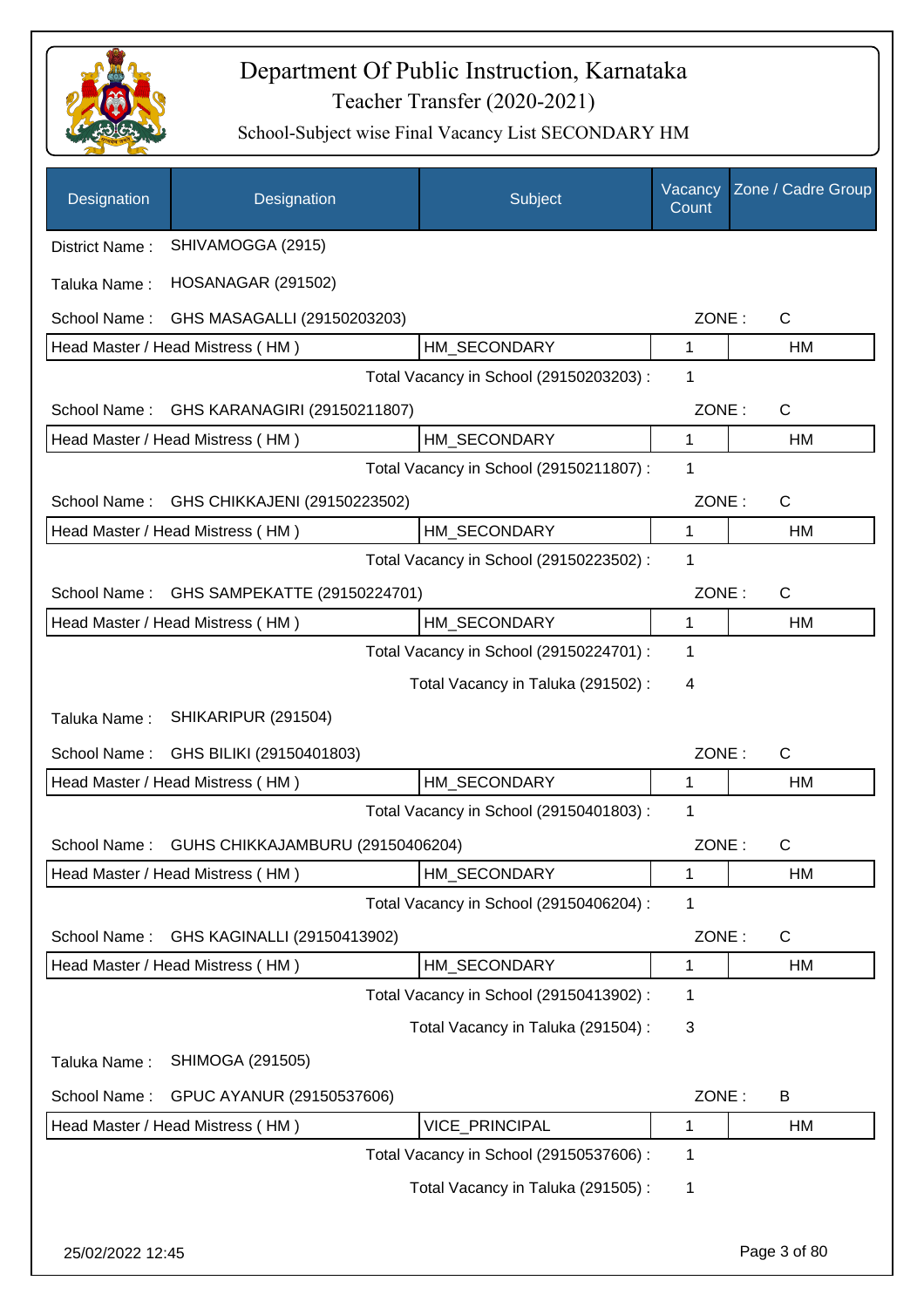

| Designation      | Designation                                                                              | Subject                                 | Vacancy<br>Count | Zone / Cadre Group |
|------------------|------------------------------------------------------------------------------------------|-----------------------------------------|------------------|--------------------|
| Taluka Name:     | SORAB (291506)                                                                           |                                         |                  |                    |
| School Name:     | GHS ANKARAVALLI (29150617703)                                                            |                                         | ZONE:            | C                  |
|                  | Head Master / Head Mistress (HM)                                                         | HM SECONDARY                            | 1                | HM                 |
|                  |                                                                                          | Total Vacancy in School (29150617703) : | 1                |                    |
| School Name:     | GHS UDRI (29150637702)                                                                   |                                         | ZONE:            | C                  |
|                  | Head Master / Head Mistress (HM)                                                         | HM_SECONDARY                            | 1                | HM                 |
|                  |                                                                                          | Total Vacancy in School (29150637702) : | 1                |                    |
|                  |                                                                                          | Total Vacancy in Taluka (291506):       | $\overline{2}$   |                    |
| Taluka Name:     | THIRTHAHALLI (291507)                                                                    |                                         |                  |                    |
| School Name:     | GHS KANNANGI (29150707203)                                                               |                                         | ZONE:            | C                  |
|                  | Head Master / Head Mistress (HM)                                                         | HM_SECONDARY                            | 1                | HM                 |
|                  |                                                                                          | Total Vacancy in School (29150707203) : | 1                |                    |
| School Name:     | GHS BILALUKOPPA (29150733101)                                                            |                                         | ZONE:            | $\mathsf{C}$       |
|                  | Head Master / Head Mistress (HM)                                                         | HM_SECONDARY                            | 1                | HM                 |
|                  |                                                                                          | Total Vacancy in School (29150733101) : | 1                |                    |
|                  |                                                                                          | Total Vacancy in Taluka (291507) :      | $\overline{2}$   |                    |
|                  |                                                                                          | Total Vacancy in District (2915):       | 12               |                    |
| District Name:   | TUMAKURU (2918)                                                                          |                                         |                  |                    |
| Taluka Name:     | CHIKNAYAKANHALLI (291801)                                                                |                                         |                  |                    |
| School Name:     | KARNATAKA PUBLIC SCHOOLS KARNATAKA PUBLIC SCHOOL<br><b>HULIYAR KENKERE (29180105306)</b> |                                         | ZONE :           | А                  |
|                  | Head Master / Head Mistress (HM)                                                         | <b>VICE PRINCIPAL</b>                   | 1                | HM                 |
|                  |                                                                                          | Total Vacancy in School (29180105306) : | 1                |                    |
| School Name:     | RMSA BELLARA (29180120201)                                                               |                                         | ZONE:            | C                  |
|                  | Head Master / Head Mistress (HM)                                                         | HM_SECONDARY                            | 1                | HM                 |
|                  |                                                                                          | Total Vacancy in School (29180120201) : | 1                |                    |
| School Name:     | GHS DASUDI (29180120309)                                                                 |                                         | ZONE:            | C                  |
|                  | Head Master / Head Mistress (HM)                                                         | HM_SECONDARY                            | 1                | HM                 |
|                  |                                                                                          | Total Vacancy in School (29180120309) : | 1                |                    |
| School Name:     | GOVT. HIGH SCHOOL DABBAGUNTE (29180120503)                                               |                                         | ZONE:            | C                  |
|                  | Head Master / Head Mistress (HM)                                                         | HM_SECONDARY                            | 1                | HM                 |
|                  |                                                                                          | Total Vacancy in School (29180120503) : | 1                |                    |
| 25/02/2022 12:45 |                                                                                          |                                         |                  | Page 4 of 80       |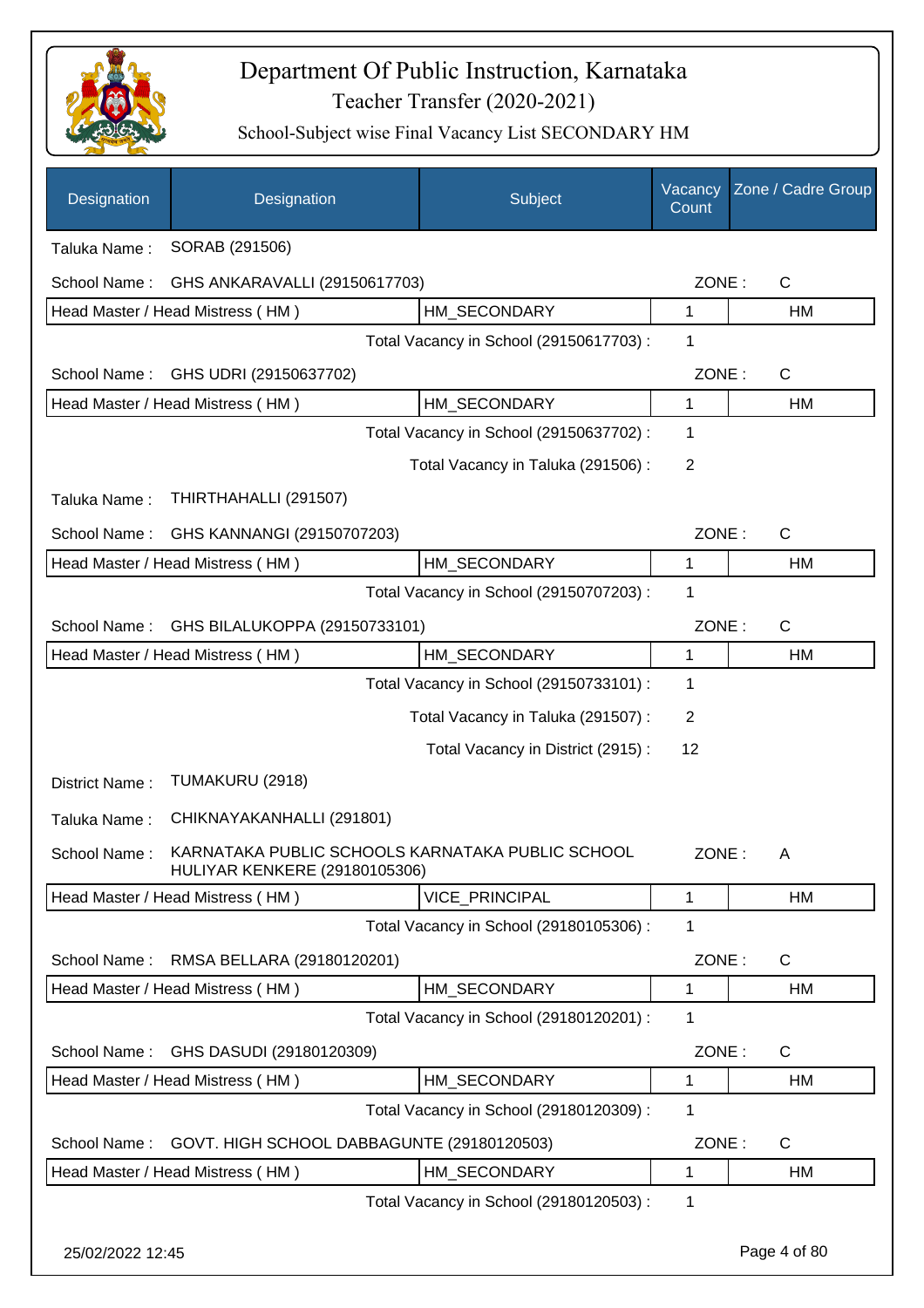

| Designation                      | Designation                                          | Subject                                 | Vacancy<br>Count | Zone / Cadre Group |
|----------------------------------|------------------------------------------------------|-----------------------------------------|------------------|--------------------|
|                                  |                                                      | Total Vacancy in Taluka (291801) :      | 4                |                    |
| Taluka Name:                     | GUBBI (291802)                                       |                                         |                  |                    |
| School Name:                     | KARNATAKA PUBLIC SCHOOLS GJC KADABA (29180207306)    |                                         | ZONE:            | $\mathsf{C}$       |
| Head Master / Head Mistress (HM) |                                                      | VICE_PRINCIPAL                          | 1                | НM                 |
|                                  |                                                      | Total Vacancy in School (29180207306) : | 1                |                    |
| School Name:                     | KARNATAKA PUBLIC SCHOOLS GJC C S PURA (29180213905)  |                                         | ZONE:            | $\mathsf{C}$       |
| Head Master / Head Mistress (HM) |                                                      | <b>VICE PRINCIPAL</b>                   | 1                | HM                 |
|                                  |                                                      | Total Vacancy in School (29180213905) : | 1                |                    |
| School Name:                     | GHS HARADAGERE (29180226203)                         |                                         | ZONE:            | C                  |
| Head Master / Head Mistress (HM) |                                                      | HM SECONDARY                            | $\mathbf{1}$     | HM                 |
|                                  |                                                      | Total Vacancy in School (29180226203) : | 1                |                    |
|                                  |                                                      | Total Vacancy in Taluka (291802):       | 3                |                    |
| Taluka Name:                     | TURUVEKERE (291807)                                  |                                         |                  |                    |
| School Name:                     | GHS AJJANAHALLI (29180704902)                        |                                         | ZONE:            | $\mathsf{C}$       |
| Head Master / Head Mistress (HM) |                                                      | HM_SECONDARY                            | $\mathbf{1}$     | <b>HM</b>          |
|                                  |                                                      | Total Vacancy in School (29180704902) : | 1                |                    |
| School Name:                     | GHS DABBEGHATTA (29180720104)                        |                                         | ZONE:            | $\mathsf{C}$       |
| Head Master / Head Mistress (HM) |                                                      | HM_SECONDARY                            | 1                | HM                 |
|                                  |                                                      | Total Vacancy in School (29180720104) : | 1                |                    |
| School Name:                     | G J C TURUVEKERE (29180721903)                       |                                         | ZONE:            | A                  |
| Head Master / Head Mistress (HM) |                                                      | VICE_PRINCIPAL                          | 1                | HM                 |
|                                  |                                                      | Total Vacancy in School (29180721903) : | 1                |                    |
|                                  |                                                      | Total Vacancy in Taluka (291807) :      | 3                |                    |
| Taluka Name:                     | <b>TUMKUR (291809)</b>                               |                                         |                  |                    |
| School Name:                     | GHS COMPOSITE HEBBURU (29180904310)                  |                                         | ZONE:            | $\mathsf{C}$       |
| Head Master / Head Mistress (HM) |                                                      | HM_SECONDARY                            | 1                | HM                 |
|                                  |                                                      | Total Vacancy in School (29180904310) : | 1                |                    |
| School Name:                     | KARNATAKA PUBLIC SCHOOLS GJC NAGAVALLI (29180926708) |                                         | ZONE:            | B                  |
| Head Master / Head Mistress (HM) |                                                      | VICE_PRINCIPAL                          | 1                | HM                 |
|                                  |                                                      | Total Vacancy in School (29180926708) : | 1                |                    |
|                                  |                                                      | Total Vacancy in Taluka (291809):       | $\overline{c}$   |                    |
|                                  |                                                      |                                         |                  |                    |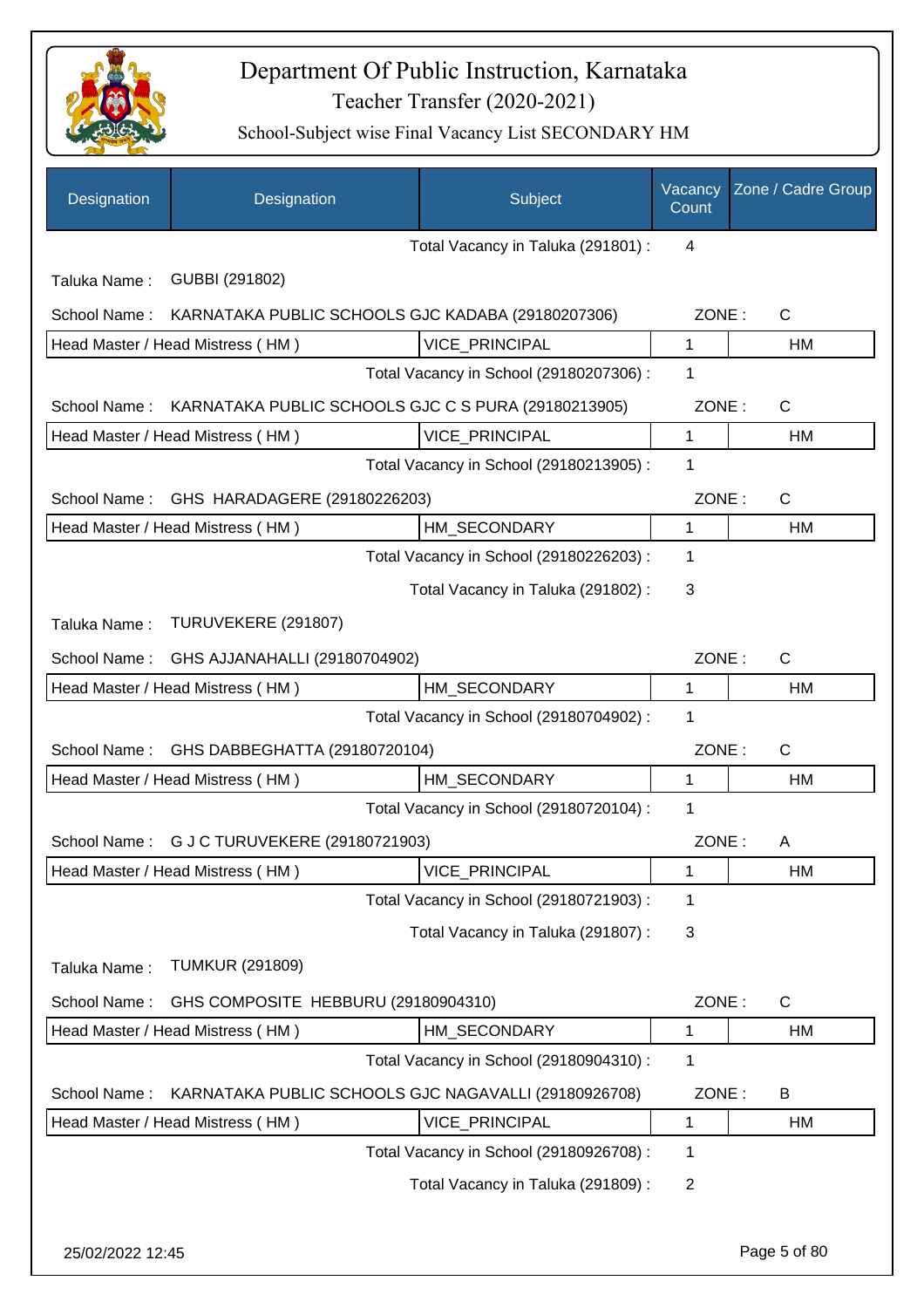

| Designation      | Designation                                         | Subject                                 | Vacancy<br>Count | Zone / Cadre Group |
|------------------|-----------------------------------------------------|-----------------------------------------|------------------|--------------------|
| Taluka Name:     | <b>KUNIGAL (291810)</b>                             |                                         |                  |                    |
| School Name:     | GOVT HIGHSCHOOL VALAGEREPURA (29181002703)          |                                         | ZONE:            | $\mathsf{C}$       |
|                  | Head Master / Head Mistress (HM)                    | HM SECONDARY                            | 1                | HM                 |
|                  |                                                     | Total Vacancy in School (29181002703) : | 1                |                    |
| School Name:     | GHS UJJANI (29181003403)                            |                                         | ZONE:            | $\mathsf{C}$       |
|                  | Head Master / Head Mistress (HM)                    | HM SECONDARY                            | 1                | HM                 |
|                  |                                                     | Total Vacancy in School (29181003403) : | 1                |                    |
| School Name:     | GHS KODAVATTI (29181003502)                         |                                         | ZONE:            | $\mathsf{C}$       |
|                  | Head Master / Head Mistress (HM)                    | HM_SECONDARY                            | $\mathbf{1}$     | HM                 |
|                  |                                                     | Total Vacancy in School (29181003502) : | 1                |                    |
| School Name:     | MAHATHMAGANDHI GOVT PU COLLEGE (29181034601)        |                                         | ZONE:            | A                  |
|                  | Head Master / Head Mistress (HM)                    | VICE_PRINCIPAL                          | 1                | <b>HM</b>          |
|                  |                                                     | Total Vacancy in School (29181034601) : | 1                |                    |
|                  |                                                     | Total Vacancy in Taluka (291810) :      | 4                |                    |
|                  |                                                     | Total Vacancy in District (2918) :      | 16               |                    |
| District Name:   | <b>KOLAR (2919)</b>                                 |                                         |                  |                    |
| Taluka Name:     | BANGARAPETE (291902)                                |                                         |                  |                    |
| School Name:     | GHS BALAMANDE (29190201608)                         |                                         | ZONE:            | $\mathsf{C}$       |
|                  | Head Master / Head Mistress (HM)                    | HM SECONDARY                            | 1                | HM                 |
|                  |                                                     | Total Vacancy in School (29190201608) : | 1                |                    |
| School Name:     | KARNATAKA PUBLIC SCHOOLS GJC BUDIKOTE (29190205004) |                                         | ZONE:            | $\mathsf{C}$       |
|                  | Head Master / Head Mistress (HM)                    | <b>VICE PRINCIPAL</b>                   | $\mathbf{1}$     | HM                 |
|                  |                                                     | Total Vacancy in School (29190205004) : | 1                |                    |
| School Name:     | GHS DODDA PONNANDAHALLI (29190210203)               |                                         | ZONE:            | $\mathsf{C}$       |
|                  | Head Master / Head Mistress (HM)                    | HM_SECONDARY                            | 1                | HM                 |
|                  |                                                     | Total Vacancy in School (29190210203):  | 1                |                    |
| School Name:     | GHPS GAJAGA (RMSA UPG) (29190211001)                |                                         | ZONE:            | C                  |
|                  | Head Master / Head Mistress (HM)                    | HM_SECONDARY                            | 1                | HM                 |
|                  |                                                     | Total Vacancy in School (29190211001) : | 1                |                    |
| School Name:     | GHS GULLAHALLI (29190212703)                        |                                         | ZONE:            | C                  |
|                  | Head Master / Head Mistress (HM)                    | HM_SECONDARY                            | 1                | HM                 |
|                  |                                                     | Total Vacancy in School (29190212703) : | 1                |                    |
| 25/02/2022 12:45 |                                                     |                                         |                  | Page 6 of 80       |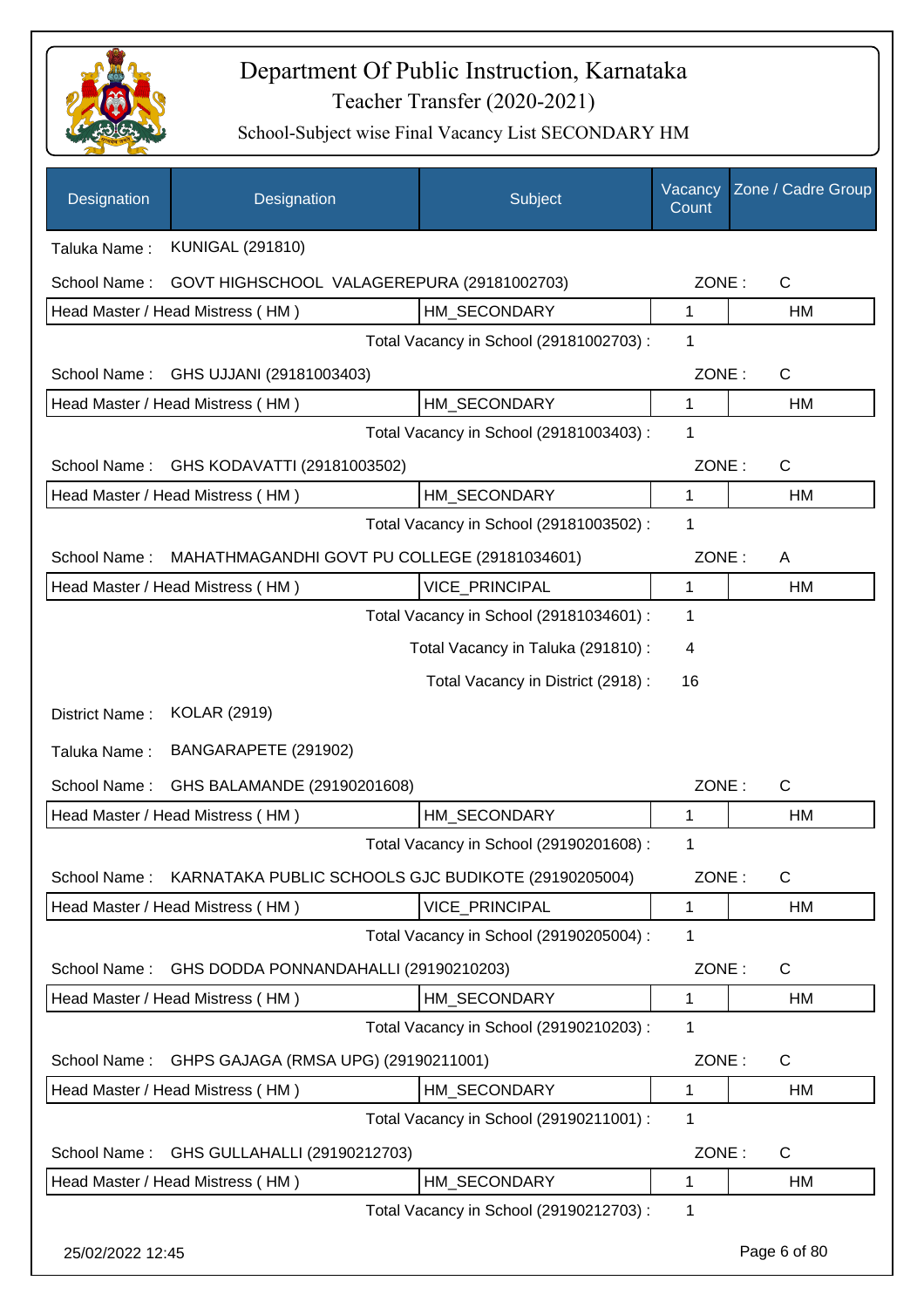

| Designation      | Designation                                                | Subject                                 | Vacancy<br>Count | Zone / Cadre Group |
|------------------|------------------------------------------------------------|-----------------------------------------|------------------|--------------------|
|                  | School Name: GHS N G HULKUR (29190214304)                  |                                         | ZONE:            | $\mathsf{C}$       |
|                  | Head Master / Head Mistress (HM)                           | HM SECONDARY                            | $\mathbf{1}$     | HM                 |
|                  |                                                            | Total Vacancy in School (29190214304) : | 1                |                    |
|                  | School Name: GHPS KANAMANAHALLI RMSA UPG (29190218501)     |                                         | ZONE:            | $\mathsf{C}$       |
|                  | Head Master / Head Mistress (HM)                           | HM SECONDARY                            | 1                | HM                 |
|                  |                                                            | Total Vacancy in School (29190218501) : | 1                |                    |
| School Name:     | GHS KARMANGALA (29190219002)                               |                                         | ZONE:            | $\mathsf{C}$       |
|                  | Head Master / Head Mistress (HM)                           | HM_SECONDARY                            | $\mathbf{1}$     | <b>HM</b>          |
|                  |                                                            | Total Vacancy in School (29190219002) : | 1                |                    |
| School Name:     | KARNATAKA PUBLIC SCHOOLS GJC SUNDARAPALYA<br>(29190233207) |                                         | ZONE:            | C                  |
|                  | Head Master / Head Mistress (HM)                           | <b>VICE PRINCIPAL</b>                   | $\mathbf 1$      | <b>HM</b>          |
|                  |                                                            | Total Vacancy in School (29190233207) : | 1                |                    |
| School Name:     | GHPS RAMASAGARA (RMSA UPG) (29190236102)                   |                                         | ZONE:            | C                  |
|                  | Head Master / Head Mistress (HM)                           | HM_SECONDARY                            | 1                | HM                 |
|                  |                                                            | Total Vacancy in School (29190236102) : | 1                |                    |
| School Name:     | GHS BADAMAKANAHALLI (29190240402)                          |                                         | ZONE:            | $\mathsf{C}$       |
|                  | Head Master / Head Mistress (HM)                           | HM_SECONDARY                            | 1                | HM                 |
|                  |                                                            | Total Vacancy in School (29190240402) : | 1                |                    |
|                  | School Name: GJC BOYS (29190244005)                        |                                         | ZONE:            | A                  |
|                  | Head Master / Head Mistress (HM)                           | VICE_PRINCIPAL                          | 1                | <b>HM</b>          |
|                  |                                                            | Total Vacancy in School (29190244005) : | 1                |                    |
|                  |                                                            | Total Vacancy in Taluka (291902) :      | 12               |                    |
| Taluka Name:     | KOLAR (291907)                                             |                                         |                  |                    |
| School Name:     | GHS ANNIHALLI KOLAR TQ (29190701502)                       |                                         | ZONE:            | $\mathsf{C}$       |
|                  | Head Master / Head Mistress (HM)                           | HM_SECONDARY                            | 1                | HM                 |
|                  |                                                            | Total Vacancy in School (29190701502) : | 1                |                    |
| School Name:     | GHS BELAMARANAHALLI (29190703503)                          |                                         | ZONE:            | $\mathsf{C}$       |
|                  | Head Master / Head Mistress (HM)                           | HM_SECONDARY                            | 1                | HM                 |
|                  |                                                            | Total Vacancy in School (29190703503) : | 1                |                    |
| School Name:     | GHS HOLUR (29190713903)                                    |                                         | ZONE:            | $\mathsf{C}$       |
|                  | Head Master / Head Mistress (HM)                           | HM_SECONDARY                            | 1                | HM                 |
|                  |                                                            | Total Vacancy in School (29190713903) : | 1                |                    |
| 25/02/2022 12:45 |                                                            |                                         |                  | Page 7 of 80       |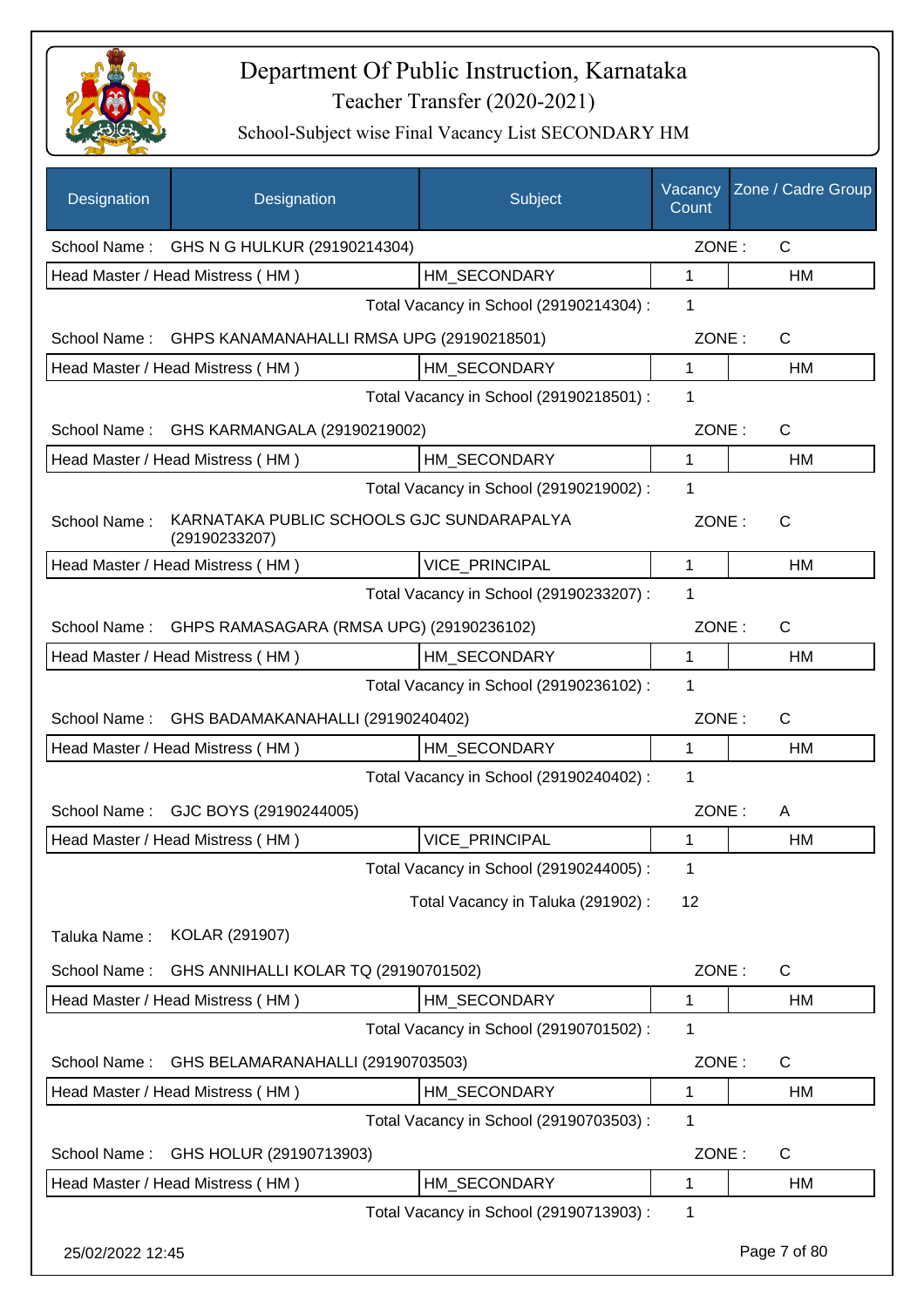

| Designation      | Designation                                      | Subject                                                         | Vacancy<br>Count | Zone / Cadre Group |
|------------------|--------------------------------------------------|-----------------------------------------------------------------|------------------|--------------------|
|                  | School Name: GHS HUTHUR (29190714403)            |                                                                 | ZONE:            | $\mathsf{C}$       |
|                  | Head Master / Head Mistress (HM)                 | HM SECONDARY                                                    | 1                | HM                 |
|                  |                                                  | Total Vacancy in School (29190714403) :                         | 1                |                    |
|                  | School Name: GHS KAMADENAHALLI (29190716902)     |                                                                 | ZONE:            | $\mathsf{C}$       |
|                  | Head Master / Head Mistress (HM)                 | HM SECONDARY                                                    | 1                | HM                 |
|                  |                                                  | Total Vacancy in School (29190716902) :                         | 1                |                    |
|                  |                                                  | School Name: KARNATAKA PUBLIC SCHOOLS GHS KYALNUR (29190720906) | ZONE:            | $\mathsf{C}$       |
|                  | Head Master / Head Mistress (HM)                 | HM_SECONDARY                                                    | $\mathbf{1}$     | HM                 |
|                  |                                                  | Total Vacancy in School (29190720906) :                         | 1                |                    |
| School Name:     | GHS MADDERI (29190721502)                        |                                                                 | ZONE:            | $\mathsf{C}$       |
|                  | Head Master / Head Mistress (HM)                 | HM_SECONDARY                                                    | $\mathbf{1}$     | HM                 |
|                  |                                                  | Total Vacancy in School (29190721502) :                         | 1                |                    |
|                  | School Name: GHS NAYAKARAHALLI (29190725304)     |                                                                 | ZONE:            | $\mathsf{C}$       |
|                  | Head Master / Head Mistress (HM)                 | HM_SECONDARY                                                    | 1                | HM                 |
|                  |                                                  | Total Vacancy in School (29190725304) :                         | 1                |                    |
| School Name:     | GHPS RAJAKALLAHALLI (RMSA UPG) (29190727801)     |                                                                 | ZONE:            | $\mathsf{C}$       |
|                  | Head Master / Head Mistress (HM)                 | HM_SECONDARY                                                    | 1                | HM                 |
|                  |                                                  | Total Vacancy in School (29190727801) :                         | 1                |                    |
| School Name:     | GHS SHAPURA (29190729902)                        |                                                                 | ZONE:            | $\mathsf{C}$       |
|                  | Head Master / Head Mistress (HM)                 | HM SECONDARY                                                    | 1                | <b>HM</b>          |
|                  |                                                  | Total Vacancy in School (29190729902) :                         | 1                |                    |
|                  | School Name: GHS THORADEVANDAHALLI (29190732602) |                                                                 | ZONE:            | $\mathsf{C}$       |
|                  | Head Master / Head Mistress (HM)                 | HM_SECONDARY                                                    | 1                | HM                 |
|                  |                                                  | Total Vacancy in School (29190732602) :                         | 1                |                    |
| School Name:     | GHS THYAVANAHALLI (29190733102)                  |                                                                 | ZONE:            | $\mathsf{C}$       |
|                  | Head Master / Head Mistress (HM)                 | HM_SECONDARY                                                    | 1                | HM                 |
|                  |                                                  | Total Vacancy in School (29190733102) :                         | 1                |                    |
| School Name:     | GJC VEMGAL (29190734506)                         |                                                                 | ZONE:            | $\mathsf{C}$       |
|                  | Head Master / Head Mistress (HM)                 | VICE_PRINCIPAL                                                  | 1                | HM                 |
|                  |                                                  | Total Vacancy in School (29190734506) :                         | 1                |                    |
| School Name:     | GJC BOYS (29190736206)                           |                                                                 | ZONE:            | A                  |
|                  | Head Master / Head Mistress (HM)                 | VICE_PRINCIPAL                                                  | 1                | HM                 |
| 25/02/2022 12:45 |                                                  |                                                                 |                  | Page 8 of 80       |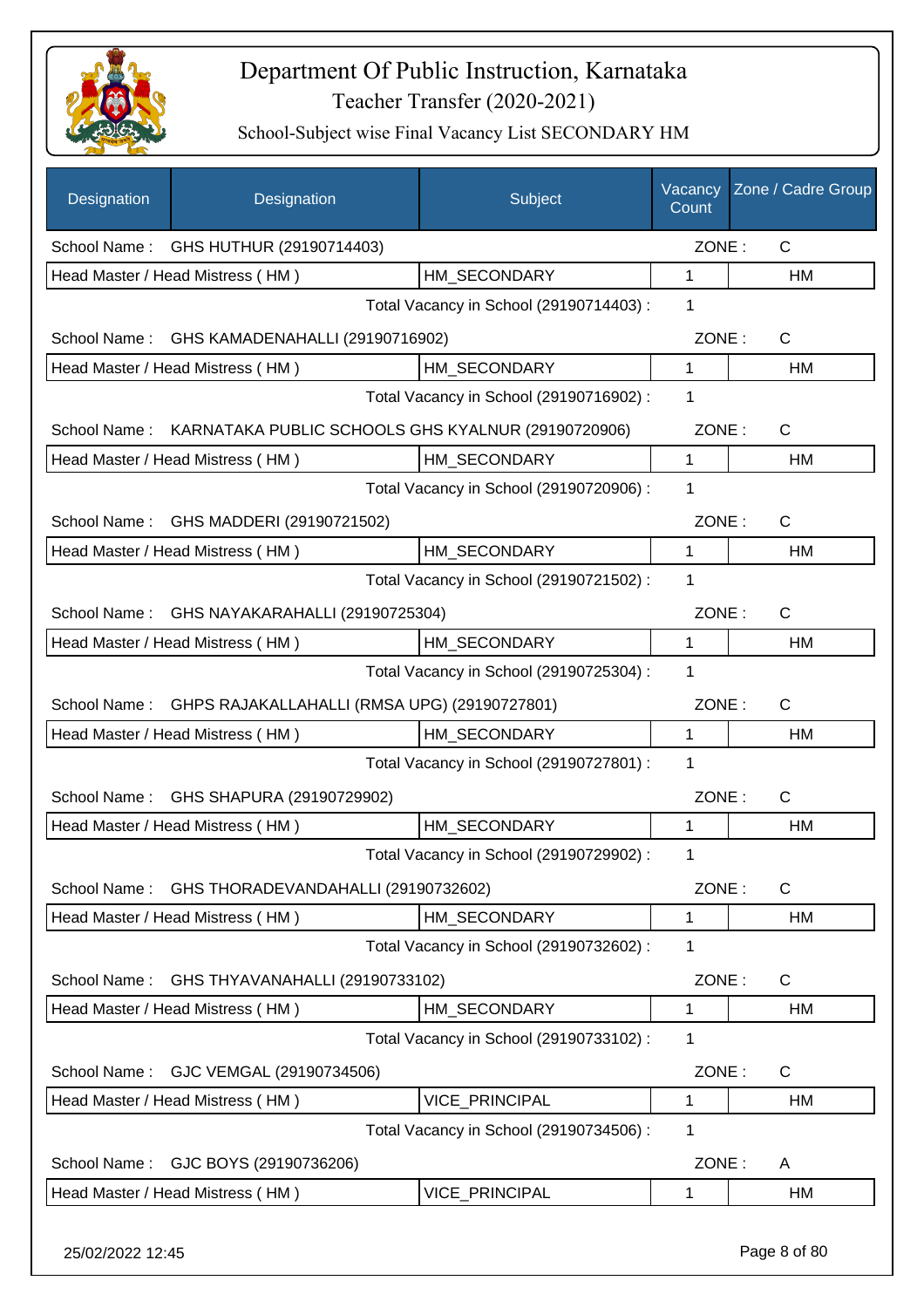

| Designation      | Designation                                       | Subject                                 | Vacancy<br>Count | Zone / Cadre Group |
|------------------|---------------------------------------------------|-----------------------------------------|------------------|--------------------|
|                  |                                                   | Total Vacancy in School (29190736206) : | $\mathbf 1$      |                    |
| School Name:     | GJC GIRLS KOLAR (29190736207)                     |                                         | ZONE:            | A                  |
|                  | Head Master / Head Mistress (HM)                  | VICE_PRINCIPAL                          | 1                | HM                 |
|                  |                                                   | Total Vacancy in School (29190736207) : | 1                |                    |
|                  |                                                   | Total Vacancy in Taluka (291907) :      | 15               |                    |
| Taluka Name:     | MALUR (291909)                                    |                                         |                  |                    |
| School Name:     | GHS CHIKKA KUNTHUR (29190907203)                  |                                         | ZONE:            | $\mathsf{C}$       |
|                  | Head Master / Head Mistress (HM)                  | HM_SECONDARY                            | 1                | HM                 |
|                  |                                                   | Total Vacancy in School (29190907203) : | 1                |                    |
| School Name:     | GHS DINNAHALLI (29190908702)                      |                                         | ZONE:            | $\mathsf{C}$       |
|                  | Head Master / Head Mistress (HM)                  | HM_SECONDARY                            | 1                | HM                 |
|                  |                                                   | Total Vacancy in School (29190908702) : | 1                |                    |
| School Name:     | GHS HASANDAHALLI (29190913302)                    |                                         | ZONE:            | $\mathsf{C}$       |
|                  | Head Master / Head Mistress (HM)                  | HM_SECONDARY                            | 1                | <b>HM</b>          |
|                  |                                                   | Total Vacancy in School (29190913302) : | 1                |                    |
| School Name:     | KARNATAKA PUBLIC SCHOOLS GJC MASTHI (29190923209) |                                         | ZONE:            | $\mathsf{C}$       |
|                  | Head Master / Head Mistress (HM)                  | <b>VICE PRINCIPAL</b>                   | 1                | HM                 |
|                  |                                                   | Total Vacancy in School (29190923209) : | 1                |                    |
| School Name:     | GJC TEKAL (29190930904)                           |                                         | ZONE:            | $\mathsf{C}$       |
|                  | Head Master / Head Mistress (HM)                  | VICE_PRINCIPAL                          | 1                | <b>HM</b>          |
|                  |                                                   | Total Vacancy in School (29190930904) : | 1                |                    |
| School Name:     | GJC BOYS (29190955403)                            |                                         | ZONE:            | A                  |
|                  | Head Master / Head Mistress (HM)                  | VICE_PRINCIPAL                          | 1                | HM                 |
|                  |                                                   | Total Vacancy in School (29190955403) : | 1                |                    |
| School Name:     | GGPUC MALUR (29190955404)                         |                                         | ZONE:            | A                  |
|                  | Head Master / Head Mistress (HM)                  | VICE_PRINCIPAL                          | 1                | HM                 |
|                  |                                                   | Total Vacancy in School (29190955404) : | 1                |                    |
|                  |                                                   | Total Vacancy in Taluka (291909):       | 7                |                    |
| Taluka Name:     | <b>MULBAGAL (291910)</b>                          |                                         |                  |                    |
| School Name:     | GHS ALANGUR CROSS (29191000503)                   |                                         | ZONE:            | C                  |
|                  | Head Master / Head Mistress (HM)                  | HM_SECONDARY                            | 1                | HM                 |
|                  |                                                   | Total Vacancy in School (29191000503) : | 1                |                    |
| 25/02/2022 12:45 |                                                   |                                         |                  | Page 9 of 80       |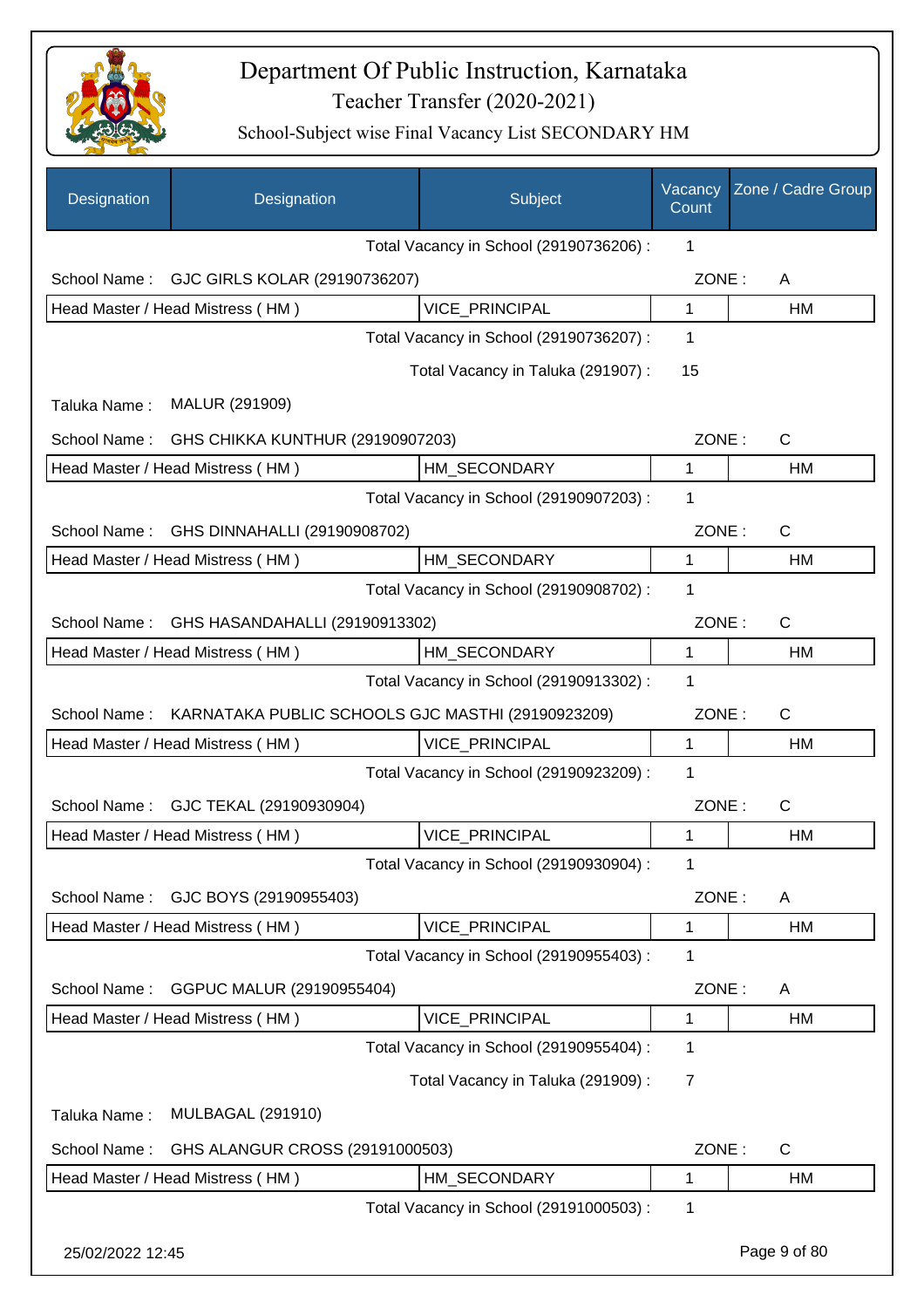

| Designation      | Designation                                             | Subject                                 | Vacancy<br>Count | Zone / Cadre Group |
|------------------|---------------------------------------------------------|-----------------------------------------|------------------|--------------------|
|                  | School Name: GHS BALASANDRA (29191001903)               |                                         | ZONE:            | $\mathsf{C}$       |
|                  | Head Master / Head Mistress (HM)                        | HM SECONDARY                            | 1                | HM                 |
|                  |                                                         | Total Vacancy in School (29191001903) : | 1                |                    |
| School Name:     | GOVERNMENT HIGH SCHOOL DEVARAYASAMUDRA<br>(29191007604) |                                         | ZONE:            | C                  |
|                  | Head Master / Head Mistress (HM)                        | HM_SECONDARY                            | 1                | HM                 |
|                  |                                                         | Total Vacancy in School (29191007604) : | 1                |                    |
| School Name:     | GHS GUMMALAPURA (29191010702)                           |                                         | ZONE:            | $\mathsf{C}$       |
|                  | Head Master / Head Mistress (HM)                        | HM_SECONDARY                            | $\mathbf 1$      | HM                 |
|                  |                                                         | Total Vacancy in School (29191010702) : | 1                |                    |
| School Name:     | GHS HANUMANAHALLI (29191011202)                         |                                         | ZONE:            | $\mathsf{C}$       |
|                  | Head Master / Head Mistress (HM)                        | HM SECONDARY                            | 1                | <b>HM</b>          |
|                  |                                                         | Total Vacancy in School (29191011202) : | 1                |                    |
|                  | School Name: GHS HEBBANI (29191011403)                  |                                         | ZONE:            | C                  |
|                  | Head Master / Head Mistress (HM)                        | HM_SECONDARY                            | 1                | HM                 |
|                  |                                                         | Total Vacancy in School (29191011403) : | 1                |                    |
|                  | School Name: GHS N VADDAHALLI (29191023102)             |                                         | ZONE:            | $\mathsf{C}$       |
|                  | Head Master / Head Mistress (HM)                        | HM_SECONDARY                            | 1                | HM                 |
|                  |                                                         | Total Vacancy in School (29191023102) : | 1                |                    |
| School Name:     | GHS THIMMARAVUTHANAHALLI (29191030104)                  |                                         | ZONE:            | C                  |
|                  | Head Master / Head Mistress (HM)                        | HM SECONDARY                            | 1                | <b>HM</b>          |
|                  |                                                         | Total Vacancy in School (29191030104) : | 1                |                    |
|                  |                                                         |                                         |                  |                    |
| School Name:     | GHS THIPPADODDI (29191030202)                           |                                         | ZONE:            | C                  |
|                  | Head Master / Head Mistress (HM)                        | HM_SECONDARY                            | 1                | HM                 |
|                  |                                                         | Total Vacancy in School (29191030202) : | 1                |                    |
| School Name:     | GHS VIRUPAKSHI (29191033701)                            |                                         | ZONE:            | C                  |
|                  | Head Master / Head Mistress (HM)                        | HM_SECONDARY                            | 1                | HM                 |
|                  |                                                         | Total Vacancy in School (29191033701) : | 1                |                    |
| School Name:     | ADARSHA SCHOOL(RMSA SCHOOL) (29191048103)               |                                         | ZONE:            | C                  |
|                  | Head Master / Head Mistress (HM)                        | HM SECONDARY                            | 1                | HM                 |
|                  |                                                         | Total Vacancy in School (29191048103) : | 1                |                    |
| School Name:     | GJC GIRLS MULBAGAL (29191048604)                        |                                         | ZONE:            | A                  |
|                  | Head Master / Head Mistress (HM)                        | VICE_PRINCIPAL                          | 1                | HM                 |
| 25/02/2022 12:45 |                                                         |                                         |                  | Page 10 of 80      |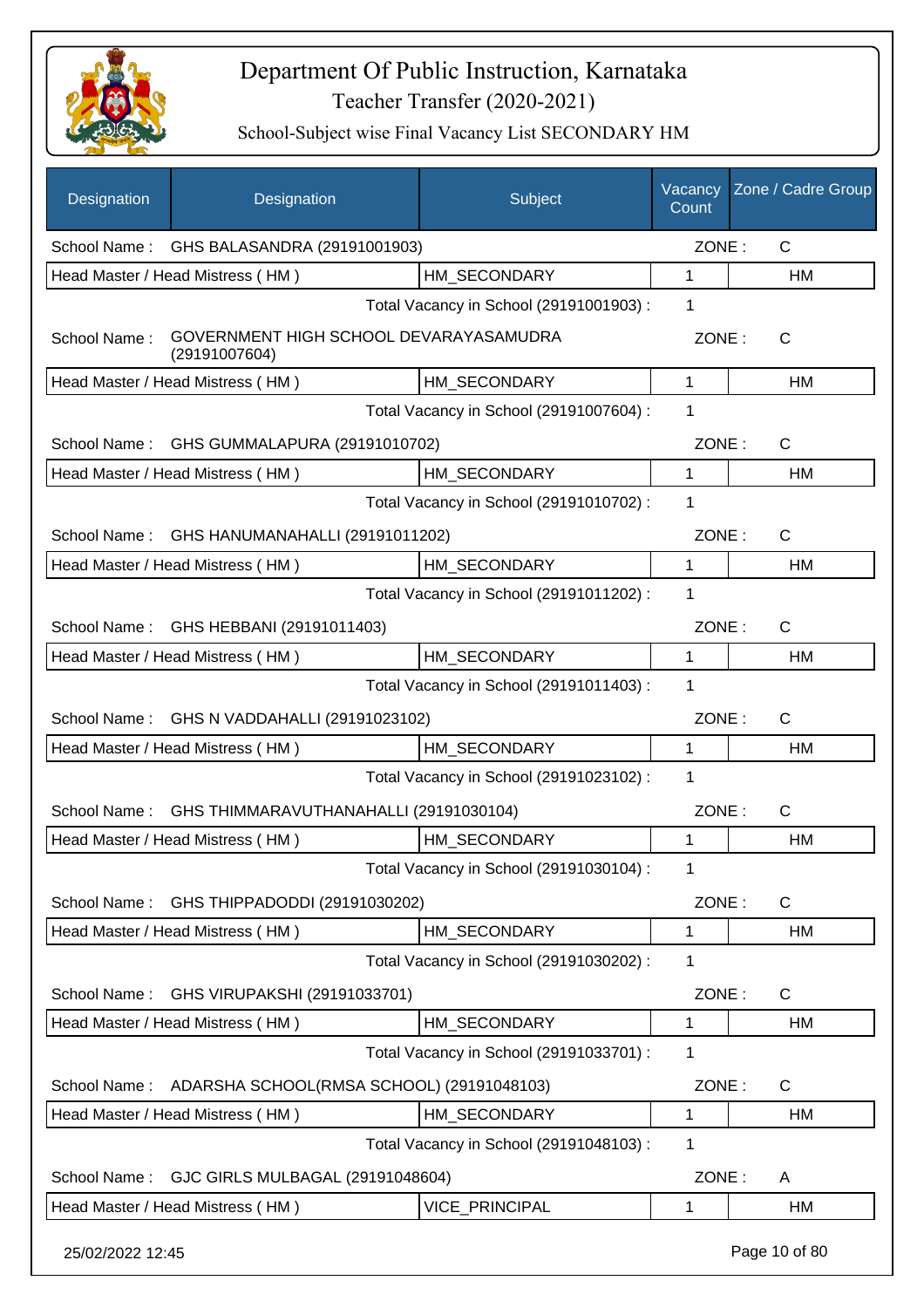

| Designation      | Designation                        | Subject                                 | Vacancy<br>Count | Zone / Cadre Group |
|------------------|------------------------------------|-----------------------------------------|------------------|--------------------|
|                  |                                    | Total Vacancy in School (29191048604) : | 1                |                    |
| School Name:     | GHS NUGALBANDE (29191049101)       |                                         | ZONE:            | A                  |
|                  | Head Master / Head Mistress (HM)   | HM SECONDARY                            | 1                | HM                 |
|                  |                                    | Total Vacancy in School (29191049101) : | 1                |                    |
|                  |                                    | Total Vacancy in Taluka (291910) :      | 13               |                    |
| Taluka Name:     | SRINIVASAPUR (291912)              |                                         |                  |                    |
| School Name:     | GHS ADDAGAL (29191200506)          |                                         | ZONE:            | $\mathsf{C}$       |
|                  | Head Master / Head Mistress (HM)   | HM_SECONDARY                            | 1                | HM                 |
|                  |                                    | Total Vacancy in School (29191200506) : | 1                |                    |
| School Name:     | GJC GOWNIPALLI (29191210709)       |                                         | ZONE:            | $\mathsf{C}$       |
|                  | Head Master / Head Mistress (HM)   | VICE_PRINCIPAL                          | 1                | HM                 |
|                  |                                    | Total Vacancy in School (29191210709) : | 1                |                    |
| School Name:     | GHS KURIGEPALLI (29191218504)      |                                         | ZONE:            | $\mathsf{C}$       |
|                  | Head Master / Head Mistress (HM)   | HM_SECONDARY                            | $\mathbf 1$      | HM                 |
|                  |                                    | Total Vacancy in School (29191218504) : | 1                |                    |
| School Name:     | GHS LAKSHMIPURA (29191219108)      |                                         | ZONE:            | $\mathsf{C}$       |
|                  | Head Master / Head Mistress (HM)   | HM_SECONDARY                            | 1                | HM                 |
|                  |                                    | Total Vacancy in School (29191219108) : | 1                |                    |
| School Name:     | GHS MASTHENAHALLI (29191221102)    |                                         | ZONE:            | $\mathsf{C}$       |
|                  | Head Master / Head Mistress (HM)   | HM_SECONDARY                            | 1                | HM                 |
|                  |                                    | Total Vacancy in School (29191221102) : | 1                |                    |
| School Name:     | GHS MATTAKANNASANDRA (29191221202) |                                         | ZONE:            | C                  |
|                  | Head Master / Head Mistress (HM)   | HM_SECONDARY                            | $\mathbf 1$      | HM                 |
|                  |                                    | Total Vacancy in School (29191221202) : | 1                |                    |
| School Name:     | GHS MUDIMADAGU (29191221707)       |                                         | ZONE:            | C                  |
|                  | Head Master / Head Mistress (HM)   | HM_SECONDARY                            | 1                | HM                 |
|                  |                                    | Total Vacancy in School (29191221707) : | 1                |                    |
| School Name:     | GHS PULIGURKOTE (29191226206)      |                                         | ZONE:            | $\mathsf{C}$       |
|                  | Head Master / Head Mistress (HM)   | HM_SECONDARY                            | $\mathbf 1$      | HM                 |
|                  |                                    | Total Vacancy in School (29191226206) : | 1                |                    |
| School Name:     | GHS RONUR (29191227302)            |                                         | ZONE:            | $\mathsf{C}$       |
|                  | Head Master / Head Mistress (HM)   | HM_SECONDARY                            | 1                | HM                 |
| 25/02/2022 12:45 |                                    |                                         |                  | Page 11 of 80      |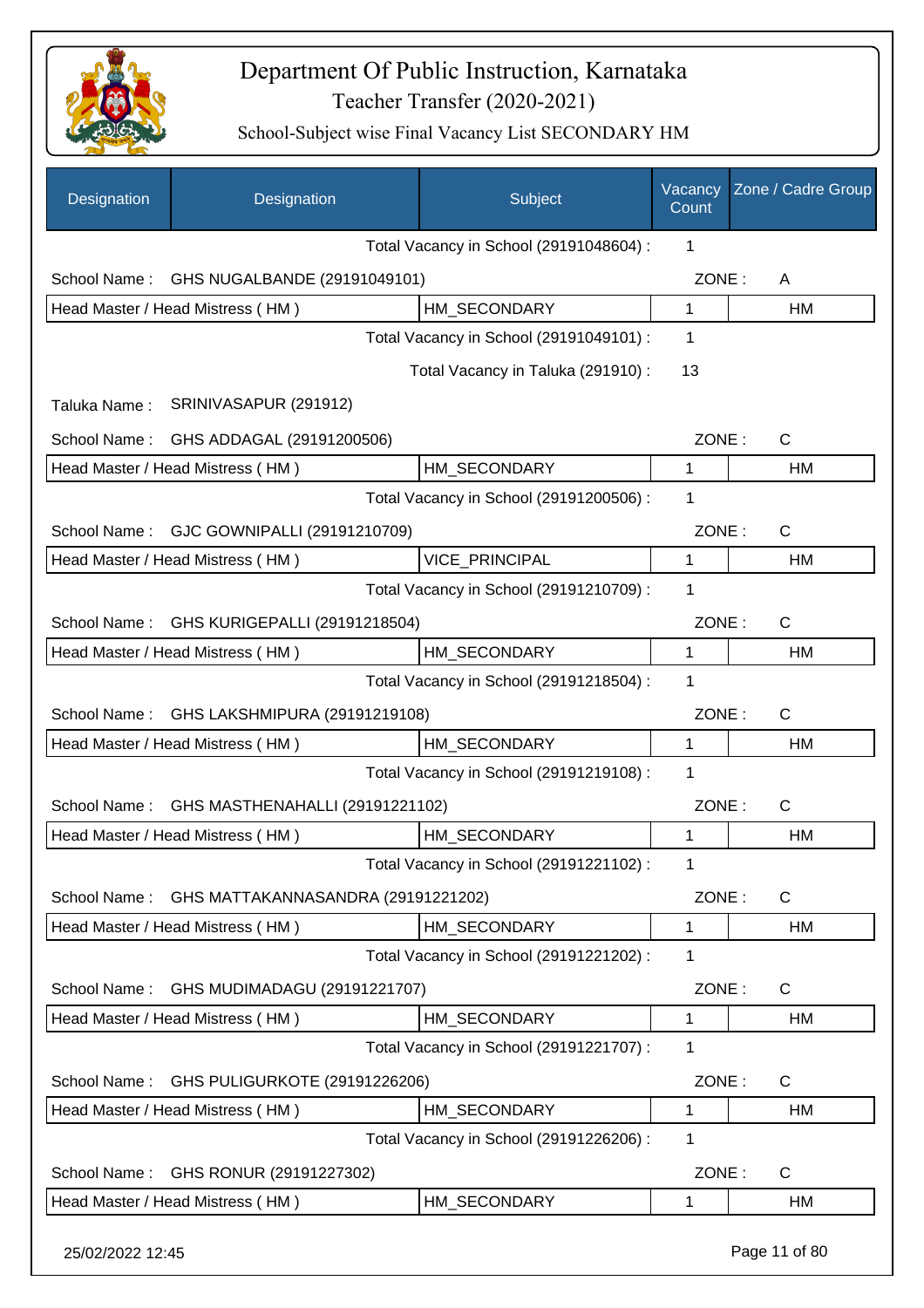

| Designation                 | Designation                               | Subject                                 | Vacancy<br>Count | Zone / Cadre Group |
|-----------------------------|-------------------------------------------|-----------------------------------------|------------------|--------------------|
|                             |                                           | Total Vacancy in School (29191227302) : | 1                |                    |
| School Name:                | GHS THADIGOL (29191229404)                |                                         | ZONE:            | C                  |
|                             | Head Master / Head Mistress (HM)          | HM SECONDARY                            | 1                | HM                 |
|                             |                                           | Total Vacancy in School (29191229404) : | 1                |                    |
| School Name:                | GOVT HIGH SCHOOL YELDURU (29191233207)    |                                         | ZONE:            | $\mathsf{C}$       |
|                             | Head Master / Head Mistress (HM)          | HM SECONDARY                            | 1                | HM                 |
|                             |                                           | Total Vacancy in School (29191233207) : | 1                |                    |
|                             |                                           | Total Vacancy in Taluka (291912):       | 11               |                    |
| Taluka Name: K G F (291913) |                                           |                                         |                  |                    |
| School Name:                | GHPS BODENAHALLI (RMSA UPG) (29191300901) |                                         | ZONE:            | $\mathsf{C}$       |
|                             | Head Master / Head Mistress (HM)          | HM SECONDARY                            | 1                | <b>HM</b>          |
|                             |                                           | Total Vacancy in School (29191300901) : | 1                |                    |
| School Name:                | GHPS DONIMADAGU (RMSA UPG) (29191302801)  |                                         | ZONE:            | $\mathsf{C}$       |
|                             | Head Master / Head Mistress (HM)          | HM_SECONDARY                            | 1                | HM                 |
|                             |                                           | Total Vacancy in School (29191302801) : | 1                |                    |
| School Name:                | GHS THOPPANAHALLI (29191307602)           |                                         | ZONE:            | $\mathsf{C}$       |
|                             | Head Master / Head Mistress (HM)          | HM_SECONDARY                            | 1                | HM                 |
|                             |                                           | Total Vacancy in School (29191307602) : | 1                |                    |
| School Name:                | GJC (GIRLS) (29191311001)                 |                                         | ZONE:            | A                  |
|                             | Head Master / Head Mistress (HM)          | <b>VICE PRINCIPAL</b>                   | 1                | <b>HM</b>          |
|                             |                                           | Total Vacancy in School (29191311001) : | 1                |                    |
| School Name:                | GJC(BOYS) (29191311301)                   |                                         | ZONE:            | A                  |
|                             | Head Master / Head Mistress (HM)          | VICE_PRINCIPAL                          | 1                | HM                 |
|                             |                                           | Total Vacancy in School (29191311301) : | 1                |                    |
|                             |                                           | Total Vacancy in Taluka (291913):       | 5                |                    |
|                             |                                           | Total Vacancy in District (2919) :      | 63               |                    |
| District Name:              | BENGALURU U SOUTH (2920)                  |                                         |                  |                    |
| Taluka Name:                | SOUTH1 (292001)                           |                                         |                  |                    |
| School Name:                | GHS AGARA (29200102812)                   |                                         | ZONE:            | B                  |
|                             | Head Master / Head Mistress (HM)          | HM_SECONDARY                            | 1                | HM                 |
|                             |                                           | Total Vacancy in School (29200102812) : | 1                |                    |
|                             |                                           |                                         |                  |                    |
| 25/02/2022 12:45            |                                           |                                         |                  | Page 12 of 80      |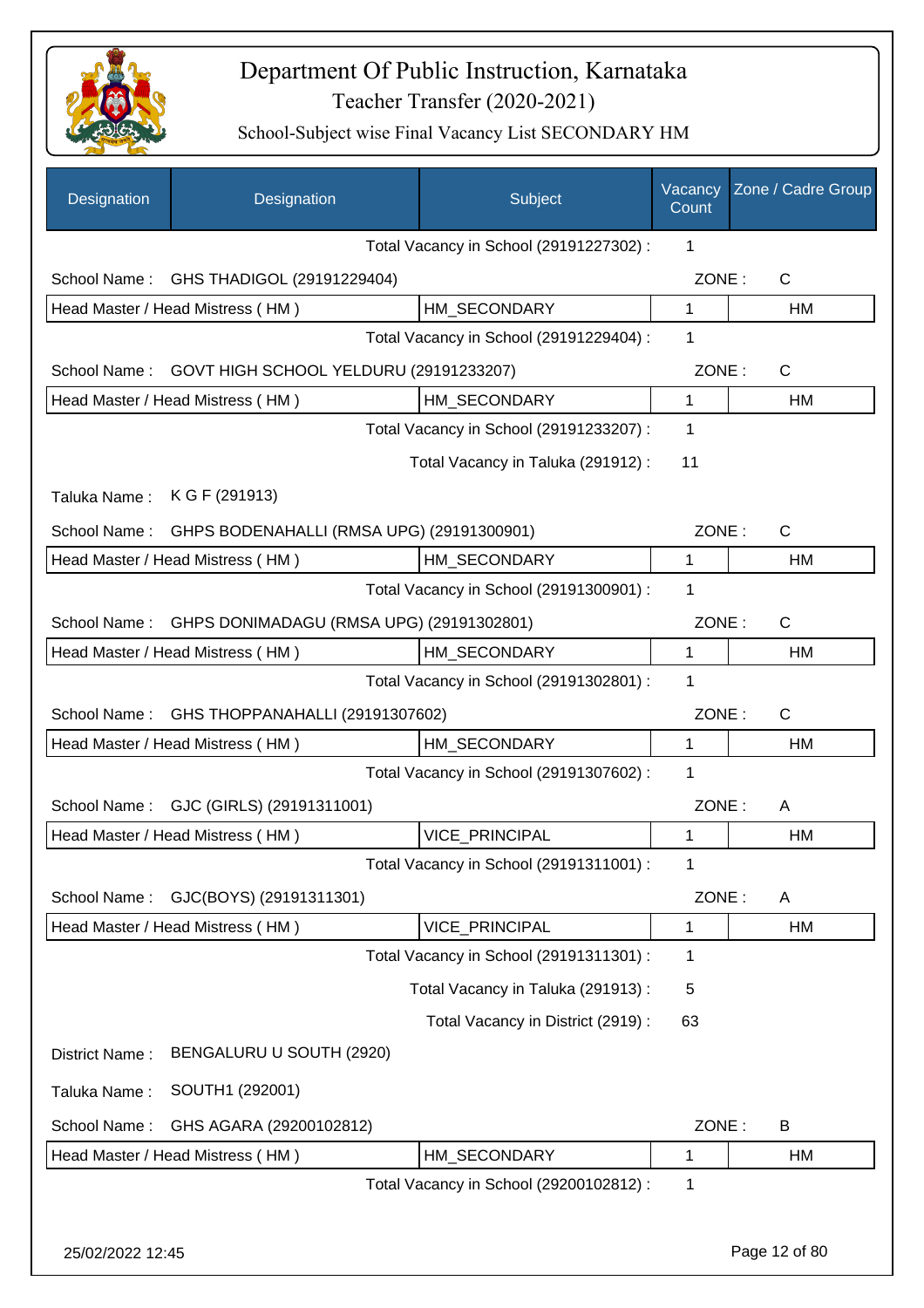

| Designation      | Designation                              | Subject                                 | Vacancy<br>Count | Zone / Cadre Group |
|------------------|------------------------------------------|-----------------------------------------|------------------|--------------------|
| School Name:     | GHS CHANDRAPPA CIRLE (29200104915)       |                                         | ZONE:            | B                  |
|                  | Head Master / Head Mistress (HM)         | HM SECONDARY                            | 1                | НM                 |
|                  |                                          | Total Vacancy in School (29200104915) : | 1                |                    |
|                  |                                          | Total Vacancy in Taluka (292001) :      | 2                |                    |
| Taluka Name:     | SOUTH4 (292003)                          |                                         |                  |                    |
| School Name:     | GHS J HUSKUR (29200307010)               |                                         | ZONE:            | B                  |
|                  | Head Master / Head Mistress (HM)         | HM_SECONDARY                            | 1                | НM                 |
|                  |                                          | Total Vacancy in School (29200307010) : | 1                |                    |
| School Name:     | GJC KADUGODI (29200310540)               |                                         | ZONE:            | A                  |
|                  | Head Master / Head Mistress (HM)         | HM_SECONDARY                            | 1                | НM                 |
|                  |                                          | Total Vacancy in School (29200310540) : | 1                |                    |
|                  |                                          | Total Vacancy in Taluka (292003) :      | 2                |                    |
| Taluka Name:     | ANEKAL (292004)                          |                                         |                  |                    |
| School Name:     | GHS SABMANGALA (29200400203)             |                                         | ZONE:            | C                  |
|                  | Head Master / Head Mistress (HM)         | HM SECONDARY                            | 1                | НM                 |
|                  |                                          | Total Vacancy in School (29200400203) : | 1                |                    |
| School Name:     | GOVT HS SARJAPURA (29200401119)          |                                         | ZONE:            | B                  |
|                  | Head Master / Head Mistress (HM)         | HM SECONDARY                            | 1                | HM                 |
|                  |                                          | Total Vacancy in School (29200401119) : | 1                |                    |
| School Name:     | GOVT HS HENNAGARA (29200405603)          |                                         | ZONE:            | $\mathsf{C}$       |
|                  | Head Master / Head Mistress (HM)         | HM_SECONDARY                            | 1                | HM                 |
|                  |                                          | Total Vacancy in School (29200405603) : | 1                |                    |
| School Name:     | GHS CHATRAKHANE CHANDAPURA (29200406452) |                                         | ZONE:            | A                  |
|                  | Head Master / Head Mistress (HM)         | HM_SECONDARY                            | 1                | <b>HM</b>          |
|                  |                                          | Total Vacancy in School (29200406452) : | 1                |                    |
| School Name:     | GOVT HS HUSKUR (29200412108)             |                                         | ZONE:            | B                  |
|                  | Head Master / Head Mistress (HM)         | HM_SECONDARY                            | 1                | HM                 |
|                  |                                          | Total Vacancy in School (29200412108) : | 1                |                    |
| School Name:     | GMPS BOYS ATTIBELE (29200417901)         |                                         | ZONE:            | A                  |
|                  | Head Master / Head Mistress (HM)         | HM_SECONDARY                            | 1                | HM                 |
|                  |                                          | Total Vacancy in School (29200417901) : | 1                |                    |
| School Name:     | GHPS UPGRADED MAYASANDRA (29200418001)   |                                         | ZONE:            | C                  |
| 25/02/2022 12:45 |                                          |                                         |                  | Page 13 of 80      |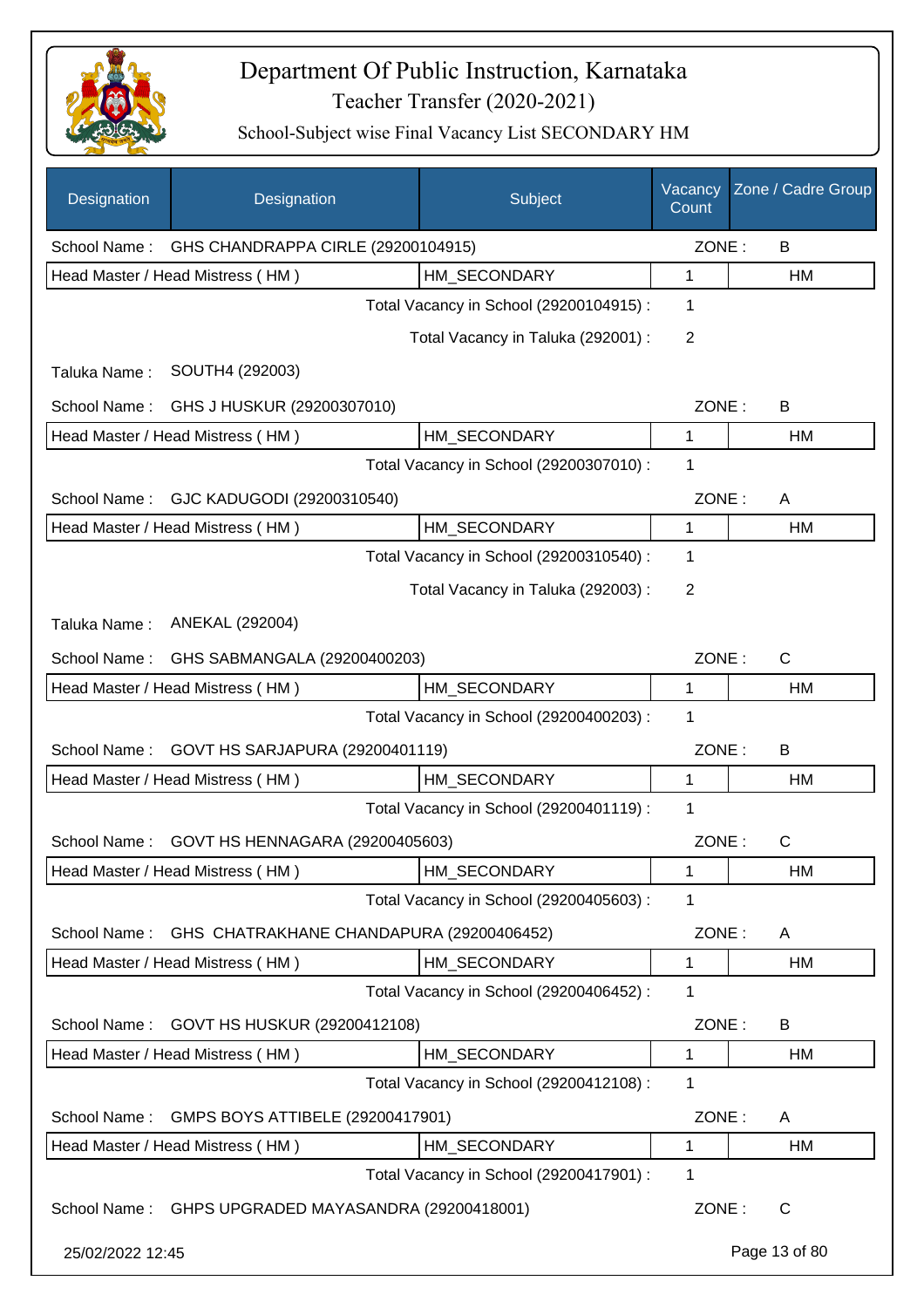

| Designation      | Designation                                                               | Subject                                 | Vacancy<br>Count | Zone / Cadre Group |
|------------------|---------------------------------------------------------------------------|-----------------------------------------|------------------|--------------------|
|                  | Head Master / Head Mistress (HM)                                          | HM_SECONDARY                            | 1                | HM                 |
|                  |                                                                           | Total Vacancy in School (29200418001) : | 1                |                    |
| School Name:     | KARNATAKA PUBLIC SCHOOLS ASB GOVT PRE UNIVERSITY<br>COLLEGE (29200430803) |                                         | ZONE:            | A                  |
|                  | Head Master / Head Mistress (HM)                                          | VICE_PRINCIPAL                          | $\mathbf{1}$     | HM                 |
|                  |                                                                           | Total Vacancy in School (29200430803) : | 1                |                    |
|                  |                                                                           | Total Vacancy in Taluka (292004) :      | 8                |                    |
|                  |                                                                           | Total Vacancy in District (2920) :      | 12               |                    |
| District Name:   | BENGALURU RURAL (2921)                                                    |                                         |                  |                    |
| Taluka Name:     | NELAMANGALA (292101)                                                      |                                         |                  |                    |
| School Name:     | G HS (COMP) DEVARAHOSAHALLI (29210102104)                                 |                                         | ZONE:            | C                  |
|                  | Head Master / Head Mistress (HM)                                          | HM SECONDARY                            | 1                | HM                 |
|                  |                                                                           | Total Vacancy in School (29210102104) : | 1                |                    |
| School Name:     | GOVT (COMP) HS MANNE (29210107503)                                        |                                         | ZONE:            | $\mathsf{C}$       |
|                  | Head Master / Head Mistress (HM)                                          | HM SECONDARY                            | $\mathbf{1}$     | HM                 |
|                  |                                                                           | Total Vacancy in School (29210107503) : | 1                |                    |
| School Name:     | G HS (COMP) YANTAGANAHALLI (29210118803)                                  |                                         | ZONE:            | C                  |
|                  | Head Master / Head Mistress (HM)                                          | HM_SECONDARY                            | $\mathbf{1}$     | HM                 |
|                  |                                                                           | Total Vacancy in School (29210118803) : | 1                |                    |
|                  |                                                                           | Total Vacancy in Taluka (292101) :      | 3                |                    |
| Taluka Name:     | DODDABALLAPURA (292102)                                                   |                                         |                  |                    |
| School Name:     | G.J.C HS D.B.PURA (29210225402)                                           |                                         | ZONE:            | A                  |
|                  | Head Master / Head Mistress (HM)                                          | <b>VICE PRINCIPAL</b>                   | 1                | HM                 |
|                  |                                                                           | Total Vacancy in School (29210225402) : | 1                |                    |
| School Name:     | ARALUMALLIGE BAGILU HS (29210226303)                                      |                                         | ZONE:            | A                  |
|                  | Head Master / Head Mistress (HM)                                          | HM_SECONDARY                            | 1                | HM                 |
|                  |                                                                           | Total Vacancy in School (29210226303) : | 1                |                    |
|                  |                                                                           | Total Vacancy in Taluka (292102) :      | $\overline{2}$   |                    |
| Taluka Name:     | DEVANAHALLI (292103)                                                      |                                         |                  |                    |
| School Name:     | G J C DEVANAHALLI (29210332503)                                           |                                         | ZONE:            | A                  |
|                  | Head Master / Head Mistress (HM)                                          | VICE_PRINCIPAL                          | 1                | HM                 |
|                  |                                                                           | Total Vacancy in School (29210332503) : | 1                |                    |
| 25/02/2022 12:45 |                                                                           |                                         |                  | Page 14 of 80      |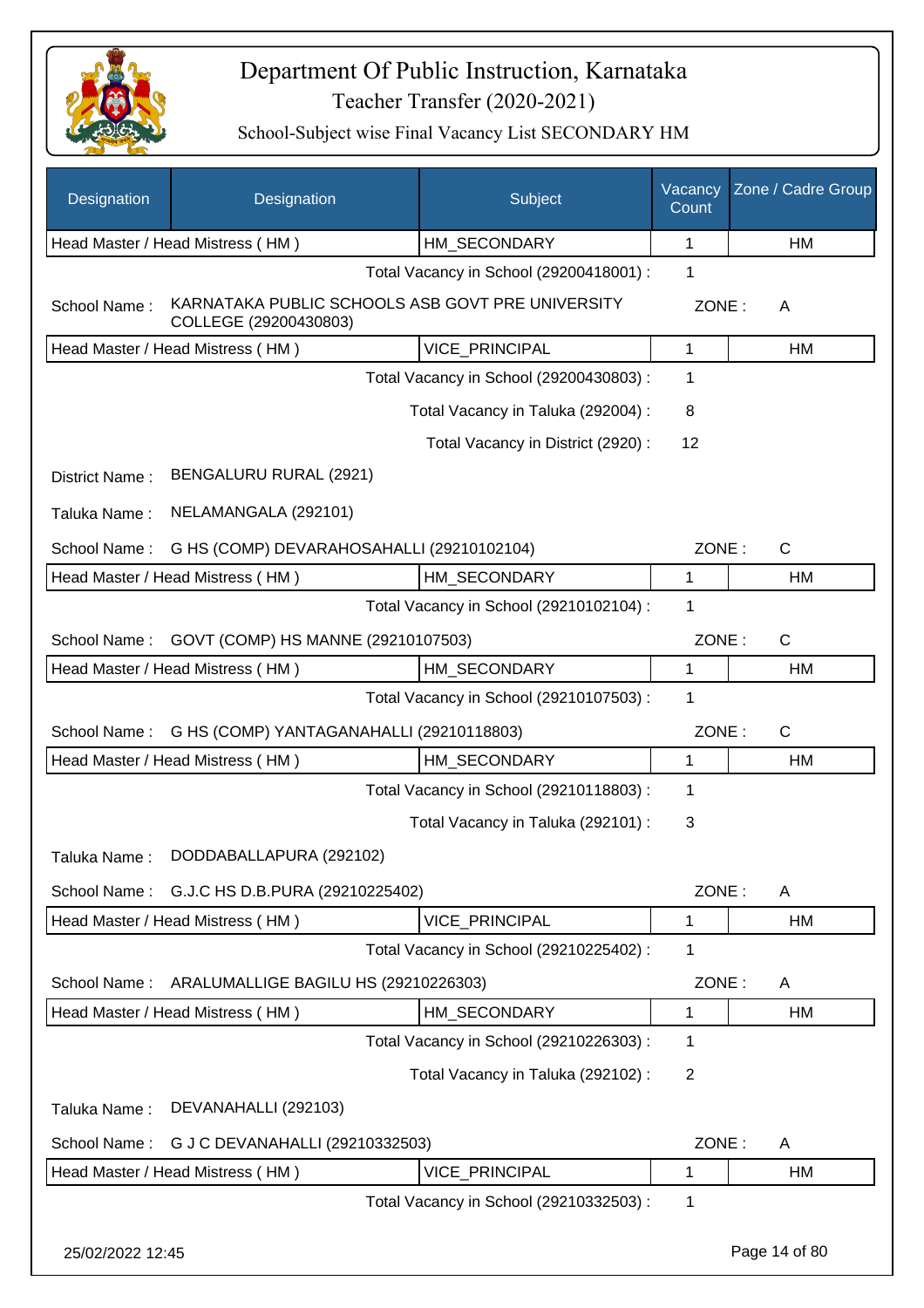

| Designation      | Designation                                                                   | Subject                                 | Vacancy<br>Count | Zone / Cadre Group |
|------------------|-------------------------------------------------------------------------------|-----------------------------------------|------------------|--------------------|
|                  | School Name: G G HS VIJAYAPURA (29210332806)                                  |                                         | ZONE:            | A                  |
|                  | Head Master / Head Mistress (HM)                                              | HM SECONDARY                            | 1                | HM                 |
|                  |                                                                               | Total Vacancy in School (29210332806) : | 1                |                    |
|                  |                                                                               | Total Vacancy in Taluka (292103):       | $\overline{2}$   |                    |
| Taluka Name:     | <b>HOSAKOTE (292104)</b>                                                      |                                         |                  |                    |
| School Name:     | KARNATAKA PUBLIC SCHOOLS GHS COMPOSITE NANDAGUDI<br>(29210405807)             |                                         | ZONE:            | $\mathsf{C}$       |
|                  | Head Master / Head Mistress (HM)                                              | VICE_PRINCIPAL                          | 1                | HM                 |
|                  |                                                                               | Total Vacancy in School (29210405807) : | 1                |                    |
| School Name:     | GHS SHIVANAPURA (29210407403)                                                 |                                         | ZONE:            | $\mathsf{C}$       |
|                  | Head Master / Head Mistress (HM)                                              | HM SECONDARY                            | 1                | HM                 |
|                  |                                                                               | Total Vacancy in School (29210407403) : | 1                |                    |
| School Name:     | GHS KUMBALAHALLI (29210415701)                                                |                                         | ZONE:            | B                  |
|                  | Head Master / Head Mistress (HM)                                              | HM SECONDARY                            | 1                | HM                 |
|                  |                                                                               | Total Vacancy in School (29210415701) : | 1                |                    |
| School Name:     | G B HS HOSAKOTE (29210422033)                                                 |                                         | ZONE:            | A                  |
|                  | Head Master / Head Mistress (HM)                                              | HM SECONDARY                            | 1                | HM                 |
|                  |                                                                               | Total Vacancy in School (29210422033) : | 1                |                    |
|                  |                                                                               | Total Vacancy in Taluka (292104) :      | 4                |                    |
|                  |                                                                               | Total Vacancy in District (2921) :      | 11               |                    |
| District Name:   | BENGALURU U NORTH (2928)                                                      |                                         |                  |                    |
| Taluka Name:     | NORTH1 (292802)                                                               |                                         |                  |                    |
| School Name:     | GHS HULLEGOWDANA HALLI (29280207702)                                          |                                         | ZONE:            | B                  |
|                  | Head Master / Head Mistress (HM)                                              | HM_SECONDARY                            | 1                | HM                 |
|                  |                                                                               | Total Vacancy in School (29280207702) : | 1                |                    |
|                  |                                                                               | Total Vacancy in Taluka (292802) :      | 1                |                    |
| Taluka Name:     | NORTH4 (292807)                                                               |                                         |                  |                    |
| School Name:     | GHS BETTAHALASUR (29280705305)                                                |                                         | ZONE:            | B                  |
|                  | Head Master / Head Mistress (HM)                                              | HM_SECONDARY                            | 1                | HM                 |
|                  |                                                                               | Total Vacancy in School (29280705305) : | 1                |                    |
| School Name:     | KARNATAKA PUBLIC SCHOOLS GOVT COMPOSITE HIGH SCHOOL<br>BAGALORE (29280706321) |                                         | ZONE:            | B                  |
|                  |                                                                               |                                         |                  |                    |
| 25/02/2022 12:45 |                                                                               |                                         |                  | Page 15 of 80      |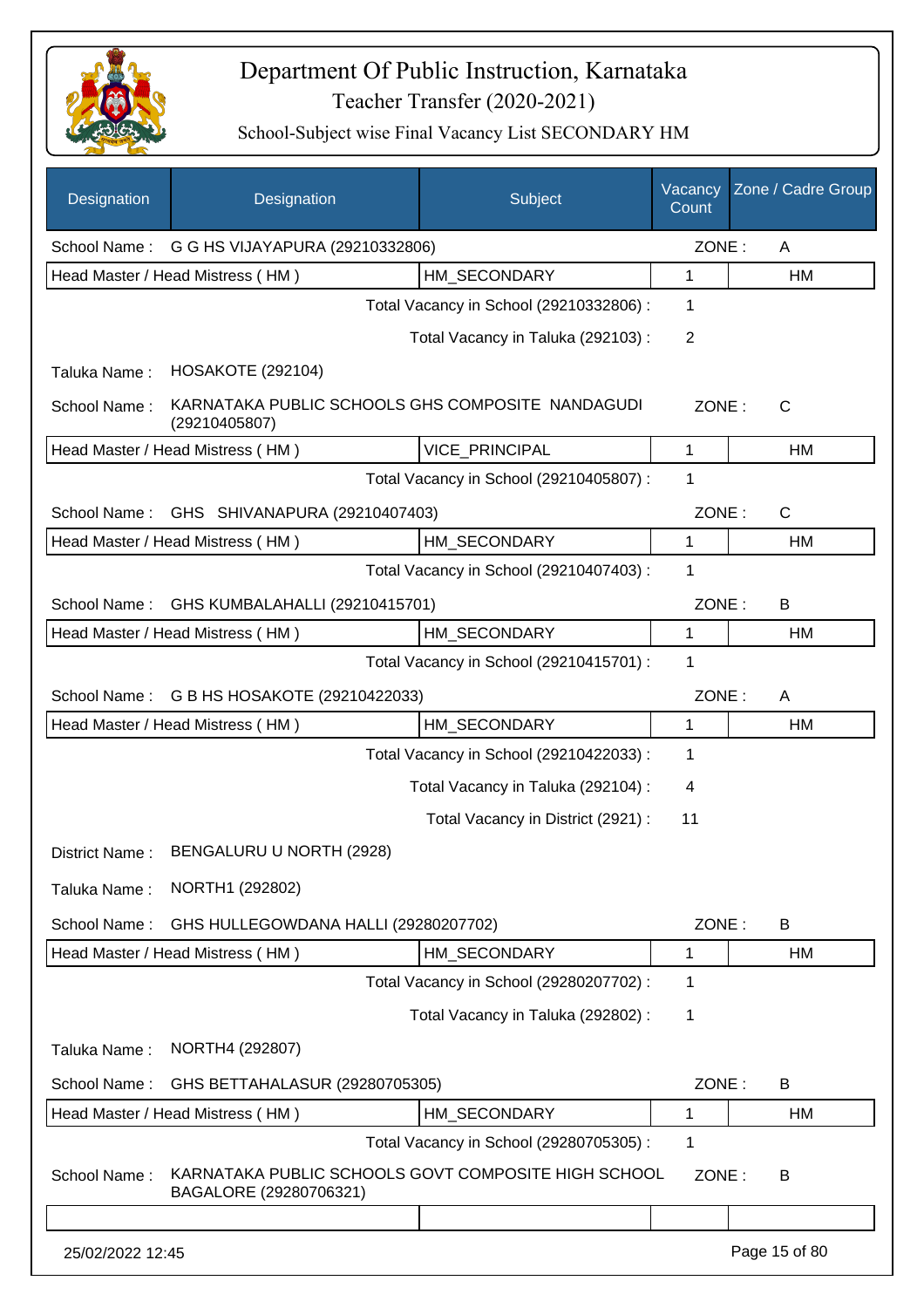

| Designation      | Designation                                                             | Subject                                 | Vacancy<br>Count | Zone / Cadre Group |
|------------------|-------------------------------------------------------------------------|-----------------------------------------|------------------|--------------------|
|                  | Head Master / Head Mistress (HM)                                        | VICE_PRINCIPAL                          | 1                | HM                 |
|                  |                                                                         | Total Vacancy in School (29280706321) : | 1                |                    |
|                  |                                                                         | Total Vacancy in Taluka (292807) :      | $\overline{2}$   |                    |
|                  |                                                                         | Total Vacancy in District (2928) :      | 3                |                    |
| District Name:   | CHIKKABALLAPURA (2929)                                                  |                                         |                  |                    |
| Taluka Name:     | <b>BAGEPALLY (292901)</b>                                               |                                         |                  |                    |
| School Name:     | GOVERNMENT HIGH SCHOOL ACHAGANAPALLI (29290100203)                      |                                         | ZONE:            | C                  |
|                  | Head Master / Head Mistress (HM)                                        | HM SECONDARY                            | 1                | HM                 |
|                  |                                                                         | Total Vacancy in School (29290100203) : | 1                |                    |
| School Name:     | GOVT. HIGH SCHOOL BILLUR (29290102011)                                  |                                         | ZONE:            | $\mathsf C$        |
|                  | Head Master / Head Mistress (HM)                                        | HM_SECONDARY                            | 1                | HM                 |
|                  |                                                                         | Total Vacancy in School (29290102011) : | 1                |                    |
| School Name:     | GOVERNMENT HIGH SCHOOL CHAKAVELU (29290103013)                          |                                         | ZONE:            | C                  |
|                  | Head Master / Head Mistress (HM)                                        | HM_SECONDARY                            | 1                | HM                 |
|                  |                                                                         | Total Vacancy in School (29290103013) : | 1                |                    |
| School Name:     | KARNATAKA PUBLIC SCHOOLS GOVERNMENT HIGH SCHOOL<br>CHELUR (29290103418) |                                         | ZONE:            | $\mathsf{C}$       |
|                  | Head Master / Head Mistress (HM)                                        | HM_SECONDARY                            | 1                | HM                 |
|                  |                                                                         | Total Vacancy in School (29290103418) : | 1                |                    |
| School Name:     | GOVERNMENT HIGH SCHOOL MARGANUKUNTE (29290112005)                       |                                         | ZONE:            | $\mathsf C$        |
|                  | Head Master / Head Mistress (HM)                                        | HM SECONDARY                            | 1                | HM                 |
|                  |                                                                         | Total Vacancy in School (29290112005) : | 1                |                    |
| School Name:     | GOVERNMENT HIGH SCHOOL MITTEMARI (29290112306)                          |                                         | ZONE:            | C                  |
|                  | Head Master / Head Mistress (HM)                                        | HM_SECONDARY                            | 1                | HM                 |
|                  |                                                                         | Total Vacancy in School (29290112306) : | 1                |                    |
| School Name:     | GOVERNMENT HIGH SCHOOL NALLAGUTTAPALLI (29290113407)                    |                                         | ZONE:            | С                  |
|                  | Head Master / Head Mistress (HM)                                        | HM_SECONDARY                            | 1                | HM                 |
|                  |                                                                         | Total Vacancy in School (29290113407) : | 1                |                    |
| School Name:     | GOVERNMENT HIGH SCHOOL PALYAKERE (29290115008)                          |                                         | ZONE:            | C                  |
|                  | Head Master / Head Mistress (HM)                                        | HM_SECONDARY                            | $\mathbf{1}$     | HM                 |
|                  |                                                                         | Total Vacancy in School (29290115008) : | 1                |                    |
| School Name:     | GOVERNMENT HIGH SCHOOL PARAGODU (29290115210)                           |                                         | ZONE:            | C                  |
| 25/02/2022 12:45 |                                                                         |                                         |                  | Page 16 of 80      |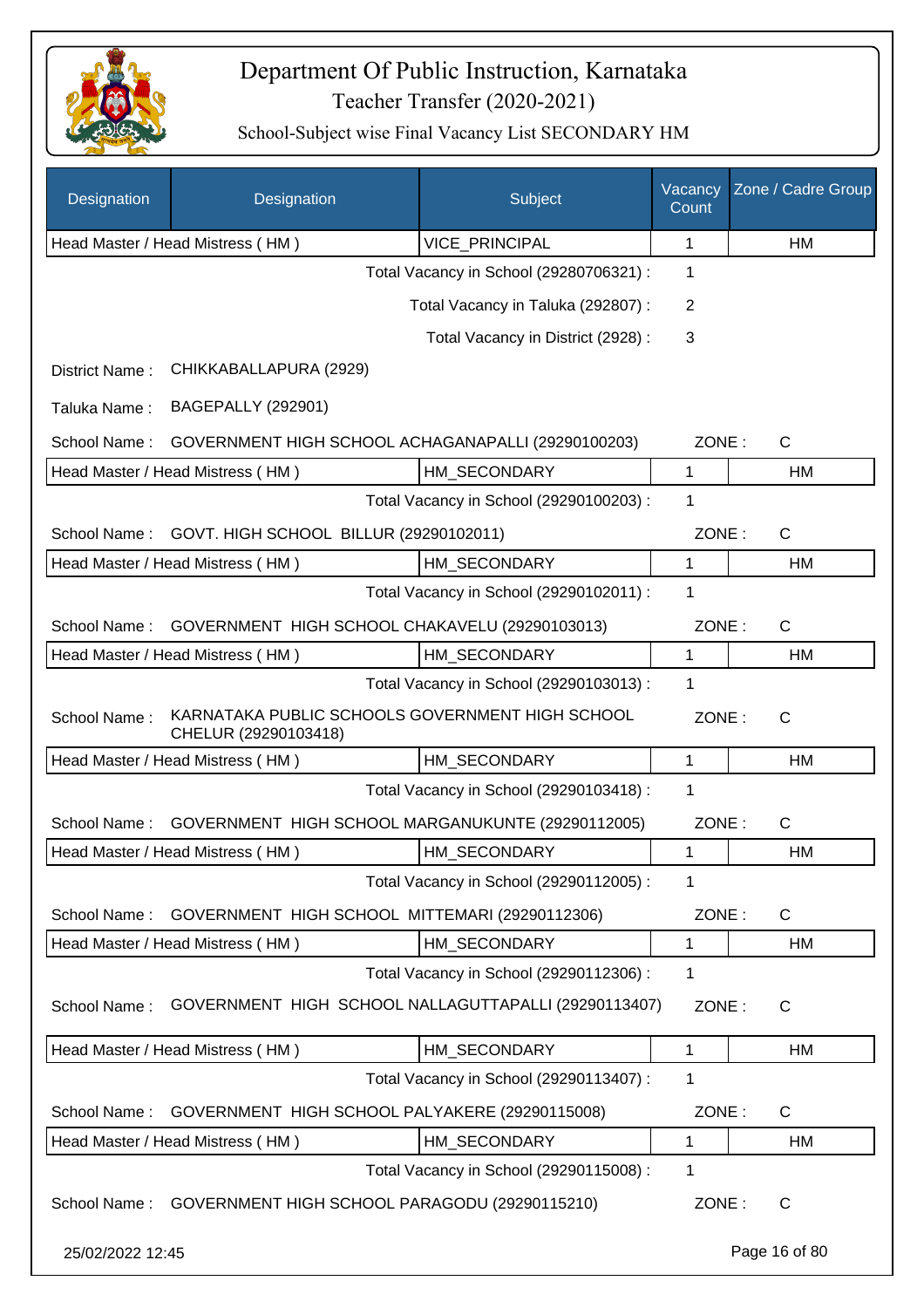

| Designation      | Designation                                                | Subject                                 | Vacancy<br>Count | Zone / Cadre Group |
|------------------|------------------------------------------------------------|-----------------------------------------|------------------|--------------------|
|                  | Head Master / Head Mistress (HM)                           | HM_SECONDARY                            | 1                | HM                 |
|                  |                                                            | Total Vacancy in School (29290115210) : | $\mathbf 1$      |                    |
| School Name:     | GOVERNMENT HIGH SCHOOL PATHAPALYA (29290115510)            |                                         | ZONE:            | $\mathsf{C}$       |
|                  | Head Master / Head Mistress (HM)                           | HM SECONDARY                            | 1                | HM                 |
|                  |                                                            | Total Vacancy in School (29290115510) : | $\mathbf 1$      |                    |
| School Name:     | GOVERNMENT HIGH SCHOOL SOMANATHAPURA (29290119110)         |                                         | ZONE:            | C                  |
|                  | Head Master / Head Mistress (HM)                           | HM_SECONDARY                            | $\mathbf{1}$     | <b>HM</b>          |
|                  |                                                            | Total Vacancy in School (29290119110) : | 1                |                    |
| School Name:     | GOVERNMENT HIGH SCHOOL THIMAMPALLI (29290119901)           |                                         | ZONE:            | C                  |
|                  | Head Master / Head Mistress (HM)                           | HM_SECONDARY                            | $\mathbf{1}$     | HM                 |
|                  |                                                            | Total Vacancy in School (29290119901) : | 1                |                    |
| School Name:     | GOVERNMENT URDU HIGH SCHOOL BAGEPALLI (29290123103)        |                                         | ZONE:            | A                  |
|                  | Head Master / Head Mistress (HM)                           | HM_SECONDARY                            | 1                | HM                 |
|                  |                                                            | Total Vacancy in School (29290123103) : | $\mathbf 1$      |                    |
| School Name:     | GOVERNMENT GIRLS HIGH SCHOOL BAGEPALLI (29290123602)       |                                         | ZONE:            | A                  |
|                  | Head Master / Head Mistress (HM)                           | HM_SECONDARY                            | $\mathbf{1}$     | HM                 |
|                  |                                                            | Total Vacancy in School (29290123602) : | $\mathbf{1}$     |                    |
|                  |                                                            | Total Vacancy in Taluka (292901) :      | 14               |                    |
| Taluka Name:     | CHIKKABALLAPUR (292903)                                    |                                         |                  |                    |
|                  | School Name: GHPS AND GHS ADDAGAL (29290300201)            |                                         | ZONE:            | С                  |
|                  | Head Master / Head Mistress (HM)                           | HM_SECONDARY                            | 1                | HM                 |
|                  |                                                            | Total Vacancy in School (29290300201) : | $\mathbf 1$      |                    |
| School Name:     | GHS AVALAGURKI (29290302205)                               |                                         | ZONE:            | B                  |
|                  | Head Master / Head Mistress (HM)                           | HM_SECONDARY                            | 1                | HM                 |
|                  |                                                            | Total Vacancy in School (29290302205) : | 1                |                    |
| School Name:     | GHS GIDNAHALLI (29290310305)                               |                                         | ZONE:            | C                  |
|                  | Head Master / Head Mistress (HM)                           | HM_SECONDARY                            | 1                | HM                 |
|                  |                                                            | Total Vacancy in School (29290310305) : | 1                |                    |
|                  |                                                            | Total Vacancy in Taluka (292903) :      | 3                |                    |
| Taluka Name:     | CHINTAMANI (292904)                                        |                                         |                  |                    |
| School Name:     | GOVERNMENT HIGH SCHOOL BOORAGAMAKALAHALLI<br>(29290404904) |                                         | ZONE:            | B                  |
| 25/02/2022 12:45 |                                                            |                                         |                  | Page 17 of 80      |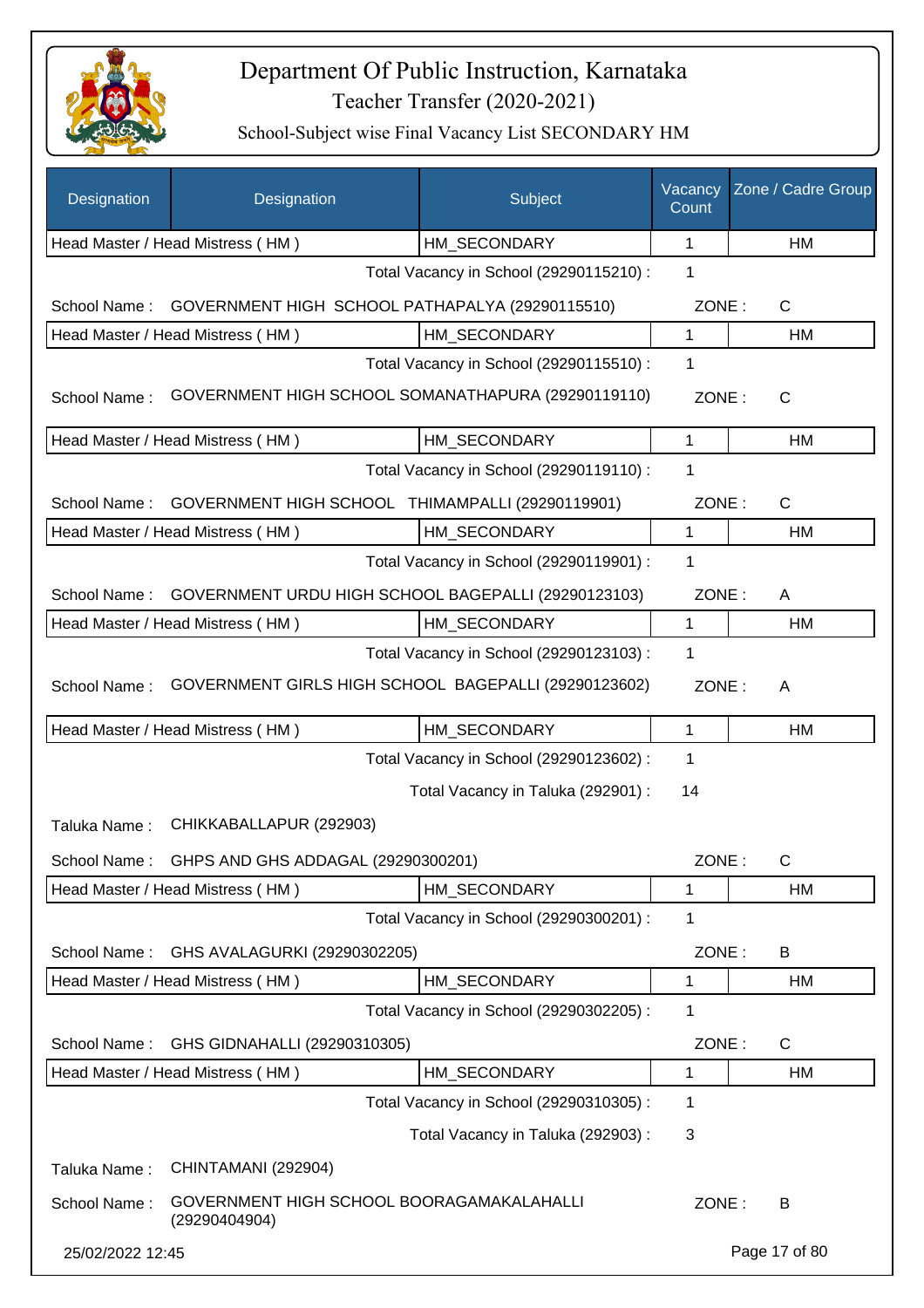

| Designation                                                 | Designation                                | Subject                                                 | Vacancy<br>Count | Zone / Cadre Group |
|-------------------------------------------------------------|--------------------------------------------|---------------------------------------------------------|------------------|--------------------|
|                                                             | Head Master / Head Mistress (HM)           | HM_SECONDARY                                            | 1                | НM                 |
|                                                             |                                            | Total Vacancy in School (29290404904) :                 | 1                |                    |
| School Name:                                                | GHS DODDAGANJUR (29290409604)              |                                                         | ZONE:            | B                  |
|                                                             | Head Master / Head Mistress (HM)           | HM SECONDARY                                            | 1                | HM                 |
|                                                             |                                            | Total Vacancy in School (29290409604) :                 | 1                |                    |
|                                                             | School Name: GHS KORLAPARTHI (29290422102) |                                                         | ZONE:            | $\mathsf{C}$       |
|                                                             | Head Master / Head Mistress (HM)           | HM SECONDARY                                            | 1                | <b>HM</b>          |
|                                                             |                                            | Total Vacancy in School (29290422102) :                 | 1                |                    |
| School Name:                                                | GHS NANDANAHOSAHALLI (29290428202)         |                                                         | ZONE:            | C                  |
|                                                             | Head Master / Head Mistress (HM)           | HM_SECONDARY                                            | $\mathbf 1$      | HM                 |
|                                                             |                                            | Total Vacancy in School (29290428202) :                 | 1                |                    |
| School Name:                                                | GHS SANTHEKALLAHALLI (29290431205)         |                                                         | ZONE:            | C                  |
|                                                             | Head Master / Head Mistress (HM)           | HM SECONDARY                                            | 1                | HM                 |
|                                                             |                                            | Total Vacancy in School (29290431205) :                 | 1                |                    |
| GHS FOR BOYS, CHINTAMANI TOWN (29290440417)<br>School Name: | ZONE:                                      | A                                                       |                  |                    |
|                                                             | Head Master / Head Mistress (HM)           | VICE_PRINCIPAL                                          | 1                | HM                 |
|                                                             |                                            | Total Vacancy in School (29290440417) :                 | 1                |                    |
| School Name:                                                | GHS SS HALLY (29290440917)                 |                                                         | ZONE:            | A                  |
|                                                             | Head Master / Head Mistress (HM)           | HM SECONDARY                                            | 1                | НM                 |
|                                                             |                                            | Total Vacancy in School (29290440917) :                 | 1                |                    |
|                                                             |                                            | Total Vacancy in Taluka (292904) :                      | 7                |                    |
| Taluka Name:                                                | GOWRIBIDANUR (292905)                      |                                                         |                  |                    |
| School Name:                                                |                                            |                                                         | ZONE:            |                    |
|                                                             | GHS ALAKAPURA (29290500405)                |                                                         |                  | B                  |
|                                                             | Head Master / Head Mistress (HM)           | HM_SECONDARY<br>Total Vacancy in School (29290500405) : | 1<br>1           | HM                 |
|                                                             |                                            |                                                         |                  |                    |
| School Name:                                                | GHS ALIPURA (29290500607)                  |                                                         | ZONE:            | C                  |
|                                                             | Head Master / Head Mistress (HM)           | HM_SECONDARY                                            | 1                | НM                 |
|                                                             |                                            | Total Vacancy in School (29290500607) :                 | 1                |                    |
| School Name:                                                | GHS BYCHAPURA (29290503102)                |                                                         | ZONE:            | C                  |
|                                                             | Head Master / Head Mistress (HM)           | HM_SECONDARY                                            | 1                | НM                 |
|                                                             |                                            | Total Vacancy in School (29290503102) :                 | 1                |                    |
|                                                             | School Name: GHS KURUDI (29290513705)      |                                                         | ZONE:            | C                  |
| 25/02/2022 12:45                                            |                                            |                                                         |                  | Page 18 of 80      |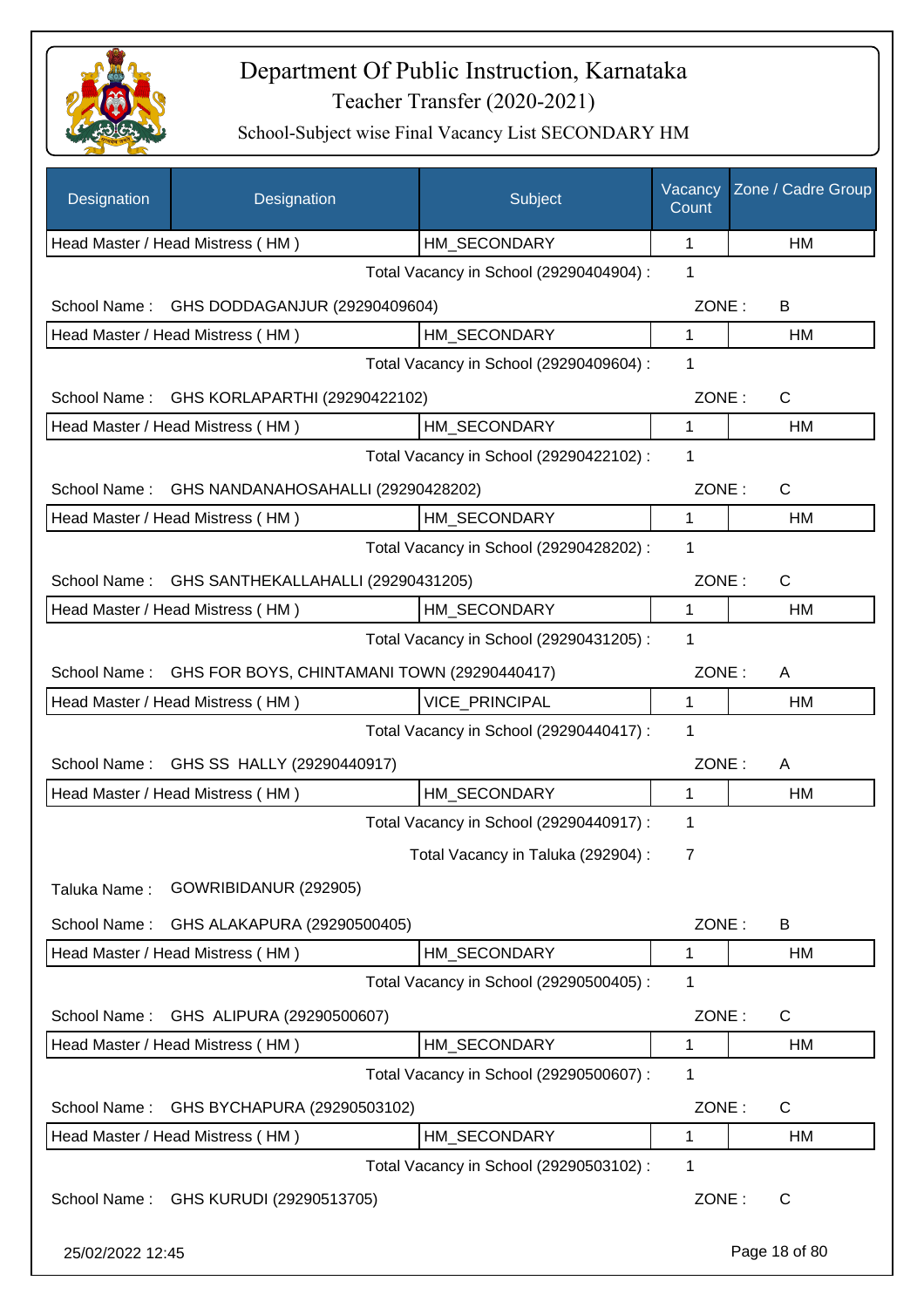

| Designation      | Designation                                    | Subject                                           | Vacancy<br>Count | Zone / Cadre Group |
|------------------|------------------------------------------------|---------------------------------------------------|------------------|--------------------|
|                  | Head Master / Head Mistress (HM)               | HM_SECONDARY                                      | 1                | HM                 |
|                  |                                                | Total Vacancy in School (29290513705) :           | 1                |                    |
| School Name:     | GHS MANCHENAHALLI (29290514906)                |                                                   | ZONE:            | C                  |
|                  | Head Master / Head Mistress (HM)               | HM SECONDARY                                      | 1                | НM                 |
|                  |                                                | Total Vacancy in School (29290514906) :           | 1                |                    |
| School Name:     | GHS MINAKINAGURKI (29290515504)                |                                                   | ZONE:            | C                  |
|                  | Head Master / Head Mistress (HM)               | HM SECONDARY                                      | 1                | НM                 |
|                  |                                                | Total Vacancy in School (29290515504) :           | 1                |                    |
|                  | School Name: GHS MELYA (29290516403)           |                                                   | ZONE:            | C                  |
|                  | Head Master / Head Mistress (HM)               | HM SECONDARY                                      | 1                | HM                 |
|                  |                                                | Total Vacancy in School (29290516403) :           | 1                |                    |
|                  | School Name: GHS NAGARAGERE (29290516805)      |                                                   | ZONE:            | C                  |
|                  | Head Master / Head Mistress (HM)               | HM SECONDARY                                      | 1                | НM                 |
|                  |                                                | Total Vacancy in School (29290516805) :           | 1                |                    |
| School Name:     | (29290520701)                                  | GOVERNMENT HIGH SCHOOL RMSA AND HPS SONAGANAHALLI | ZONE:            | C                  |
|                  | Head Master / Head Mistress (HM)               | HM SECONDARY                                      | $\mathbf{1}$     | HM                 |
|                  |                                                | Total Vacancy in School (29290520701) :           | 1                |                    |
| School Name:     | GGHS KOTE (29290524001)                        |                                                   | ZONE:            | A                  |
|                  | Head Master / Head Mistress (HM)               | HM_SECONDARY                                      | 1                | HM                 |
|                  |                                                | Total Vacancy in School (29290524001) :           | 1                |                    |
| School Name:     | GOVT JUNIOR COLLEGE GOWRIBIDANUR (29290524316) |                                                   | ZONE:            | A                  |
|                  | Head Master / Head Mistress (HM)               | <b>VICE PRINCIPAL</b>                             | 1                | HM                 |
|                  |                                                | Total Vacancy in School (29290524316) :           | 1                |                    |
|                  |                                                | Total Vacancy in Taluka (292905):                 | 11               |                    |
| Taluka Name:     | <b>GUDIBANDA (292906)</b>                      |                                                   |                  |                    |
| School Name:     | BEECHAGANAHALLI (29290600702)                  | SRI GOOLI SOMANNA BAJJANNA GOVERNMENT HIGH SCHOOL | ZONE:            | C                  |
|                  | Head Master / Head Mistress (HM)               | HM_SECONDARY                                      | $\mathbf{1}$     | HM                 |
|                  |                                                | Total Vacancy in School (29290600702) :           | 1                |                    |
| School Name:     | GHS MACHAHALLI (29290607305)                   |                                                   | ZONE:            | $\mathsf C$        |
|                  | Head Master / Head Mistress (HM)               | HM_SECONDARY                                      | 1                | HM                 |
|                  |                                                | Total Vacancy in School (29290607305) :           | 1                |                    |
| 25/02/2022 12:45 |                                                |                                                   |                  | Page 19 of 80      |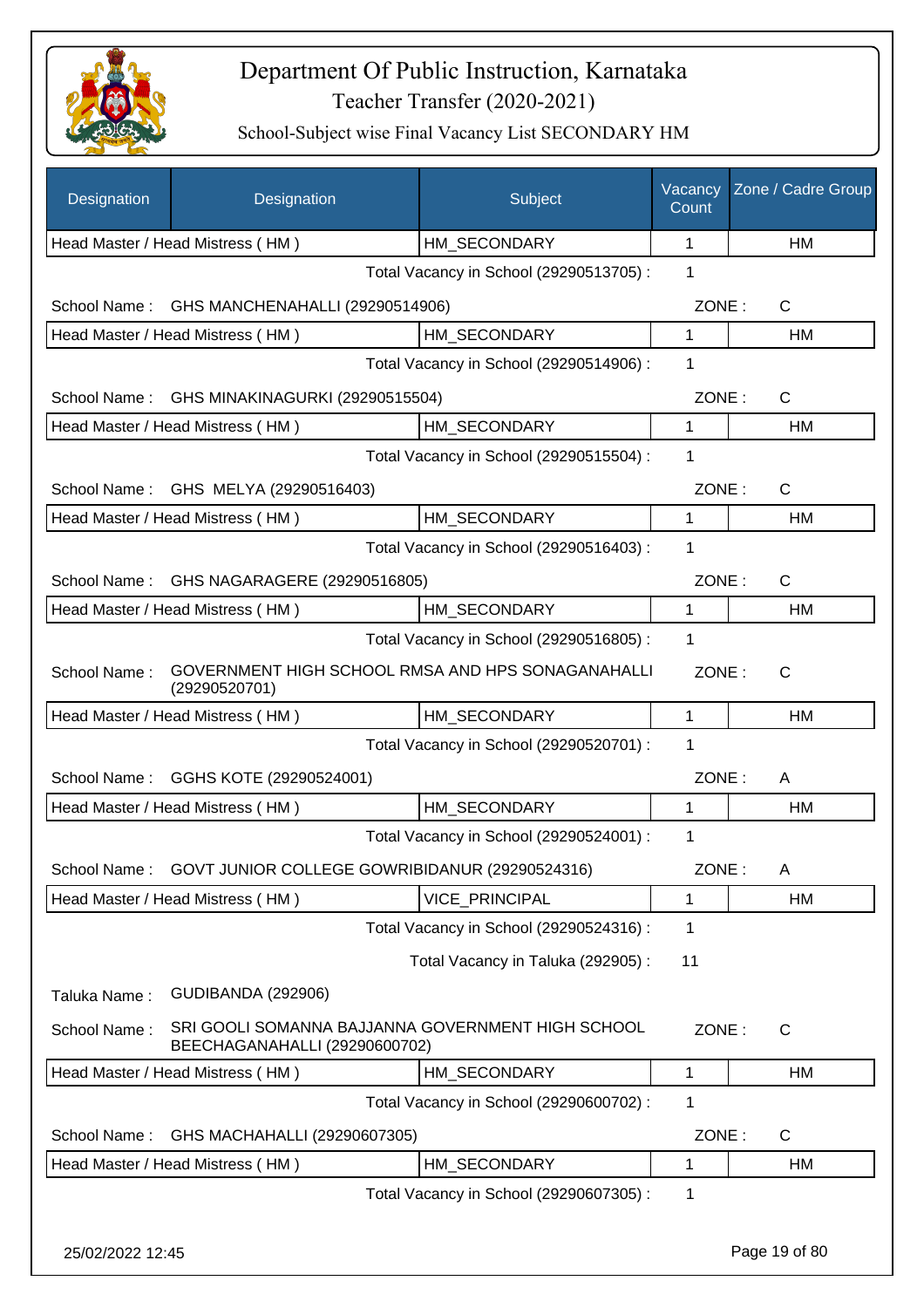

| Designation      | Designation                                                                      | Subject                                 | Vacancy<br>Count | Zone / Cadre Group |
|------------------|----------------------------------------------------------------------------------|-----------------------------------------|------------------|--------------------|
| School Name:     | GHS SOMENAHALLI (29290608705)                                                    |                                         | ZONE:            | $\mathsf{C}$       |
|                  | Head Master / Head Mistress (HM)                                                 | HM SECONDARY                            | 1                | HM                 |
|                  |                                                                                  | Total Vacancy in School (29290608705) : | 1                |                    |
| School Name:     | GHS THIRUMANI (29290609102)                                                      |                                         | ZONE:            | $\mathsf{C}$       |
|                  | Head Master / Head Mistress (HM)                                                 | HM SECONDARY                            | 1                | HM                 |
|                  |                                                                                  | Total Vacancy in School (29290609102) : | 1                |                    |
|                  | School Name: GHS VARLAKONDA (29290609793)                                        |                                         | ZONE:            | $\mathsf{C}$       |
|                  | Head Master / Head Mistress (HM)                                                 | HM_SECONDARY                            | 1                | HM                 |
|                  |                                                                                  | Total Vacancy in School (29290609793) : | 1                |                    |
| School Name:     | GHS YALLODU (29290610205)                                                        |                                         | ZONE:            | $\mathsf{C}$       |
|                  | Head Master / Head Mistress (HM)                                                 | HM_SECONDARY                            | 1                | HM                 |
|                  |                                                                                  | Total Vacancy in School (29290610205) : | 1                |                    |
| School Name:     | KARNATAKA PUBLIC SCHOOLS GGHS GUDIBANDA (29290610901)                            |                                         | ZONE:            | A                  |
|                  | Head Master / Head Mistress (HM)                                                 | HM_SECONDARY                            | 1                | HM                 |
|                  |                                                                                  | Total Vacancy in School (29290610901) : | 1                |                    |
| School Name:     | GJC GUDIBANDA (29290610902)                                                      |                                         | ZONE:            | A                  |
|                  | Head Master / Head Mistress (HM)                                                 | VICE_PRINCIPAL                          | 1                | HM                 |
|                  |                                                                                  | Total Vacancy in School (29290610902) : | 1                |                    |
|                  |                                                                                  | Total Vacancy in Taluka (292906) :      | 8                |                    |
| Taluka Name:     | SIDLAGHATTA (292911)                                                             |                                         |                  |                    |
| School Name:     | GHS ANEMADAGU (29291101104)                                                      |                                         | ZONE:            | C                  |
|                  | Head Master / Head Mistress (HM)                                                 | HM_SECONDARY                            | 1                | HM                 |
|                  |                                                                                  | Total Vacancy in School (29291101104) : | 1                |                    |
| School Name:     | KARNATAKA PUBLIC SCHOOLS GHS BASETTIHALLI (29291103208)                          |                                         | ZONE:            | $\mathsf{C}$       |
|                  | Head Master / Head Mistress (HM)                                                 | HM_SECONDARY                            | 1                | HM                 |
|                  |                                                                                  | Total Vacancy in School (29291103208) : | 1                |                    |
| School Name:     | GOVERNMENT HIGHER PRIMARY SCHOOL & HIGH SCHOOL<br>DODDA THEKAHALLI (29291107501) |                                         | ZONE:            | C                  |
|                  | Head Master / Head Mistress (HM)                                                 | HM_SECONDARY                            | 1                | HM                 |
|                  |                                                                                  | Total Vacancy in School (29291107501) : | 1                |                    |
| School Name:     | GOVERNMENT HIGH SCHOOL KUNDALAGURKI (29291116502)                                |                                         | ZONE:            | C                  |
|                  | Head Master / Head Mistress (HM)                                                 | HM_SECONDARY                            | 1                | HM                 |
| 25/02/2022 12:45 |                                                                                  |                                         |                  | Page 20 of 80      |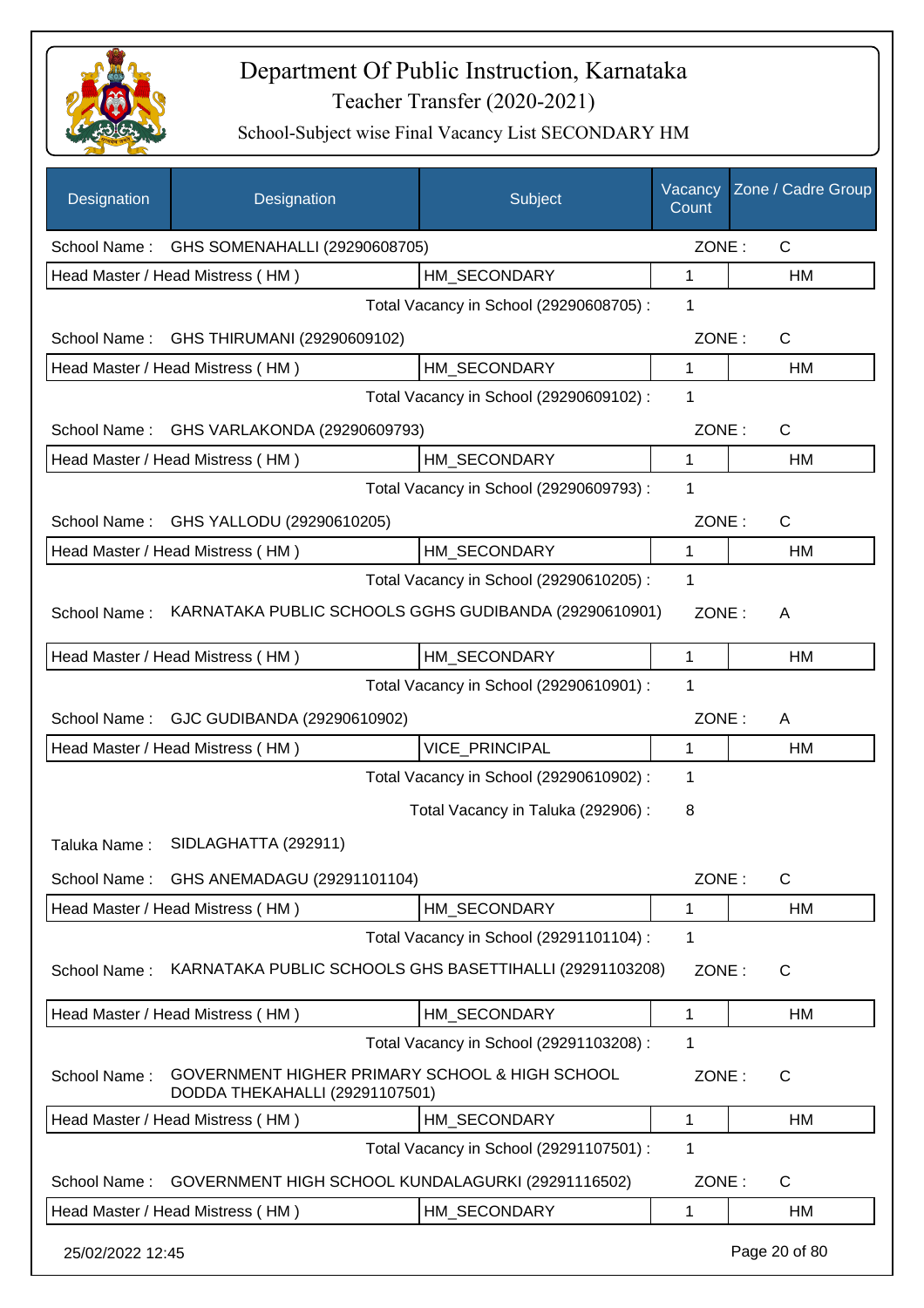

| Designation      | Designation                                                 | Subject                                 | Vacancy<br>Count | Zone / Cadre Group |
|------------------|-------------------------------------------------------------|-----------------------------------------|------------------|--------------------|
|                  |                                                             | Total Vacancy in School (29291116502) : | 1                |                    |
|                  | School Name: GHS MELUR (29291118905)                        |                                         | ZONE:            | $\mathsf C$        |
|                  | Head Master / Head Mistress (HM)                            | HM SECONDARY                            | $\mathbf{1}$     | HM                 |
|                  |                                                             | Total Vacancy in School (29291118905) : | 1                |                    |
| School Name:     | GOVERNMENT HIGH SCHOOL PALICHERLU (29291121002)             |                                         | ZONE:            | $\mathsf C$        |
|                  | Head Master / Head Mistress (HM)                            | HM_SECONDARY                            | 1                | HM                 |
|                  |                                                             | Total Vacancy in School (29291121002) : | 1                |                    |
| School Name:     | GHS THIMMASANDRA E (29291126004)                            |                                         | ZONE:            | $\mathsf C$        |
|                  | Head Master / Head Mistress (HM)                            | HM SECONDARY                            | $\mathbf{1}$     | HM                 |
|                  |                                                             | Total Vacancy in School (29291126004) : | 1                |                    |
| School Name:     | GUHS SIDLAGHATTA (29291128634)                              |                                         | ZONE:            | Α                  |
|                  | Head Master / Head Mistress (HM)                            | HM_SECONDARY                            | $\mathbf{1}$     | HM                 |
|                  |                                                             | Total Vacancy in School (29291128634) : | 1                |                    |
| School Name:     | GOVERNMENT HIGH SCHOOL DYAVAPPANAGUDI (29291133201)         |                                         | ZONE:            | $\mathsf{C}$       |
|                  | Head Master / Head Mistress (HM)                            | HM_SECONDARY                            | 1                | HM                 |
|                  |                                                             | Total Vacancy in School (29291133201) : | 1                |                    |
|                  |                                                             | Total Vacancy in Taluka (292911) :      | 9                |                    |
|                  |                                                             | Total Vacancy in District (2929) :      | 52               |                    |
| District Name:   | TUMAKURU MADHUGIRI (2931)                                   |                                         |                  |                    |
|                  | Taluka Name: KORATAGERE (293103)                            |                                         |                  |                    |
| School Name:     | KARNATAKA PUBLIC SCHOOLS GHS HOLAVANAHALLI<br>(29310300108) |                                         | ZONE:            | $\mathsf{C}$       |
|                  | Head Master / Head Mistress (HM)                            | HM_SECONDARY                            | 1                | HM                 |
|                  |                                                             | Total Vacancy in School (29310300108) : | 1                |                    |
| School Name:     | GOVT HIGH SCHOOL KODLAHALLI (29310300803)                   |                                         | ZONE:            | C                  |
|                  | Head Master / Head Mistress (HM)                            | HM_SECONDARY                            | $\mathbf{1}$     | HM                 |
|                  |                                                             | Total Vacancy in School (29310300803) : | 1                |                    |
| School Name:     | GHS VADDAGERE (29310301902)                                 |                                         | ZONE:            | $\mathsf C$        |
|                  | Head Master / Head Mistress (HM)                            | HM_SECONDARY                            | 1                | HM                 |
|                  |                                                             | Total Vacancy in School (29310301902) : | 1                |                    |
| School Name:     | GHS BUKKAPATTANA (29310309105)                              |                                         | ZONE:            | $\mathsf C$        |
|                  | Head Master / Head Mistress (HM)                            | HM_SECONDARY                            | 1                | НM                 |
| 25/02/2022 12:45 |                                                             |                                         |                  | Page 21 of 80      |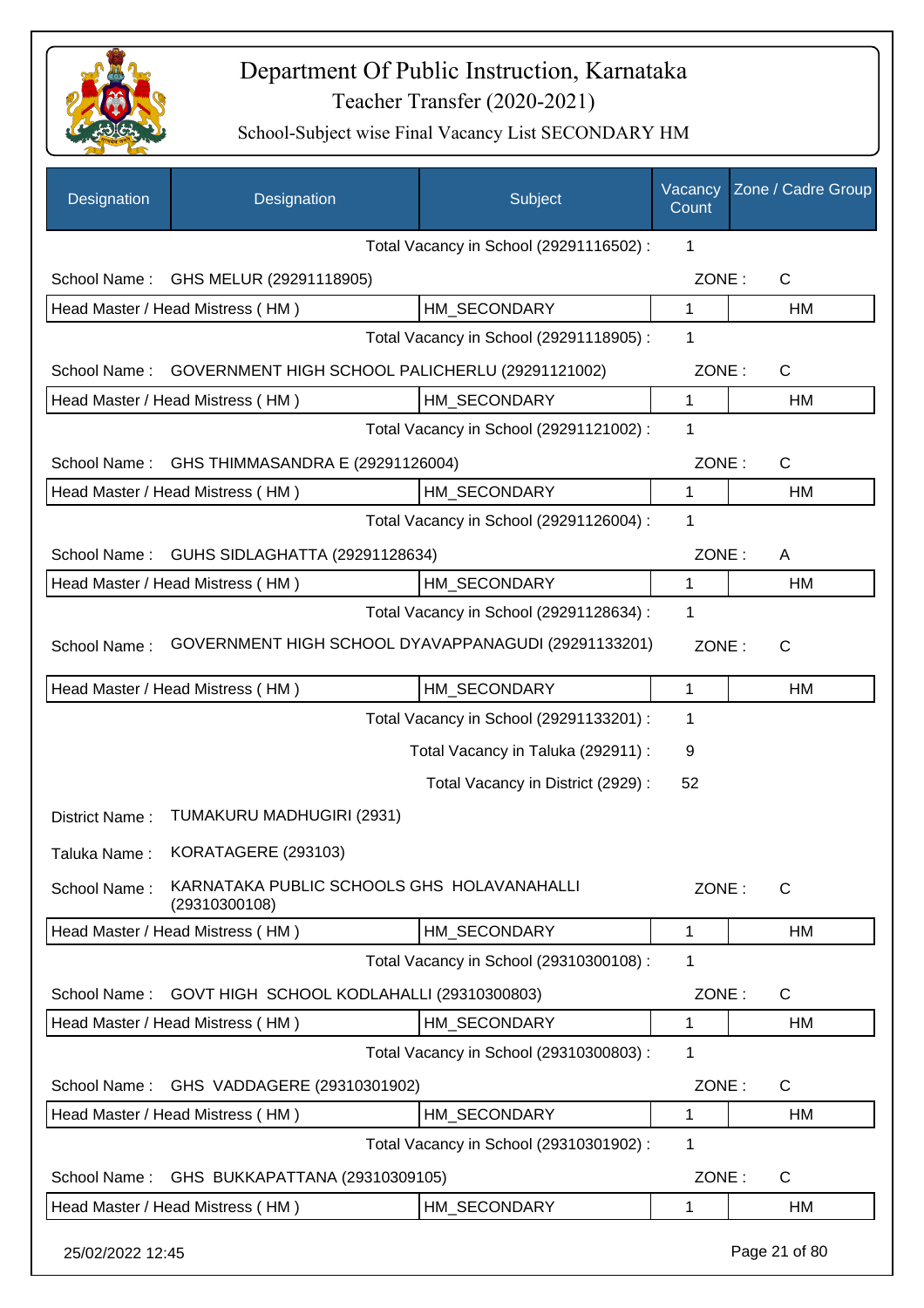

| Designation      | Designation                                                                      | Subject                                 | Vacancy<br>Count | Zone / Cadre Group |
|------------------|----------------------------------------------------------------------------------|-----------------------------------------|------------------|--------------------|
|                  |                                                                                  | Total Vacancy in School (29310309105) : | 1                |                    |
| School Name:     | KARNATAKA PUBLIC SCHOOLS GOVT JUNIOR COLLEGE<br>IRAKASANDRA COLONY (29310316105) |                                         | ZONE:            | $\mathsf{C}$       |
|                  | Head Master / Head Mistress (HM)                                                 | <b>VICE PRINCIPAL</b>                   | 1                | HM                 |
|                  |                                                                                  | Total Vacancy in School (29310316105) : | 1                |                    |
|                  |                                                                                  | Total Vacancy in Taluka (293103):       | 5                |                    |
| Taluka Name:     | <b>MADHUGIRI (293104)</b>                                                        |                                         |                  |                    |
| School Name:     | GOVT JUNIOR COLLEGE I.D.HALLI (29310406006)                                      |                                         | ZONE:            | $\mathsf{C}$       |
|                  | Head Master / Head Mistress (HM)                                                 | <b>VICE PRINCIPAL</b>                   | $\mathbf{1}$     | HM                 |
|                  |                                                                                  | Total Vacancy in School (29310406006) : | 1                |                    |
| School Name:     | GHS THONDOTI (29310406202)                                                       |                                         | ZONE:            | $\mathsf{C}$       |
|                  | Head Master / Head Mistress (HM)                                                 | HM SECONDARY                            | 1                | HM                 |
|                  |                                                                                  | Total Vacancy in School (29310406202) : | 1                |                    |
| School Name:     | GOVERNMENT HIGH SCHOOL SHIVANAGERE (29310413502)                                 |                                         | ZONE:            | C                  |
|                  | Head Master / Head Mistress (HM)                                                 | HM SECONDARY                            | 1                | HM                 |
|                  |                                                                                  | Total Vacancy in School (29310413502) : | 1                |                    |
|                  | School Name: GHS KADAGATHURU (29310422306)                                       |                                         | ZONE:            | $\mathsf{C}$       |
|                  | Head Master / Head Mistress (HM)                                                 | HM SECONDARY                            | $\mathbf{1}$     | HM                 |
|                  |                                                                                  | Total Vacancy in School (29310422306) : | 1                |                    |
|                  | School Name: GHS YAKARALAHALLI (29310422702)                                     |                                         | ZONE:            | $\mathsf{C}$       |
|                  | Head Master / Head Mistress (HM)                                                 | HM_SECONDARY                            | 1                | HM                 |
|                  |                                                                                  | Total Vacancy in School (29310422702) : | 1                |                    |
| School Name:     | GHS SUDDEKUNTE (29310423702)                                                     |                                         | ZONE:            | $\mathsf{C}$       |
|                  | Head Master / Head Mistress (HM)                                                 | HM_SECONDARY                            | 1                | HM                 |
|                  |                                                                                  | Total Vacancy in School (29310423702) : | 1                |                    |
| School Name:     | GHS CHIKKAMALUR (29310424004)                                                    |                                         | ZONE:            | C                  |
|                  | Head Master / Head Mistress (HM)                                                 | HM_SECONDARY                            | 1                | HM                 |
|                  |                                                                                  | Total Vacancy in School (29310424004) : | 1                |                    |
|                  |                                                                                  | Total Vacancy in Taluka (293104) :      | $\overline{7}$   |                    |
| Taluka Name:     | PAVAGADA (293105)                                                                |                                         |                  |                    |
| School Name:     | GOVT HIGH SCHOOL RAJAVANTHI (29310500302)                                        |                                         | ZONE:            | $\mathsf{C}$       |
|                  | Head Master / Head Mistress (HM)                                                 | HM_SECONDARY                            | 1                | HM                 |
| 25/02/2022 12:45 |                                                                                  |                                         |                  | Page 22 of 80      |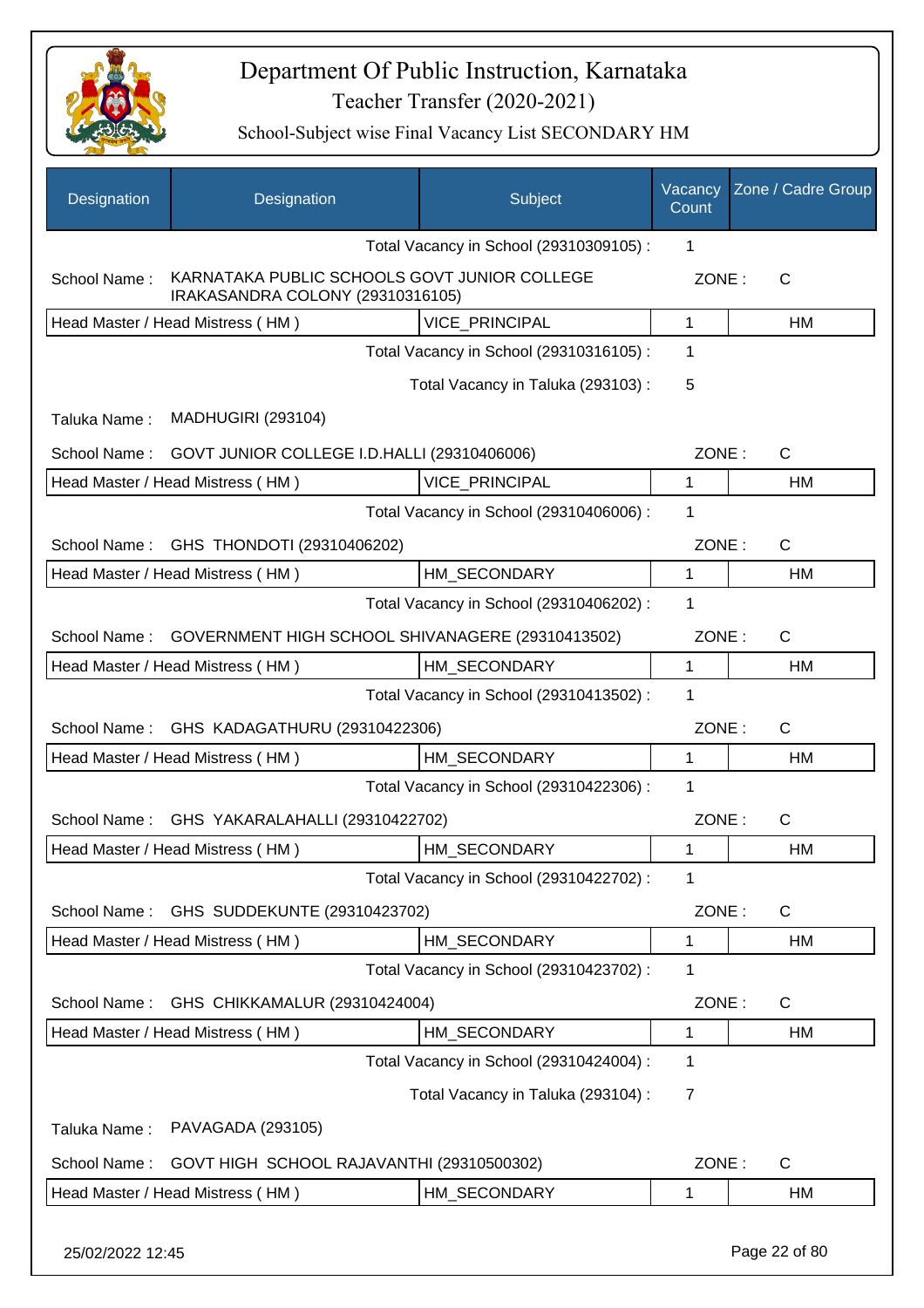

| Designation                                   | Designation                                                             |  | Subject                                            | Vacancy<br>Count | Zone / Cadre Group |
|-----------------------------------------------|-------------------------------------------------------------------------|--|----------------------------------------------------|------------------|--------------------|
|                                               |                                                                         |  | Total Vacancy in School (29310500302) :            | 1                |                    |
| School Name:                                  |                                                                         |  | GHPS AND SECONDARY SCHOOL KODAMADUGU (29310500401) | ZONE:            | C                  |
|                                               | Head Master / Head Mistress (HM)                                        |  | HM_SECONDARY                                       | 1                | HM                 |
|                                               |                                                                         |  | Total Vacancy in School (29310500401) :            | 1                |                    |
|                                               | School Name: GHS GOWDETI (29310502402)                                  |  |                                                    | ZONE:            | $\mathsf{C}$       |
|                                               | Head Master / Head Mistress (HM)                                        |  | HM_SECONDARY                                       | 1                | <b>HM</b>          |
|                                               |                                                                         |  | Total Vacancy in School (29310502402) :            | 1                |                    |
|                                               | School Name: GHS SIDDAPURA (29310503502)                                |  |                                                    | ZONE:            | $\mathsf{C}$       |
|                                               | Head Master / Head Mistress (HM)                                        |  | HM_SECONDARY                                       | 1                | <b>HM</b>          |
|                                               |                                                                         |  | Total Vacancy in School (29310503502) :            | 1                |                    |
| GHS DODDAHALLI (29310503906)<br>School Name:  |                                                                         |  | ZONE:                                              | $\mathsf{C}$     |                    |
|                                               | Head Master / Head Mistress (HM)                                        |  | HM_SECONDARY                                       | $\mathbf 1$      | HM                 |
|                                               |                                                                         |  | Total Vacancy in School (29310503906) :            | 1                |                    |
| GHS BOODI BETTA (29310506502)<br>School Name: |                                                                         |  | ZONE:                                              | $\mathsf{C}$     |                    |
|                                               | Head Master / Head Mistress (HM)                                        |  | HM_SECONDARY                                       | 1                | <b>HM</b>          |
|                                               |                                                                         |  | Total Vacancy in School (29310506502) :            | 1                |                    |
| School Name:<br>GHS ARASIKERE (29310507206)   |                                                                         |  | ZONE:                                              | $\mathsf{C}$     |                    |
|                                               | Head Master / Head Mistress (HM)                                        |  | HM SECONDARY                                       | 1                | HM                 |
|                                               |                                                                         |  | Total Vacancy in School (29310507206) :            | 1                |                    |
| School Name:                                  | KARNATAKA PUBLIC SCHOOLS GOVT JUNIOR COLLEGE<br>THIRUMANI (29310511504) |  |                                                    | ZONE:            | С                  |
|                                               | Head Master / Head Mistress (HM)                                        |  | <b>VICE PRINCIPAL</b>                              | 1                | HM                 |
|                                               |                                                                         |  | Total Vacancy in School (29310511504) :            | 1                |                    |
| School Name:                                  | GHS B.K HALLI (29310512903)                                             |  |                                                    | ZONE:            | C                  |
|                                               | Head Master / Head Mistress (HM)                                        |  | HM_SECONDARY                                       | 1                | <b>HM</b>          |
|                                               |                                                                         |  | Total Vacancy in School (29310512903) :            | 1                |                    |
|                                               |                                                                         |  | Total Vacancy in Taluka (293105):                  | 9                |                    |
| Taluka Name:                                  | SIRA (293106)                                                           |  |                                                    |                  |                    |
| School Name:                                  | GHS DODDABANAGERE (29310600105)                                         |  |                                                    | ZONE:            | C                  |
|                                               | Head Master / Head Mistress (HM)                                        |  | HM_SECONDARY                                       | 1                | HM                 |
|                                               |                                                                         |  | Total Vacancy in School (29310600105) :            | 1                |                    |
| School Name:                                  | GHS GONIHALLI (29310602802)                                             |  |                                                    | ZONE:            | C                  |
| 25/02/2022 12:45                              |                                                                         |  |                                                    |                  | Page 23 of 80      |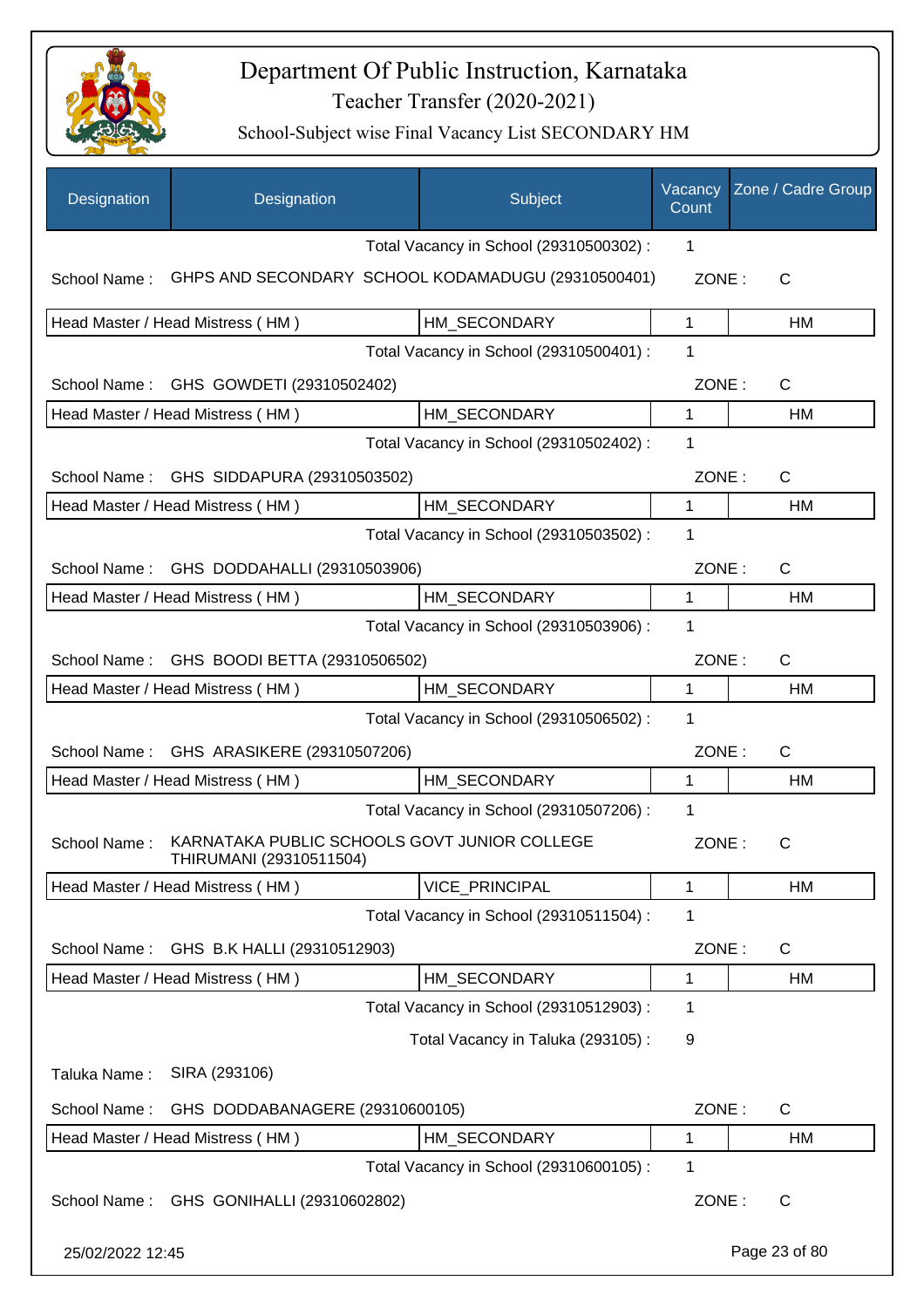

| Designation                                    | Designation                                         | Subject                                 | Vacancy<br>Count | Zone / Cadre Group    |
|------------------------------------------------|-----------------------------------------------------|-----------------------------------------|------------------|-----------------------|
|                                                | Head Master / Head Mistress (HM)                    | HM_SECONDARY                            | 1                | HM                    |
|                                                |                                                     | Total Vacancy in School (29310602802) : | 1                |                       |
| School Name:                                   | GHS HOSURU (29310606003)                            |                                         | ZONE:            | C                     |
|                                                | Head Master / Head Mistress (HM)                    | HM SECONDARY                            | 1                | HM                    |
|                                                |                                                     | Total Vacancy in School (29310606003) : | 1                |                       |
| School Name:                                   | GHS BUKKAPATTANA (29310610610)                      |                                         | ZONE:            | $\mathsf{C}$          |
|                                                | Head Master / Head Mistress (HM)                    | HM SECONDARY                            | 1                | HM                    |
|                                                |                                                     | Total Vacancy in School (29310610610) : | 1                |                       |
| School Name:                                   | GOVERNMENT HIGH SCHOOL, DODDAAGRAHARA (29310615905) |                                         | ZONE:            | $\mathsf{C}$          |
|                                                | Head Master / Head Mistress (HM)                    | HM_SECONDARY                            | 1                | HM                    |
|                                                |                                                     | Total Vacancy in School (29310615905) : | 1                |                       |
|                                                |                                                     | Total Vacancy in Taluka (293106):       | 5                |                       |
|                                                |                                                     | Total Vacancy in District (2931) :      | 26               |                       |
| District Name:                                 | RAMANAGARA (2932)                                   |                                         |                  |                       |
| Taluka Name:                                   | MAGADI (293205)                                     |                                         |                  |                       |
| School Name:<br>G HS SRIGIRIPURA (29320505203) |                                                     |                                         |                  | $\mathsf{C}$<br>ZONE: |
|                                                | Head Master / Head Mistress (HM)                    | HM_SECONDARY                            | 1                | HM                    |
|                                                |                                                     | Total Vacancy in School (29320505203) : | 1                |                       |
| School Name:                                   | G HS KAGIMADU (29320506203)                         |                                         | ZONE:            | C                     |
|                                                | Head Master / Head Mistress (HM)                    | HM SECONDARY                            | 1                | HM                    |
|                                                |                                                     | Total Vacancy in School (29320506203) : | 1                |                       |
| School Name:                                   | G HS MANIGANAHALLI (29320508503)                    |                                         | ZONE:            | C                     |
|                                                | Head Master / Head Mistress (HM)                    | HM_SECONDARY                            | 1                | HM                    |
|                                                |                                                     | Total Vacancy in School (29320508503) : | 1                |                       |
| School Name:                                   | G HS SRIPATIHALLI (29320516402)                     |                                         | ZONE:            | C                     |
|                                                | Head Master / Head Mistress (HM)                    | HM_SECONDARY                            | 1                | HM                    |
|                                                |                                                     | Total Vacancy in School (29320516402) : | 1                |                       |
| School Name:                                   | GJC MAGADI (29320525501)                            |                                         | ZONE:            | A                     |
|                                                | Head Master / Head Mistress (HM)                    | HM SECONDARY                            | 1                | HM                    |
|                                                |                                                     | Total Vacancy in School (29320525501) : | 1                |                       |
| School Name:                                   | GUHS MAGADI (29320526405)                           |                                         | ZONE:            | A                     |
| 25/02/2022 12:45                               |                                                     |                                         |                  | Page 24 of 80         |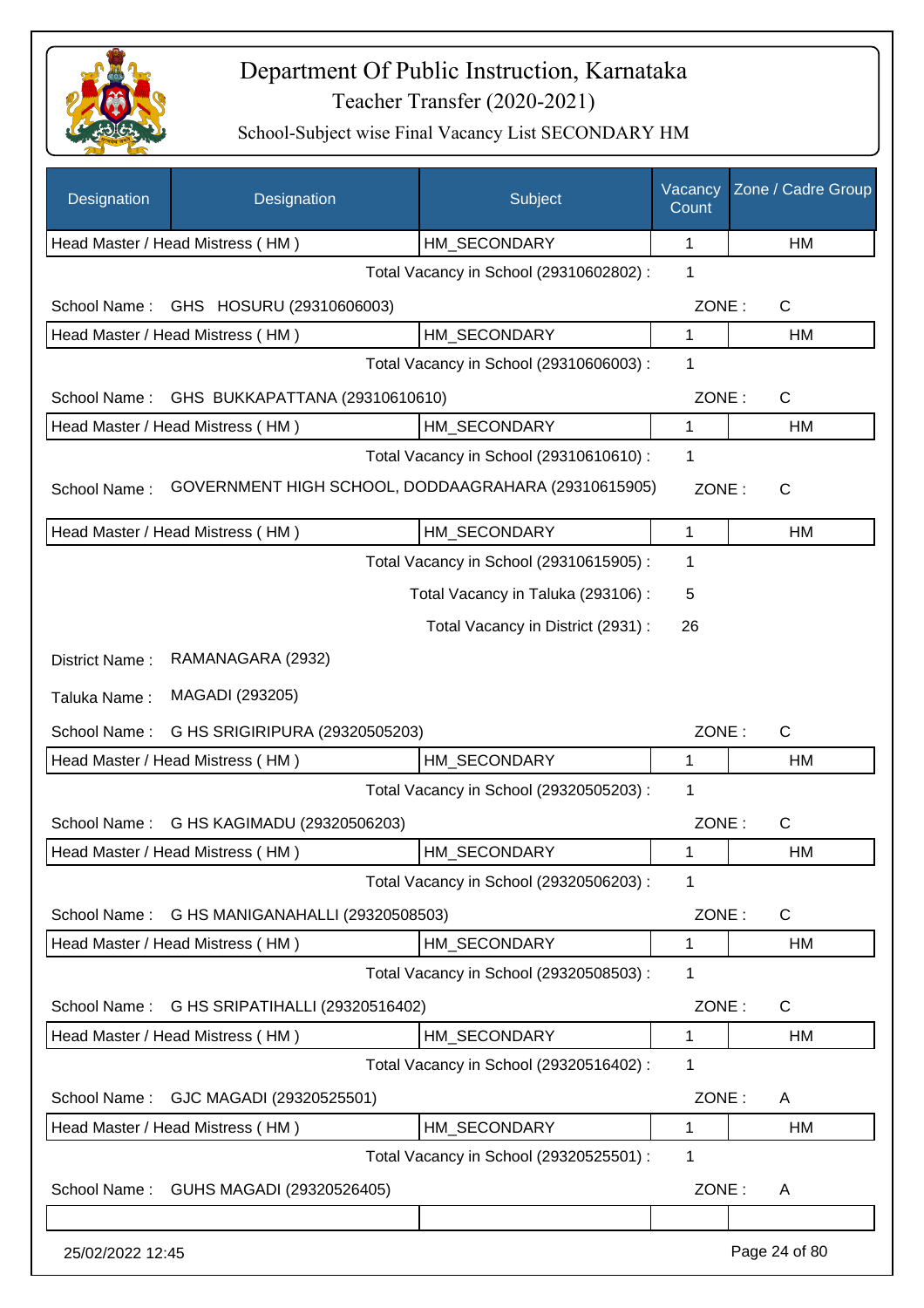

| Designation      | Designation                           | Subject                                 | Vacancy<br>Count | Zone / Cadre Group |
|------------------|---------------------------------------|-----------------------------------------|------------------|--------------------|
|                  | Head Master / Head Mistress (HM)      | HM_SECONDARY                            | 1                | HM                 |
|                  |                                       | Total Vacancy in School (29320526405) : | 1                |                    |
|                  |                                       | Total Vacancy in Taluka (293205):       | 6                |                    |
| Taluka Name:     | RAMANAGARA (293206)                   |                                         |                  |                    |
| School Name:     | GHS PADARAHALLI (29320602909)         |                                         | ZONE:            | В                  |
|                  | Head Master / Head Mistress (HM)      | HM_SECONDARY                            | $\mathbf{1}$     | HM                 |
|                  |                                       | Total Vacancy in School (29320602909) : | 1                |                    |
| School Name:     | GJC RAMANAGARA(BOYS) (29320612612)    |                                         | ZONE:            | Α                  |
|                  | Head Master / Head Mistress (HM)      | <b>VICE PRINCIPAL</b>                   | $\mathbf{1}$     | HM                 |
|                  |                                       | Total Vacancy in School (29320612612) : | 1                |                    |
| School Name:     | GHS RAMANAGARA (URDU) (29320612615)   |                                         | ZONE:            | A                  |
|                  | Head Master / Head Mistress (HM)      | HM_SECONDARY                            | 1                | HM                 |
|                  |                                       | Total Vacancy in School (29320612615) : | 1                |                    |
| School Name:     | GHS IJOOR RAMANAGARA (29320614003)    |                                         | ZONE:            | Α                  |
|                  | Head Master / Head Mistress (HM)      | HM_SECONDARY                            | 1                | HM                 |
|                  |                                       | Total Vacancy in School (29320614003) : | 1                |                    |
| School Name:     | G UMPS IJOOR RMSA (29320614301)       |                                         | ZONE:            | Α                  |
|                  | Head Master / Head Mistress (HM)      | HM_SECONDARY                            | 1                | НM                 |
|                  |                                       | Total Vacancy in School (29320614301) : | 1                |                    |
|                  |                                       | Total Vacancy in Taluka (293206) :      | 5                |                    |
| Taluka Name:     | CHANNAPATNA (293207)                  |                                         |                  |                    |
| School Name:     | GHS DASHAVARA (29320700503)           |                                         | ZONE:            | C                  |
|                  | Head Master / Head Mistress (HM)      | HM_SECONDARY                            | 1                | НM                 |
|                  |                                       | Total Vacancy in School (29320700503) : | 1                |                    |
| School Name:     | G HS HONNAYAKANAHALLI (29320701403)   |                                         | ZONE:            | C                  |
|                  | Head Master / Head Mistress (HM)      | HM_SECONDARY                            | 1                | HM                 |
|                  |                                       | Total Vacancy in School (29320701403) : | 1                |                    |
| School Name:     | GHS KUDLURU (29320706602)             |                                         | ZONE:            | C                  |
|                  | Head Master / Head Mistress (HM)      | HM_SECONDARY                            | 1                | HM                 |
|                  |                                       | Total Vacancy in School (29320706602) : | 1                |                    |
| School Name:     | G UMPS OLD DAIRA-(RMSA) (29320715802) |                                         | ZONE:            | A                  |
|                  | Head Master / Head Mistress (HM)      | HM_SECONDARY                            | 1                | HM                 |
| 25/02/2022 12:45 |                                       |                                         |                  | Page 25 of 80      |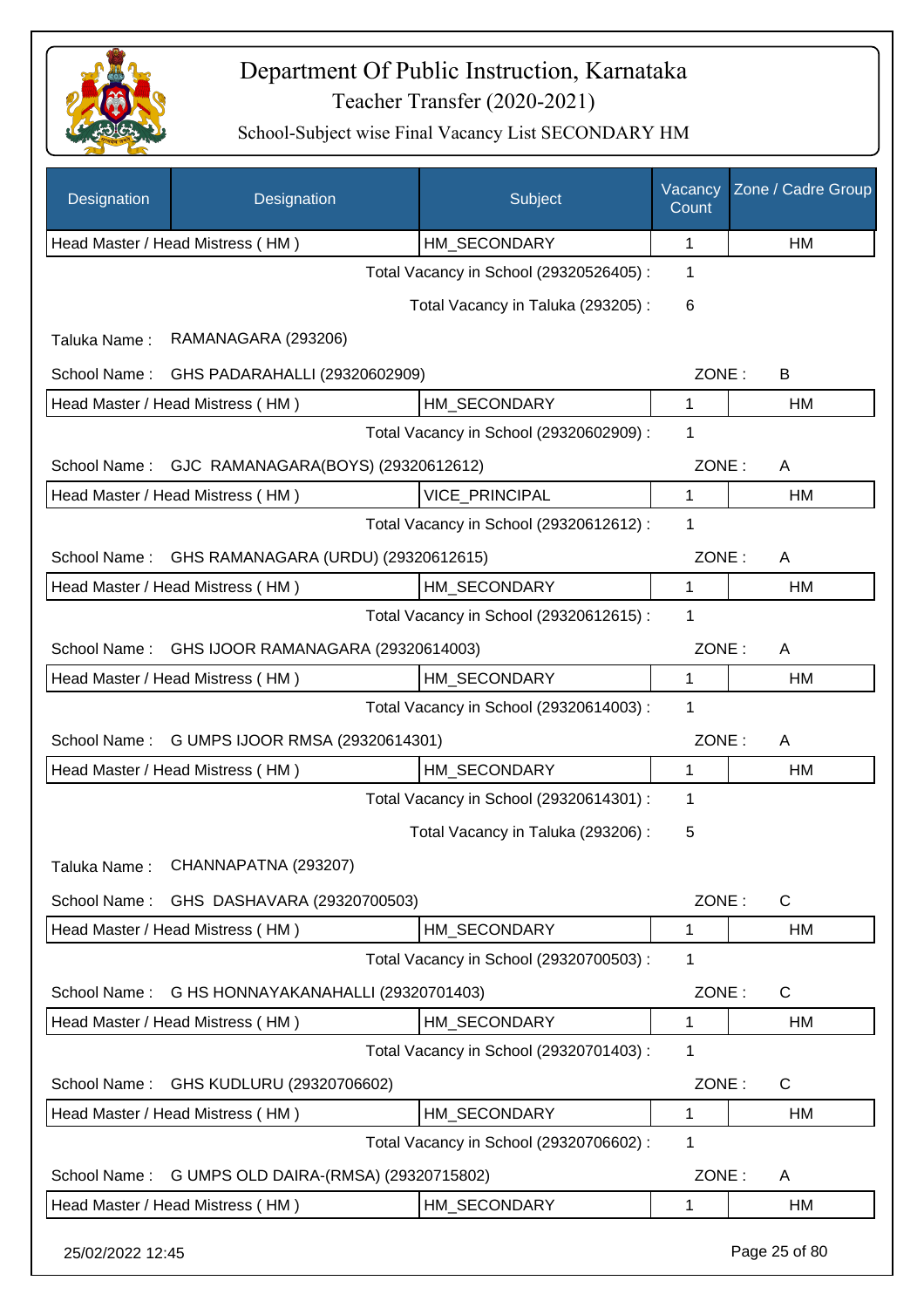

| Designation                                     | Designation                          | Subject                                 | Vacancy<br>Count | Zone / Cadre Group |
|-------------------------------------------------|--------------------------------------|-----------------------------------------|------------------|--------------------|
|                                                 |                                      | Total Vacancy in School (29320715802) : | 1                |                    |
|                                                 |                                      | Total Vacancy in Taluka (293207) :      | 4                |                    |
| Taluka Name:                                    | KANAKAPURA (293208)                  |                                         |                  |                    |
| School Name:                                    | G HS KADASIKOPPA (29320800404)       |                                         | ZONE:            | $\mathsf{C}$       |
|                                                 | Head Master / Head Mistress (HM)     | HM SECONDARY                            | 1                | HM                 |
|                                                 |                                      | Total Vacancy in School (29320800404) : | 1                |                    |
| School Name:                                    | G HS BANNIKUPE (29320803004)         |                                         | ZONE:            | $\mathsf{C}$       |
|                                                 | Head Master / Head Mistress (HM)     | HM_SECONDARY                            | 1                | HM                 |
|                                                 |                                      | Total Vacancy in School (29320803004) : | 1                |                    |
| School Name:                                    | GHS CHEELURU (29320803506)           |                                         |                  |                    |
|                                                 | Head Master / Head Mistress (HM)     | HM_SECONDARY                            | $\mathbf{1}$     | <b>HM</b>          |
|                                                 |                                      | Total Vacancy in School (29320803506) : | 1                |                    |
| School Name:                                    | G H S BANAVASI (29320806202)         |                                         | ZONE:            | C                  |
|                                                 | Head Master / Head Mistress (HM)     | HM_SECONDARY                            | $\mathbf{1}$     | HM                 |
|                                                 |                                      | Total Vacancy in School (29320806202) : | 1                |                    |
| School Name:<br>G HS KALLANAKUPPE (29320806605) |                                      |                                         | ZONE:            | $\mathsf{C}$       |
|                                                 | Head Master / Head Mistress (HM)     | HM SECONDARY                            | 1                | HM                 |
|                                                 |                                      | Total Vacancy in School (29320806605) : | 1                |                    |
| School Name:                                    | GHS ATTIHALLI (29320812402)          |                                         | ZONE:            | C                  |
|                                                 | Head Master / Head Mistress (HM)     | HM_SECONDARY                            | 1                | HM                 |
|                                                 |                                      | Total Vacancy in School (29320812402) : | 1                |                    |
| School Name:                                    | G HS HERINDYAPANAHALLI (29320818205) |                                         | ZONE:            | $\mathsf{C}$       |
|                                                 | Head Master / Head Mistress (HM)     | HM_SECONDARY                            | 1                | HM                 |
|                                                 |                                      | Total Vacancy in School (29320818205) : | 1                |                    |
| School Name:                                    | G HS HALASURU (29320818206)          |                                         | ZONE:            | $\mathsf{C}$       |
|                                                 | Head Master / Head Mistress (HM)     | HM_SECONDARY                            | 1                | HM                 |
|                                                 |                                      | Total Vacancy in School (29320818206) : | 1                |                    |
| School Name:                                    | G HS BIJJAHALLI (29320818702)        |                                         | ZONE:            | $\mathsf{C}$       |
|                                                 | Head Master / Head Mistress (HM)     | HM_SECONDARY                            | 1                | HM                 |
|                                                 |                                      | Total Vacancy in School (29320818702) : | 1                |                    |
| School Name:                                    | ADARSHA MODEL SCHOOL (29320819310)   |                                         | ZONE:            | C                  |
|                                                 | Head Master / Head Mistress (HM)     | HM_SECONDARY                            | 1                | HM                 |
|                                                 |                                      |                                         |                  |                    |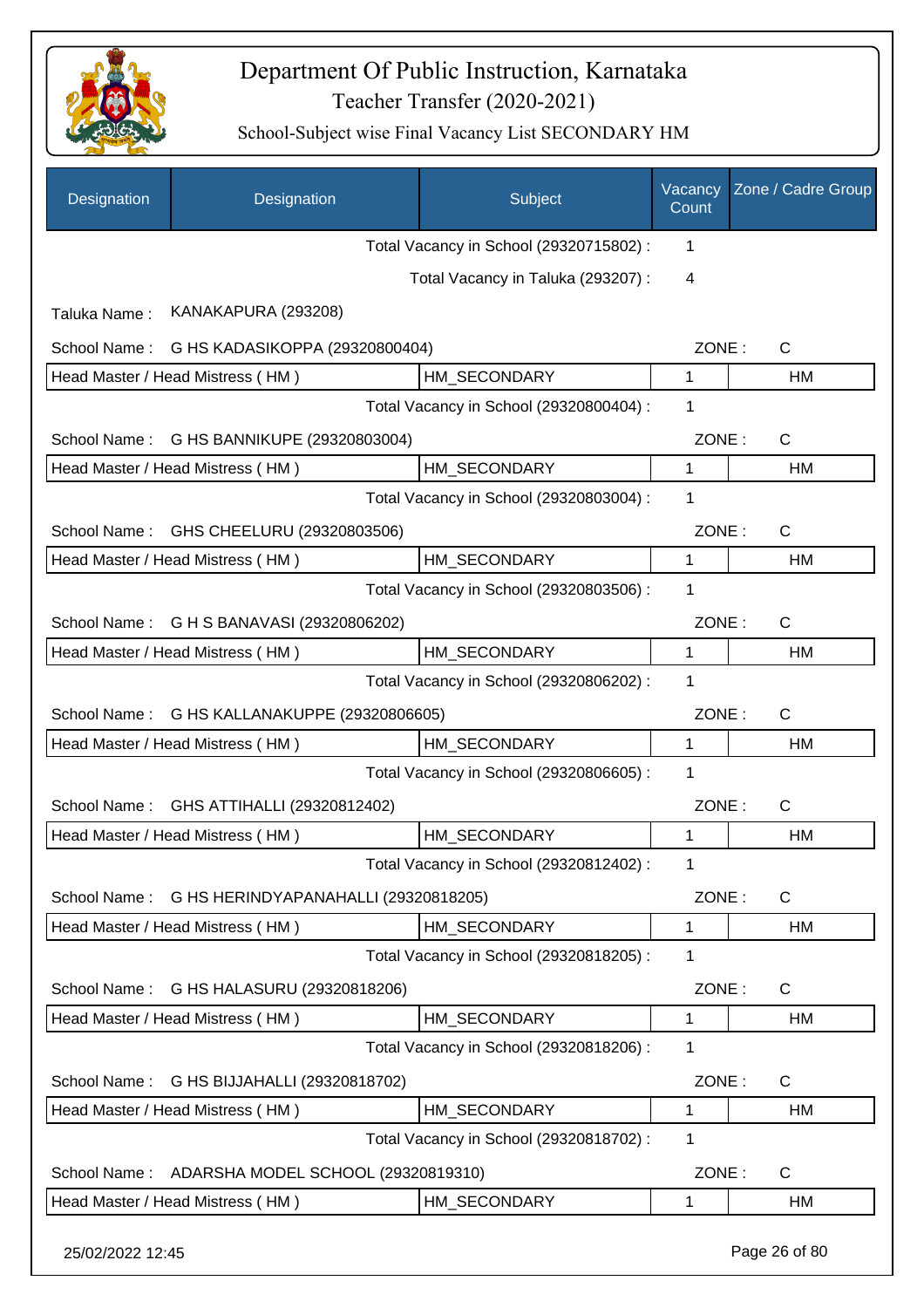

| Designation          | Designation                                                                      | Subject                                 | Vacancy<br>Count | Zone / Cadre Group |
|----------------------|----------------------------------------------------------------------------------|-----------------------------------------|------------------|--------------------|
|                      |                                                                                  | Total Vacancy in School (29320819310) : | 1                |                    |
| School Name:         | G HS ALANATHA (29320820104)                                                      |                                         | ZONE:            | $\mathsf{C}$       |
|                      | Head Master / Head Mistress (HM)                                                 | HM SECONDARY                            | $\mathbf{1}$     | <b>HM</b>          |
|                      |                                                                                  | Total Vacancy in School (29320820104) : | 1                |                    |
| School Name:         | GHS H. KOTHANOOR (29320823701)                                                   |                                         | ZONE:            | $\mathsf{C}$       |
|                      | Head Master / Head Mistress (HM)                                                 | HM_SECONDARY                            | 1                | HM                 |
|                      |                                                                                  | Total Vacancy in School (29320823701) : | 1                |                    |
| School Name:         | GOVERNMENT URDU HIGH SCHOOL KANAKAPURA TOWN<br>(29320824202)                     |                                         | ZONE:            | A                  |
|                      | Head Master / Head Mistress (HM)                                                 | HM_SECONDARY                            | 1                | HM                 |
|                      |                                                                                  | Total Vacancy in School (29320824202) : | $\mathbf 1$      |                    |
|                      |                                                                                  | Total Vacancy in Taluka (293208) :      | 13               |                    |
|                      |                                                                                  | Total Vacancy in District (2932):       | 28               |                    |
|                      |                                                                                  | Total Vacancy in Division (1):          | 237              |                    |
| <b>Division Name</b> | Mysore (2)                                                                       |                                         |                  |                    |
| District Name:       | <b>UDUPI (2916)</b>                                                              |                                         |                  |                    |
| Taluka Name:         | <b>UDUPI (291602)</b>                                                            |                                         |                  |                    |
| School Name:         | GHS BELAPU (29160204103)                                                         |                                         | ZONE:            | B                  |
|                      | Head Master / Head Mistress (HM)                                                 | HM_SECONDARY                            | 1                | HM                 |
|                      |                                                                                  | Total Vacancy in School (29160204103) : | 1                |                    |
| School Name:         | GHS URDU MALLARU (29160205303)                                                   |                                         | ZONE:            | A                  |
|                      | Head Master / Head Mistress (HM)                                                 | HM SECONDARY                            | 1                | HM                 |
|                      |                                                                                  | Total Vacancy in School (29160205303) : | $\mathbf 1$      |                    |
|                      |                                                                                  | Total Vacancy in Taluka (291602):       | $\overline{2}$   |                    |
| Taluka Name:         | KUNDAPURA (291603)                                                               |                                         |                  |                    |
| School Name:         | GPUC KUNDAPURA (29160311003)                                                     |                                         | ZONE:            | A                  |
|                      | Head Master / Head Mistress (HM)                                                 | <b>VICE PRINCIPAL</b>                   | 1                | HM                 |
|                      |                                                                                  | Total Vacancy in School (29160311003) : | 1                |                    |
|                      |                                                                                  | Total Vacancy in Taluka (291603):       | 1                |                    |
| Taluka Name:         | <b>BYNDOOR (291604)</b>                                                          |                                         |                  |                    |
| School Name:         | GOVERNMENT UPGRADED HIGH SCHOOL CHITTUR 576233 -<br>CHITTUR (rmsa) (29160400504) |                                         | ZONE:            | C                  |
| 25/02/2022 12:45     |                                                                                  |                                         |                  | Page 27 of 80      |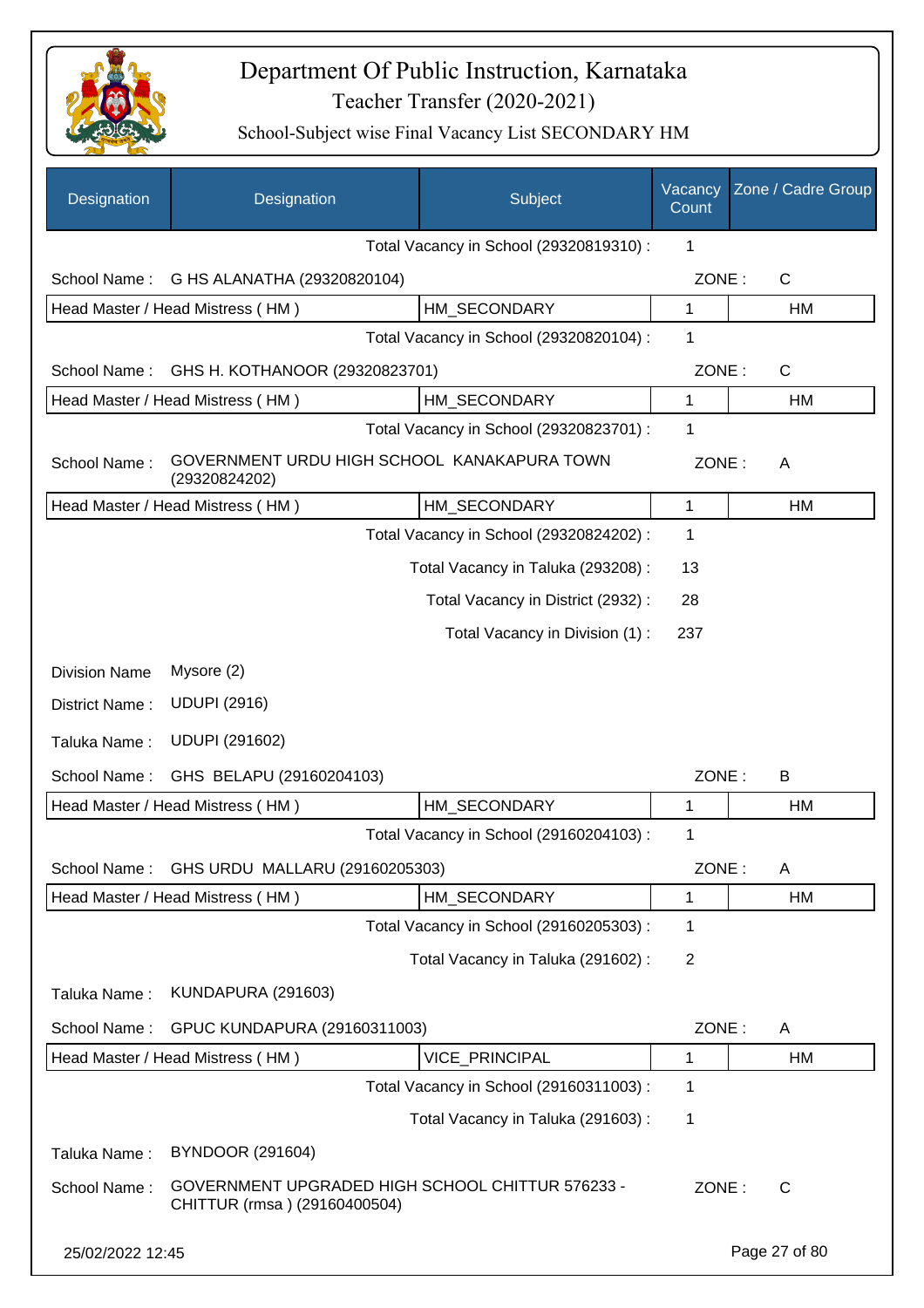

School-Subject wise Final Vacancy List SECONDARY HM

| Designation                                      | Designation                                               | Subject                                 | Vacancy<br>Count | Zone / Cadre Group |
|--------------------------------------------------|-----------------------------------------------------------|-----------------------------------------|------------------|--------------------|
|                                                  | Head Master / Head Mistress (HM)                          | HM_SECONDARY                            | 1                | НM                 |
|                                                  |                                                           | Total Vacancy in School (29160400504) : | 1                |                    |
| School Name:                                     | GPUC UPPUNDA (29160404807)                                |                                         | ZONE:            | C                  |
|                                                  | Head Master / Head Mistress (HM)                          | <b>VICE PRINCIPAL</b>                   | 1                | НM                 |
|                                                  |                                                           | Total Vacancy in School (29160404807) : | 1                |                    |
| School Name:<br>GPUC BYNDOOR (29160405012)       |                                                           |                                         | ZONE:            | A                  |
|                                                  | <b>VICE PRINCIPAL</b><br>Head Master / Head Mistress (HM) |                                         |                  | НM                 |
|                                                  | Total Vacancy in School (29160405012) :                   |                                         |                  |                    |
|                                                  | Total Vacancy in Taluka (291604) :                        | 3                                       |                  |                    |
| Taluka Name:                                     | BRAHAMAVARA (291605)                                      |                                         |                  |                    |
| School Name:                                     | GHPS HAIKADY (RMSA) - HILIYANA (29160500301)              |                                         | ZONE:            | C                  |
|                                                  | Head Master / Head Mistress (HM)                          | HM_SECONDARY                            | 1                | НM                 |
|                                                  |                                                           | Total Vacancy in School (29160500301) : | 1                |                    |
| GHS NUKKURU 576234 (29160503104)<br>School Name: |                                                           |                                         | ZONE:            | $\mathsf{C}$       |
|                                                  | Head Master / Head Mistress (HM)                          | HM_SECONDARY                            | 1                | <b>HM</b>          |
|                                                  |                                                           | Total Vacancy in School (29160503104) : | 1                |                    |
| School Name:                                     | GHS KUKKEHALLI (29160503703)                              |                                         | ZONE:            | $\mathsf{C}$       |
|                                                  | Head Master / Head Mistress (HM)                          | HM SECONDARY                            | 1                | НM                 |
|                                                  |                                                           | Total Vacancy in School (29160503703) : | 1                |                    |
| School Name:                                     | GHS VADDARSE (29160505102)                                |                                         | ZONE:            | B                  |
|                                                  | Head Master / Head Mistress (HM)                          | HM_SECONDARY                            | $\mathbf{1}$     | НM                 |
|                                                  |                                                           | Total Vacancy in School (29160505102) : | 1                |                    |
|                                                  |                                                           | Total Vacancy in Taluka (291605):       | 5                |                    |
|                                                  |                                                           | Total Vacancy in District (2916):       | 11               |                    |
| District Name:                                   | CHIKKAMANGALURU (2917)                                    |                                         |                  |                    |
| Taluka Name:                                     | <b>TARIKERE (291704)</b>                                  |                                         |                  |                    |
| School Name:                                     | KARNATAKA PUBLIC SCHOOLS GHS RANGENAHLLI<br>(29170400905) |                                         | ZONE:            | $\mathsf{C}$       |
|                                                  | Head Master / Head Mistress (HM)                          | VICE_PRINCIPAL                          | $\mathbf 1$      | НM                 |
|                                                  |                                                           |                                         |                  |                    |

25/02/2022 12:45 Page 28 of 80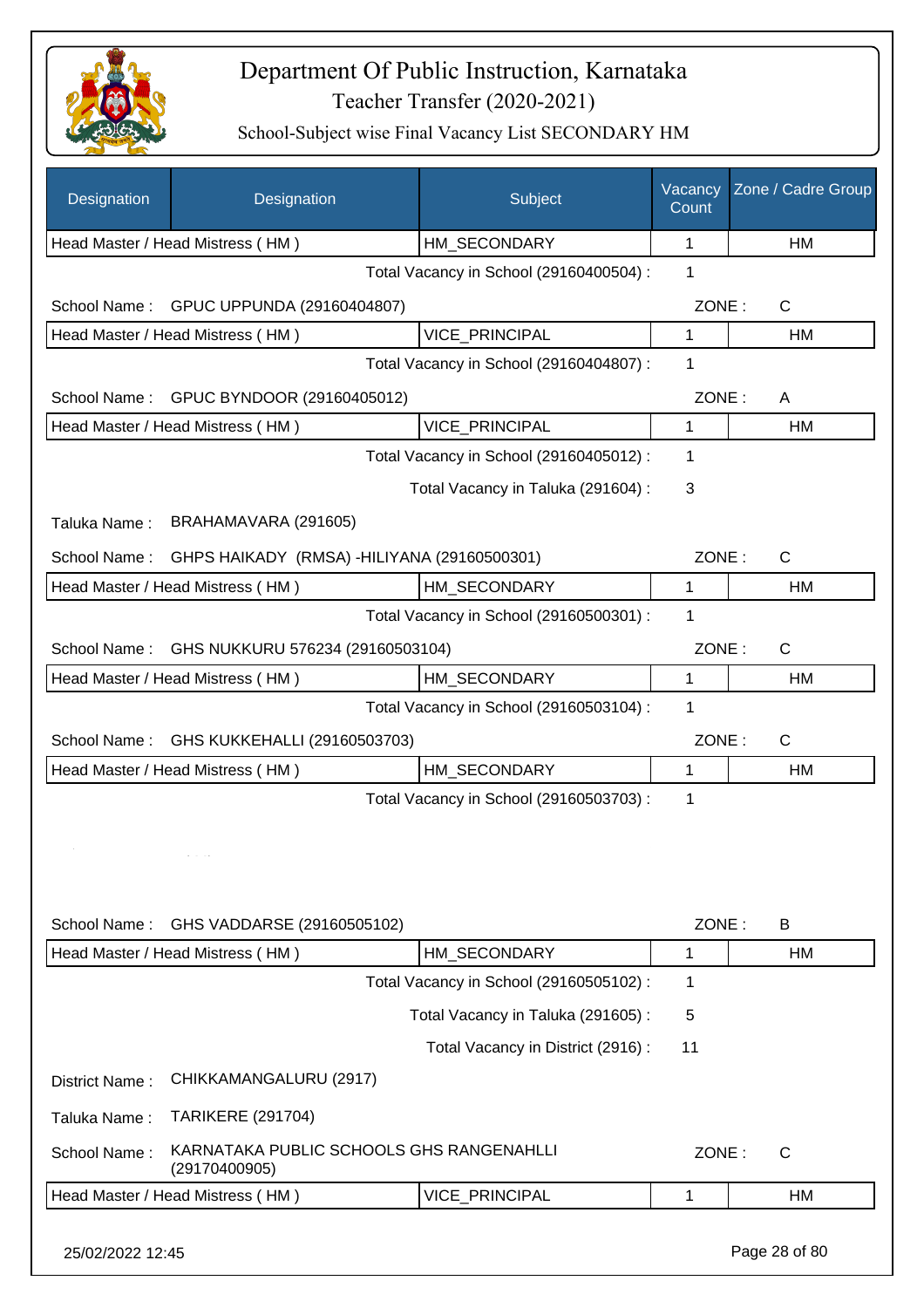

| Designation      | Designation                      | Subject                                 | Vacancy<br>Count | Zone / Cadre Group |
|------------------|----------------------------------|-----------------------------------------|------------------|--------------------|
|                  |                                  | Total Vacancy in School (29170400905) : | 1                |                    |
| School Name:     | GHS BAGGAVALLI (29170425003)     |                                         | ZONE:            | C                  |
|                  | Head Master / Head Mistress (HM) | HM SECONDARY                            | 1                | HM                 |
|                  |                                  | Total Vacancy in School (29170425003) : | 1                |                    |
|                  |                                  | Total Vacancy in Taluka (291704) :      | $\overline{2}$   |                    |
| Taluka Name:     | KADUR (291705)                   |                                         |                  |                    |
| School Name:     | GHS S MADAPURA (29170524802)     |                                         | ZONE:            | $\mathsf{C}$       |
|                  | Head Master / Head Mistress (HM) | HM_SECONDARY                            | 1                | HM                 |
|                  |                                  | Total Vacancy in School (29170524802) : | 1                |                    |
|                  |                                  | Total Vacancy in Taluka (291705):       | 1                |                    |
| Taluka Name:     | CHIKMAGALUR (291706)             |                                         |                  |                    |
| School Name:     | GHS MALLANDUR (29170603909)      |                                         | ZONE:            | C                  |
|                  | Head Master / Head Mistress (HM) | HM_SECONDARY                            | 1                | HM                 |
|                  |                                  | Total Vacancy in School (29170603909) : | 1                |                    |
| School Name:     | GHS KANATHI (29170604903)        |                                         | ZONE:            | $\mathsf{C}$       |
|                  | Head Master / Head Mistress (HM) | HM SECONDARY                            | 1                | HM                 |
|                  |                                  | Total Vacancy in School (29170604903) : | 1                |                    |
| School Name:     | GHS THALIHALLA (29170615103)     |                                         | ZONE:            | C                  |
|                  | Head Master / Head Mistress (HM) | HM SECONDARY                            | 1                | HM                 |
|                  |                                  | Total Vacancy in School (29170615103) : | 1                |                    |
| School Name:     | GHS BASAGAL (29170618602)        |                                         | ZONE:            | $\mathsf{C}$       |
|                  | Head Master / Head Mistress (HM) | HM_SECONDARY                            | 1                | HM                 |
|                  |                                  | Total Vacancy in School (29170618602) : | 1                |                    |
| School Name:     | GHS HOUSING BOARD (29170623090)  |                                         | ZONE:            | A                  |
|                  | Head Master / Head Mistress (HM) | HM SECONDARY                            | 1                | HM                 |
|                  |                                  | Total Vacancy in School (29170623090) : | 1                |                    |
|                  |                                  | Total Vacancy in Taluka (291706):       | 5                |                    |
| Taluka Name:     | <b>BIRURU (291708)</b>           |                                         |                  |                    |
| School Name:     | GHS S.BIDARE (29170806162)       |                                         | ZONE:            | C                  |
|                  | Head Master / Head Mistress (HM) | HM_SECONDARY                            | 1                | HM                 |
|                  |                                  | Total Vacancy in School (29170806162) : | 1                |                    |
|                  |                                  |                                         |                  |                    |
| 25/02/2022 12:45 |                                  |                                         |                  | Page 29 of 80      |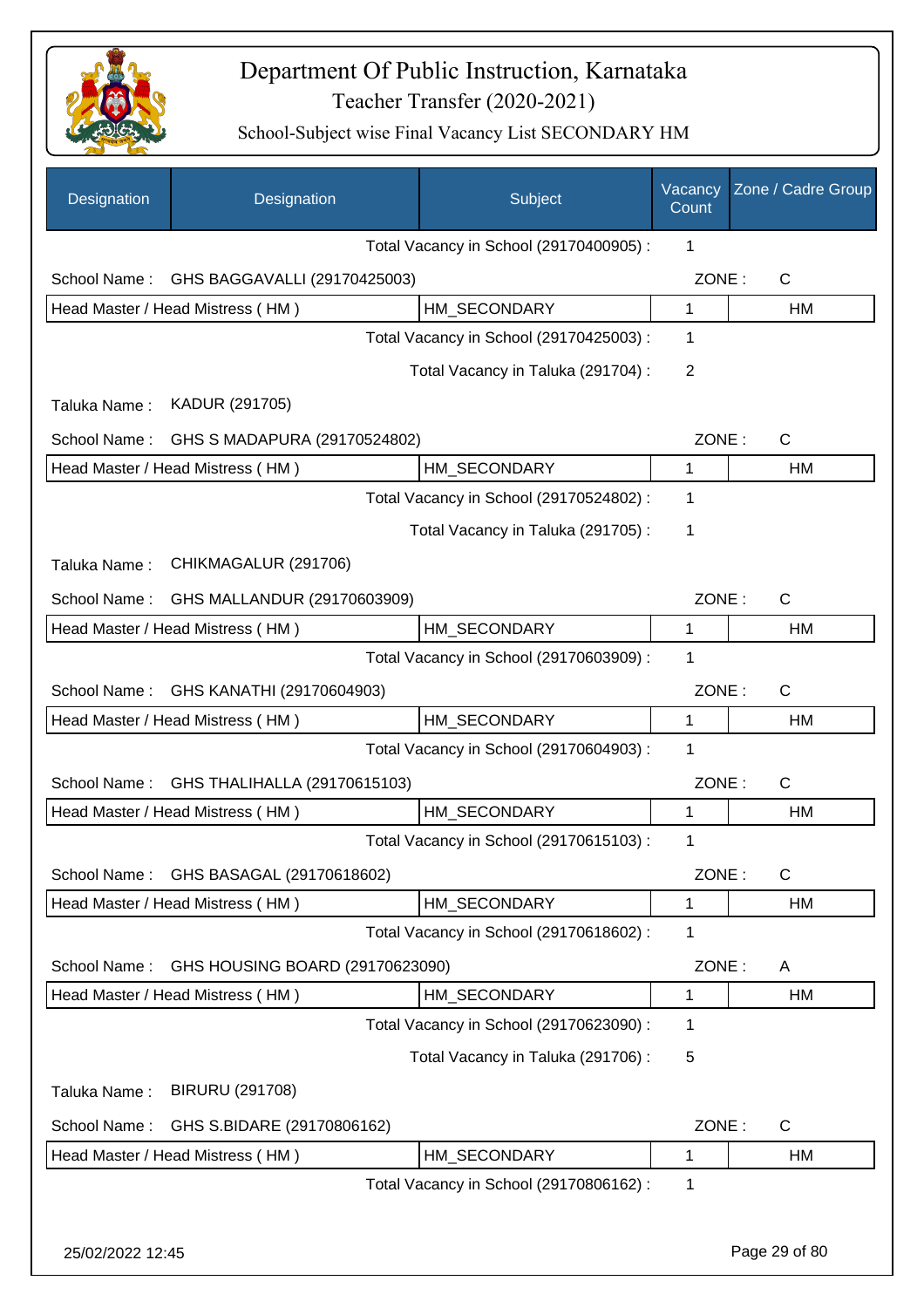

| Designation      | Designation                            | Subject                                 | Vacancy<br>Count | Zone / Cadre Group |
|------------------|----------------------------------------|-----------------------------------------|------------------|--------------------|
|                  |                                        | Total Vacancy in Taluka (291708) :      | 1                |                    |
|                  |                                        | Total Vacancy in District (2917) :      | 9                |                    |
| District Name:   | <b>MANDYA (2922)</b>                   |                                         |                  |                    |
| Taluka Name:     | MADDUR (292202)                        |                                         |                  |                    |
| School Name:     | GHS HOOTAGERE (29220206004)            |                                         | ZONE:            | $\mathsf{C}$       |
|                  | Head Master / Head Mistress (HM)       | HM_SECONDARY                            | 1                | HM                 |
|                  |                                        | Total Vacancy in School (29220206004) : | 1                |                    |
|                  |                                        | Total Vacancy in Taluka (292202) :      | 1                |                    |
| Taluka Name:     | <b>MALAVALLY (292203)</b>              |                                         |                  |                    |
| School Name:     | GOVT HIGH SCHOOL NITTURU (29220313608) |                                         | ZONE:            | $\mathsf{C}$       |
|                  | Head Master / Head Mistress (HM)       | HM SECONDARY                            | 1                | HM                 |
|                  |                                        | Total Vacancy in School (29220313608) : | 1                |                    |
|                  |                                        | Total Vacancy in Taluka (292203) :      | 1                |                    |
| Taluka Name:     | MANDYA SOUTH (292204)                  |                                         |                  |                    |
| School Name:     | GJC TAGGAHALLY (29220416405)           |                                         | ZONE:            | $\mathsf{C}$       |
|                  | Head Master / Head Mistress (HM)       | VICE_PRINCIPAL                          | 1                | HM                 |
|                  |                                        | Total Vacancy in School (29220416405) : | 1                |                    |
|                  |                                        | Total Vacancy in Taluka (292204) :      | 1                |                    |
| Taluka Name:     | NAGAMANGALA (292205)                   |                                         |                  |                    |
| School Name:     | GHS HERAGANAHALLI (29220536102)        |                                         | ZONE:            | C                  |
|                  | Head Master / Head Mistress (HM)       | HM_SECONDARY                            | 1                | HM                 |
|                  |                                        | Total Vacancy in School (29220536102) : | 1                |                    |
| School Name:     | GJC NAGAMANAGALA (29220539304)         |                                         | ZONE:            | A                  |
|                  | Head Master / Head Mistress (HM)       | VICE_PRINCIPAL                          | 1                | HM                 |
|                  |                                        | Total Vacancy in School (29220539304) : | 1                |                    |
|                  |                                        | Total Vacancy in Taluka (292205):       | $\overline{2}$   |                    |
| Taluka Name:     | PANDAVAPURA (292206)                   |                                         |                  |                    |
| School Name:     | GHS LAKSHMISAGARA (29220609106)        |                                         | ZONE:            | C                  |
|                  | Head Master / Head Mistress (HM)       | HM_SECONDARY                            | 1                | HM                 |
|                  |                                        | Total Vacancy in School (29220609106) : | 1                |                    |
|                  |                                        | Total Vacancy in Taluka (292206) :      | 1                |                    |
| 25/02/2022 12:45 |                                        |                                         |                  | Page 30 of 80      |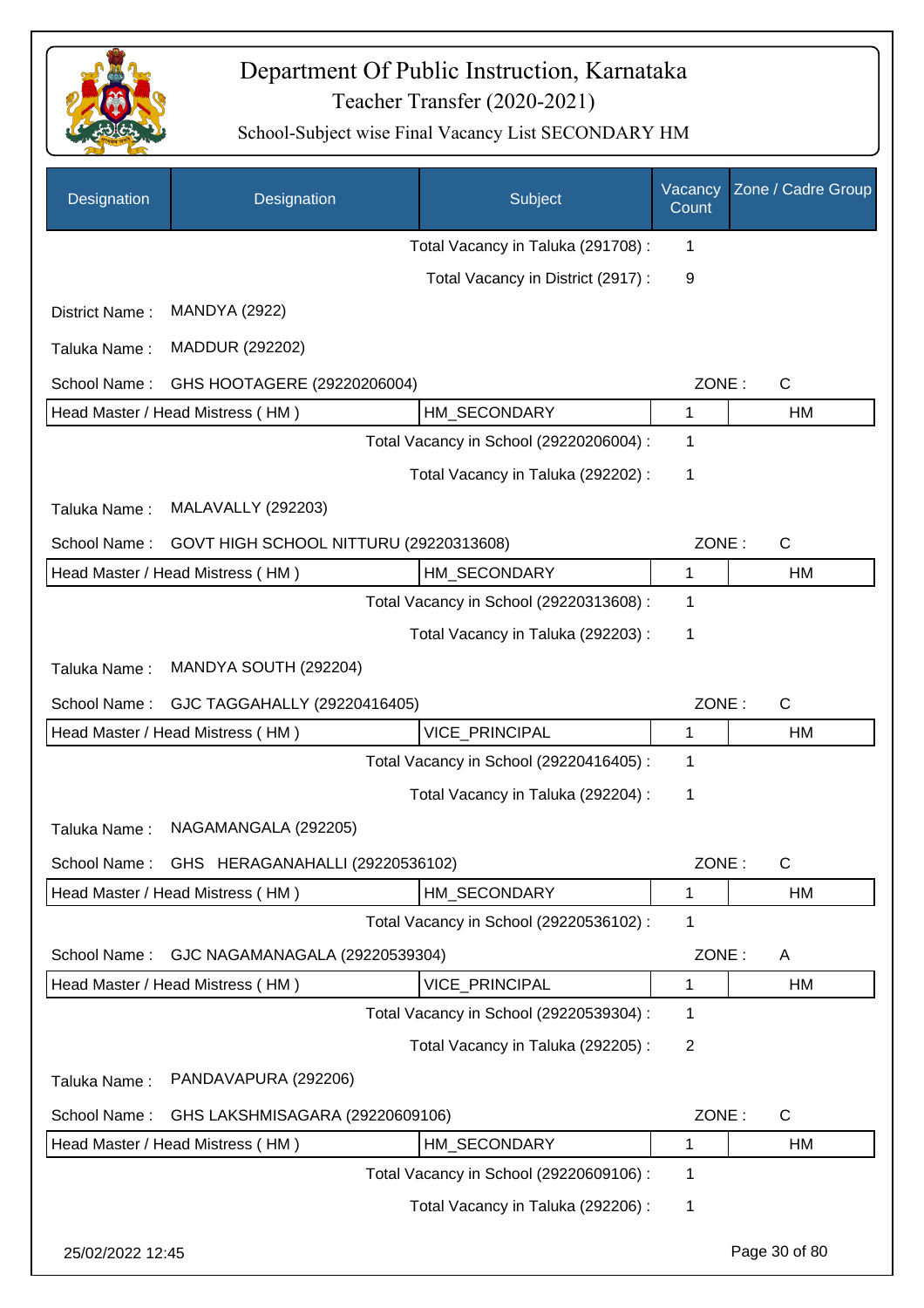

| Designation      | Designation                                           | Subject                                 | Vacancy<br>Count | Zone / Cadre Group |
|------------------|-------------------------------------------------------|-----------------------------------------|------------------|--------------------|
| Taluka Name:     | SRIRANGA PATNA (292207)                               |                                         |                  |                    |
| School Name:     | GHS GANANGOORU (29220703802)                          |                                         | ZONE:            | C                  |
|                  | Head Master / Head Mistress (HM)                      | HM_SECONDARY                            | 1                | HM                 |
|                  |                                                       | Total Vacancy in School (29220703802) : | 1                |                    |
|                  |                                                       | Total Vacancy in Taluka (292207) :      | 1                |                    |
| Taluka Name:     | MANDYA NORTH (292208)                                 |                                         |                  |                    |
| School Name:     | GHS COMPOSITE G. MALLIGERE (29220806003)              |                                         | ZONE:            | C                  |
|                  | Head Master / Head Mistress (HM)                      | HM_SECONDARY                            | 1                | HM                 |
|                  |                                                       | Total Vacancy in School (29220806003) : | 1                |                    |
| School Name:     | GHS DODDAKOTHAGERE (29220809902)                      |                                         | ZONE:            | $\mathsf C$        |
|                  | Head Master / Head Mistress (HM)                      | HM_SECONDARY                            | 1                | HM                 |
|                  |                                                       | Total Vacancy in School (29220809902) : | 1                |                    |
|                  |                                                       | Total Vacancy in Taluka (292208) :      | 2                |                    |
|                  |                                                       | Total Vacancy in District (2922):       | 9                |                    |
| District Name:   | <b>HASSAN (2923)</b>                                  |                                         |                  |                    |
| Taluka Name:     | ALUR (292301)                                         |                                         |                  |                    |
| School Name:     | GHS CHIKKAKANAGALU (29230102202)                      |                                         | ZONE:            | $\mathsf C$        |
|                  | Head Master / Head Mistress (HM)                      | HM_SECONDARY                            | 1                | HM                 |
|                  |                                                       | Total Vacancy in School (29230102202) : | 1                |                    |
|                  | School Name: GOVT HIGH SCHOOL HARIHALLY (29230102602) |                                         | ZONE:            | C                  |
|                  | Head Master / Head Mistress (HM)                      | HM_SECONDARY                            | 1                | HM                 |
|                  |                                                       | Total Vacancy in School (29230102602) : | 1                |                    |
| School Name:     | GHS KUNDUR (29230109802)                              |                                         | ZONE:            | C                  |
|                  | Head Master / Head Mistress (HM)                      | HM_SECONDARY                            | 1                | HM                 |
|                  |                                                       | Total Vacancy in School (29230109802) : | 1                |                    |
| School Name:     | GHS KALLARE (29230114902)                             |                                         | ZONE:            | C                  |
|                  | Head Master / Head Mistress (HM)                      | HM_SECONDARY                            | 1                | HM                 |
|                  |                                                       | Total Vacancy in School (29230114902) : | 1                |                    |
|                  |                                                       | Total Vacancy in Taluka (292301) :      | 4                |                    |
| Taluka Name:     | ARAKALAGUDU (292302)                                  |                                         |                  |                    |
| School Name:     | GHS VIJAPURA ARANYA (29230227302)                     |                                         | ZONE:            | C                  |
| 25/02/2022 12:45 |                                                       |                                         |                  | Page 31 of 80      |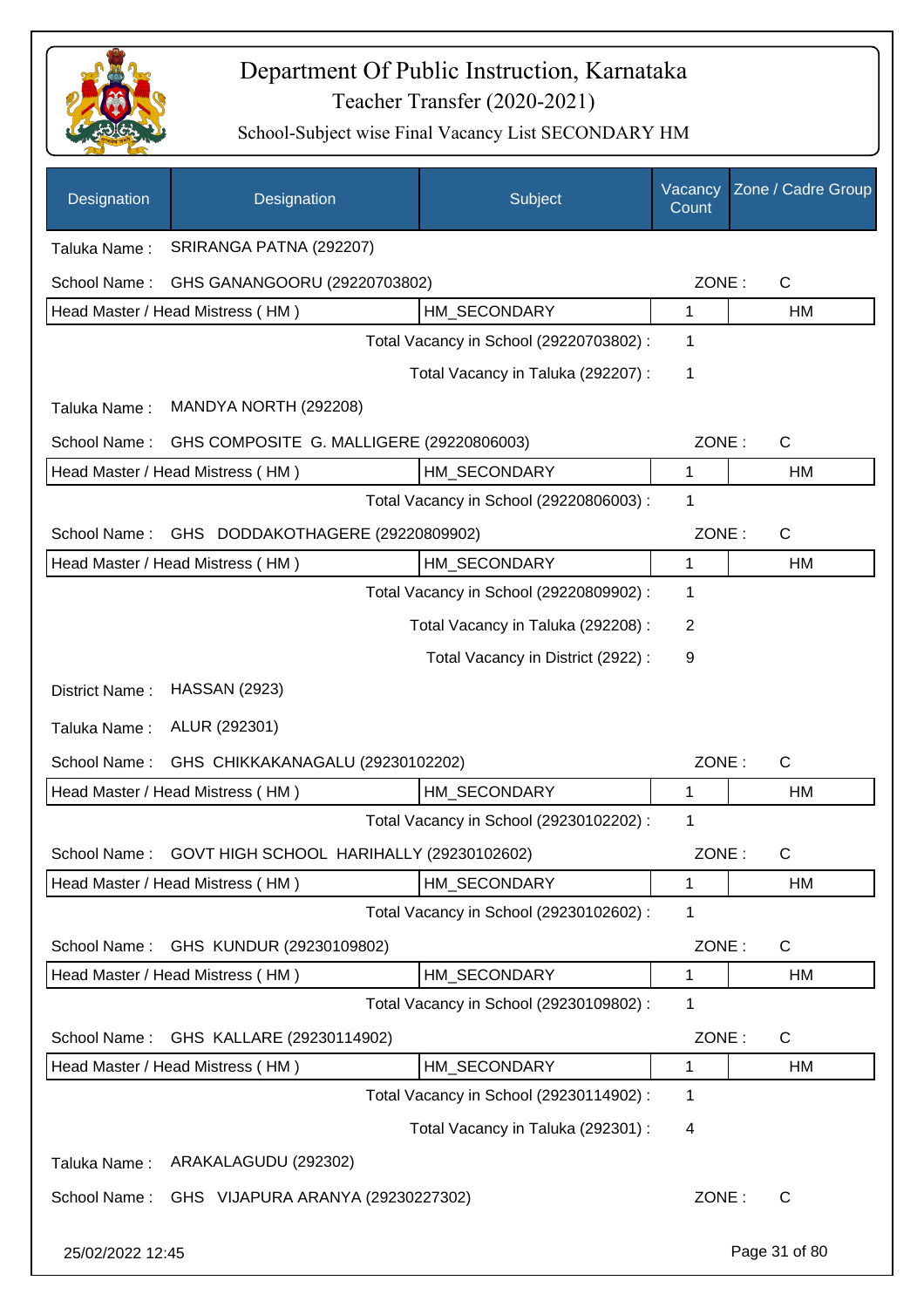

| Designation      | Designation                                      | Subject                                 | Vacancy<br>Count | Zone / Cadre Group |
|------------------|--------------------------------------------------|-----------------------------------------|------------------|--------------------|
|                  | Head Master / Head Mistress (HM)                 | HM_SECONDARY                            | 1                | НM                 |
|                  |                                                  | Total Vacancy in School (29230227302) : | 1                |                    |
|                  |                                                  | Total Vacancy in Taluka (292302) :      | 1                |                    |
| Taluka Name:     | <b>ARASIKERE (292303)</b>                        |                                         |                  |                    |
| School Name:     | GGJC ARASIKERE (29230312452)                     |                                         | ZONE:            | A                  |
|                  | Head Master / Head Mistress (HM)                 | VICE_PRINCIPAL                          | 1                | НM                 |
|                  |                                                  | Total Vacancy in School (29230312452) : | 1                |                    |
| School Name:     | GJC BANAVARA (29230314914)                       |                                         | ZONE:            | C                  |
|                  | Head Master / Head Mistress (HM)                 | VICE_PRINCIPAL                          | 1                | НM                 |
|                  |                                                  | Total Vacancy in School (29230314914) : | 1                |                    |
| School Name:     | GHS BELAGUMBA (29230324403)                      |                                         | ZONE:            | C                  |
|                  | Head Master / Head Mistress (HM)                 | HM_SECONDARY                            | 1                | НM                 |
|                  |                                                  | Total Vacancy in School (29230324403) : | 1                |                    |
| School Name:     | GHS GANDASI (29230335414)                        |                                         | ZONE:            | C                  |
|                  | Head Master / Head Mistress (HM)                 | HM_SECONDARY                            | 1                | HM                 |
|                  |                                                  | Total Vacancy in School (29230335414) : | 1                |                    |
| School Name:     | GHS K.SHANKARANAHALLI (29230342801)              |                                         | ZONE:            | $\mathsf C$        |
|                  | Head Master / Head Mistress (HM)                 | HM_SECONDARY                            | 1                | HM                 |
|                  |                                                  | Total Vacancy in School (29230342801) : | 1                |                    |
| School Name:     | GHS ARAKERE (29230419302)                        |                                         | ZONE:            | C                  |
|                  | Head Master / Head Mistress (HM)                 | HM_SECONDARY                            | 1                | HM                 |
|                  |                                                  | Total Vacancy in School (29230419302) : | 1                |                    |
|                  |                                                  | Total Vacancy in Taluka (292303):       | 6                |                    |
| Taluka Name:     | BELUR (292304)                                   |                                         |                  |                    |
| School Name:     | GHS BIKKODU (29230402805)                        |                                         | ZONE:            | $\mathsf{C}$       |
|                  | Head Master / Head Mistress (HM)                 | HM_SECONDARY                            | 1                | HM                 |
|                  |                                                  | Total Vacancy in School (29230402805) : | 1                |                    |
|                  |                                                  | Total Vacancy in Taluka (292304) :      | 1                |                    |
| Taluka Name:     | CHANNARAYAPATNA (292305)                         |                                         |                  |                    |
| School Name:     | GOVT.HIGH SCHOOL AKKANAHALLY CROSS (29230512003) |                                         | ZONE:            | $\mathsf C$        |
|                  | Head Master / Head Mistress (HM)                 | HM_SECONDARY                            | 1                | HM                 |
|                  |                                                  | Total Vacancy in School (29230512003) : | 1                |                    |
| 25/02/2022 12:45 |                                                  |                                         |                  | Page 32 of 80      |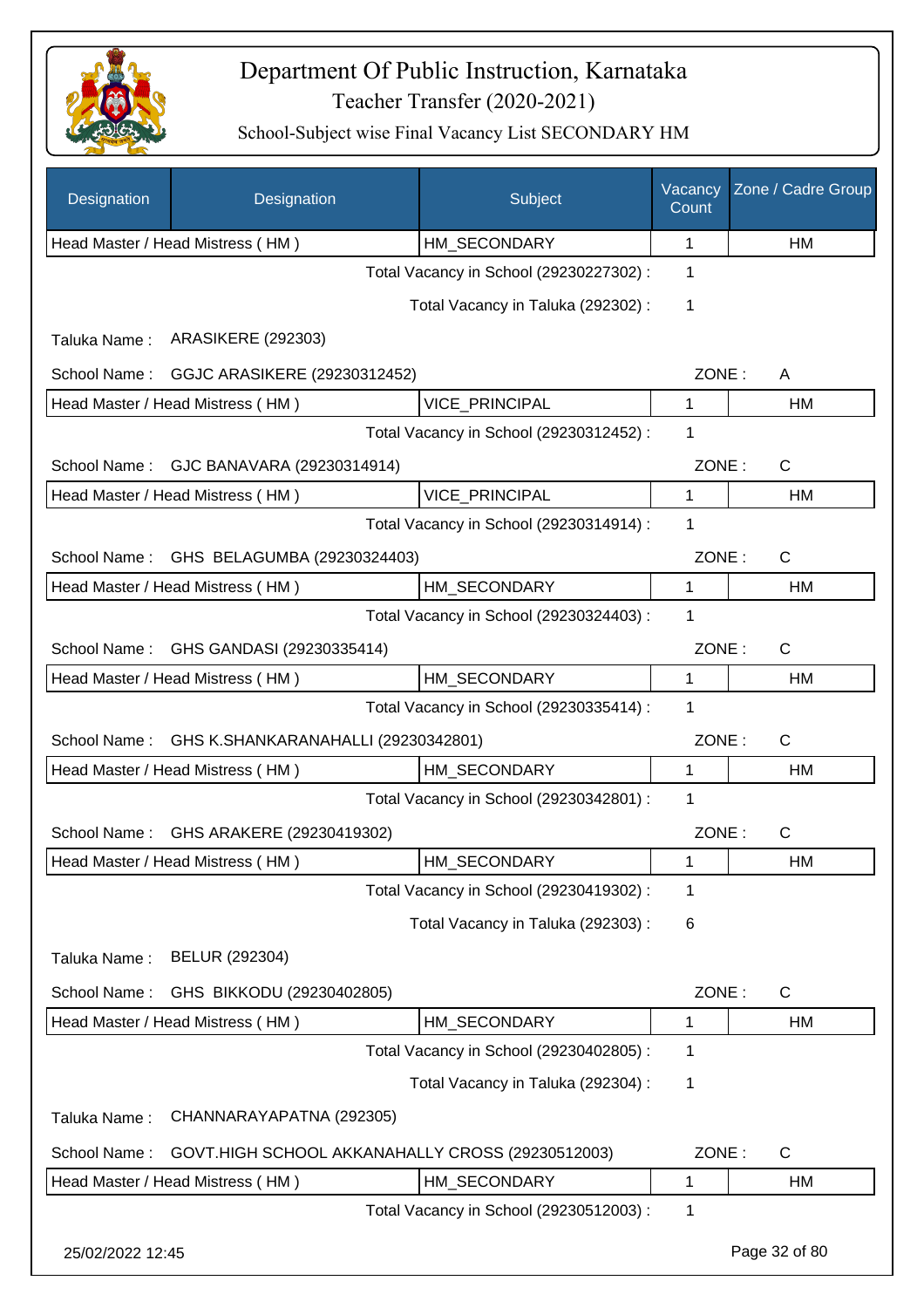

| Designation      | Designation                                                      | Subject                                 | Vacancy<br>Count | Zone / Cadre Group |
|------------------|------------------------------------------------------------------|-----------------------------------------|------------------|--------------------|
| School Name:     | GOVT.HIGH SCHOOL KUMBENAHALLY (29230524002)                      |                                         | ZONE:            | $\mathsf{C}$       |
|                  | Head Master / Head Mistress (HM)                                 | HM_SECONDARY                            | 1                | HM                 |
|                  |                                                                  | Total Vacancy in School (29230524002) : | 1                |                    |
| School Name:     | GOVT.GIRLS HIGH SCHOOL SRAVANABELAGOLA (29230535720)             |                                         | ZONE:            | C                  |
|                  | Head Master / Head Mistress (HM)                                 | HM SECONDARY                            | 1                | HM                 |
|                  |                                                                  | Total Vacancy in School (29230535720) : | 1                |                    |
|                  |                                                                  | Total Vacancy in Taluka (292305):       | 3                |                    |
| Taluka Name:     | SAKALESHAPURA (292308)                                           |                                         |                  |                    |
| School Name:     | GHS ADARAVALLI (29230808102)                                     |                                         | ZONE:            | C                  |
|                  | Head Master / Head Mistress (HM)                                 | HM SECONDARY                            | 1                | HM                 |
|                  |                                                                  | Total Vacancy in School (29230808102) : | 1                |                    |
|                  |                                                                  | Total Vacancy in Taluka (292308) :      | 1                |                    |
|                  |                                                                  | Total Vacancy in District (2923):       | 16               |                    |
| District Name:   | DAKSHINA KANNADA (2924)                                          |                                         |                  |                    |
| Taluka Name:     | <b>BANTWAL (292401)</b>                                          |                                         |                  |                    |
| School Name:     | DKZP GOVT. PRE UNIVERSITY COLLEGE BENJANA PADAV<br>(29240100303) |                                         | ZONE:            | B                  |
|                  | Head Master / Head Mistress (HM)                                 | VICE_PRINCIPAL                          | 1                | HM                 |
|                  |                                                                  | Total Vacancy in School (29240100303) : | 1                |                    |
| School Name:     | GPUC VAMADAPADAVU (29240101703)                                  |                                         | ZONE:            | C                  |
|                  | Head Master / Head Mistress (HM)                                 | VICE_PRINCIPAL                          | 1                | HM                 |
|                  |                                                                  | Total Vacancy in School (29240101703) : | 1                |                    |
| School Name:     | DKZP GOVT. HIGH SCHOOL GOLTHAMAJAL (29240102106)                 |                                         | ZONE:            | B                  |
|                  | Head Master / Head Mistress (HM)                                 | HM_SECONDARY                            | 1                | HM                 |
|                  |                                                                  | Total Vacancy in School (29240102106) : | 1                |                    |
| School Name:     | DKZP GOVT. HIGH SCHOOL SURIBAILU - RMSA (29240103908)            |                                         | ZONE:            | $\mathsf{C}$       |
|                  | Head Master / Head Mistress (HM)                                 | HM_SECONDARY                            | 1                | HM                 |
|                  |                                                                  | Total Vacancy in School (29240103908) : | 1                |                    |
| School Name:     | GOVT. PRE UNIVERSITY COLLEGE KURNAD (29240104405)                |                                         | ZONE:            | C                  |
|                  | Head Master / Head Mistress (HM)                                 | VICE_PRINCIPAL                          | 1                | HM                 |
|                  |                                                                  | Total Vacancy in School (29240104405) : | 1                |                    |
|                  | School Name: DKZP GOVT. HIGH SCHOOL DADDALAKADU (29240105001)    |                                         | ZONE:            | B                  |
| 25/02/2022 12:45 |                                                                  |                                         |                  | Page 33 of 80      |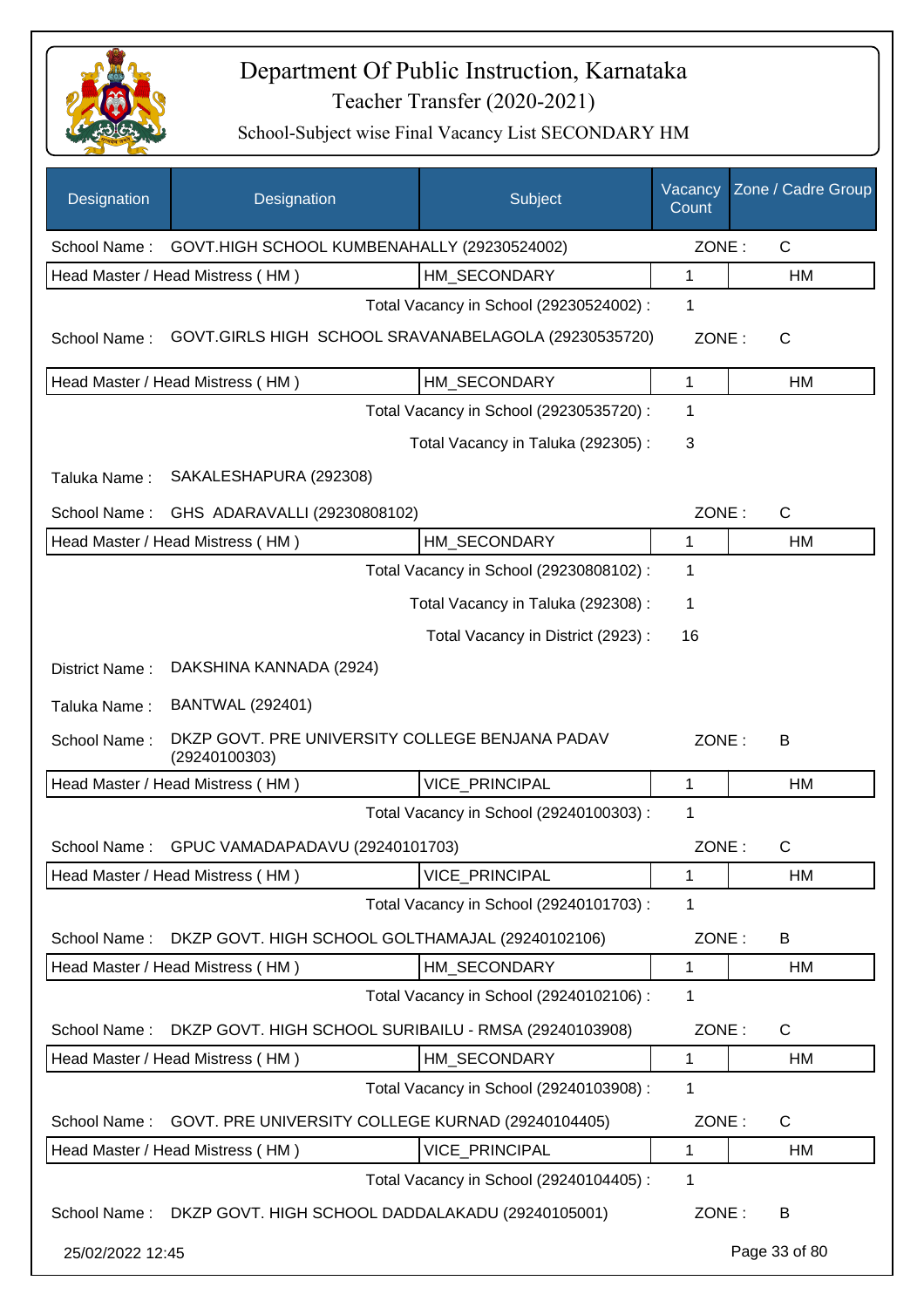

| <b>Designation</b> | Designation                                                                          | Subject                                 | Vacancy<br>Count | Zone / Cadre Group |
|--------------------|--------------------------------------------------------------------------------------|-----------------------------------------|------------------|--------------------|
|                    | Head Master / Head Mistress (HM)                                                     | HM_SECONDARY                            | 1                | <b>HM</b>          |
|                    |                                                                                      | Total Vacancy in School (29240105001) : | 1                |                    |
| School Name:       | DKZP GOVT. HIGH SCHOOL KALLARAKODI -RMSA (29240105303)                               |                                         | ZONE:            | C                  |
|                    | Head Master / Head Mistress (HM)                                                     | HM SECONDARY                            | 1                | HM                 |
|                    |                                                                                      | Total Vacancy in School (29240105303) : | 1                |                    |
| School Name:       | KARNATAKA PUBLIC SCHOOL MONTEPADAVU - SECONDARY<br>(29240105306)                     |                                         | ZONE:            | $\mathsf{C}$       |
|                    | Head Master / Head Mistress (HM)                                                     | <b>VICE PRINCIPAL</b>                   | $\mathbf 1$      | HM                 |
|                    |                                                                                      | Total Vacancy in School (29240105306) : | 1                |                    |
| School Name:       | DKZP GOVT. PRE UNIVERSITY COLLEGE SAJIPAMOODA<br>(29240106607)                       |                                         | ZONE:            | В                  |
|                    | Head Master / Head Mistress (HM)                                                     | <b>VICE PRINCIPAL</b>                   | $\mathbf{1}$     | <b>HM</b>          |
|                    |                                                                                      | Total Vacancy in School (29240106607) : | 1                |                    |
| School Name:       | DKZP GOVT. HIGH SCHOOL NANDAVARA (29240106705)                                       |                                         | ZONE:            | В                  |
|                    | Head Master / Head Mistress (HM)                                                     | HM SECONDARY                            | 1                | HM                 |
|                    |                                                                                      | Total Vacancy in School (29240106705) : | 1                |                    |
| School Name:       | DKZP GOVT. HIGH SCHOOL SARAPADY (29240107205)                                        |                                         | ZONE:            | $\mathsf{C}$       |
|                    | Head Master / Head Mistress (HM)                                                     | HM SECONDARY                            | 1                | HM                 |
|                    |                                                                                      | Total Vacancy in School (29240107205) : | 1                |                    |
| School Name:       | BONDALA JAGANNATHA SHETTY MEMORIAL DKZP GOVT. HIGH<br>SCHOOL SHAMBHOOR (29240107302) |                                         | ZONE:            | B                  |
|                    | Head Master / Head Mistress (HM)                                                     | HM SECONDARY                            | 1                | HM                 |
|                    |                                                                                      | Total Vacancy in School (29240107302) : | $\mathbf 1$      |                    |
|                    |                                                                                      | Total Vacancy in Taluka (292401) :      | 12               |                    |
| Taluka Name:       | BELTHANGADY (292402)                                                                 |                                         |                  |                    |
| School Name:       | DKZP GOVT. HIGH SCHOOL SALETHADKA -RMSA (29240202001)                                |                                         | ZONE:            | $\mathsf{C}$       |
|                    | Head Master / Head Mistress (HM)                                                     | HM_SECONDARY                            | 1                | HM                 |
|                    |                                                                                      | Total Vacancy in School (29240202001) : | 1                |                    |
| School Name:       | DKZP GOVT. HIGH SCHOOL KAYARTHADKA (29240202004)                                     |                                         | ZONE:            | C                  |
|                    | Head Master / Head Mistress (HM)                                                     | HM SECONDARY                            | 1                | HM                 |
|                    |                                                                                      | Total Vacancy in School (29240202004) : | 1                |                    |
| School Name:       | DKZP GOVT. PRE UNIVERSITY COLLEGE GERUKATTE<br>(29240202104)                         |                                         | ZONE:            | $\mathsf{C}$       |
|                    |                                                                                      |                                         |                  |                    |
| 25/02/2022 12:45   |                                                                                      |                                         |                  | Page 34 of 80      |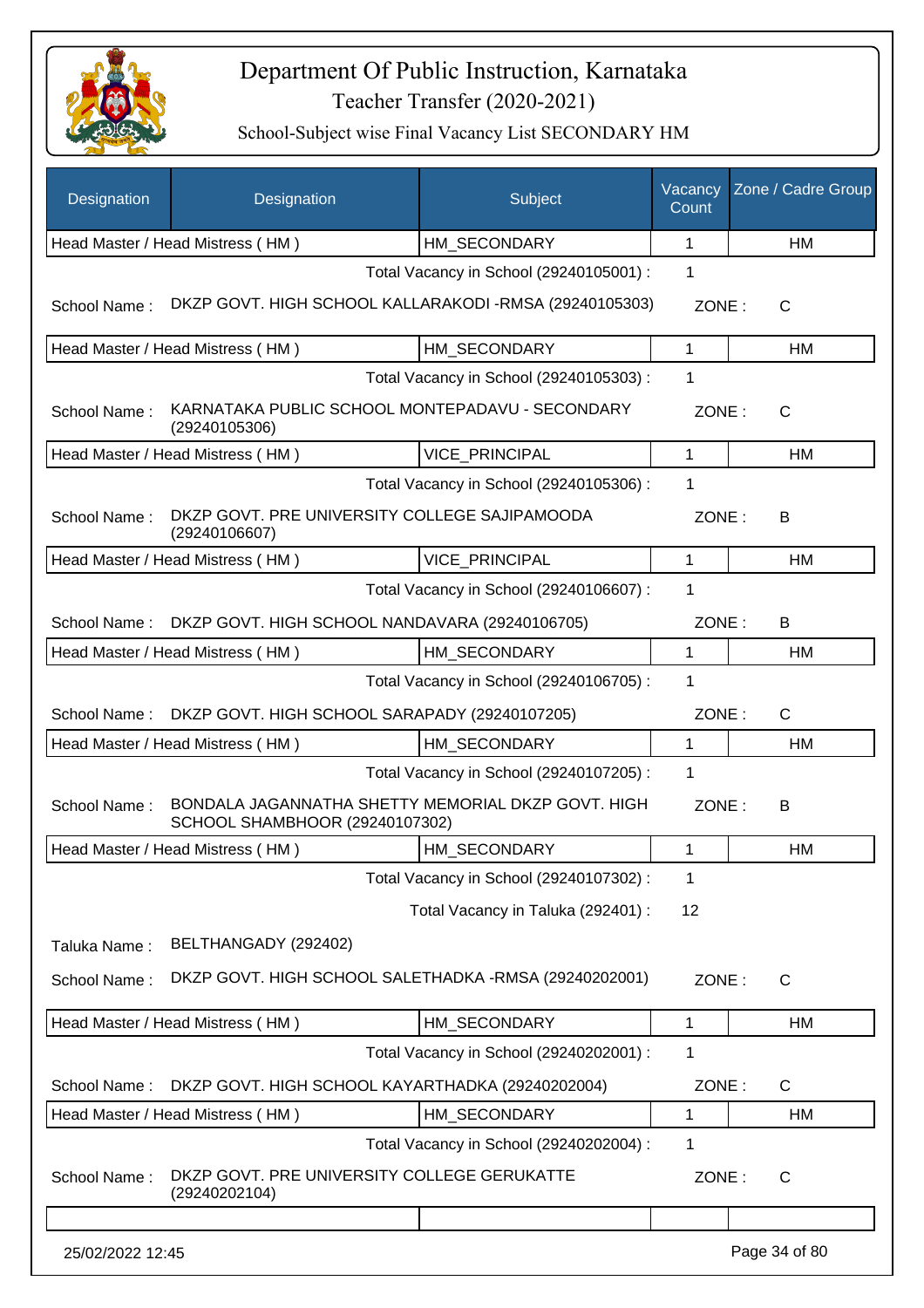

| Designation      | Designation                                                  | Subject                                 | Vacancy<br>Count | Zone / Cadre Group |
|------------------|--------------------------------------------------------------|-----------------------------------------|------------------|--------------------|
|                  | Head Master / Head Mistress (HM)                             | VICE_PRINCIPAL                          | 1                | НM                 |
|                  |                                                              | Total Vacancy in School (29240202104) : | 1                |                    |
| School Name:     | DKZP GOVT. HIGH SCHOOL KASHIPATNA (29240202803)              |                                         | ZONE:            | $\mathsf{C}$       |
|                  | Head Master / Head Mistress (HM)                             | HM_SECONDARY                            | 1                | НM                 |
|                  |                                                              | Total Vacancy in School (29240202803) : | 1                |                    |
| School Name:     | DKZP GOVT. HIGH SCHOOL MITTABAGILU (29240204304)             |                                         | ZONE:            | C                  |
|                  | Head Master / Head Mistress (HM)                             | HM SECONDARY                            | $\mathbf{1}$     | HM                 |
|                  |                                                              | Total Vacancy in School (29240204304) : | 1                |                    |
| School Name:     | DKZP GOVT. HIGH SCHOOL NIDLE (29240205404)                   |                                         | ZONE:            | $\mathsf{C}$       |
|                  | Head Master / Head Mistress (HM)                             | HM SECONDARY                            | 1                | НM                 |
|                  |                                                              | Total Vacancy in School (29240205404) : | 1                |                    |
| School Name:     | DKZP GOVT. HIGH SCHOOL NELYADKA (29240206403)                |                                         | ZONE:            | $\mathsf{C}$       |
|                  | Head Master / Head Mistress (HM)                             | HM_SECONDARY                            | $\mathbf{1}$     | HM                 |
|                  |                                                              | Total Vacancy in School (29240206403) : | 1                |                    |
| School Name:     | DKZP GOVT. HIGH SCHOOL SARALIKATTE - RMSA (29240207402)      |                                         | ZONE:            | $\mathsf{C}$       |
|                  | Head Master / Head Mistress (HM)                             | HM_SECONDARY                            | 1                | НM                 |
|                  |                                                              | Total Vacancy in School (29240207402) : | 1                |                    |
|                  |                                                              | Total Vacancy in Taluka (292402) :      | 8                |                    |
| Taluka Name:     | MANGALURU NORTH (292403)                                     |                                         |                  |                    |
| School Name:     | DKZP GOVT. HIGH SCHOOL JOKATTE (29240307406)                 |                                         | ZONE:            | B                  |
|                  | Head Master / Head Mistress (HM)                             | HM_SECONDARY                            | 1                | HM                 |
|                  |                                                              | Total Vacancy in School (29240307406) : | 1                |                    |
| School Name:     | DKZP GOVT. HIGH SCHOOL KENJAR (29240308102)                  |                                         | ZONE:            | B                  |
|                  | Head Master / Head Mistress (HM)                             | HM SECONDARY                            | 1                | HM                 |
|                  |                                                              | Total Vacancy in School (29240308102) : | 1                |                    |
| School Name:     | DKZP GOVT. HIGH SCHOOL BENGRE KASABA (29240308705)           |                                         | ZONE:            | A                  |
|                  | Head Master / Head Mistress (HM)                             | HM_SECONDARY                            | 1                | HM                 |
|                  |                                                              | Total Vacancy in School (29240308705) : | 1                |                    |
| School Name:     | DKZP GOVT. PRE UNIVERSITY COLLEGE KATIPALLA<br>(29240309204) |                                         | ZONE:            | A                  |
|                  | Head Master / Head Mistress (HM)                             | VICE_PRINCIPAL                          | 1                | HM                 |
|                  |                                                              | Total Vacancy in School (29240309204) : | 1                |                    |
| 25/02/2022 12:45 |                                                              |                                         |                  | Page 35 of 80      |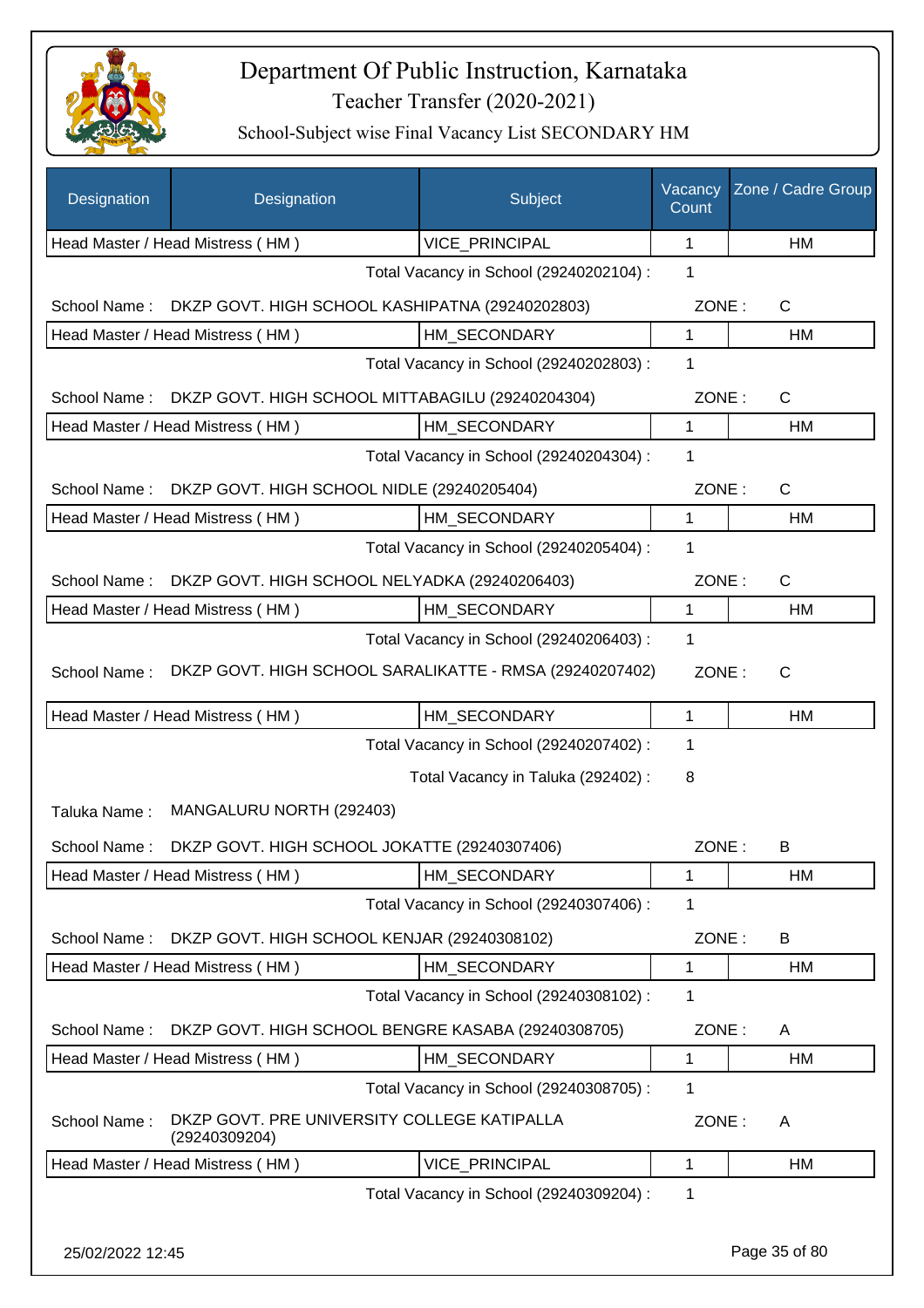

| Designation      | Designation                                                       | Subject                                 | Vacancy<br>Count | Zone / Cadre Group |
|------------------|-------------------------------------------------------------------|-----------------------------------------|------------------|--------------------|
| School Name:     | KS RAO MEMORIAL DKZP GOVT. HIGH SCHOOL CHITRAPU<br>(29240309912)  |                                         | ZONE:            | A                  |
|                  | Head Master / Head Mistress (HM)                                  | HM_SECONDARY                            | $\mathbf{1}$     | HM                 |
|                  |                                                                   | Total Vacancy in School (29240309912) : | 1                |                    |
|                  |                                                                   | Total Vacancy in Taluka (292403) :      | 5                |                    |
| Taluka Name:     | <b>PUTTUR (292404)</b>                                            |                                         |                  |                    |
| School Name:     | DKZP GOVT. HIGH SCHOOL MANJUNATHA NAGARA<br>(29240405505)         |                                         | ZONE:            | $\mathsf{C}$       |
|                  | Head Master / Head Mistress (HM)                                  | HM SECONDARY                            | $\mathbf{1}$     | HM                 |
|                  |                                                                   | Total Vacancy in School (29240405505) : | 1                |                    |
| School Name:     | DKZP GOVT. PRE UNIVERSITY COLLEGE UPPINANGADY<br>(29240406609)    |                                         | ZONE:            | C                  |
|                  | Head Master / Head Mistress (HM)                                  | VICE_PRINCIPAL                          | $\mathbf{1}$     | HM                 |
|                  |                                                                   | Total Vacancy in School (29240406609) : | 1                |                    |
|                  |                                                                   | Total Vacancy in Taluka (292404) :      | $\overline{2}$   |                    |
| Taluka Name:     | <b>SULLIA (292405)</b>                                            |                                         |                  |                    |
| School Name:     | DKZP GOVT. HIGH SCHOOL ELIMALE (29240501310)                      |                                         | ZONE:            | $\mathsf{C}$       |
|                  | Head Master / Head Mistress (HM)                                  | HM SECONDARY                            | 1                | HM                 |
|                  |                                                                   | Total Vacancy in School (29240501310) : | 1                |                    |
| School Name:     | DKZP GOVT. HIGH SCHOOL YENEKALLU (29240503904)                    |                                         | ZONE:            | C                  |
|                  | Head Master / Head Mistress (HM)                                  | HM SECONDARY                            | 1                | <b>HM</b>          |
|                  |                                                                   | Total Vacancy in School (29240503904) : | 1                |                    |
|                  |                                                                   | Total Vacancy in Taluka (292405) :      | 2                |                    |
| Taluka Name:     | MANGALURU SOUTH (292406)                                          |                                         |                  |                    |
| School Name:     | DKZP GOVT. HIGH SCHOOL ADYAPADI (29240600402)                     |                                         | ZONE:            | $\mathsf{C}$       |
|                  | Head Master / Head Mistress (HM)                                  | HM_SECONDARY                            | 1                | HM                 |
|                  |                                                                   | Total Vacancy in School (29240600402) : | 1                |                    |
| School Name:     | NETAJI S BOSE DKZP GOVT. HIGH SCHOOL DERALAKATTE<br>(29240602307) |                                         | ZONE:            | B                  |
|                  | Head Master / Head Mistress (HM)                                  | HM SECONDARY                            | $\mathbf 1$      | HM                 |
|                  |                                                                   | Total Vacancy in School (29240602307) : | 1                |                    |
| School Name:     | DKZP GOVT. HIGH SCHOOL KONAJE PADAV (29240604310)                 |                                         | ZONE:            | $\mathsf{C}$       |
|                  | Head Master / Head Mistress (HM)                                  | HM_SECONDARY                            | $\mathbf 1$      | HM                 |
|                  |                                                                   | Total Vacancy in School (29240604310) : | 1                |                    |
| 25/02/2022 12:45 |                                                                   |                                         |                  | Page 36 of 80      |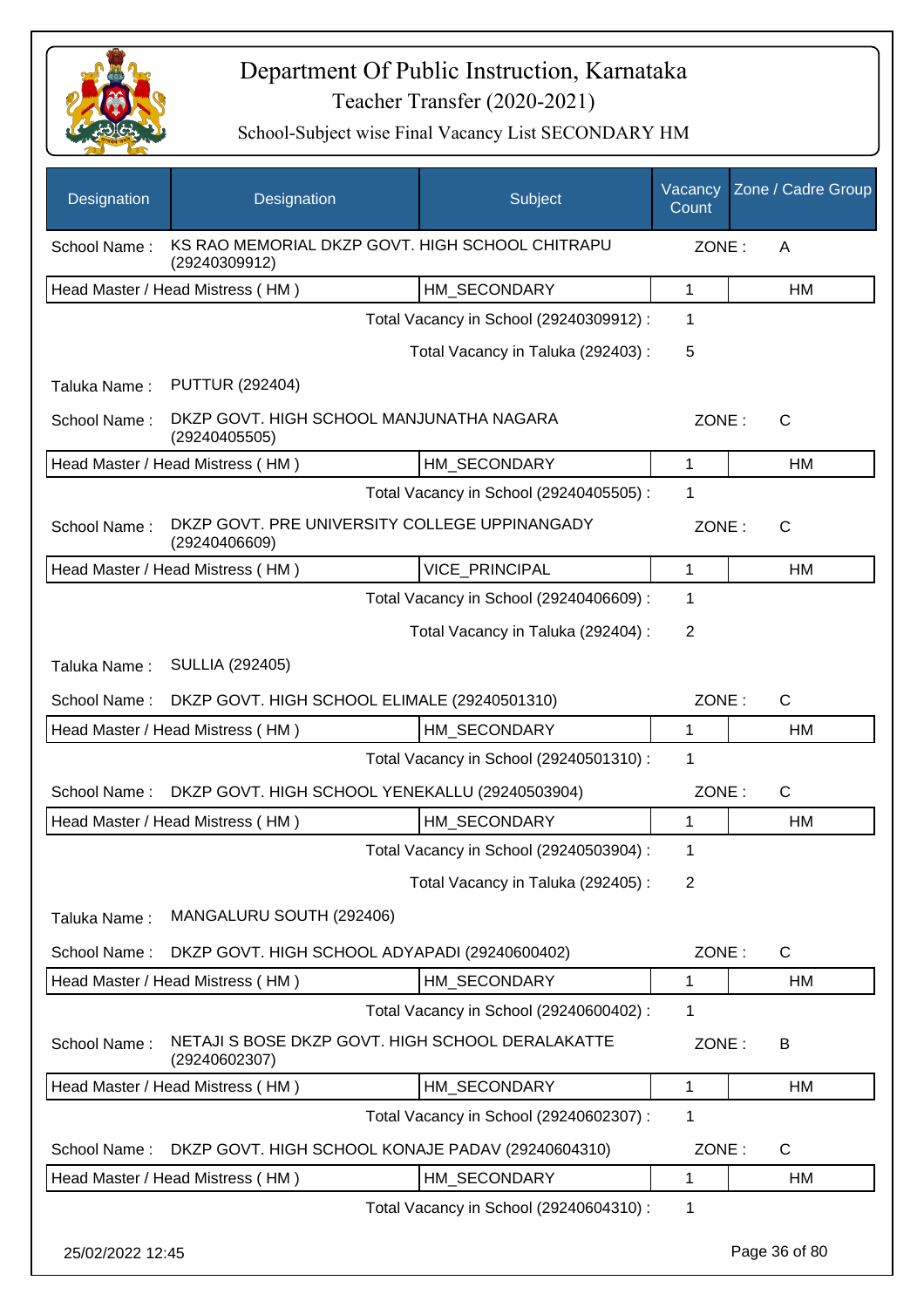

| Designation  | Designation                                                   | Subject                                 | Vacancy<br>Count | Zone / Cadre Group |
|--------------|---------------------------------------------------------------|-----------------------------------------|------------------|--------------------|
|              | School Name: DKZP GOVT. HIGH SCHOOL MOODUSHEDDE (29240605304) |                                         | ZONE:            | B                  |
|              | Head Master / Head Mistress (HM)                              | HM_SECONDARY                            | 1                | HM                 |
|              |                                                               | Total Vacancy in School (29240605304) : | 1                |                    |
| School Name: | DKZP GOVT. HIGH SCHOOL PAVOOR (29240606106)                   |                                         | ZONE:            | $\mathsf{C}$       |
|              | Head Master / Head Mistress (HM)                              | HM SECONDARY                            | $\mathbf{1}$     | HM                 |
|              |                                                               | Total Vacancy in School (29240606106) : | 1                |                    |
| School Name: | DKZP GOVT. HIGH SCHOOL MELANGADY (URDU) (29240607632)         |                                         | ZONE:            | A                  |
|              | Head Master / Head Mistress (HM)                              | HM SECONDARY                            | $\mathbf{1}$     | HM                 |
|              |                                                               | Total Vacancy in School (29240607632) : | 1                |                    |
| School Name: | DKZP GOVT. HIGH SCHOOL KANNUR (29240608905)                   |                                         | ZONE:            | A                  |
|              | Head Master / Head Mistress (HM)                              | HM_SECONDARY                            | 1                | HM                 |
|              |                                                               | Total Vacancy in School (29240608905) : | 1                |                    |
| School Name: | DKZP GOVT. HIGH SCHOOL HOIGEBAZAR (29240611602)               |                                         | ZONE:            | A                  |
|              | Head Master / Head Mistress (HM)                              | HM_SECONDARY                            | $\mathbf{1}$     | HM                 |
|              |                                                               | Total Vacancy in School (29240611602) : | 1                |                    |
|              |                                                               | Total Vacancy in Taluka (292406) :      | 8                |                    |
| Taluka Name: | MOODABIDRE (292407)                                           |                                         |                  |                    |
| School Name: | DKZP GOVT. HIGH SCHOOL HOSABETTU (29240700404)                |                                         | ZONE:            | $\mathsf{C}$       |
|              | Head Master / Head Mistress (HM)                              | HM_SECONDARY                            | 1                | HM                 |
|              |                                                               | Total Vacancy in School (29240700404) : | 1                |                    |
| School Name: | DKZP GOVT. HIGH SCHOOL PADUKONAJE (29240701402)               |                                         | ZONE:            | B                  |
|              | Head Master / Head Mistress (HM)                              | HM_SECONDARY                            | $\mathbf 1$      | HM                 |
|              |                                                               | Total Vacancy in School (29240701402) : | 1                |                    |
| School Name: | DKZP GOVT. HIGH SCHOOL ALIYOOR (29240702305)                  |                                         | ZONE:            | C                  |
|              | Head Master / Head Mistress (HM)                              | HM_SECONDARY                            | $\mathbf{1}$     | HM                 |
|              |                                                               | Total Vacancy in School (29240702305) : | $\mathbf 1$      |                    |
| School Name: | DKZP GOVT. HIGH SCHOOL PRANTHYA (29240703305)                 |                                         | ZONE:            | A                  |
|              | Head Master / Head Mistress (HM)                              | HM_SECONDARY                            | 1                | HM                 |
|              |                                                               | Total Vacancy in School (29240703305) : | 1                |                    |
|              |                                                               | Total Vacancy in Taluka (292407) :      | 4                |                    |
|              |                                                               | Total Vacancy in District (2924) :      | 41               |                    |
|              |                                                               |                                         |                  |                    |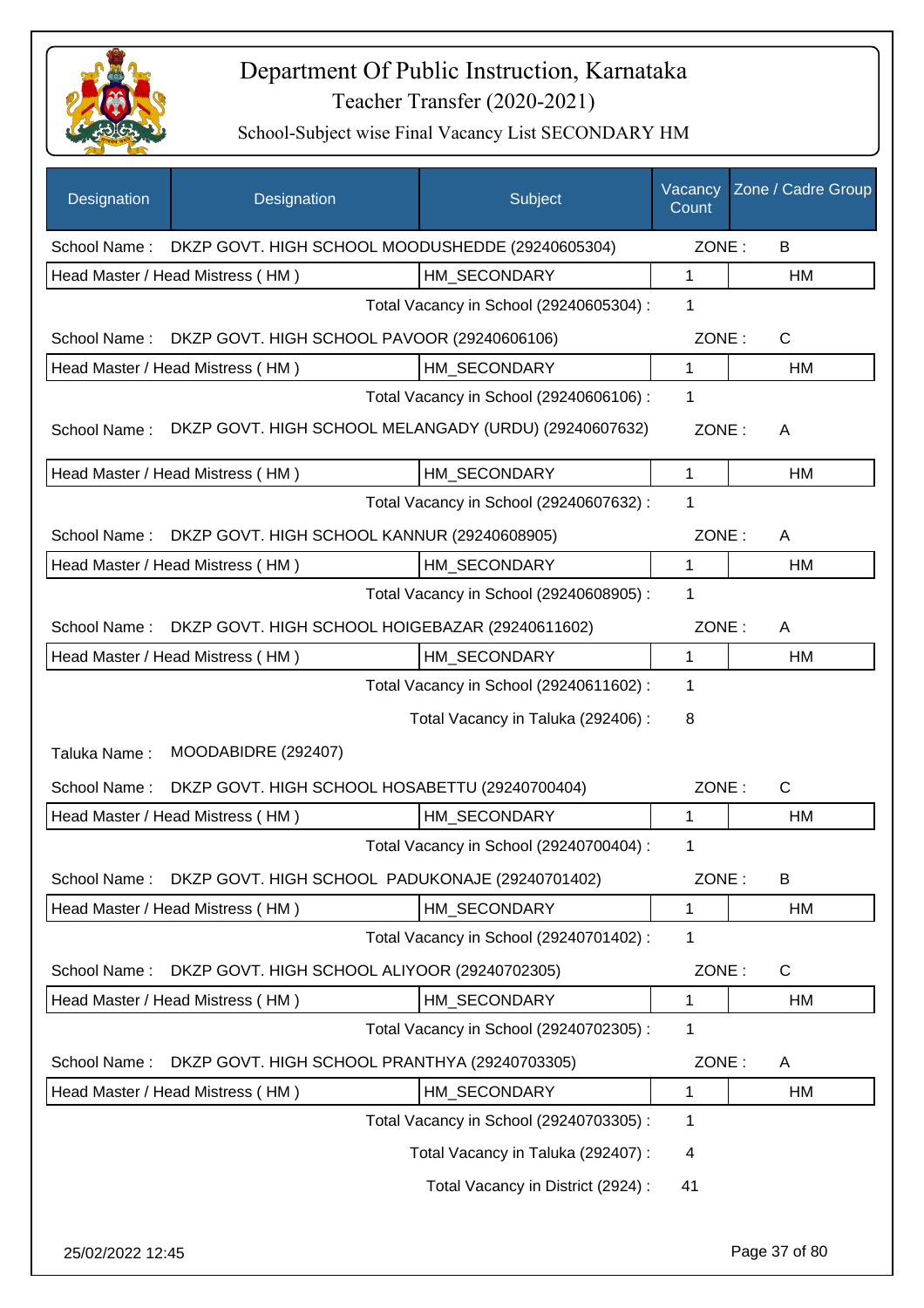

| Designation    | Designation                                            | Subject                                 | Vacancy<br>Count | Zone / Cadre Group |
|----------------|--------------------------------------------------------|-----------------------------------------|------------------|--------------------|
| District Name: | <b>KODAGU (2925)</b>                                   |                                         |                  |                    |
| Taluka Name:   | <b>MADIKERI (292501)</b>                               |                                         |                  |                    |
| School Name:   | RMSA UPGRADED SCHOOL HODAVADA(Govt 1-10) (29250101201) |                                         | ZONE:            | C                  |
|                | Head Master / Head Mistress (HM)                       | HM_SECONDARY                            | 1                | HM                 |
|                |                                                        | Total Vacancy in School (29250101201) : | 1                |                    |
| School Name:   | HIGH SCHOOL, YEMMEMADU (29250104004)                   |                                         | ZONE:            | $\mathsf{C}$       |
|                | Head Master / Head Mistress (HM)                       | HM_SECONDARY                            | 1                | HM                 |
|                |                                                        | Total Vacancy in School (29250104004) : | 1                |                    |
| School Name:   | GHS COMPOSITE KARIKE (29250105506)                     |                                         | ZONE:            | $\mathsf{C}$       |
|                | Head Master / Head Mistress (HM)                       | HM_SECONDARY                            | 1                | HM                 |
|                |                                                        | Total Vacancy in School (29250105506) : | 1                |                    |
| School Name:   | GOVT. HIGH SCHOOL, HAKATHURU (29250106204)             |                                         | ZONE:            | $\mathsf{C}$       |
|                | Head Master / Head Mistress (HM)                       | HM_SECONDARY                            | 1                | HM                 |
|                |                                                        | Total Vacancy in School (29250106204) : | 1                |                    |
| School Name:   | GOVT. HIGH SCHOOL, CHEMBU (29250106708)                |                                         | ZONE:            | $\mathsf{C}$       |
|                | Head Master / Head Mistress (HM)                       | HM_SECONDARY                            | 1                | HM                 |
|                |                                                        | Total Vacancy in School (29250106708) : | 1                |                    |
|                |                                                        | Total Vacancy in Taluka (292501) :      | 5                |                    |
| Taluka Name:   | SOMAVARPET (292502)                                    |                                         |                  |                    |
|                | School Name: GHS GONIMARUR (29250200404)               |                                         | ZONE:            | C                  |
|                | Head Master / Head Mistress (HM)                       | HM SECONDARY                            | 1                | HM                 |
|                |                                                        | Total Vacancy in School (29250200404) : | 1                |                    |
| School Name:   | GHS NIDTHA (29250206702)                               |                                         | ZONE:            | $\mathsf{C}$       |
|                | Head Master / Head Mistress (HM)                       | HM_SECONDARY                            | 1                | HM                 |
|                |                                                        | Total Vacancy in School (29250206702) : | 1                |                    |
| School Name:   | KARNATAKA PUBLIC SCHOOL NELLIAHUDIKERI (29250209607)   |                                         | ZONE:            | $\mathsf{C}$       |
|                | Head Master / Head Mistress (HM)                       | VICE_PRINCIPAL                          | 1                | HM                 |
|                |                                                        | Total Vacancy in School (29250209607) : | 1                |                    |
| School Name:   | GHS SCHOOL SURLABI (29250212701)                       |                                         | ZONE:            | C                  |
|                | Head Master / Head Mistress (HM)                       | HM_SECONDARY                            | 1                | HM                 |
|                |                                                        | Total Vacancy in School (29250212701) : | 1                |                    |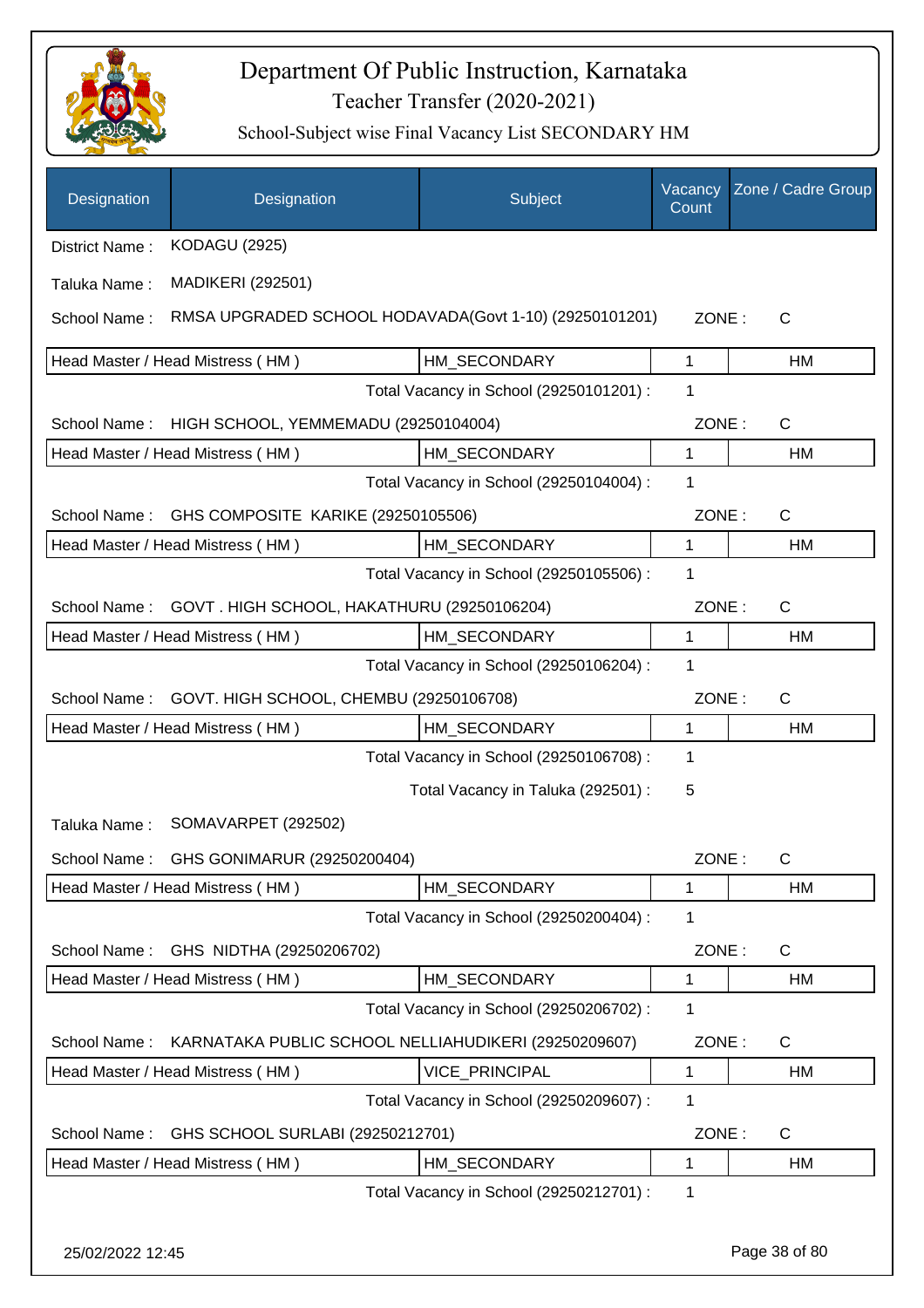

| Designation      | Designation                                                | Subject                                 | Vacancy<br>Count | Zone / Cadre Group |
|------------------|------------------------------------------------------------|-----------------------------------------|------------------|--------------------|
|                  |                                                            | Total Vacancy in Taluka (292502) :      | $\overline{4}$   |                    |
| Taluka Name:     | <b>VIRAJPET (292503)</b>                                   |                                         |                  |                    |
| School Name:     | GOV HIGH SCHOOL MALDARE (29250304204)                      |                                         | ZONE:            | C                  |
|                  | Head Master / Head Mistress (HM)                           | HM SECONDARY                            | 1                | HM                 |
|                  |                                                            | Total Vacancy in School (29250304204) : | 1                |                    |
| School Name:     | G.P.U COLLEGE VIRAJPET (29250313803)                       |                                         | ZONE:            | B                  |
|                  | Head Master / Head Mistress (HM)                           | VICE_PRINCIPAL                          | $\mathbf{1}$     | HM                 |
|                  |                                                            | Total Vacancy in School (29250313803) : | 1                |                    |
|                  |                                                            | Total Vacancy in Taluka (292503) :      | $\overline{2}$   |                    |
|                  |                                                            | Total Vacancy in District (2925):       | 11               |                    |
| District Name:   | <b>MYSURU (2926)</b>                                       |                                         |                  |                    |
| Taluka Name:     | H.D.KOTE (292603)                                          |                                         |                  |                    |
| School Name:     | GOVT GIRLS HIGH SCHOOL HD KOTE WARD-10 (29260334304)       |                                         | ZONE:            | A                  |
|                  |                                                            |                                         |                  |                    |
|                  | Head Master / Head Mistress (HM)                           | <b>VICE PRINCIPAL</b>                   | 1                | HM                 |
|                  |                                                            | Total Vacancy in School (29260334304) : | 1                |                    |
|                  |                                                            | Total Vacancy in Taluka (292603):       | 1                |                    |
| Taluka Name:     | <b>HUNSUR (292604)</b>                                     |                                         |                  |                    |
| School Name:     | GOVERNMENT HIGH SCHOOL HIREKYATHANAHALLI<br>(29260406804)  |                                         | ZONE:            | $\mathsf{C}$       |
|                  | Head Master / Head Mistress (HM)                           | HM_SECONDARY                            | $\mathbf{1}$     | HM                 |
|                  |                                                            | Total Vacancy in School (29260406804) : | 1                |                    |
| School Name:     | GOVT P U COLLEGE, BILIKERE (29260407907)                   |                                         | ZONE:            | C                  |
|                  | Head Master / Head Mistress (HM)                           | HM SECONDARY                            | 1                | HM                 |
|                  |                                                            | Total Vacancy in School (29260407907) : | 1                |                    |
| School Name:     | GOVERNMENT HIGH SCHOOL SINGARAMARANAHALLI<br>(29260418102) |                                         | ZONE:            | C                  |
|                  | Head Master / Head Mistress (HM)                           | HM SECONDARY                            | $\mathbf{1}$     | HM                 |
|                  |                                                            | Total Vacancy in School (29260418102) : | 1                |                    |
| School Name:     | GOVERNMENT HIGH SCHOOL HAGARANAHALLI (29260421102)         |                                         | ZONE:            | C                  |
|                  | Head Master / Head Mistress (HM)                           | HM_SECONDARY                            | 1                | HM                 |
|                  |                                                            | Total Vacancy in School (29260421102) : | 1                |                    |
|                  |                                                            | Total Vacancy in Taluka (292604) :      | 4                |                    |
| 25/02/2022 12:45 |                                                            |                                         |                  | Page 39 of 80      |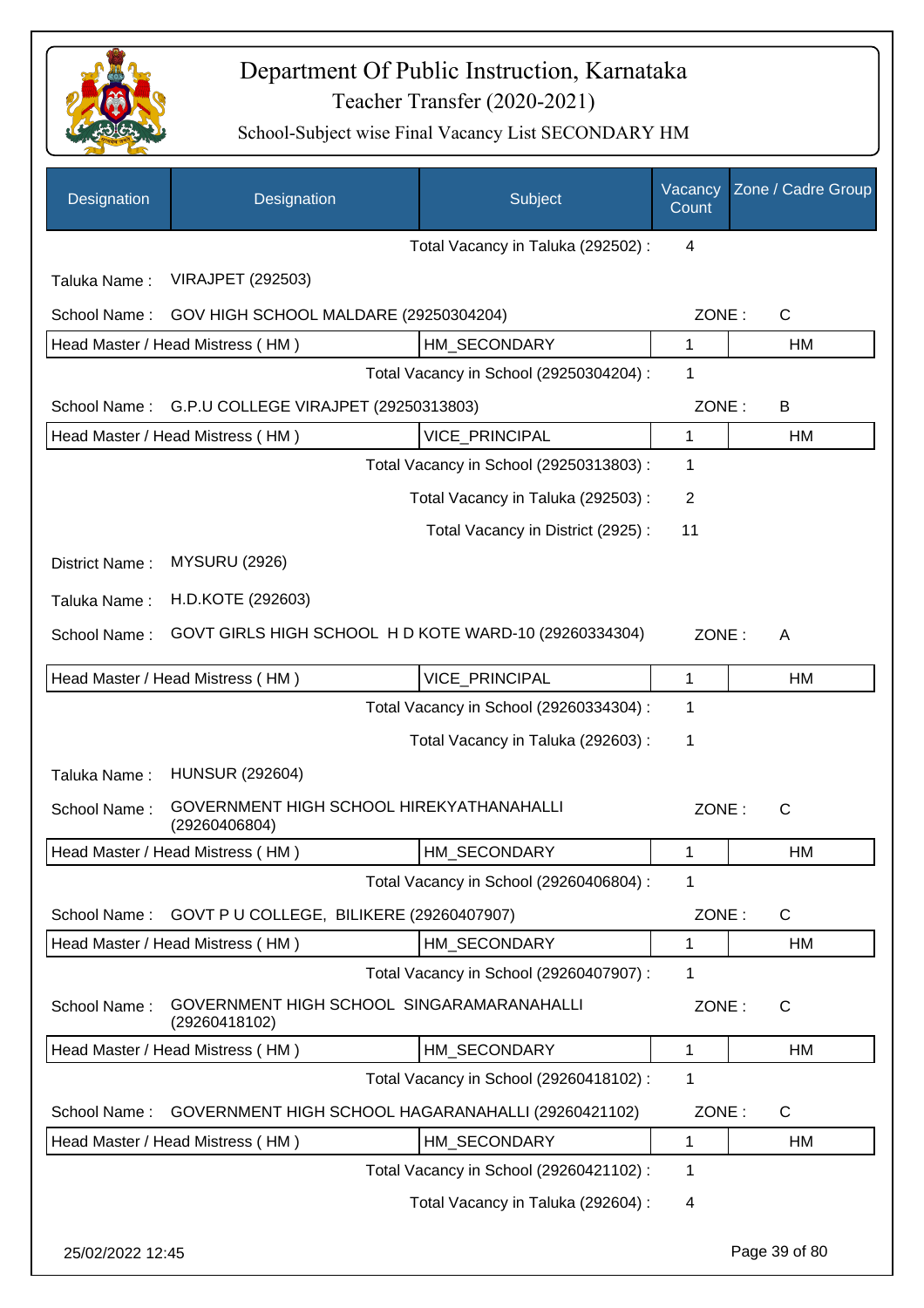

| Designation                             | Designation                                           | Subject                                 | Vacancy<br>Count | Zone / Cadre Group |
|-----------------------------------------|-------------------------------------------------------|-----------------------------------------|------------------|--------------------|
| Taluka Name:                            | K.R.NAGARA (292606)                                   |                                         |                  |                    |
| School Name:                            | GHS, ANKANAHALLI (29260602202)                        |                                         | ZONE:            | C                  |
|                                         | Head Master / Head Mistress (HM)                      | HM SECONDARY                            | 1                | HM                 |
|                                         |                                                       | Total Vacancy in School (29260602202) : | 1                |                    |
| School Name:                            | GHS, KUPPAHALLI (29260602702)                         |                                         | ZONE:            | C                  |
|                                         | Head Master / Head Mistress (HM)                      | HM_SECONDARY                            | 1                | HM                 |
| Total Vacancy in School (29260602702) : |                                                       |                                         | 1                |                    |
| School Name:                            | GHS, CHANDAGALU (29260605502)                         |                                         | ZONE:            | B                  |
|                                         | Head Master / Head Mistress (HM)                      | HM_SECONDARY                            | 1                | HM                 |
|                                         |                                                       | Total Vacancy in School (29260605502) : | 1                |                    |
|                                         |                                                       | Total Vacancy in Taluka (292606) :      | 3                |                    |
| Taluka Name:                            | MYSORE NORTH (292607)                                 |                                         |                  |                    |
| School Name:                            | GOVERNMENT HIGH SCHOLL NIZAMIA, WARD-44 (29260704801) |                                         | ZONE:            | A                  |
|                                         | Head Master / Head Mistress (HM)                      | HM_SECONDARY                            | 1                | HM                 |
|                                         |                                                       | Total Vacancy in School (29260704801) : | 1                |                    |
|                                         |                                                       | Total Vacancy in Taluka (292607) :      | 1                |                    |
| Taluka Name:                            | NANJANAGUD (292609)                                   |                                         |                  |                    |
| School Name:                            | GOVERNMENT ADARSHA VIDYALYA DEBURU (29260906002)      |                                         | ZONE:            | B                  |
|                                         | Head Master / Head Mistress (HM)                      | HM_SECONDARY                            | 1                | HM                 |
|                                         |                                                       | Total Vacancy in School (29260906002) : |                  |                    |
| School Name:                            | GOVERNMENT HIGH SCHOOL KALALE, KALALE (29260914205)   |                                         | ZONE:            | C                  |
|                                         | Head Master / Head Mistress (HM)                      | HM_SECONDARY                            | 1                | HM                 |
|                                         |                                                       | Total Vacancy in School (29260914205) : | 1                |                    |
| School Name:                            | GOVERNMENT HIGH SCHOOL, HORALA VADI (29260916404)     |                                         | ZONE:            | C                  |
|                                         | Head Master / Head Mistress (HM)                      | HM_SECONDARY                            | 1                | НM                 |
|                                         |                                                       | Total Vacancy in School (29260916404) : | 1                |                    |
|                                         |                                                       | Total Vacancy in Taluka (292609) :      | 3                |                    |
| Taluka Name:                            | PERIYA PATNA (292610)                                 |                                         |                  |                    |
| School Name:                            | GHS HANDITHAVALLI (29261016902)                       |                                         | ZONE:            | C                  |
|                                         | Head Master / Head Mistress (HM)                      | HM_SECONDARY                            | 1                | HM                 |
|                                         |                                                       | Total Vacancy in School (29261016902) : | 1                |                    |
| 25/02/2022 12:45                        |                                                       |                                         |                  | Page 40 of 80      |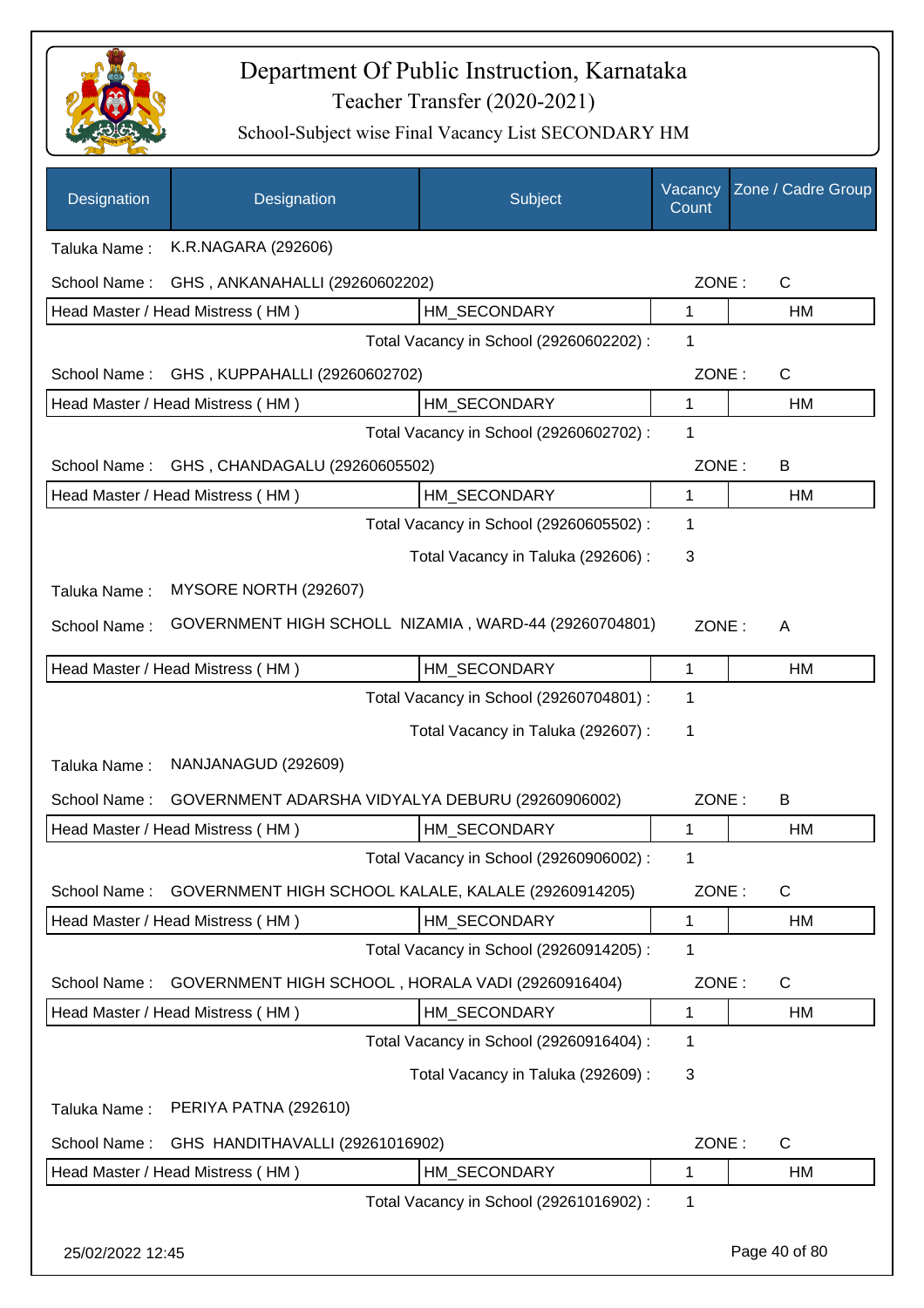

| Designation      | Designation                                                     | Subject                                 | Vacancy<br>Count | Zone / Cadre Group |
|------------------|-----------------------------------------------------------------|-----------------------------------------|------------------|--------------------|
|                  |                                                                 | Total Vacancy in Taluka (292610) :      | $\mathbf{1}$     |                    |
| Taluka Name:     | T.N.PURA (292611)                                               |                                         |                  |                    |
| School Name:     | GHS THADI MALANGI (29261111702)                                 |                                         | ZONE:            | $\mathsf{C}$       |
|                  | Head Master / Head Mistress (HM)                                | HM SECONDARY                            | 1                | HM                 |
|                  |                                                                 | Total Vacancy in School (29261111702) : | $\mathbf 1$      |                    |
|                  |                                                                 | Total Vacancy in Taluka (292611) :      | 1                |                    |
|                  |                                                                 | Total Vacancy in District (2926):       | 14               |                    |
| District Name:   | CHAMARAJANAGARA (2927)                                          |                                         |                  |                    |
| Taluka Name:     | CHAMARAJA NAGAR (292701)                                        |                                         |                  |                    |
| School Name:     | GHS THAMMADAHALLI (29270108702)                                 |                                         | ZONE:            | $\mathsf{C}$       |
|                  | Head Master / Head Mistress (HM)                                | HM_SECONDARY                            | 1                | HM                 |
|                  |                                                                 | Total Vacancy in School (29270108702) : | 1                |                    |
| School Name:     | GHS HARADANAHALLI (29270108904)                                 |                                         | ZONE:            | B                  |
|                  | Head Master / Head Mistress (HM)                                | HM_SECONDARY                            | 1                | HM                 |
|                  |                                                                 | Total Vacancy in School (29270108904) : | 1                |                    |
| School Name:     | GPUC VENKATAIAHNA CHATHRA (29270109202)                         |                                         | ZONE:            | B                  |
|                  | Head Master / Head Mistress (HM)                                | <b>VICE PRINCIPAL</b>                   | 1                | <b>HM</b>          |
|                  |                                                                 | Total Vacancy in School (29270109202) : | 1                |                    |
| School Name:     | KARNATAKA PUBLIC SCHOOLS GPUC CHANDAKAVADI(HS)<br>(29270111507) |                                         | ZONE:            | B                  |
|                  | Head Master / Head Mistress (HM)                                | VICE_PRINCIPAL                          | 1                | HM                 |
|                  |                                                                 | Total Vacancy in School (29270111507) : | 1                |                    |
|                  |                                                                 | Total Vacancy in Taluka (292701) :      | 4                |                    |
| Taluka Name:     | <b>GUNDULPET (292702)</b>                                       |                                         |                  |                    |
| School Name:     | GHS ALATHUR (29270200603)                                       |                                         | ZONE:            | C                  |
|                  | Head Master / Head Mistress (HM)                                | HM SECONDARY                            | 1                | HM                 |
|                  |                                                                 | Total Vacancy in School (29270200603) : | 1                |                    |
| School Name:     | GHS BANNITHAL PURA (29270202702)                                |                                         | ZONE:            | C                  |
|                  | Head Master / Head Mistress (HM)                                | HM_SECONDARY                            | 1                | HM                 |
|                  |                                                                 | Total Vacancy in School (29270202702) : | 1                |                    |
| School Name:     | GHS BOMMANA HALLI (29270210402)                                 |                                         | ZONE:            | C                  |
|                  | Head Master / Head Mistress (HM)                                | HM_SECONDARY                            | 1                | HM                 |
| 25/02/2022 12:45 |                                                                 |                                         |                  | Page 41 of 80      |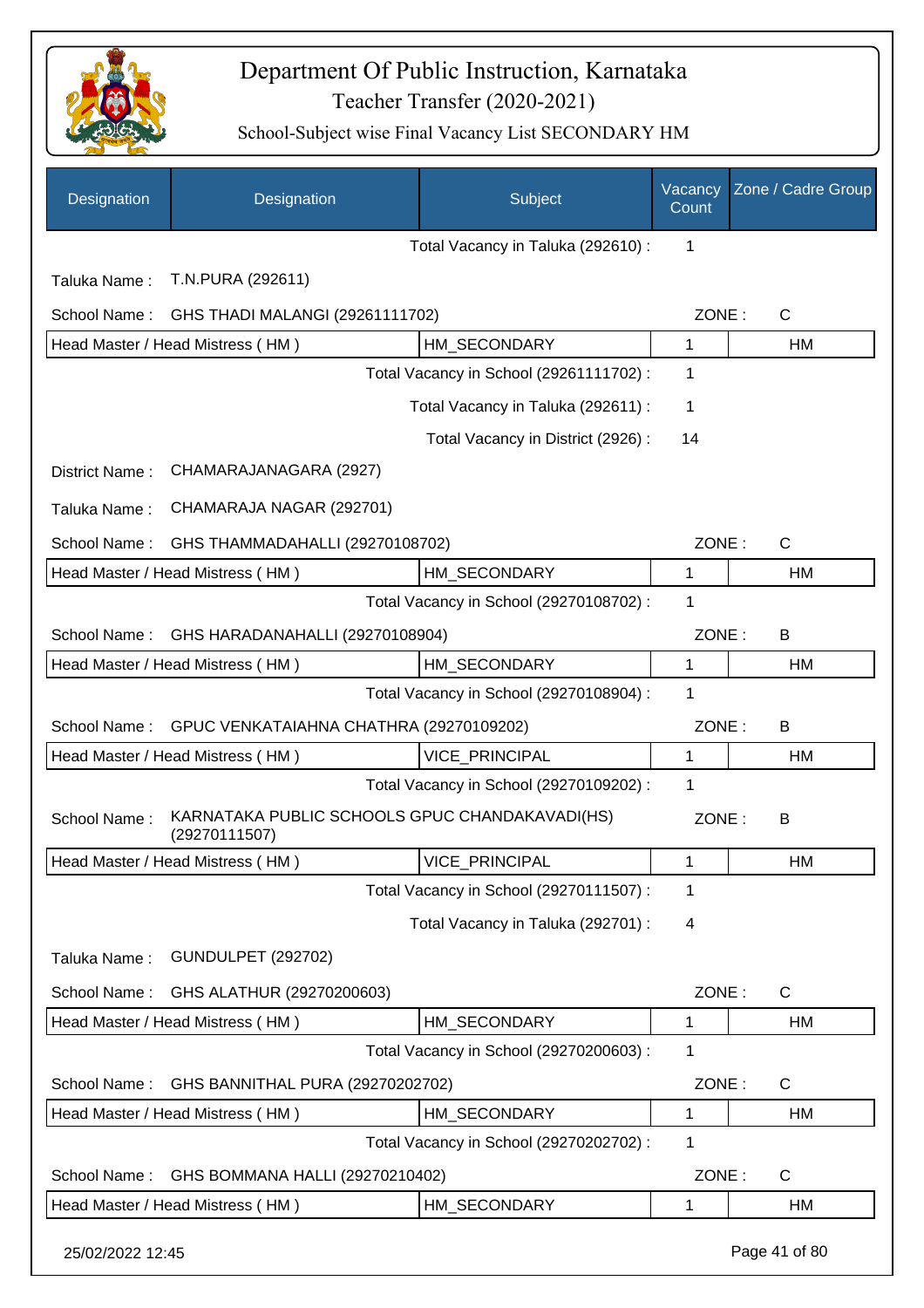

| Designation          | Designation                                           | Subject                                 | Vacancy<br>Count | Zone / Cadre Group |
|----------------------|-------------------------------------------------------|-----------------------------------------|------------------|--------------------|
|                      |                                                       | Total Vacancy in School (29270210402) : | 1                |                    |
|                      |                                                       | Total Vacancy in Taluka (292702) :      | 3                |                    |
| Taluka Name:         | KOLLEGAL (292705)                                     |                                         |                  |                    |
| School Name:         | GSVK JUNIOR COLLEGE KOLLEGAL (29270529605)            |                                         | ZONE:            | A                  |
|                      | Head Master / Head Mistress (HM)                      | <b>VICE PRINCIPAL</b>                   | 1                | HM                 |
|                      |                                                       | Total Vacancy in School (29270529605) : | 1                |                    |
| School Name:         | GUHS KOLLEGAL (29270530002)                           |                                         | ZONE:            | A                  |
|                      | Head Master / Head Mistress (HM)                      | HM_SECONDARY                            | 1                | HM                 |
|                      |                                                       | Total Vacancy in School (29270530002) : | 1                |                    |
|                      |                                                       | Total Vacancy in Taluka (292705) :      | 2                |                    |
|                      |                                                       | Total Vacancy in District (2927) :      | 9                |                    |
|                      |                                                       | Total Vacancy in Division (2):          | 120              |                    |
| <b>Division Name</b> | Belagavi (3)                                          |                                         |                  |                    |
| District Name:       | BELAGAVI (2901)                                       |                                         |                  |                    |
| Taluka Name:         | BAILHONGAL (290102)                                   |                                         |                  |                    |
| School Name:         | GOVT HIGHSCHOOL BELAVADI (29010201709)                |                                         | ZONE:            | $\mathsf{C}$       |
|                      | Head Master / Head Mistress (HM)                      | HM_SECONDARY                            | 1                | HM                 |
|                      |                                                       | Total Vacancy in School (29010201709) : | 1                |                    |
| School Name:         | GOVT HIGHSCHOOL LAKKUNDI (29010207702)                |                                         | ZONE:            | $\mathsf{C}$       |
|                      | Head Master / Head Mistress (HM)                      | HM_SECONDARY                            | 1                | HM                 |
|                      |                                                       | Total Vacancy in School (29010207702) : | 1                |                    |
|                      |                                                       | Total Vacancy in Taluka (290102):       | $\overline{2}$   |                    |
| Taluka Name:         | BELGAUM CITY (290103)                                 |                                         |                  |                    |
| School Name:         | GOVERNMENT SARDARS HIGH SCHOOL KAKTIVES (29010303703) |                                         | ZONE:            | A                  |
|                      | Head Master / Head Mistress (HM)                      | VICE_PRINCIPAL                          | 1                | HM                 |
|                      |                                                       | Total Vacancy in School (29010303703) : | 1                |                    |
| School Name:         | GOVT URDU HIGH SCHOOL GANDHI NAGAR (29010305207)      |                                         | ZONE:            | A                  |
|                      | Head Master / Head Mistress (HM)                      | HM_SECONDARY                            | 1                | HM                 |
|                      |                                                       | Total Vacancy in School (29010305207) : | 1                |                    |
|                      |                                                       | Total Vacancy in Taluka (290103):       | $\overline{2}$   |                    |
| 25/02/2022 12:45     |                                                       |                                         |                  | Page 42 of 80      |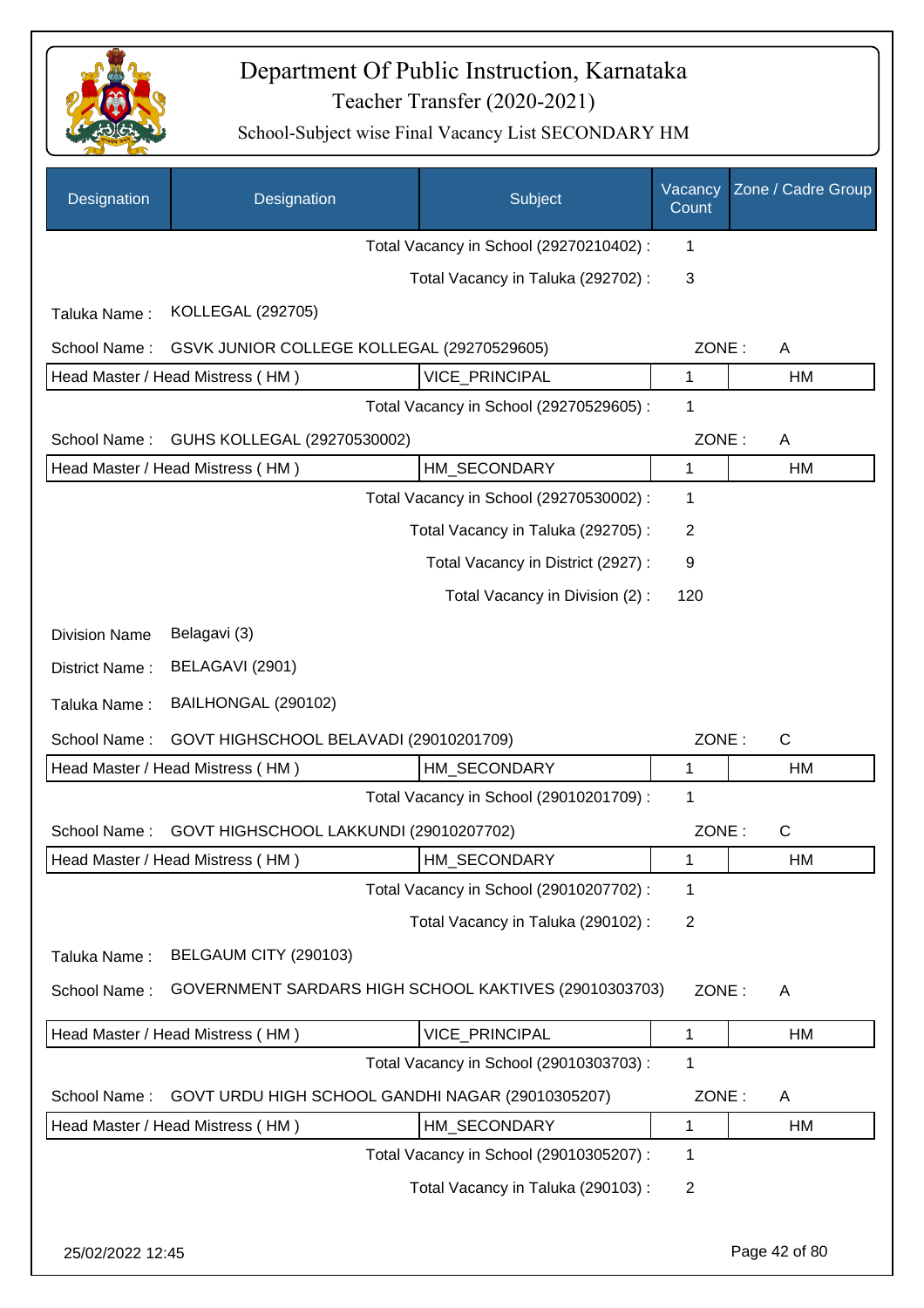

| Designation                             | Designation                                                                | Subject                                 | Vacancy<br>Count | Zone / Cadre Group |
|-----------------------------------------|----------------------------------------------------------------------------|-----------------------------------------|------------------|--------------------|
| Taluka Name:                            | BELGAUM RURAL. (290104)                                                    |                                         |                  |                    |
| School Name:                            | GOVT HIGHSCHOOL ARALIKATTI (29010400402)                                   |                                         | ZONE:            | C                  |
|                                         | Head Master / Head Mistress (HM)                                           | HM SECONDARY                            | 1                | HM                 |
|                                         |                                                                            | Total Vacancy in School (29010400402) : | 1                |                    |
| School Name:                            | GOVT HIGHSCHOOL HUDLI (29010404710)                                        |                                         | ZONE:            | C                  |
|                                         | Head Master / Head Mistress (HM)                                           | HM SECONDARY                            | 1                | HM                 |
| Total Vacancy in School (29010404710) : |                                                                            |                                         | 1                |                    |
| School Name:                            | GHS KALLEHOL (29010405303)                                                 |                                         | ZONE:            | C                  |
|                                         | Head Master / Head Mistress (HM)                                           | HM SECONDARY                            | 1                | HM                 |
|                                         |                                                                            | Total Vacancy in School (29010405303) : | 1                |                    |
| School Name:                            | RAVIRAJ GOVT HIGHSCHOOL MUTNAL (29010408502)                               |                                         | ZONE:            | C                  |
|                                         | Head Master / Head Mistress (HM)                                           | HM_SECONDARY                            | 1                | HM                 |
|                                         |                                                                            | Total Vacancy in School (29010408502) : | 1                |                    |
|                                         |                                                                            | Total Vacancy in Taluka (290104) :      | 4                |                    |
| Taluka Name:                            | <b>KHANAPUR (290108)</b>                                                   |                                         |                  |                    |
| School Name:                            | MARATHI HIGHER PRIMARY AND GOVT HIGH SCHOOL RMSA<br>NILAWADE (29010816401) |                                         | ZONE:            | $\mathsf{C}$       |
|                                         | Head Master / Head Mistress (HM)                                           | HM SECONDARY                            | 1                | HM                 |
|                                         |                                                                            | Total Vacancy in School (29010816401) : | 1                |                    |
| School Name:                            | GHS KHANAPUR(U) (29010824001)                                              |                                         | ZONE:            | A                  |
|                                         | Head Master / Head Mistress (HM)                                           | HM_SECONDARY                            | 1                | НM                 |
|                                         |                                                                            | Total Vacancy in School (29010824001) : | 1                |                    |
|                                         |                                                                            | Total Vacancy in Taluka (290108) :      | $\overline{2}$   |                    |
| Taluka Name:                            | <b>RAMDURG (290111)</b>                                                    |                                         |                  |                    |
| School Name:                            | KARNATAKA PUBLIC SCHOOLS GOVT HIGHSCHOOL KATKOL<br>(29011105008)           |                                         | ZONE:            | C                  |
|                                         | Head Master / Head Mistress (HM)                                           | HM_SECONDARY                            | 1                | HM                 |
|                                         |                                                                            | Total Vacancy in School (29011105008) : | 1                |                    |
| School Name:                            | GOVT HIGHSCHOOL SALAPUR (29011109008)                                      |                                         | ZONE:            | C                  |
|                                         | Head Master / Head Mistress (HM)                                           | HM_SECONDARY                            | 1                | HM                 |
|                                         |                                                                            | Total Vacancy in School (29011109008) : | 1                |                    |
| School Name:                            | GOVT HIGHSCHOOL (URDU) RAMDURG (29011112903)                               |                                         | ZONE:            | A                  |
|                                         | Head Master / Head Mistress (HM)                                           | HM_SECONDARY                            | 1                | HM                 |
| 25/02/2022 12:45                        |                                                                            |                                         |                  | Page 43 of 80      |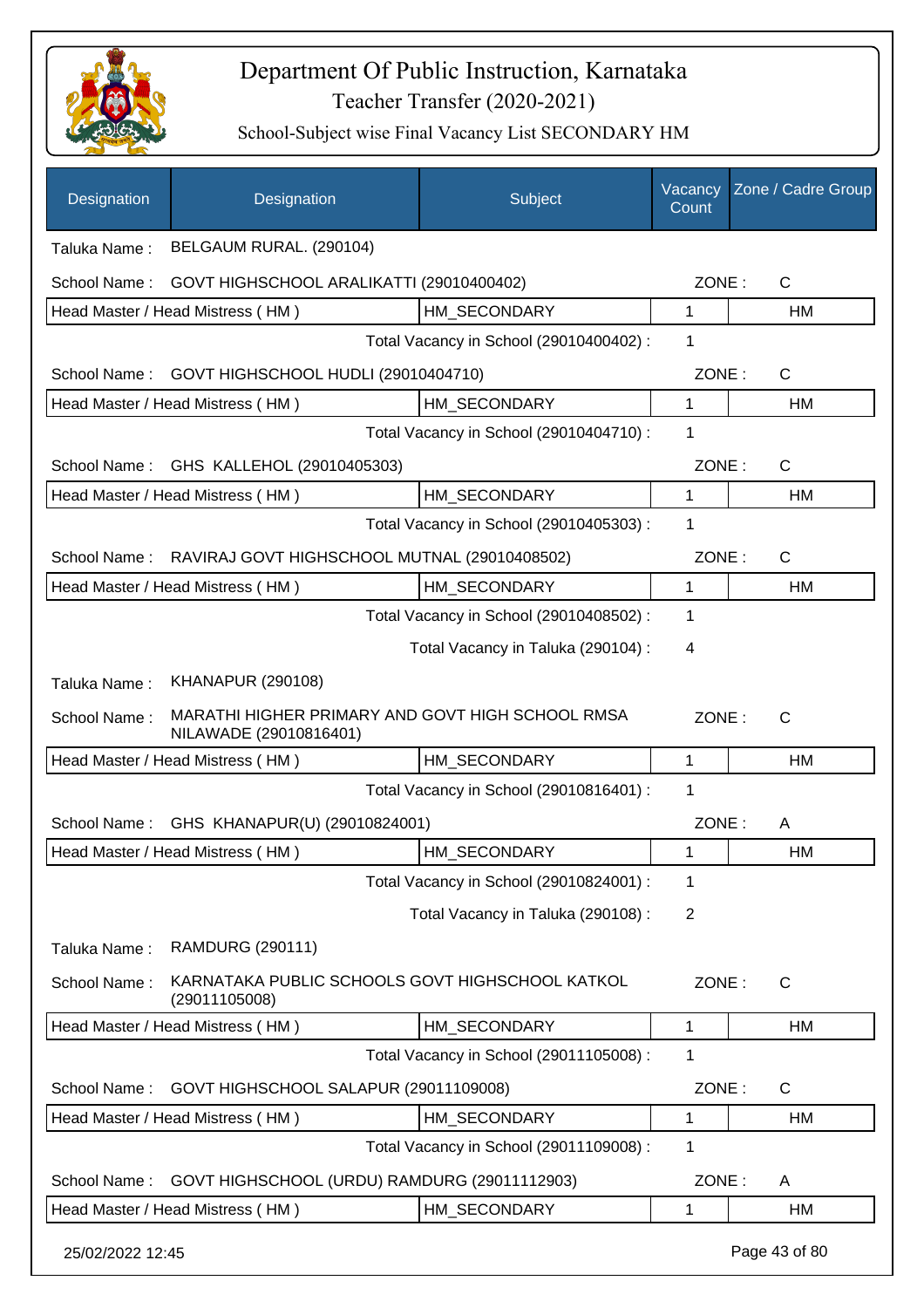

| Designation                                                | Designation                                           | Subject                                 | Vacancy<br>Count | Zone / Cadre Group |
|------------------------------------------------------------|-------------------------------------------------------|-----------------------------------------|------------------|--------------------|
|                                                            |                                                       | Total Vacancy in School (29011112903) : | 1                |                    |
| School Name:                                               | GOVT HIGHSCHOOL RAMDURG (29011114703)                 |                                         | ZONE:            | A                  |
|                                                            | Head Master / Head Mistress (HM)                      | HM SECONDARY                            | $\mathbf{1}$     | HM                 |
|                                                            |                                                       | Total Vacancy in School (29011114703) : | 1                |                    |
|                                                            |                                                       | Total Vacancy in Taluka (290111) :      | 4                |                    |
| Taluka Name:                                               | <b>SOUNDATTI (290112)</b>                             |                                         |                  |                    |
| School Name:                                               | GOVT HIGHSCHOOL HARUGOPPA (29011203502)               |                                         | ZONE:            | $\mathsf{C}$       |
|                                                            | Head Master / Head Mistress (HM)                      | HM_SECONDARY                            | $\mathbf 1$      | HM                 |
|                                                            |                                                       | Total Vacancy in School (29011203502) : | 1                |                    |
| GOVT HIGH SCHOOL HIREBUDANUR (29011203802)<br>School Name: |                                                       |                                         | ZONE:            | $\mathsf{C}$       |
|                                                            | Head Master / Head Mistress (HM)                      | HM SECONDARY                            | $\mathbf{1}$     | <b>HM</b>          |
|                                                            |                                                       | Total Vacancy in School (29011203802) : | 1                |                    |
| School Name:                                               | GOVT HIGHSCHOOL MADALUR (29011207304)                 |                                         | ZONE:            | $\mathsf{C}$       |
|                                                            | Head Master / Head Mistress (HM)                      | HM SECONDARY                            | $\mathbf{1}$     | HM                 |
|                                                            |                                                       | Total Vacancy in School (29011207304) : | 1                |                    |
| School Name:                                               | GOVT HIGHSCHOOL MUGALIHAL (29011207705)               |                                         | ZONE:            | $\mathsf{C}$       |
|                                                            | Head Master / Head Mistress (HM)                      | HM_SECONDARY                            | $\mathbf{1}$     | HM                 |
|                                                            |                                                       | Total Vacancy in School (29011207705) : | 1                |                    |
| School Name:                                               | G.G.CHOPRA GOVT HIGHSCHOOL SOUNDATTI (29011215803)    |                                         | ZONE:            | A                  |
|                                                            | Head Master / Head Mistress (HM)                      | HM_SECONDARY                            | 1                | <b>HM</b>          |
|                                                            |                                                       | Total Vacancy in School (29011215803) : | 1                |                    |
|                                                            |                                                       | Total Vacancy in Taluka (290112):       | 5                |                    |
| Taluka Name:                                               | <b>KITTUR (290113)</b>                                |                                         |                  |                    |
| School Name:                                               | GOVT HIGHSCHOOL (URDU) KITTUR (29010206718)           |                                         | ZONE:            | A                  |
|                                                            | Head Master / Head Mistress (HM)                      | HM SECONDARY                            | 1                | HM                 |
|                                                            |                                                       | Total Vacancy in School (29010206718) : | 1                |                    |
| School Name:                                               | SBM GOVT GIRLS HIGH SCHOOL KITTUR (29010206719)       |                                         | ZONE:            | A                  |
|                                                            | Head Master / Head Mistress (HM)                      | HM_SECONDARY                            | $\mathbf 1$      | HM                 |
|                                                            |                                                       | Total Vacancy in School (29010206719) : | 1                |                    |
| School Name:                                               | K.H.P.S. VEERAPUR AND GHS RMSA VEERAPUR (29010212101) |                                         | ZONE:            | $\mathsf{C}$       |
|                                                            | Head Master / Head Mistress (HM)                      | HM_SECONDARY                            | 1                | HM                 |
|                                                            |                                                       | Total Vacancy in School (29010212101) : | 1                |                    |
| 25/02/2022 12:45                                           |                                                       |                                         |                  | Page 44 of 80      |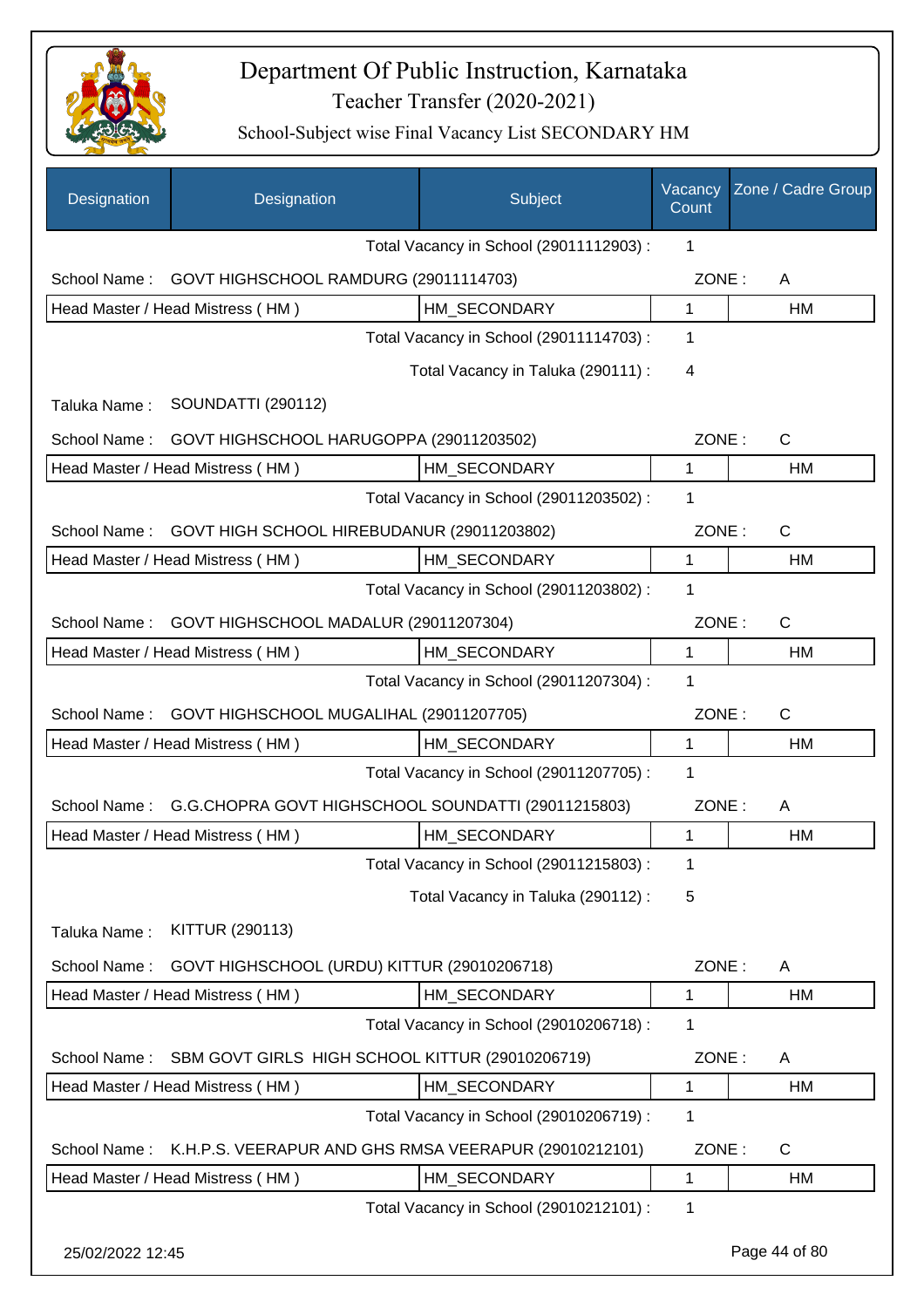

| Designation      | Designation                                                                     | Subject                                 | Vacancy<br>Count | Zone / Cadre Group |
|------------------|---------------------------------------------------------------------------------|-----------------------------------------|------------------|--------------------|
|                  |                                                                                 | Total Vacancy in Taluka (290113):       | 3                |                    |
|                  |                                                                                 | Total Vacancy in District (2901) :      | 22               |                    |
| District Name:   | BAGALKOT (2902)                                                                 |                                         |                  |                    |
| Taluka Name:     | BADAMI (290201)                                                                 |                                         |                  |                    |
| School Name:     | GOVT-HIGH SCHOOL ADAGAL (29020100102)                                           |                                         | ZONE:            | B                  |
|                  | Head Master / Head Mistress (HM)                                                | HM_SECONDARY                            | 1                | HM                 |
|                  |                                                                                 | Total Vacancy in School (29020100102) : | 1                |                    |
| School Name:     | GOVT-HIGH SCHOOL GOVINKOPPA (29020103302)                                       |                                         | ZONE:            | $\mathsf{C}$       |
|                  | Head Master / Head Mistress (HM)                                                | HM SECONDARY                            | 1                | HM                 |
|                  |                                                                                 | Total Vacancy in School (29020103302) : | 1                |                    |
| School Name:     | GOVT- HIGHER PRIMARY SCHOOL AND HIGH SCHOOL<br>MUTTALAGERI (RMSA) (29020111001) |                                         | ZONE:            | $\mathsf{C}$       |
|                  | Head Master / Head Mistress (HM)                                                | HM SECONDARY                            | 1                | HM                 |
|                  |                                                                                 | Total Vacancy in School (29020111001) : | 1                |                    |
| School Name:     | GOVT-HIGHER PRIMARY SCHOOL PARAWATI RMSA<br>(29020112401)                       |                                         | ZONE:            | B                  |
|                  | Head Master / Head Mistress (HM)                                                | HM_SECONDARY                            | 1                | HM                 |
|                  |                                                                                 | Total Vacancy in School (29020112401) : | 1                |                    |
| School Name:     | GOVT- GIRLS HIGH SCHOOL ANDJR.CO. GULEDGUDD<br>(29020117103)                    |                                         | ZONE:            | A                  |
|                  | Head Master / Head Mistress (HM)                                                | VICE_PRINCIPAL                          | 1                | HM                 |
|                  |                                                                                 | Total Vacancy in School (29020117103) : | 1                |                    |
| School Name:     | GOVT-BOYS HIGH SCHOOL ANDJR.COMP GULEDGUDD<br>(29020117107)                     |                                         | ZONE:            | A                  |
|                  | Head Master / Head Mistress (HM)                                                | VICE_PRINCIPAL                          | 1                | НM                 |
|                  |                                                                                 | Total Vacancy in School (29020117107) : | 1                |                    |
| School Name:     | GOVT- URDU HIGH SCHOOL KERUR (29020119904)                                      |                                         | ZONE:            | A                  |
|                  | Head Master / Head Mistress (HM)                                                | HM_SECONDARY                            | 1                | HM                 |
|                  |                                                                                 | Total Vacancy in School (29020119904) : | 1                |                    |
|                  |                                                                                 | Total Vacancy in Taluka (290201) :      | 7                |                    |
| Taluka Name:     | <b>BAGALKOT (290202)</b>                                                        |                                         |                  |                    |
| School Name:     | GOVT- HIGH SCHOOL CHIKKASHELLIKERI (29020202002)                                |                                         | ZONE:            | $\mathsf{C}$       |
|                  | Head Master / Head Mistress (HM)                                                | HM_SECONDARY                            | 1                | HM                 |
|                  |                                                                                 | Total Vacancy in School (29020202002) : | 1                |                    |
| 25/02/2022 12:45 |                                                                                 |                                         |                  | Page 45 of 80      |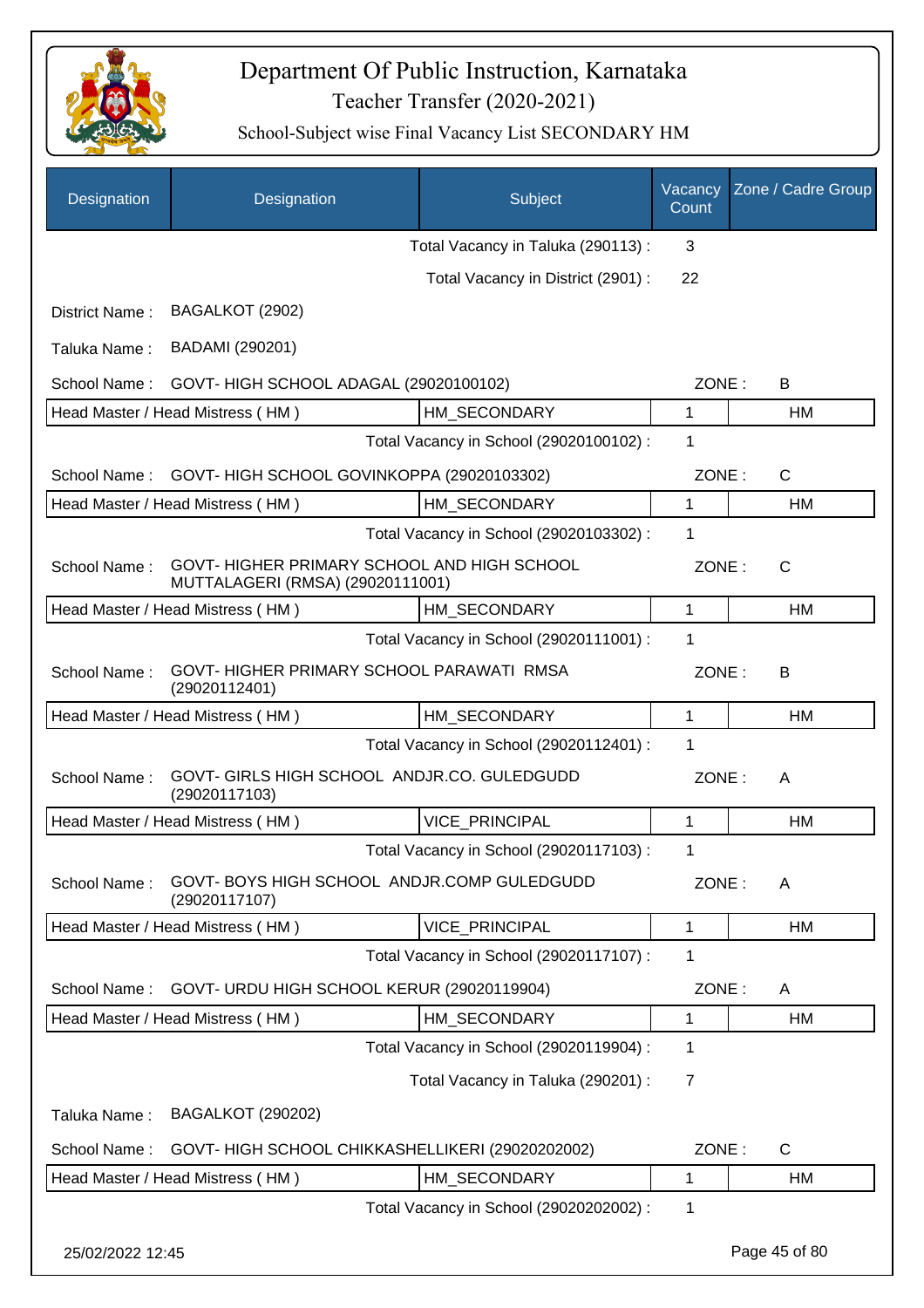

| Designation      | Designation                                                                               | Subject                                 | Vacancy<br>Count | Zone / Cadre Group |
|------------------|-------------------------------------------------------------------------------------------|-----------------------------------------|------------------|--------------------|
|                  |                                                                                           | Total Vacancy in Taluka (290202):       | 1                |                    |
| Taluka Name:     | BILAGI (290206)                                                                           |                                         |                  |                    |
| School Name:     | GOVT- HIGH SCHOOL (INAM) HANCHINAL (29020602803)                                          |                                         | ZONE:            | $\mathsf{C}$       |
|                  | Head Master / Head Mistress (HM)                                                          | HM SECONDARY                            | 1                | HM                 |
|                  |                                                                                           | Total Vacancy in School (29020602803) : | 1                |                    |
| School Name:     | GOVT- HIGH SCHOOL HERAKAL (29020603105)                                                   |                                         | ZONE:            | $\mathsf{C}$       |
|                  | Head Master / Head Mistress (HM)                                                          | HM_SECONDARY                            | 1                | HM                 |
|                  |                                                                                           | Total Vacancy in School (29020603105) : | 1                |                    |
| School Name:     | GOVT- HIGH SCHOOL NAGARAL (29020605104)                                                   |                                         | ZONE:            | $\mathsf{C}$       |
|                  | Head Master / Head Mistress (HM)                                                          | HM_SECONDARY                            | $\mathbf{1}$     | <b>HM</b>          |
|                  |                                                                                           | Total Vacancy in School (29020605104) : | 1                |                    |
| School Name:     | KARNATAKA PUBLIC SCHOOLS GOVT- HIGHER PRIMARY AND<br>HIGH SCHOOL ROLLI RMSA (29020605301) |                                         | ZONE:            | C                  |
|                  | Head Master / Head Mistress (HM)                                                          | HM SECONDARY                            | 1                | HM                 |
|                  |                                                                                           | Total Vacancy in School (29020605301) : | 1                |                    |
| School Name:     | GOVT- HIGH SCHOOL SUNAG (29020605807)                                                     |                                         | ZONE:            | $\mathsf{C}$       |
|                  | Head Master / Head Mistress (HM)                                                          | HM SECONDARY                            | 1                | HM                 |
|                  |                                                                                           | Total Vacancy in School (29020605807) : | 1                |                    |
| School Name:     | GOVT- V M HIGH SCHOOL TEGGI (29020606010)                                                 |                                         | ZONE:            | $\mathsf{C}$       |
|                  | Head Master / Head Mistress (HM)                                                          | HM SECONDARY                            | 1                | <b>HM</b>          |
|                  |                                                                                           | Total Vacancy in School (29020606010) : | 1                |                    |
| School Name:     | GOVT- G.N NIRANI HIGH SCHOOL BILAGI NAGAR (29020608007)                                   |                                         | ZONE:            | A                  |
|                  | Head Master / Head Mistress (HM)                                                          | HM SECONDARY                            | 1                | HM                 |
|                  |                                                                                           | Total Vacancy in School (29020608007) : | 1                |                    |
|                  |                                                                                           | Total Vacancy in Taluka (290206) :      | 7                |                    |
| Taluka Name:     | <b>HUNAGUND (290207)</b>                                                                  |                                         |                  |                    |
| School Name:     | GOVT-URDU BOYS HIGHER PRIMARY SCHOOL AMINGAD<br>(29020700604)                             |                                         | ZONE:            | A                  |
|                  | Head Master / Head Mistress (HM)                                                          | HM_SECONDARY                            | 1                | HM                 |
|                  |                                                                                           | Total Vacancy in School (29020700604) : | 1                |                    |
| School Name:     | GOVT-HIGH SCHOOL HIREBADAWADAGI (29020706903)                                             |                                         | ZONE:            | B                  |
|                  | Head Master / Head Mistress (HM)                                                          | HM_SECONDARY                            | 1                | HM                 |
| 25/02/2022 12:45 |                                                                                           |                                         |                  | Page 46 of 80      |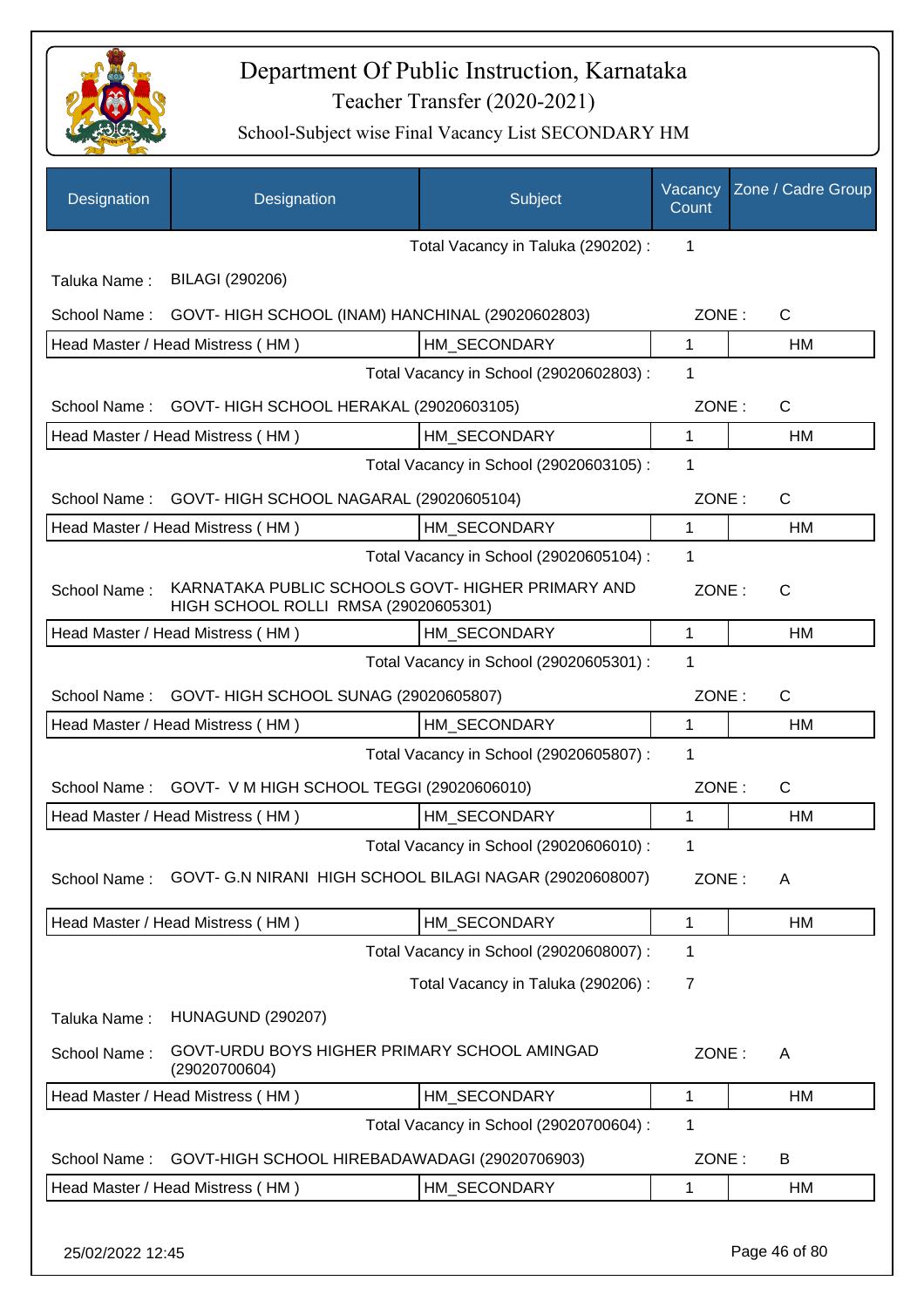

| Designation      | Designation                                                                     | Subject                                 | Vacancy<br>Count | Zone / Cadre Group |
|------------------|---------------------------------------------------------------------------------|-----------------------------------------|------------------|--------------------|
|                  |                                                                                 | Total Vacancy in School (29020706903) : | 1                |                    |
| School Name:     | GOVT-GOVT HIGH SCHOOL INGALAGI (29020708702)                                    |                                         | ZONE:            | B                  |
|                  | Head Master / Head Mistress (HM)                                                | HM SECONDARY                            | 1                | HM                 |
|                  |                                                                                 | Total Vacancy in School (29020708702) : | 1                |                    |
| School Name:     | GOVT-HIGH SCHOOL JAMABALADINNI (29020709003)                                    |                                         | ZONE:            | $\mathsf{C}$       |
|                  | Head Master / Head Mistress (HM)                                                | HM SECONDARY                            | 1                | HM                 |
|                  |                                                                                 | Total Vacancy in School (29020709003) : | 1                |                    |
| School Name:     | GOVT-HIGH SCHOOL MAROL (29020712103)                                            |                                         | ZONE:            | $\mathsf{C}$       |
|                  | Head Master / Head Mistress (HM)                                                | HM SECONDARY                            | 1                | HM                 |
|                  |                                                                                 | Total Vacancy in School (29020712103) : | 1                |                    |
| School Name:     | GOVT-JUNIOR COLLEGE (HIGH SCHOOL SECTION) SULEBHAVI<br>(29020714206)            |                                         | ZONE:            | A                  |
|                  | Head Master / Head Mistress (HM)                                                | VICE_PRINCIPAL                          | 1                | HM                 |
|                  |                                                                                 | Total Vacancy in School (29020714206) : | 1                |                    |
| School Name:     | GOVT-JUNIOR COLLEGE (HIGH SCHOOL SECTION) ILKAL<br>(29020717402)                |                                         | ZONE:            | A                  |
|                  | Head Master / Head Mistress (HM)                                                | <b>VICE PRINCIPAL</b>                   | 1                | HM                 |
|                  |                                                                                 | Total Vacancy in School (29020717402) : | 1                |                    |
| School Name:     | GOVT-URDU HIGH SCHOOL HUNGUND (29020718803)                                     |                                         | ZONE:            | A                  |
|                  | Head Master / Head Mistress (HM)                                                | HM_SECONDARY                            | 1                | HM                 |
|                  |                                                                                 | Total Vacancy in School (29020718803) : | 1                |                    |
|                  |                                                                                 | Total Vacancy in Taluka (290207) :      | 8                |                    |
| Taluka Name:     | JAMAKHANDI (290209)                                                             |                                         |                  |                    |
| School Name:     | GOVT HS CHIMMAD (29020901113)                                                   |                                         | ZONE:            | B                  |
|                  | Head Master / Head Mistress (HM)                                                | HM SECONDARY                            | 1                | HM                 |
|                  |                                                                                 | Total Vacancy in School (29020901113) : | 1                |                    |
| School Name:     | GOVT URDU HS HANAGANDI (29020901911)                                            |                                         | ZONE:            | B                  |
|                  | Head Master / Head Mistress (HM)                                                | HM SECONDARY                            | 1                | HM                 |
|                  |                                                                                 | Total Vacancy in School (29020901911) : | 1                |                    |
| School Name:     | GOVT MPS AND HS KUMBARHALL RMSA (29020904401)                                   |                                         | ZONE:            | $\mathsf{C}$       |
|                  | Head Master / Head Mistress (HM)                                                | HM_SECONDARY                            | 1                | HM                 |
|                  |                                                                                 | Total Vacancy in School (29020904401) : | 1                |                    |
| School Name:     | GOVT KARNATAKA PUBLIC SCHOOLS KARNATAKA PUBLIC<br>SCHOOL NAVALAGI (29020905407) |                                         | ZONE:            | $\mathsf{C}$       |
| 25/02/2022 12:45 |                                                                                 |                                         |                  | Page 47 of 80      |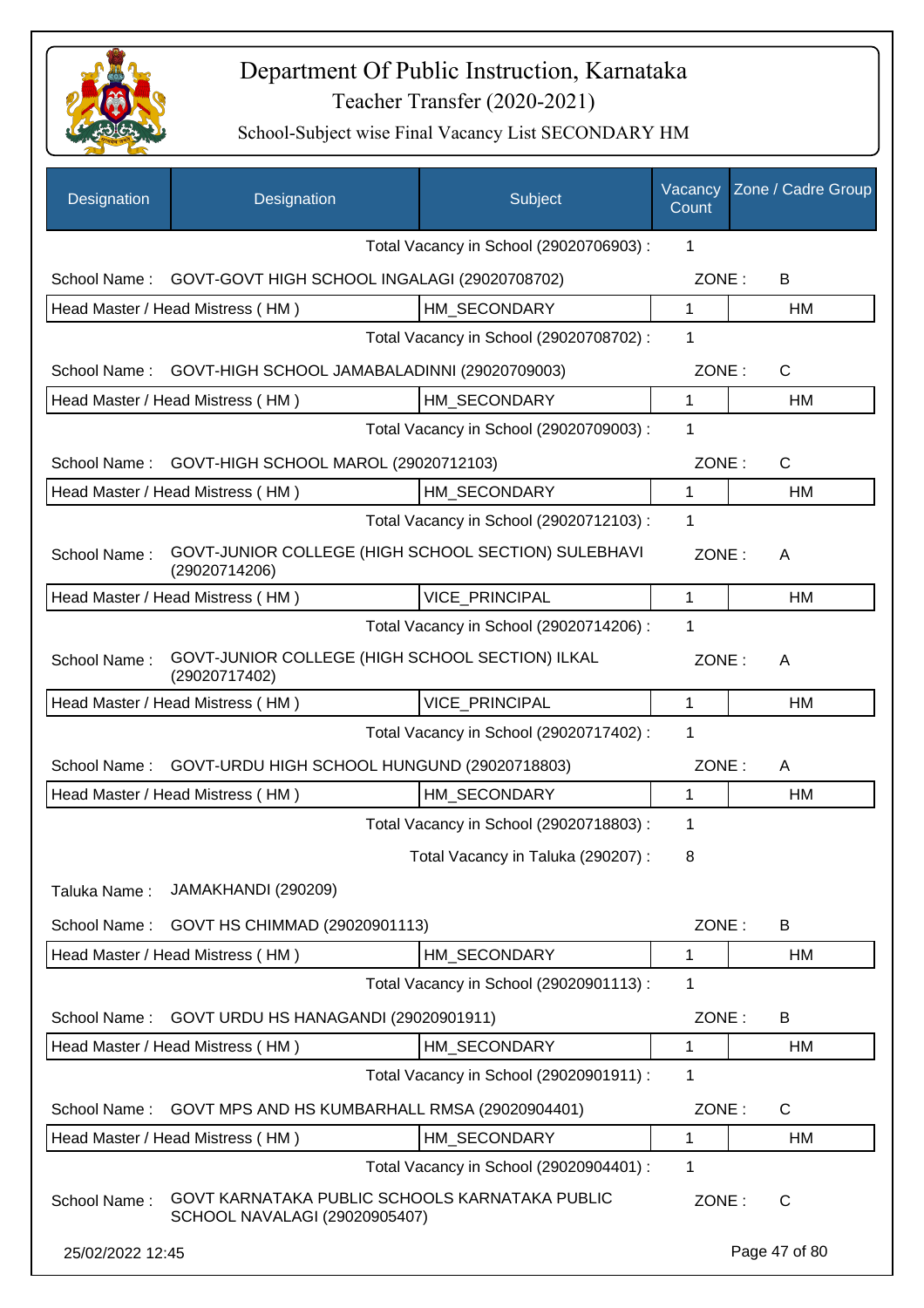

| <b>Designation</b> | Designation                                                           | Subject                                 | Vacancy<br>Count | Zone / Cadre Group |
|--------------------|-----------------------------------------------------------------------|-----------------------------------------|------------------|--------------------|
|                    | Head Master / Head Mistress (HM)                                      | HM_SECONDARY                            | 1                | HM                 |
|                    |                                                                       | Total Vacancy in School (29020905407) : | 1                |                    |
| School Name:       | GOVT HPS AND HS SHIRAGUPPI RMSA (29020906001)                         |                                         | ZONE:            | $\mathsf{C}$       |
|                    | Head Master / Head Mistress (HM)                                      | HM SECONDARY                            | $\mathbf 1$      | HM                 |
|                    |                                                                       | Total Vacancy in School (29020906001) : | 1                |                    |
|                    | School Name: GOVT HS TAKKALKI PK (29020906302)                        |                                         | ZONE:            | $\mathsf{C}$       |
|                    | Head Master / Head Mistress (HM)                                      | HM SECONDARY                            | $\mathbf{1}$     | HM                 |
|                    |                                                                       | Total Vacancy in School (29020906302) : | 1                |                    |
|                    | School Name: GOVT HPS AND HS YALLATTI RMSA (29020907001)              |                                         | ZONE:            | В                  |
|                    | Head Master / Head Mistress (HM)                                      | HM SECONDARY                            | $\mathbf{1}$     | HM                 |
|                    |                                                                       | Total Vacancy in School (29020907001) : | 1                |                    |
|                    | School Name: GOVT GIRLS HS AND JR.COLG JAMKHANDI (29020908203)        |                                         | ZONE:            | A                  |
|                    | Head Master / Head Mistress (HM)                                      | HM_SECONDARY                            | $\mathbf{1}$     | <b>HM</b>          |
|                    |                                                                       | Total Vacancy in School (29020908203) : | 1                |                    |
|                    | School Name: GOVT URDU HS RABAKAVI (29020910301)                      |                                         | ZONE:            | A                  |
|                    | Head Master / Head Mistress (HM)                                      | HM_SECONDARY                            | $\mathbf 1$      | <b>HM</b>          |
|                    |                                                                       | Total Vacancy in School (29020910301) : | 1                |                    |
| School Name:       | GOVT HS AND JR.COLLAGE RABKAVI-BANAHATTI (29020911003)                |                                         | ZONE:            | A                  |
|                    | Head Master / Head Mistress (HM)                                      | <b>VICE PRINCIPAL</b>                   | 1                | HM                 |
|                    |                                                                       | Total Vacancy in School (29020911003) : | 1                |                    |
| School Name:       | GOVT HS RABAKAVI (29020913406)                                        |                                         | ZONE:            | A                  |
|                    | Head Master / Head Mistress (HM)                                      | HM SECONDARY                            | 1                | HM                 |
|                    |                                                                       | Total Vacancy in School (29020913406) : | 1                |                    |
|                    |                                                                       | Total Vacancy in Taluka (290209) :      | 11               |                    |
| Taluka Name:       | MUDHOL (290211)                                                       |                                         |                  |                    |
| School Name:       | GOVT- HIGHER PRIMARY AND HIGH SCHOOL SANGANATTI RMSA<br>(29021106901) |                                         | ZONE:            | C                  |
|                    | Head Master / Head Mistress (HM)                                      | HM_SECONDARY                            | 1                | HM                 |
|                    |                                                                       | Total Vacancy in School (29021106901) : | 1                |                    |
| School Name:       | GOVT URDU HIGH SCHOOL MAHALINGAPUR (29021111307)                      |                                         | ZONE:            | A                  |
|                    | Head Master / Head Mistress (HM)                                      | HM SECONDARY                            | 1                | HM                 |
|                    |                                                                       | Total Vacancy in School (29021111307) : | 1                |                    |
| 25/02/2022 12:45   |                                                                       |                                         |                  | Page 48 of 80      |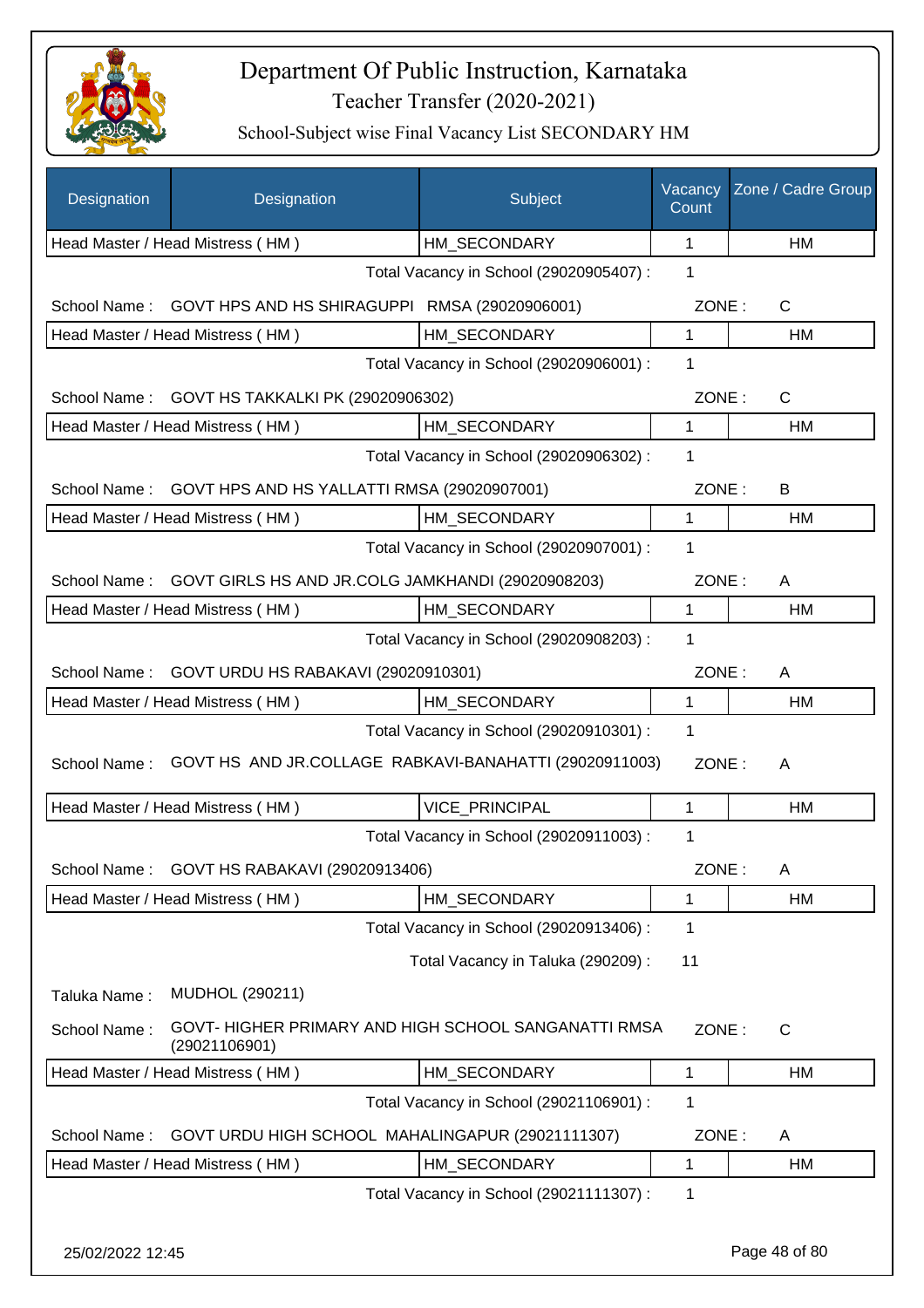

| Designation      | Designation                                                | Subject                                 | Vacancy<br>Count | Zone / Cadre Group |
|------------------|------------------------------------------------------------|-----------------------------------------|------------------|--------------------|
| School Name:     | GOVT- HIGH SCHOOL MUDHOL (29021115102)                     |                                         | ZONE:            | A                  |
|                  | Head Master / Head Mistress (HM)                           | HM SECONDARY                            | 1                | HM                 |
|                  |                                                            | Total Vacancy in School (29021115102) : | 1                |                    |
|                  |                                                            | Total Vacancy in Taluka (290211) :      | 3                |                    |
|                  |                                                            | Total Vacancy in District (2902):       | 37               |                    |
| District Name:   | VIJAYAPURA (2903)                                          |                                         |                  |                    |
| Taluka Name:     | BASAVAN BAGEWADI (290303)                                  |                                         |                  |                    |
| School Name:     | GHS CHIMMALAGI (29030302705)                               |                                         | ZONE:            | $\mathsf{C}$       |
|                  | Head Master / Head Mistress (HM)                           | HM SECONDARY                            | 1                | <b>HM</b>          |
|                  |                                                            | Total Vacancy in School (29030302705) : | 1                |                    |
| School Name:     | GOVT KBHPS DINDAWAR (29030303001)                          |                                         | ZONE:            | $\mathsf{C}$       |
|                  | Head Master / Head Mistress (HM)                           | HM_SECONDARY                            | 1                | HM                 |
|                  |                                                            | Total Vacancy in School (29030303001) : | 1                |                    |
| School Name:     | GOVT.HIGH.SCHOOL KAMADAL (29030309723)                     |                                         | ZONE:            | A                  |
|                  | Head Master / Head Mistress (HM)                           | HM_SECONDARY                            | 1                | HM                 |
|                  |                                                            | Total Vacancy in School (29030309723) : | 1                |                    |
|                  |                                                            | Total Vacancy in Taluka (290303):       | 3                |                    |
| Taluka Name:     | BIJAPUR RURAL (290305)                                     |                                         |                  |                    |
| School Name:     | S S MADARAKHANDI GOVT HIGH SCHOOL KAMBAGI<br>(29030505708) |                                         | ZONE:            | $\mathsf{C}$       |
|                  | Head Master / Head Mistress (HM)                           | HM_SECONDARY                            | 1                | HМ                 |
|                  |                                                            | Total Vacancy in School (29030505708) : | 1                |                    |
|                  |                                                            | Total Vacancy in Taluka (290305):       | 1                |                    |
| Taluka Name:     | INDI (290308)                                              |                                         |                  |                    |
| School Name:     | GOVT. HIGH SCHOOL SHIRASHYAD (29030810704)                 |                                         | ZONE:            | C                  |
|                  | Head Master / Head Mistress (HM)                           | HM_SECONDARY                            | 1                | HM                 |
|                  |                                                            | Total Vacancy in School (29030810704) : | 1                |                    |
| School Name:     | GOVT URDU MPS INDI (29030821608)                           |                                         | ZONE:            | A                  |
|                  | Head Master / Head Mistress (HM)                           | HM_SECONDARY                            | 1                | HM                 |
|                  |                                                            | Total Vacancy in School (29030821608) : | 1                |                    |
|                  |                                                            | Total Vacancy in Taluka (290308) :      | 2                |                    |
| Taluka Name:     | MUDDEBIHAL (290310)                                        |                                         |                  |                    |
| 25/02/2022 12:45 |                                                            |                                         |                  | Page 49 of 80      |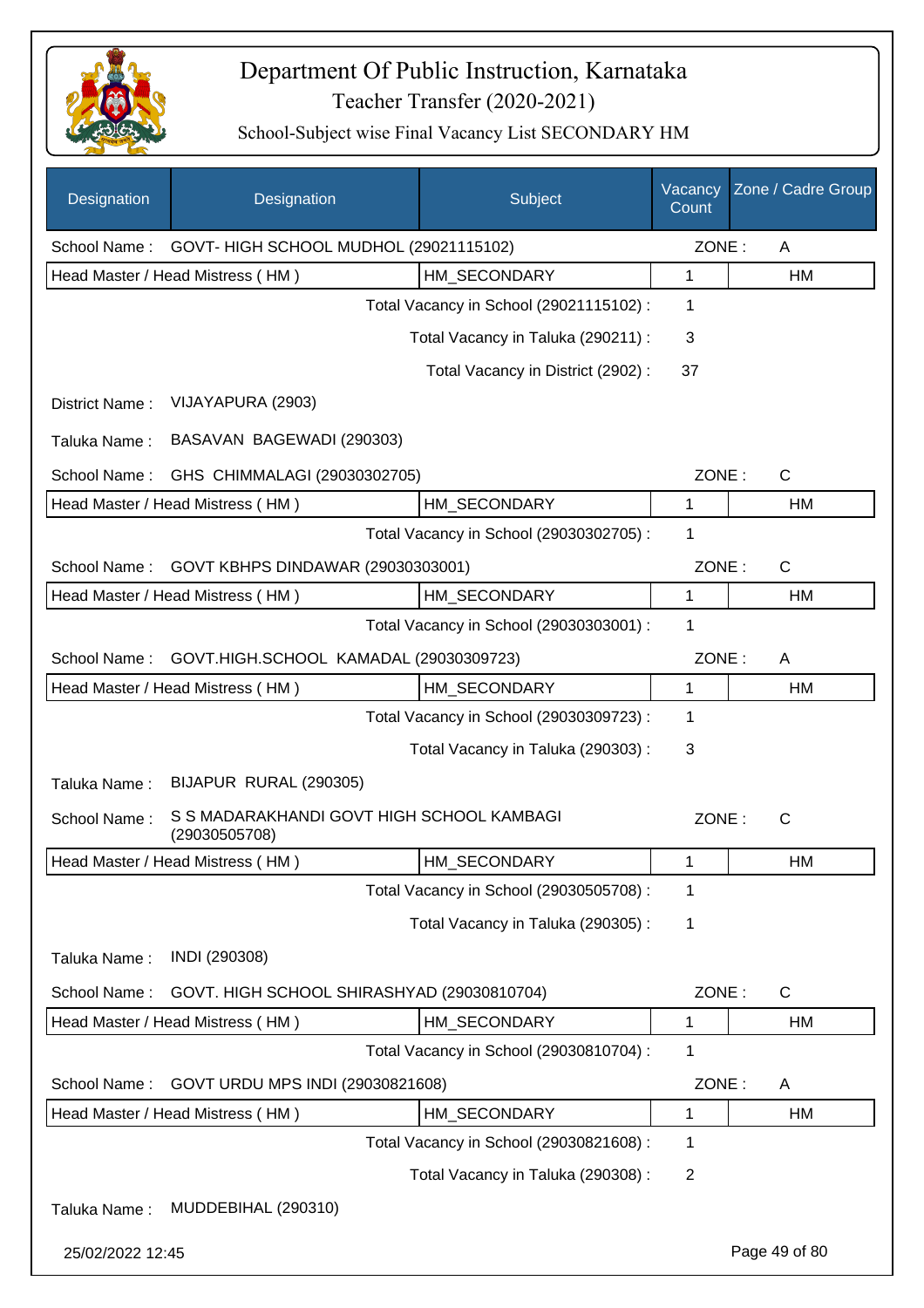

| Designation  | Designation                                     | Subject                                 | Vacancy<br>Count | Zone / Cadre Group |
|--------------|-------------------------------------------------|-----------------------------------------|------------------|--------------------|
|              | School Name: GHS INGALAGERI (29031007202)       |                                         | ZONE:            | C                  |
|              | Head Master / Head Mistress (HM)                | HM SECONDARY                            | 1                | HM                 |
|              |                                                 | Total Vacancy in School (29031007202) : | 1                |                    |
|              | School Name: GHS KOLUR (29031009404)            |                                         | ZONE:            | $\mathsf{C}$       |
|              | Head Master / Head Mistress (HM)                | HM SECONDARY                            | 1                | HM                 |
|              |                                                 | Total Vacancy in School (29031009404) : | 1                |                    |
| School Name: | GOVT URDU HIGH SCHOOL MUDDEBIHAL (29031016001)  |                                         | ZONE:            | A                  |
|              | Head Master / Head Mistress (HM)                | HM SECONDARY                            | $\mathbf{1}$     | HM                 |
|              |                                                 | Total Vacancy in School (29031016001) : | 1                |                    |
|              |                                                 | Total Vacancy in Taluka (290310):       | 3                |                    |
| Taluka Name: | SINDAGI (290312)                                |                                         |                  |                    |
| School Name: | GOVT GIRLS HIGHSCHOOL RMSA ALMEL (29031200502)  |                                         | ZONE:            | A                  |
|              | Head Master / Head Mistress (HM)                | HM SECONDARY                            | 1                | HM                 |
|              |                                                 | Total Vacancy in School (29031200502) : | 1                |                    |
| School Name: | GOVT HIGH SCHOOL BOMMANAHALLI (29031202701)     |                                         | ZONE:            | $\mathsf{C}$       |
|              | Head Master / Head Mistress (HM)                | HM SECONDARY                            | 1                | <b>HM</b>          |
|              |                                                 | Total Vacancy in School (29031202701) : | 1                |                    |
| School Name: | GOVT URDU HIGH SCHOOL D.HIPPARAGI (29031204223) |                                         | ZONE:            | A                  |
|              | Head Master / Head Mistress (HM)                | HM_SECONDARY                            | 1                | HM                 |
|              |                                                 | Total Vacancy in School (29031204223) : | 1                |                    |
| School Name: | GOVT URDU HIGH SCHOOL JALAWAD (29031207109)     |                                         | ZONE:            | $\mathsf{C}$       |
|              | Head Master / Head Mistress (HM)                | HM_SECONDARY                            | 1                | HM                 |
|              |                                                 | Total Vacancy in School (29031207109) : | 1                |                    |
| School Name: | GOVT RMSA HIGH SCHOOL, KERUTAGI (29031208401)   |                                         | ZONE:            | $\mathsf{C}$       |
|              | Head Master / Head Mistress (HM)                | HM_SECONDARY                            | 1                | HM                 |
|              |                                                 | Total Vacancy in School (29031208401) : | 1                |                    |
| School Name: | GHS CHIKKARUGI (29031214509)                    |                                         | ZONE:            | $\mathsf{C}$       |
|              | Head Master / Head Mistress (HM)                | HM_SECONDARY                            | 1                | HM                 |
|              |                                                 | Total Vacancy in School (29031214509) : | 1                |                    |
| School Name: | GOVT ADARSHA VIDYALAYA SINDAGI (29031216602)    |                                         | ZONE:            | A                  |
|              | Head Master / Head Mistress (HM)                | HM SECONDARY                            | 1                | HM                 |
|              |                                                 | Total Vacancy in School (29031216602) : | 1                |                    |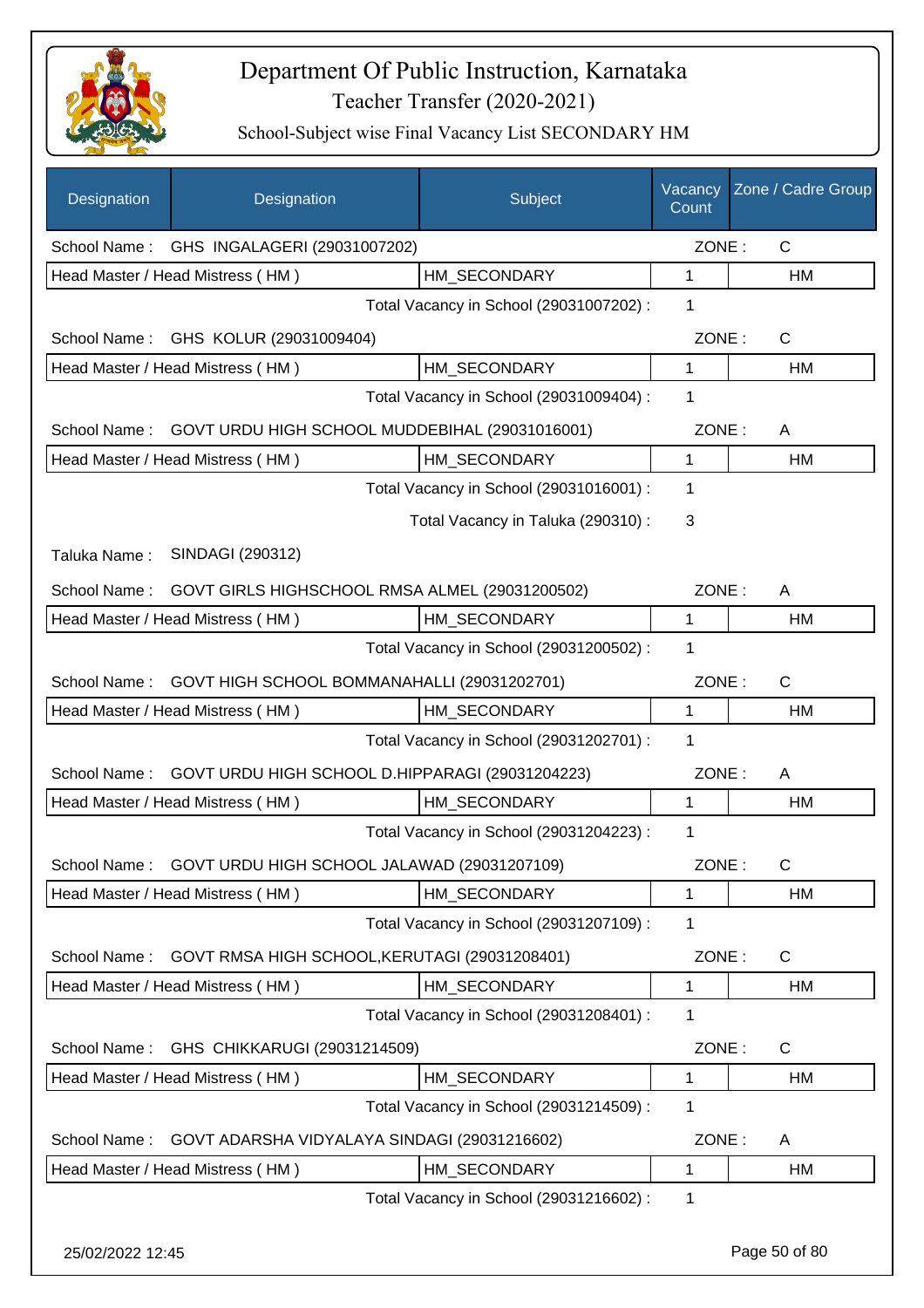

| Designation      | Designation                                    | Subject                                 | Vacancy<br>Count | Zone / Cadre Group |
|------------------|------------------------------------------------|-----------------------------------------|------------------|--------------------|
|                  |                                                | Total Vacancy in Taluka (290312) :      | $\overline{7}$   |                    |
| Taluka Name:     | CHADACHAN (290313)                             |                                         |                  |                    |
| School Name:     | GHS JEVOOR (29031300206)                       |                                         | ZONE:            | $\mathsf C$        |
|                  | Head Master / Head Mistress (HM)               | HM SECONDARY                            | 1                | HM                 |
|                  |                                                | Total Vacancy in School (29031300206) : | 1                |                    |
| School Name:     | GHS REVATAGOAN (29031304712)                   |                                         | ZONE:            | C                  |
|                  | Head Master / Head Mistress (HM)               | HM SECONDARY                            | 1                | HM                 |
|                  |                                                | Total Vacancy in School (29031304712) : | $\mathbf 1$      |                    |
|                  |                                                | Total Vacancy in Taluka (290313):       | $\overline{2}$   |                    |
|                  |                                                | Total Vacancy in District (2903):       | 18               |                    |
| District Name:   | GADAG (2908)                                   |                                         |                  |                    |
| Taluka Name:     | GADAG CITY (290801)                            |                                         |                  |                    |
| School Name:     | GOVT HS S M KRISHNA NAGAR GADAG (29080100142)  |                                         | ZONE:            | A                  |
|                  | Head Master / Head Mistress (HM)               | HM_SECONDARY                            | $\mathbf{1}$     | HM                 |
|                  |                                                | Total Vacancy in School (29080100142) : | 1                |                    |
| School Name:     | GOVT HS SETALMENT BETAGERI-GADAG (29080100207) |                                         | ZONE:            | A                  |
|                  | Head Master / Head Mistress (HM)               | HM_SECONDARY                            | 1                | HM                 |
|                  |                                                | Total Vacancy in School (29080100207) : | 1                |                    |
| School Name:     | GOVT U HS GADAG (29080102602)                  |                                         | ZONE:            | A                  |
|                  | Head Master / Head Mistress (HM)               | HM_SECONDARY                            | 1                | НM                 |
|                  |                                                | Total Vacancy in School (29080102602) : | 1                |                    |
|                  |                                                | Total Vacancy in Taluka (290801) :      | 3                |                    |
| Taluka Name:     | MUNDARAGI (290802)                             |                                         |                  |                    |
| School Name:     | GOVT HS KADAMPUR (29080200203)                 |                                         | ZONE:            | C                  |
|                  | Head Master / Head Mistress (HM)               | HM_SECONDARY                            | 1                | HM                 |
|                  |                                                | Total Vacancy in School (29080200203) : | 1                |                    |
| School Name:     | GHPS CHIKKAWADDATTI (29080202201)              |                                         | ZONE:            | C                  |
|                  | Head Master / Head Mistress (HM)               | HM_SECONDARY                            | 1                | HM                 |
|                  |                                                | Total Vacancy in School (29080202201) : | 1                |                    |
| School Name:     | GOVT HS NAGARAHALLI (29080204002)              |                                         | ZONE:            | C                  |
|                  | Head Master / Head Mistress (HM)               | HM_SECONDARY                            | 1                | HM                 |
| 25/02/2022 12:45 |                                                |                                         |                  | Page 51 of 80      |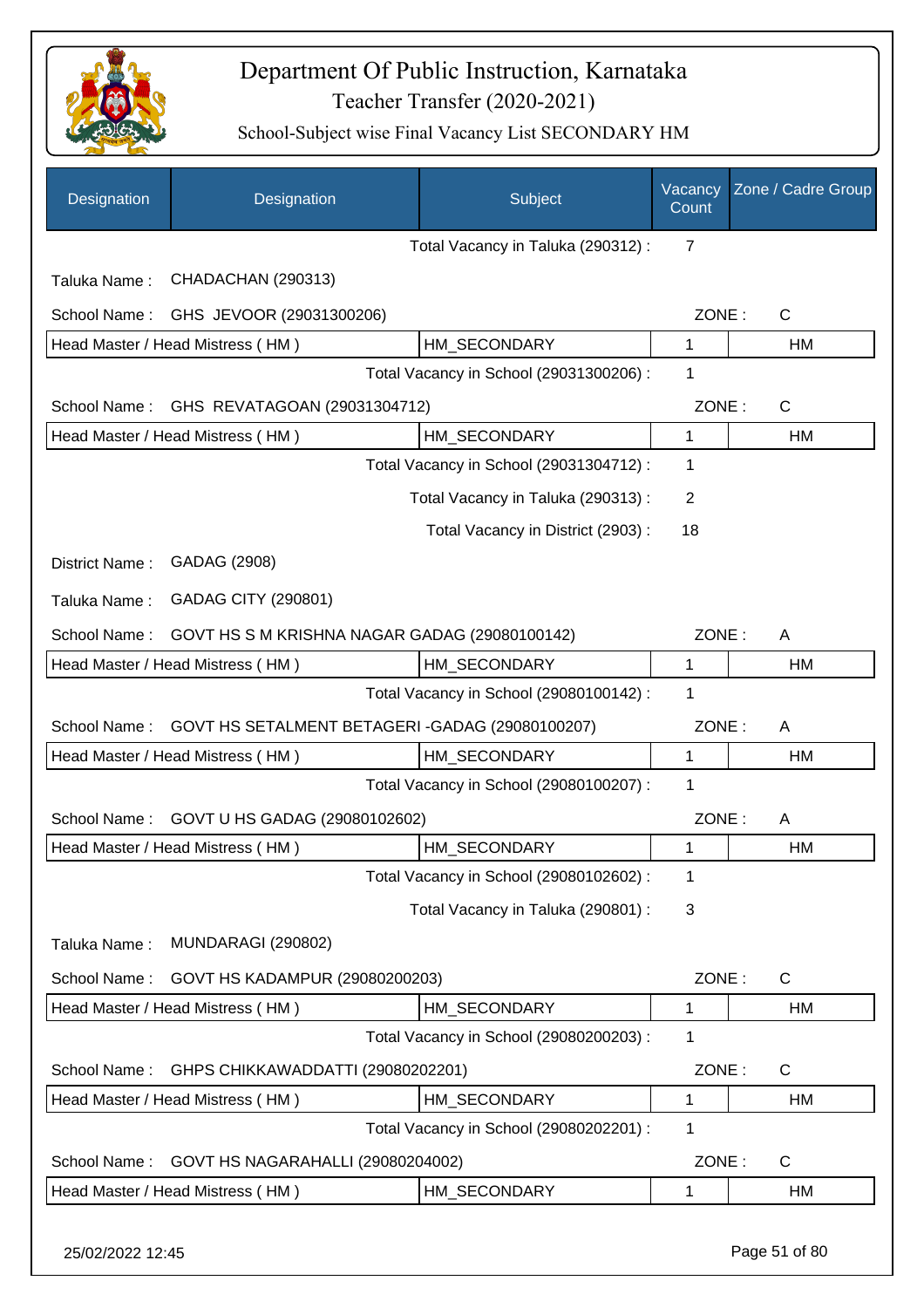

| Designation      | Designation                                | Subject                                 | Vacancy<br>Count | Zone / Cadre Group |
|------------------|--------------------------------------------|-----------------------------------------|------------------|--------------------|
|                  |                                            | Total Vacancy in School (29080204002) : | 1                |                    |
| School Name:     | GOVT UHS MUNDARAGI (29080207504)           |                                         | ZONE:            | A                  |
|                  | Head Master / Head Mistress (HM)           | HM SECONDARY                            | $\mathbf{1}$     | HM                 |
|                  |                                            | Total Vacancy in School (29080207504) : | 1                |                    |
|                  |                                            | Total Vacancy in Taluka (290802):       | 4                |                    |
| Taluka Name:     | <b>NARAGUND (290803)</b>                   |                                         |                  |                    |
| School Name:     | GHPS VASAN (29080301801)                   |                                         | ZONE:            | $\mathsf{C}$       |
|                  | Head Master / Head Mistress (HM)           | HM_SECONDARY                            | 1                | HM                 |
|                  |                                            | Total Vacancy in School (29080301801) : | 1                |                    |
| School Name:     | GOVT HS RADDER NAGANUR (29080302402)       |                                         | ZONE:            | $\mathsf{C}$       |
|                  | Head Master / Head Mistress (HM)           | HM SECONDARY                            | 1                | HM                 |
|                  |                                            | Total Vacancy in School (29080302402) : | 1                |                    |
| School Name:     | GOVT COMP JUN COL NARAGUND (29080303202)   |                                         | ZONE:            | A                  |
|                  | Head Master / Head Mistress (HM)           | <b>VICE PRINCIPAL</b>                   | 1                | HM                 |
|                  |                                            | Total Vacancy in School (29080303202) : | 1                |                    |
| School Name:     | GOVT GIRL HS NARAGUND (29080304802)        |                                         | ZONE:            | A                  |
|                  | Head Master / Head Mistress (HM)           | HM_SECONDARY                            | $\mathbf{1}$     | HM                 |
|                  |                                            | Total Vacancy in School (29080304802) : | $\mathbf{1}$     |                    |
| School Name:     | GOVT UHS NARAGUND (29080305002)            |                                         | ZONE:            | A                  |
|                  | Head Master / Head Mistress (HM)           | HM SECONDARY                            | 1                | <b>HM</b>          |
|                  |                                            | Total Vacancy in School (29080305002) : | 1                |                    |
|                  |                                            | Total Vacancy in Taluka (290803) :      | 5                |                    |
| Taluka Name:     | RON (290804)                               |                                         |                  |                    |
| School Name:     | GHPS MUGALI (29080404901)                  |                                         | ZONE:            | $\mathsf{C}$       |
|                  | Head Master / Head Mistress (HM)           | HM_SECONDARY                            | 1                | HM                 |
|                  |                                            | Total Vacancy in School (29080404901) : | $\mathbf{1}$     |                    |
| School Name:     | GOVT HS ABBIGERI (29080406904)             |                                         | ZONE:            | C                  |
|                  | Head Master / Head Mistress (HM)           | HM_SECONDARY                            | 1                | HM                 |
|                  |                                            | Total Vacancy in School (29080406904) : | 1                |                    |
| School Name:     | ADARSHA VIDYALAYA RMSA ITAGI (29080413202) |                                         | ZONE:            | C                  |
|                  | Head Master / Head Mistress (HM)           | HM_SECONDARY                            | 1                | HM                 |
|                  |                                            | Total Vacancy in School (29080413202) : | 1                |                    |
| 25/02/2022 12:45 |                                            |                                         |                  | Page 52 of 80      |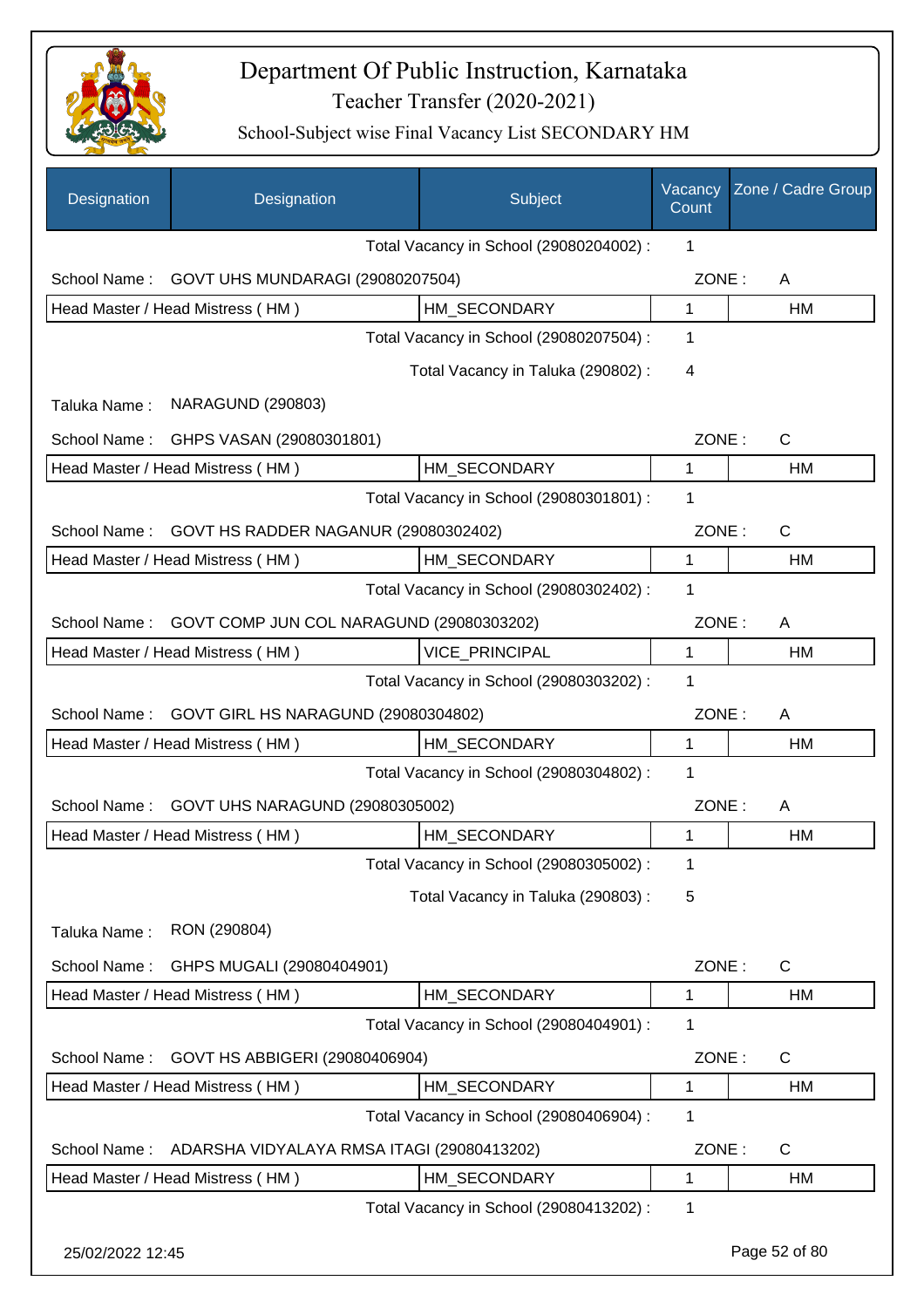

| Designation      | Designation                                     | Subject                                 | Vacancy<br>Count | Zone / Cadre Group |
|------------------|-------------------------------------------------|-----------------------------------------|------------------|--------------------|
|                  | School Name: GOVT UHS GAJENDRAGAD (29080413601) |                                         | ZONE:            | A                  |
|                  | Head Master / Head Mistress (HM)                | HM SECONDARY                            | 1                | HM                 |
|                  |                                                 | Total Vacancy in School (29080413601) : | 1                |                    |
|                  |                                                 | Total Vacancy in Taluka (290804) :      | 4                |                    |
| Taluka Name:     | <b>SHIRHATTI (290805)</b>                       |                                         |                  |                    |
| School Name:     | GOVT HS GOJANUR (29080500602)                   |                                         | ZONE:            | C                  |
|                  | Head Master / Head Mistress (HM)                | HM_SECONDARY                            | 1                | HM                 |
|                  |                                                 | Total Vacancy in School (29080500602) : | 1                |                    |
| School Name:     | Govt.High School RMSA Chabbi (29080504401)      |                                         | ZONE:            | C                  |
|                  | Head Master / Head Mistress (HM)                | HM_SECONDARY                            | 1                | HM                 |
|                  |                                                 | Total Vacancy in School (29080504401) : | 1                |                    |
| School Name:     | GHPS RANATUR (29080504801)                      |                                         | ZONE:            | C                  |
|                  | Head Master / Head Mistress (HM)                | HM_SECONDARY                            | $\mathbf 1$      | HM                 |
|                  |                                                 | Total Vacancy in School (29080504801) : | 1                |                    |
| School Name:     | GOVT HS KOGANUR (29080507102)                   |                                         | ZONE:            | C                  |
|                  | Head Master / Head Mistress (HM)                | HM_SECONDARY                            | 1                | HM                 |
|                  |                                                 | Total Vacancy in School (29080507102) : | 1                |                    |
| School Name:     | GOVT A A PATHAN UHS SHIRAHATTI (29080508804)    |                                         | ZONE:            | A                  |
|                  | Head Master / Head Mistress (HM)                | HM_SECONDARY                            | 1                | HM                 |
|                  |                                                 | Total Vacancy in School (29080508804) : | 1                |                    |
| School Name:     | GOVT HS LAXMESHWAR (29080509904)                |                                         | ZONE:            | Α                  |
|                  | Head Master / Head Mistress (HM)                | HM SECONDARY                            | 1                | HM                 |
|                  |                                                 | Total Vacancy in School (29080509904) : | 1                |                    |
| School Name:     | GOVT URDU HS LAXMESHWAR (29080510804)           |                                         | ZONE:            | A                  |
|                  | Head Master / Head Mistress (HM)                | HM_SECONDARY                            | 1                | HM                 |
|                  |                                                 | Total Vacancy in School (29080510804) : | 1                |                    |
|                  |                                                 | Total Vacancy in Taluka (290805):       | 7                |                    |
| Taluka Name:     | GADAG RURAL (290806)                            |                                         |                  |                    |
| School Name:     | GHPS HATALAGERI (29080602501)                   |                                         | ZONE:            | B                  |
|                  | Head Master / Head Mistress (HM)                | HM_SECONDARY                            | 1                | HM                 |
|                  |                                                 | Total Vacancy in School (29080602501) : | 1                |                    |
| School Name:     | GOVT GIRLS HS LAKKUNDI (29080603108)            |                                         | ZONE:            | C                  |
| 25/02/2022 12:45 |                                                 |                                         |                  | Page 53 of 80      |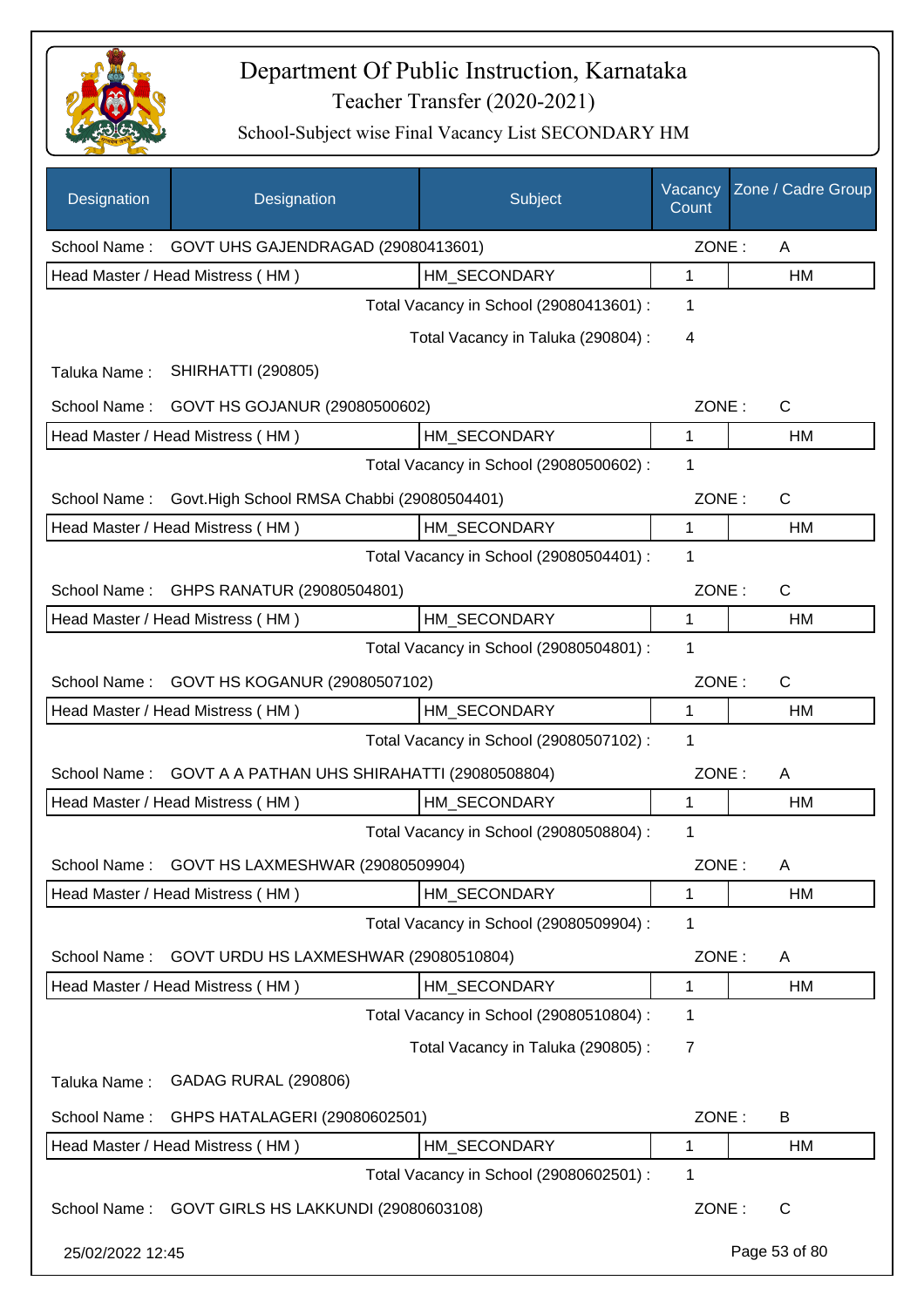

| Designation      | Designation                                                    | Subject                                 | Vacancy<br>Count | Zone / Cadre Group |
|------------------|----------------------------------------------------------------|-----------------------------------------|------------------|--------------------|
|                  | Head Master / Head Mistress (HM)                               | HM_SECONDARY                            | 1                | HM                 |
|                  |                                                                | Total Vacancy in School (29080603108) : | 1                |                    |
| School Name:     | GOVT HS KANAVI (29080604604)                                   |                                         | ZONE:            | $\mathsf{C}$       |
|                  | Head Master / Head Mistress (HM)                               | HM SECONDARY                            | 1                | HM                 |
|                  |                                                                | Total Vacancy in School (29080604604) : | 1                |                    |
| School Name:     | GOVT HS SHIRUNJA (29080605303)                                 |                                         | ZONE:            | $\mathsf{C}$       |
|                  | Head Master / Head Mistress (HM)                               | HM SECONDARY                            | 1                | HM                 |
|                  |                                                                | Total Vacancy in School (29080605303) : | 1                |                    |
| School Name:     | GMPBS MULAGUND (29080606003)                                   |                                         | ZONE:            | A                  |
|                  | Head Master / Head Mistress (HM)                               | HM_SECONDARY                            | 1                | HM                 |
|                  |                                                                | Total Vacancy in School (29080606003) : | 1                |                    |
| School Name:     | Govt URDU HS MULAGUND (29080606103)                            |                                         | ZONE:            | A                  |
|                  | Head Master / Head Mistress (HM)                               | HM_SECONDARY                            | $\mathbf{1}$     | HM                 |
|                  |                                                                | Total Vacancy in School (29080606103) : | 1                |                    |
|                  |                                                                | Total Vacancy in Taluka (290806) :      | 6                |                    |
|                  |                                                                | Total Vacancy in District (2908) :      | 29               |                    |
| District Name:   | DHARWAD (2909)                                                 |                                         |                  |                    |
| Taluka Name:     | DHARWAD (290901)                                               |                                         |                  |                    |
| School Name:     |                                                                |                                         | ZONE:            | $\mathsf{C}$       |
|                  | GHS KALAKERI (29090105003)<br>Head Master / Head Mistress (HM) | HM_SECONDARY                            | 1                | HM                 |
|                  |                                                                | Total Vacancy in School (29090105003) : | 1                |                    |
|                  |                                                                | Total Vacancy in Taluka (290901) :      | 1                |                    |
|                  |                                                                |                                         |                  |                    |
| Taluka Name:     | <b>HUBLI (290902)</b>                                          |                                         |                  |                    |
| School Name:     | GHS ADARAGUNCHI (29090200206)                                  |                                         | ZONE:            | B                  |
|                  | Head Master / Head Mistress (HM)                               | HM SECONDARY                            | 1                | HM                 |
|                  |                                                                | Total Vacancy in School (29090200206) : | 1                |                    |
| School Name:     | GHS ANCHATAGERI (29090200403)                                  |                                         | ZONE:            | B                  |
|                  | Head Master / Head Mistress (HM)                               | HM_SECONDARY                            | 1                | HM                 |
|                  |                                                                | Total Vacancy in School (29090200403) : | 1                |                    |
| School Name:     | HASARADDI GHS HALYAL (29090202104)                             |                                         | ZONE:            | B                  |
|                  | Head Master / Head Mistress (HM)                               | HM SECONDARY                            | 1                | HM                 |
|                  |                                                                | Total Vacancy in School (29090202104) : | 1                |                    |
| 25/02/2022 12:45 |                                                                |                                         |                  | Page 54 of 80      |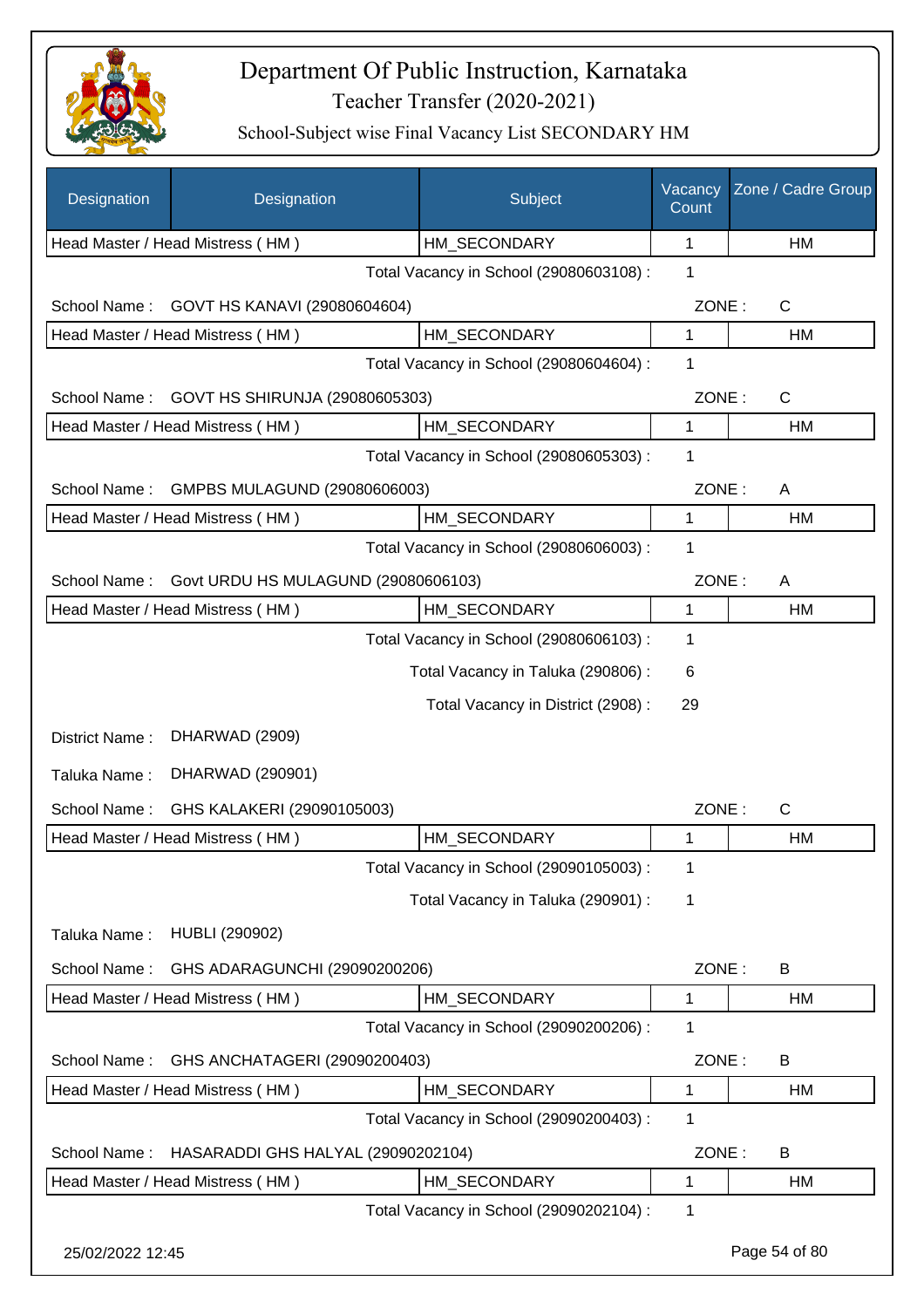

| Designation      | Designation                                                              | Subject                                 | Vacancy<br>Count | Zone / Cadre Group |
|------------------|--------------------------------------------------------------------------|-----------------------------------------|------------------|--------------------|
| School Name:     | GHS KOLIWAD (29090202906)                                                |                                         | ZONE:            | $\mathsf{C}$       |
|                  | Head Master / Head Mistress (HM)                                         | HM SECONDARY                            | 1                | HM                 |
|                  |                                                                          | Total Vacancy in School (29090202906) : | 1                |                    |
| School Name:     | KARNATAKA PUBLIC SCHOOLS GHS AND PU COLLEGE<br>GOPANAKOPPA (29090205911) |                                         | ZONE:            | A                  |
|                  | Head Master / Head Mistress (HM)                                         | VICE_PRINCIPAL                          | 1                | <b>HM</b>          |
|                  |                                                                          | Total Vacancy in School (29090205911) : | 1                |                    |
|                  |                                                                          | Total Vacancy in Taluka (290902) :      | 5                |                    |
| Taluka Name:     | KALGHATAGI (290903)                                                      |                                         |                  |                    |
| School Name:     | GHS BAGADAGERI (29090300602)                                             |                                         | ZONE:            | $\mathsf{C}$       |
|                  | Head Master / Head Mistress (HM)                                         | HM_SECONDARY                            | 1                | HM                 |
|                  |                                                                          | Total Vacancy in School (29090300602) : | 1                |                    |
| School Name:     | GHS RMSA BEERAVALLI (29090301001)                                        |                                         | ZONE:            | $\mathsf{C}$       |
|                  | Head Master / Head Mistress (HM)                                         | HM_SECONDARY                            | 1                | HM                 |
|                  |                                                                          | Total Vacancy in School (29090301001) : | 1                |                    |
| School Name:     | GHS RMSA BELAVANTARA (29090301201)                                       |                                         | ZONE:            | B                  |
|                  | Head Master / Head Mistress (HM)                                         | HM SECONDARY                            | 1                | HM                 |
|                  |                                                                          | Total Vacancy in School (29090301201) : | 1                |                    |
| School Name:     | GHS COMPOSITE SHIVAPUR LAMANI TANDA KALAGHATAGI<br>(29090308822)         |                                         | ZONE:            | A                  |
|                  | Head Master / Head Mistress (HM)                                         | HM_SECONDARY                            | 1                | HM                 |
|                  |                                                                          | Total Vacancy in School (29090308822) : | $\mathbf 1$      |                    |
| School Name:     | GHS GIRLS KALGHATAGI (29090308823)                                       |                                         | ZONE:            | A                  |
|                  | Head Master / Head Mistress (HM)                                         | HM SECONDARY                            | 1                | <b>HM</b>          |
|                  |                                                                          | Total Vacancy in School (29090308823) : | 1                |                    |
| School Name:     | GHS URDU KALGHATAGI (29090308826)                                        |                                         | ZONE:            | A                  |
|                  | Head Master / Head Mistress (HM)                                         | HM_SECONDARY                            | 1                | HM                 |
|                  |                                                                          | Total Vacancy in School (29090308826) : | 1                |                    |
| School Name:     | GOVT.ADARSH VIDYALAY KALGHATAGI (29090308828)                            |                                         | ZONE:            | B                  |
|                  | Head Master / Head Mistress (HM)                                         | HM_SECONDARY                            | 1                | HM                 |
|                  |                                                                          | Total Vacancy in School (29090308828) : | 1                |                    |
|                  |                                                                          | Total Vacancy in Taluka (290903) :      | 7                |                    |
| Taluka Name:     | <b>KUNDAGOL (290904)</b>                                                 |                                         |                  |                    |
| 25/02/2022 12:45 |                                                                          |                                         |                  | Page 55 of 80      |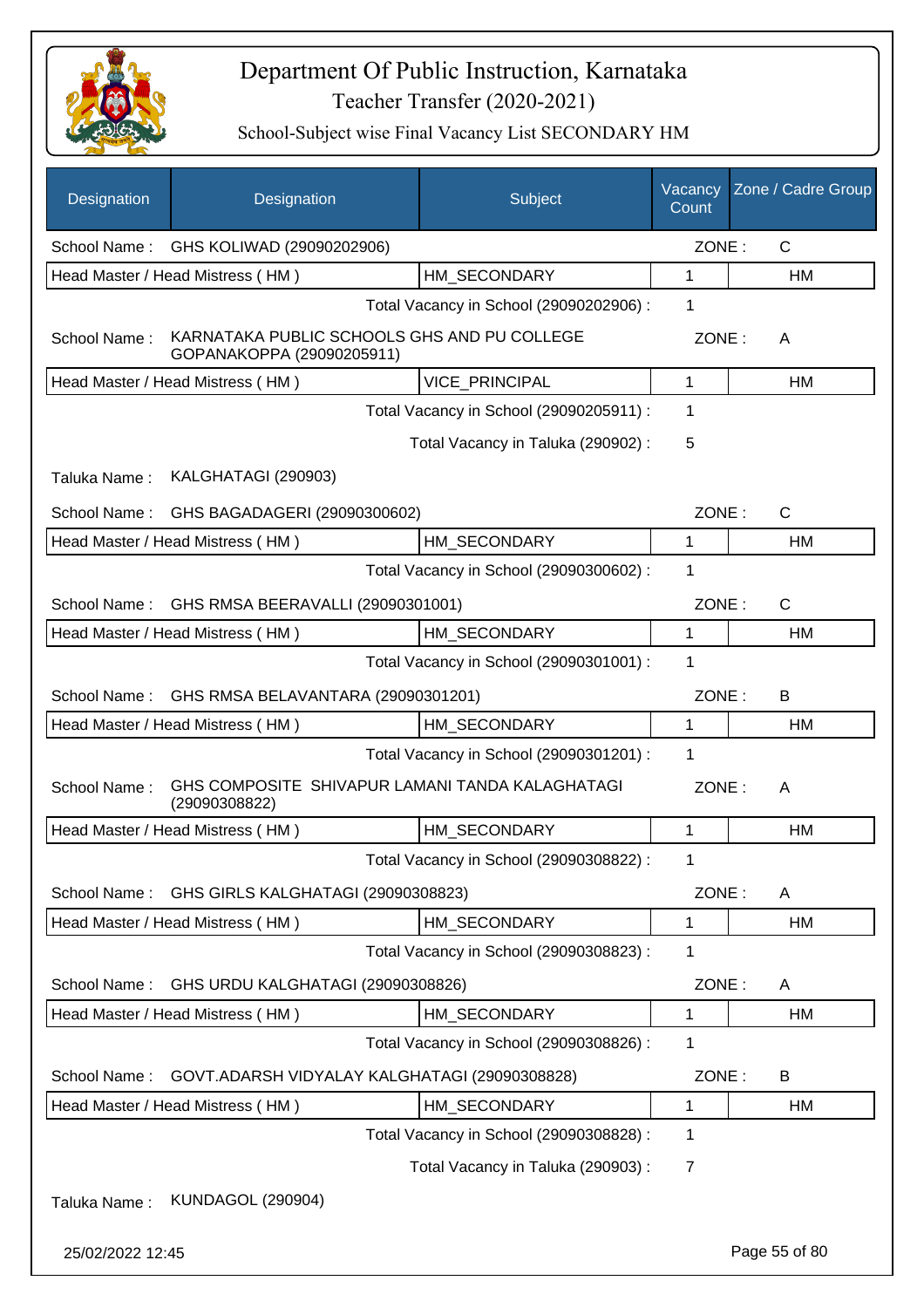

| Designation      | Designation                                                          | Subject                                 | Vacancy<br>Count | Zone / Cadre Group |
|------------------|----------------------------------------------------------------------|-----------------------------------------|------------------|--------------------|
| School Name:     | GHS HARALAPUR (29090402104)                                          |                                         | ZONE:            | $\mathsf{C}$       |
|                  | Head Master / Head Mistress (HM)                                     | HM SECONDARY                            | 1                | HM                 |
|                  |                                                                      | Total Vacancy in School (29090402104) : | 1                |                    |
|                  |                                                                      | Total Vacancy in Taluka (290904) :      | 1                |                    |
| Taluka Name:     | NAVALGUND (290905)                                                   |                                         |                  |                    |
| School Name:     | GHS RMSA AMARGOL (29090500403)                                       |                                         | ZONE:            | $\mathsf{C}$       |
|                  | Head Master / Head Mistress (HM)                                     | HM_SECONDARY                            | 1                | HM                 |
|                  |                                                                      | Total Vacancy in School (29090500403) : | 1                |                    |
| School Name:     | GHS URDU NAVALGUND (29090505836)                                     |                                         | ZONE:            | A                  |
|                  | Head Master / Head Mistress (HM)                                     | HM SECONDARY                            | 1                | <b>HM</b>          |
|                  |                                                                      | Total Vacancy in School (29090505836) : | 1                |                    |
| School Name:     | GHS URDU BOYS RMSA ANNIGERI (29090505910)                            |                                         | ZONE:            | A                  |
|                  | Head Master / Head Mistress (HM)                                     | HM_SECONDARY                            | 1                | HM                 |
|                  |                                                                      | Total Vacancy in School (29090505910) : | 1                |                    |
| School Name:     | D.B. SHIRUR GHS ANNIGERI (29090505930)                               |                                         | ZONE:            | A                  |
|                  | Head Master / Head Mistress (HM)                                     | HM_SECONDARY                            | 1                | HM                 |
|                  |                                                                      | Total Vacancy in School (29090505930) : | 1                |                    |
|                  |                                                                      | Total Vacancy in Taluka (290905):       | 4                |                    |
| Taluka Name:     | HDMC (290906)                                                        |                                         |                  |                    |
| School Name:     | GHS URDU RMSA ANAND NAGAR, HUBLI (29090603812)                       |                                         | ZONE:            | A                  |
|                  | Head Master / Head Mistress (HM)                                     | HM SECONDARY                            | 1                | HM                 |
|                  |                                                                      | Total Vacancy in School (29090603812) : | 1                |                    |
| School Name:     | KARNATAKA PUBLIC SCHOOLS R.K PATIL GHS BIDNAL HUBLI<br>(29090606705) |                                         | ZONE:            | A                  |
|                  | Head Master / Head Mistress (HM)                                     | HM SECONDARY                            | 1                | HM                 |
|                  |                                                                      | Total Vacancy in School (29090606705) : | $\mathbf 1$      |                    |
|                  |                                                                      | Total Vacancy in Taluka (290906) :      | $\overline{2}$   |                    |
| Taluka Name:     | DHARWAD CITY (290907)                                                |                                         |                  |                    |
| School Name:     | GHS URDU RMSA NAVALUR (29090702108)                                  |                                         | ZONE:            | A                  |
|                  | Head Master / Head Mistress (HM)                                     | HM_SECONDARY                            | 1                | HM                 |
|                  |                                                                      | Total Vacancy in School (29090702108) : | 1                |                    |
|                  |                                                                      | Total Vacancy in Taluka (290907) :      | 1                |                    |
| 25/02/2022 12:45 |                                                                      |                                         |                  | Page 56 of 80      |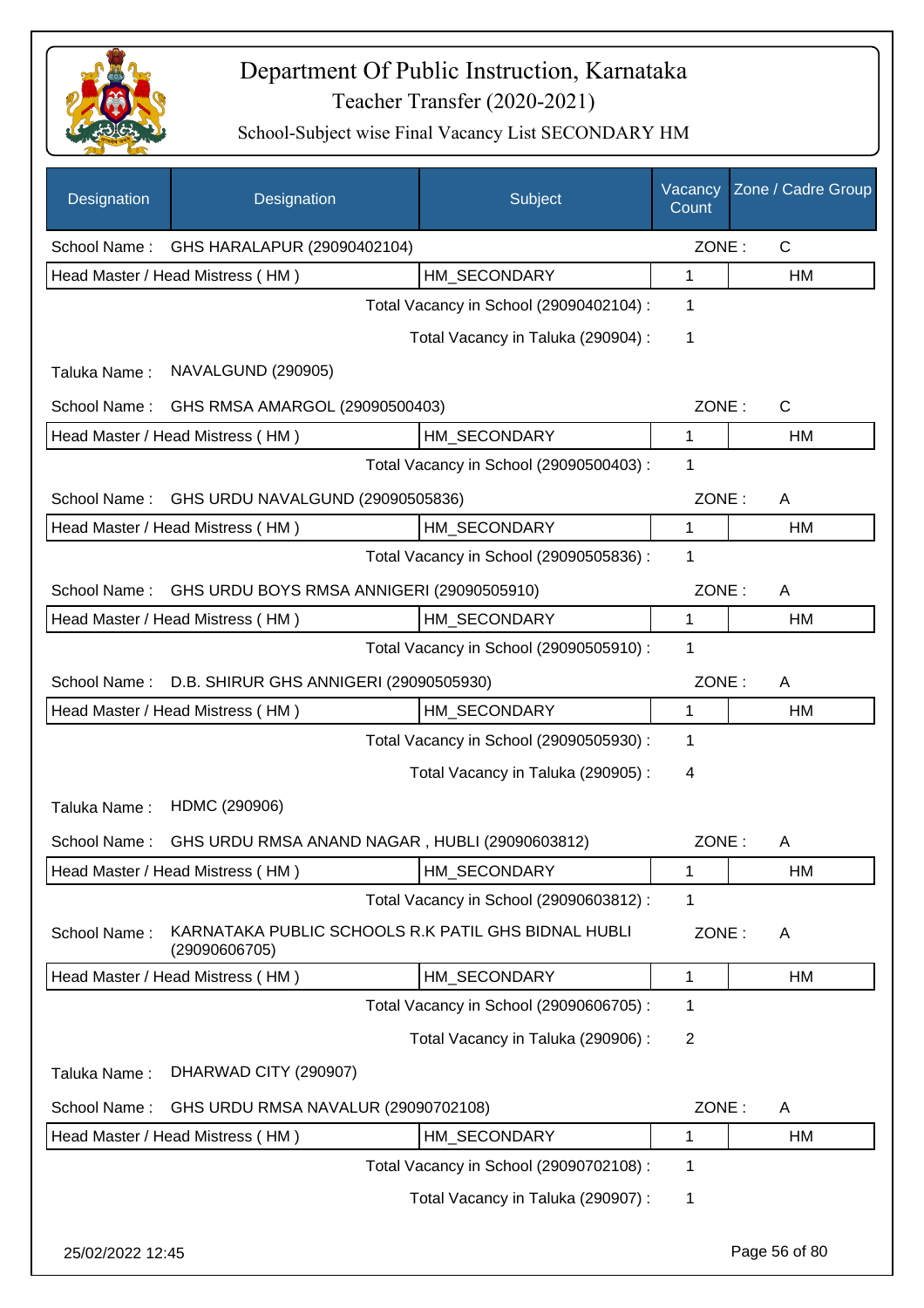

| Designation      | Designation                                                          | Subject                                 | Vacancy<br>Count | Zone / Cadre Group |
|------------------|----------------------------------------------------------------------|-----------------------------------------|------------------|--------------------|
|                  |                                                                      | Total Vacancy in District (2909) :      | 21               |                    |
| District Name:   | UTTARA KANNADA (2910)                                                |                                         |                  |                    |
| Taluka Name:     | ANKOLA (291001)                                                      |                                         |                  |                    |
| School Name:     | GHS AGRAGONA (29100105803)                                           |                                         | ZONE:            | $\mathsf{C}$       |
|                  | Head Master / Head Mistress (HM)                                     | HM_SECONDARY                            | 1                | HM                 |
|                  |                                                                      | Total Vacancy in School (29100105803) : | 1                |                    |
|                  |                                                                      | Total Vacancy in Taluka (291001) :      | 1                |                    |
| Taluka Name:     | KARWAR (291002)                                                      |                                         |                  |                    |
| School Name:     | GHS KARWAR (29100206402)                                             |                                         | ZONE:            | A                  |
|                  | Head Master / Head Mistress (HM)                                     | HM SECONDARY                            | 1                | HM                 |
|                  |                                                                      | Total Vacancy in School (29100206402) : | 1                |                    |
|                  |                                                                      | Total Vacancy in Taluka (291002):       | 1                |                    |
| Taluka Name:     | <b>HONNAVAR (291008)</b>                                             |                                         |                  |                    |
| School Name:     | GHS KOTEBAIL (29100806504)                                           |                                         | ZONE:            | $\mathsf{C}$       |
|                  | Head Master / Head Mistress (HM)                                     | HM SECONDARY                            | 1                | HM                 |
|                  |                                                                      | Total Vacancy in School (29100806504) : | 1                |                    |
| School Name:     | GHS GERASOPPA (29100808502)                                          |                                         | ZONE:            | $\mathsf{C}$       |
|                  | Head Master / Head Mistress (HM)                                     | HM_SECONDARY                            | 1                | HM                 |
|                  |                                                                      | Total Vacancy in School (29100808502) : | 1                |                    |
|                  |                                                                      | Total Vacancy in Taluka (291008) :      | 2                |                    |
| Taluka Name:     | <b>BHATKAL (291009)</b>                                              |                                         |                  |                    |
| School Name:     | GHS BUNDAR (29100901203)                                             |                                         | ZONE:            | B                  |
|                  | Head Master / Head Mistress (HM)                                     | HM SECONDARY                            | 1                | HM                 |
|                  |                                                                      | Total Vacancy in School (29100901203) : | 1                |                    |
| School Name:     | GMHPS URDU NAWAYATH COLONY AND UPGRADED RMSA<br>SCHOOL (29100908901) |                                         | ZONE:            | A                  |
|                  | Head Master / Head Mistress (HM)                                     | HM_SECONDARY                            | 1                | HM                 |
|                  |                                                                      | Total Vacancy in School (29100908901) : | 1                |                    |
| School Name:     | GHS SONARAKERI (29100910001)                                         |                                         | ZONE:            | A                  |
|                  | Head Master / Head Mistress (HM)                                     | HM_SECONDARY                            | 1                | НM                 |
|                  |                                                                      | Total Vacancy in School (29100910001) : | 1                |                    |
| School Name:     | Govt High School, Kuntavani circle (29100910801)                     |                                         | ZONE:            | $\mathsf{C}$       |
| 25/02/2022 12:45 |                                                                      |                                         |                  | Page 57 of 80      |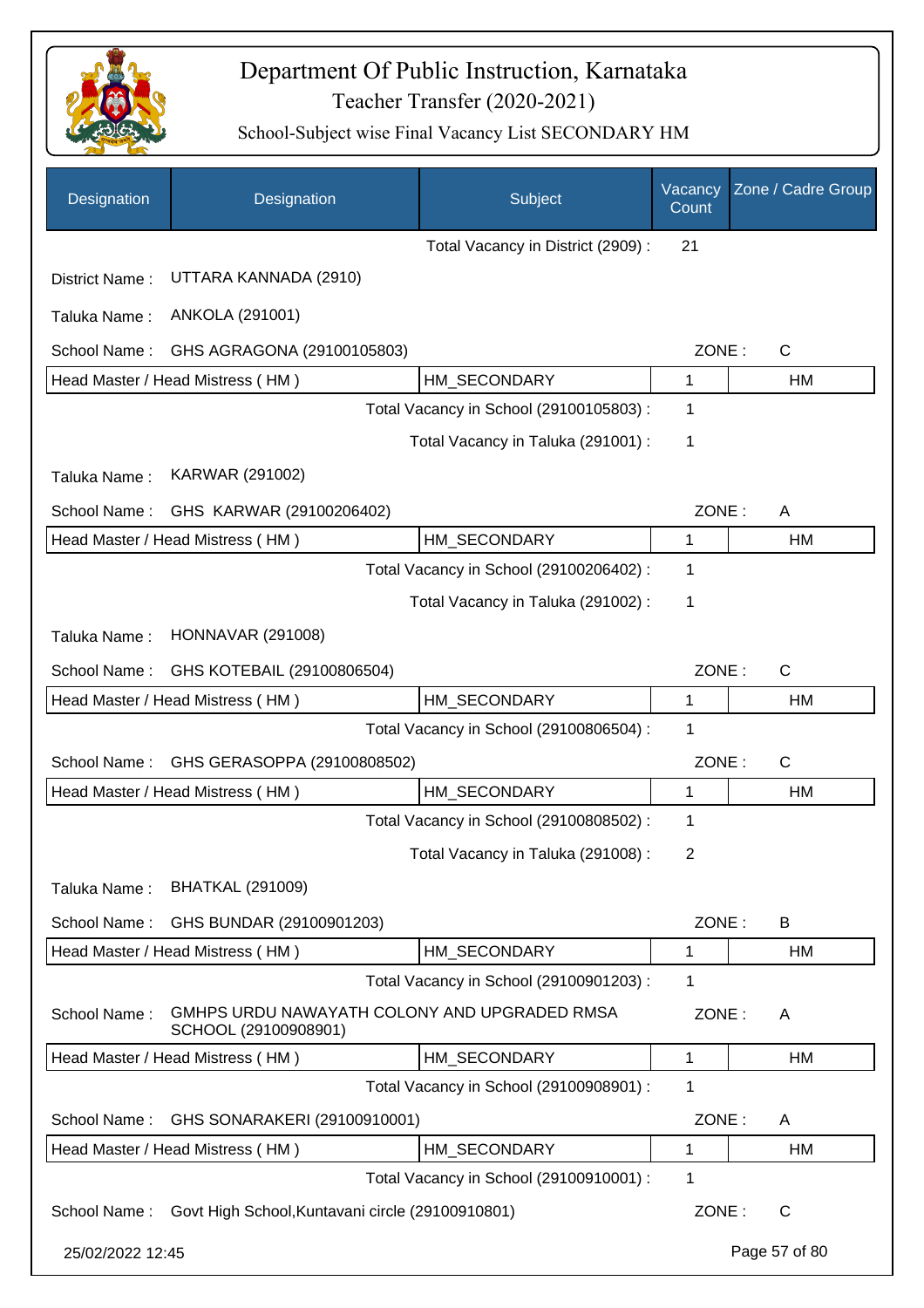

| Designation      | Designation                                   | Subject                                 | Vacancy<br>Count | Zone / Cadre Group |
|------------------|-----------------------------------------------|-----------------------------------------|------------------|--------------------|
|                  | Head Master / Head Mistress (HM)              | HM_SECONDARY                            | 1                | HM                 |
|                  |                                               | Total Vacancy in School (29100910801) : | 1                |                    |
|                  |                                               | Total Vacancy in Taluka (291009) :      | 4                |                    |
|                  |                                               | Total Vacancy in District (2910) :      | 8                |                    |
| District Name:   | <b>HAVERI (2911)</b>                          |                                         |                  |                    |
| Taluka Name:     | <b>BYADAGI (291101)</b>                       |                                         |                  |                    |
| School Name:     | GHS GUNDENHALLI (29110100704)                 |                                         | ZONE:            | $\mathsf{C}$       |
|                  | Head Master / Head Mistress (HM)              | HM_SECONDARY                            | 1                | HM                 |
|                  |                                               | Total Vacancy in School (29110100704) : | 1                |                    |
| School Name:     | GHS HIREANAJI (29110101007)                   |                                         | ZONE:            | $\mathsf{C}$       |
|                  | Head Master / Head Mistress (HM)              | HM_SECONDARY                            | 1                | HM                 |
|                  |                                               | Total Vacancy in School (29110101007) : | 1                |                    |
| School Name:     | GHS MUTTUR (29110103803)                      |                                         | ZONE:            | $\mathsf{C}$       |
|                  | Head Master / Head Mistress (HM)              | HM_SECONDARY                            | $\mathbf{1}$     | HM                 |
|                  |                                               | Total Vacancy in School (29110103803) : | $\mathbf{1}$     |                    |
| School Name:     | SJJM GHS BYADAGI (29110109701)                |                                         | ZONE:            | A                  |
|                  | Head Master / Head Mistress (HM)              | VICE_PRINCIPAL                          | 1                | HM                 |
|                  |                                               | Total Vacancy in School (29110109701) : | 1                |                    |
|                  |                                               | Total Vacancy in Taluka (291101) :      | 4                |                    |
| Taluka Name:     | <b>HANAGAL (291105)</b>                       |                                         |                  |                    |
| School Name:     | GOVT URDU HIGH SCHOOL AKKI-ALUR (29110500312) |                                         | ZONE:            | C                  |
|                  | Head Master / Head Mistress (HM)              | HM_SECONDARY                            | 1                | HM                 |
|                  |                                               | Total Vacancy in School (29110500312) : | 1                |                    |
| School Name:     | GHS MANTAGI (29110510403)                     |                                         | ZONE:            | C                  |
|                  | Head Master / Head Mistress (HM)              | HM_SECONDARY                            | $\mathbf{1}$     | HM                 |
|                  |                                               | Total Vacancy in School (29110510403) : | 1                |                    |
| School Name:     | GHS SHESHAGIRI (29110512002)                  |                                         | ZONE:            | C                  |
|                  | Head Master / Head Mistress (HM)              | HM_SECONDARY                            | 1                | HM                 |
|                  |                                               | Total Vacancy in School (29110512002) : | 1                |                    |
| School Name:     | GHS SHIRGOD (29110512203)                     |                                         | ZONE:            | C                  |
|                  | Head Master / Head Mistress (HM)              | HM SECONDARY                            | 1                | HM                 |
|                  |                                               | Total Vacancy in School (29110512203) : | $\mathbf{1}$     |                    |
| 25/02/2022 12:45 |                                               |                                         |                  | Page 58 of 80      |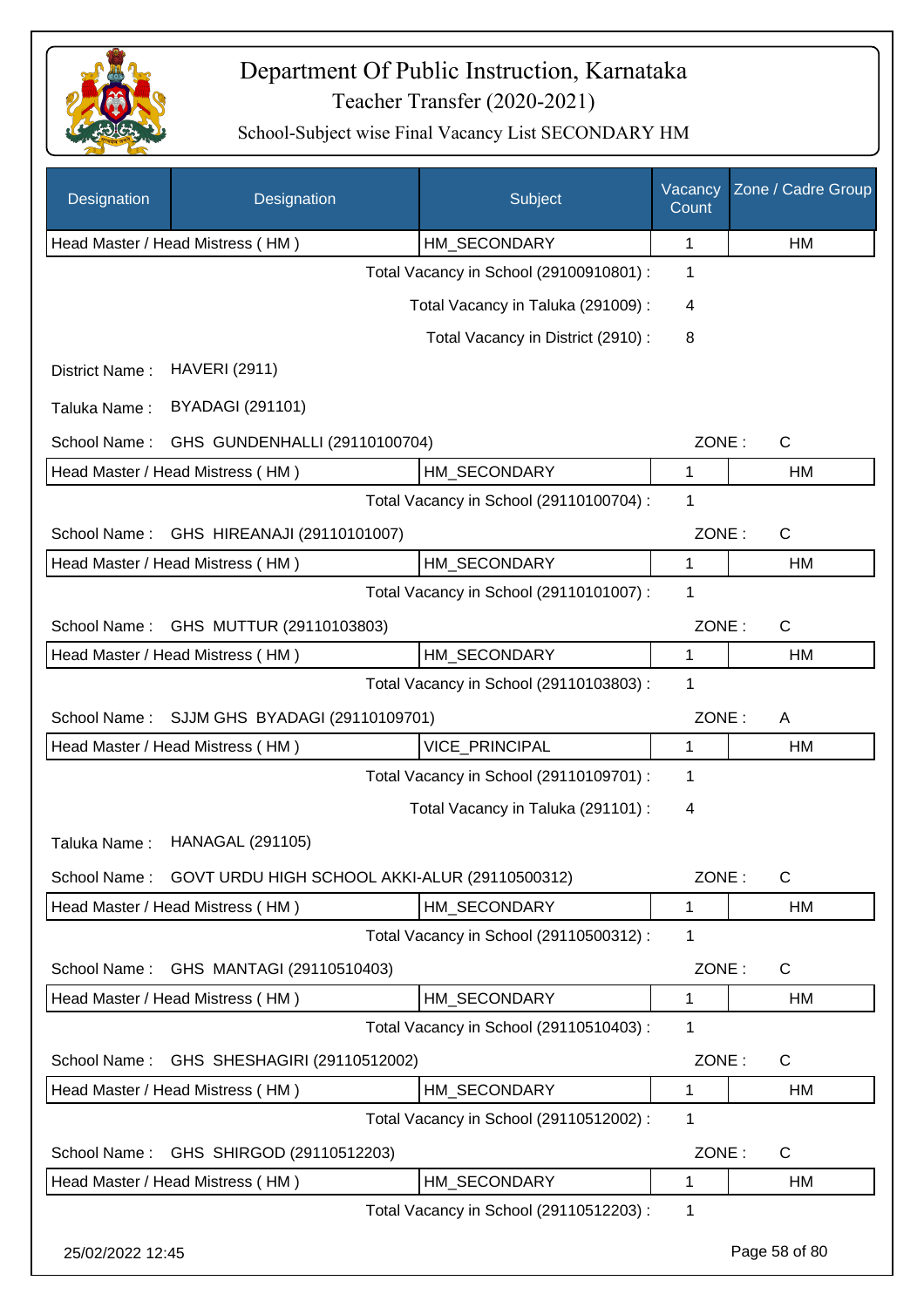

| Designation      | Designation                                          | Subject                                 | Vacancy<br>Count | Zone / Cadre Group |
|------------------|------------------------------------------------------|-----------------------------------------|------------------|--------------------|
| School Name:     | GOVT URDU HIGH SCHOOL TILAVALLI (29110512910)        |                                         | ZONE:            | $\mathsf{C}$       |
|                  | Head Master / Head Mistress (HM)                     | HM SECONDARY                            | 1                | НM                 |
|                  |                                                      | Total Vacancy in School (29110512910) : | 1                |                    |
| School Name:     | GOVT URDU HIGH SCHOOL NAVANAGAR HANGAL (29110518301) |                                         | ZONE:            | В                  |
|                  | Head Master / Head Mistress (HM)                     | HM SECONDARY                            | 1                | HM                 |
|                  |                                                      | Total Vacancy in School (29110518301) : | 1                |                    |
|                  |                                                      | Total Vacancy in Taluka (291105):       | 6                |                    |
| Taluka Name:     | HAVERI (291106)                                      |                                         |                  |                    |
| School Name:     | RMSA UPGREAD URDU SCHOOL GUTTAL (29110600704)        |                                         | ZONE:            | A                  |
|                  | Head Master / Head Mistress (HM)                     | HM SECONDARY                            | 1                | НM                 |
|                  |                                                      | Total Vacancy in School (29110600704) : | 1                |                    |
| School Name:     | GOVT URDU HIGH SCHOOL KANVALLI (29110602106)         |                                         | ZONE:            | $\mathsf{C}$       |
|                  | Head Master / Head Mistress (HM)                     | HM SECONDARY                            | 1                | НM                 |
|                  |                                                      | Total Vacancy in School (29110602106) : | 1                |                    |
| School Name:     | GHS CHIKKALINGADAHALLI (29110605503)                 |                                         | ZONE:            | B                  |
|                  | Head Master / Head Mistress (HM)                     | HM SECONDARY                            | 1                | HM                 |
|                  |                                                      | Total Vacancy in School (29110605503) : | 1                |                    |
| School Name:     | RMSA UPGRADED URDU HS NAGENDRAMATTI (29110610402)    |                                         | ZONE:            | A                  |
|                  | Head Master / Head Mistress (HM)                     | HM_SECONDARY                            | 1                | НM                 |
|                  |                                                      | Total Vacancy in School (29110610402) : | 1                |                    |
| School Name:     | GOVT URDU HIGH SCH HAVERI (29110611103)              |                                         | ZONE:            | A                  |
|                  | Head Master / Head Mistress (HM)                     | HM_SECONDARY                            | 1                | HM                 |
|                  |                                                      | Total Vacancy in School (29110611103):  | 1                |                    |
|                  |                                                      | Total Vacancy in Taluka (291106):       | 5                |                    |
| Taluka Name:     | RANNEBENNUR (291114)                                 |                                         |                  |                    |
| School Name:     | GOVT HIGH SCH HANUMAPUR (29111403903)                |                                         | ZONE:            | $\mathsf{C}$       |
|                  | Head Master / Head Mistress (HM)                     | HM_SECONDARY                            | 1                | HM                 |
|                  |                                                      | Total Vacancy in School (29111403903) : | 1                |                    |
|                  |                                                      | Total Vacancy in Taluka (291114) :      | 1                |                    |
| Taluka Name:     | SAVANUR (291116)                                     |                                         |                  |                    |
| School Name:     | GHS KALSUR (29111603902)                             |                                         | ZONE:            | C                  |
| 25/02/2022 12:45 |                                                      |                                         |                  | Page 59 of 80      |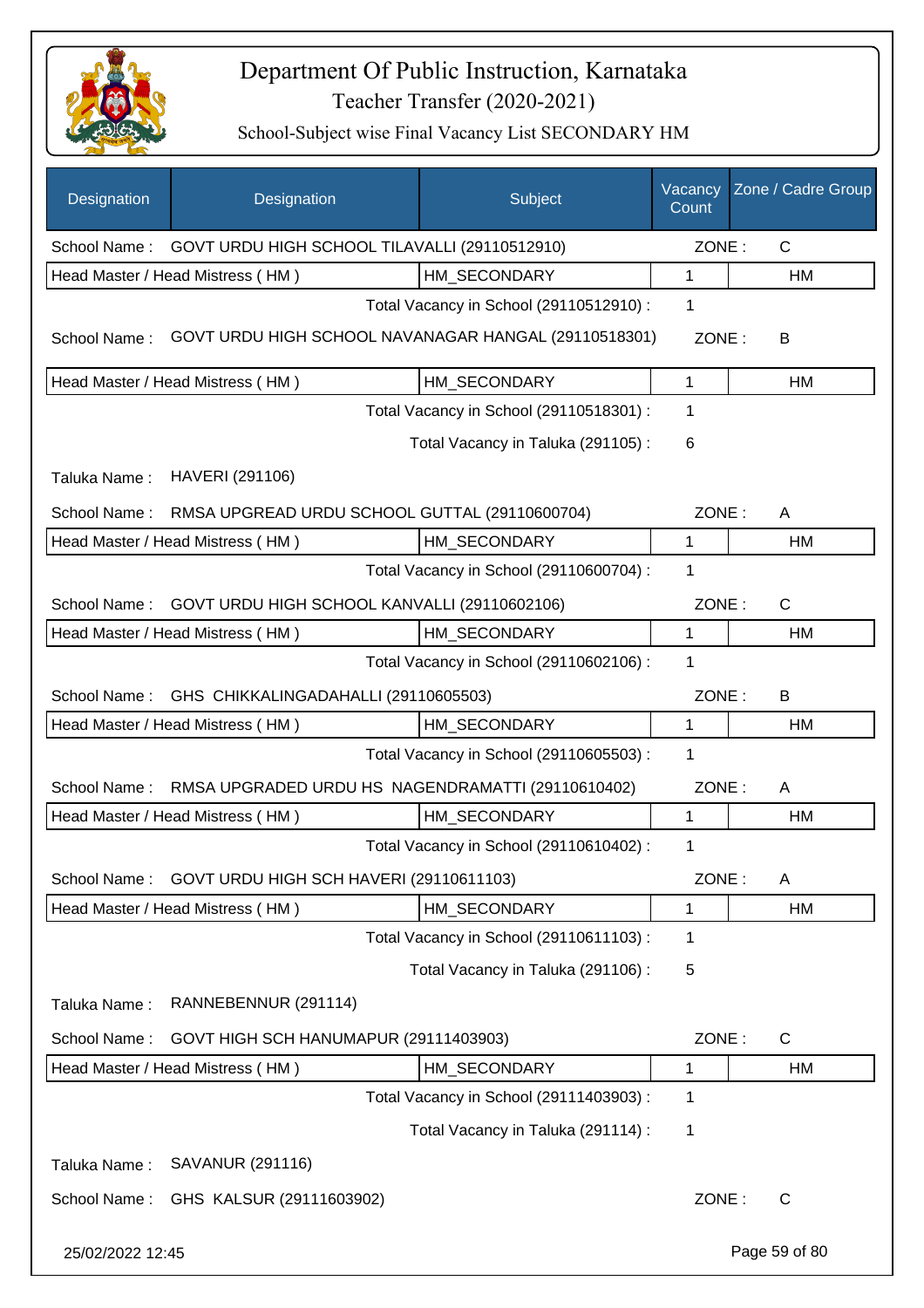

| Designation      | Designation                                                              | Subject                                 | Vacancy<br>Count | Zone / Cadre Group |
|------------------|--------------------------------------------------------------------------|-----------------------------------------|------------------|--------------------|
|                  | Head Master / Head Mistress (HM)                                         | HM_SECONDARY                            | 1                | <b>HM</b>          |
|                  |                                                                          | Total Vacancy in School (29111603902) : | 1                |                    |
| School Name:     | GOVT URDU HIGH SCH KARADAGI (29111604004)                                |                                         | ZONE:            | $\mathsf{C}$       |
|                  | Head Master / Head Mistress (HM)                                         | HM SECONDARY                            | 1                | HM                 |
|                  |                                                                          | Total Vacancy in School (29111604004) : | 1                |                    |
| School Name:     | GOVT HIGH SCH SHIRABADAGI (29111605803)                                  |                                         | ZONE:            | $\mathsf{C}$       |
|                  | Head Master / Head Mistress (HM)                                         | HM SECONDARY                            | 1                | HM                 |
|                  |                                                                          | Total Vacancy in School (29111605803) : | 1                |                    |
| School Name:     | GOVT GIRLS HIGH SCHOOL SAVANUR (29111607405)                             |                                         | ZONE:            | A                  |
|                  | Head Master / Head Mistress (HM)                                         | HM SECONDARY                            | $\mathbf{1}$     | HM                 |
|                  |                                                                          | Total Vacancy in School (29111607405) : | 1                |                    |
| School Name:     | KARNATAKA PUBLIC SCHOOLS GOVT MAJID HIGH SCHOOL<br>SAVANUR (29111607507) |                                         | ZONE:            | A                  |
|                  | Head Master / Head Mistress (HM)                                         | VICE_PRINCIPAL                          | $\mathbf{1}$     | HM                 |
|                  |                                                                          | Total Vacancy in School (29111607507) : | 1                |                    |
|                  |                                                                          | Total Vacancy in Taluka (291116) :      | 5                |                    |
| Taluka Name:     | <b>SHIGGOAN (291117)</b>                                                 |                                         |                  |                    |
| School Name:     | GHS CHANDAPUR (29111701404)                                              |                                         | ZONE:            | C                  |
|                  | Head Master / Head Mistress (HM)                                         | HM_SECONDARY                            | $\mathbf{1}$     | <b>HM</b>          |
|                  |                                                                          | Total Vacancy in School (29111701404) : | 1                |                    |
| School Name:     | RMSA UPGRADED HIGH SCHOOL HIREMANKATTI (29111702501)                     |                                         | ZONE:            | С                  |
|                  | Head Master / Head Mistress (HM)                                         | HM_SECONDARY                            | 1                | HM                 |
|                  |                                                                          | Total Vacancy in School (29111702501) : | 1                |                    |
| School Name:     | RMSA UPGRADED HIGH SCHOOL KOTTIGERI (29111711902)                        |                                         | ZONE:            | A                  |
|                  | Head Master / Head Mistress (HM)                                         | HM_SECONDARY                            | $\mathbf{1}$     | <b>HM</b>          |
|                  |                                                                          | Total Vacancy in School (29111711902):  | 1                |                    |
| School Name:     | GOVT URDU HIGH SCHOOL SHIGGAON (29111713601)                             |                                         | ZONE:            | A                  |
|                  | Head Master / Head Mistress (HM)                                         | HM_SECONDARY                            | 1                | HM                 |
|                  |                                                                          | Total Vacancy in School (29111713601) : | 1                |                    |
| School Name:     | GHS SHIGGAON (29111714003)                                               |                                         | ZONE:            | A                  |
|                  | Head Master / Head Mistress (HM)                                         | HM_SECONDARY                            | 1                | HM                 |
|                  |                                                                          | Total Vacancy in School (29111714003) : | 1                |                    |
| 25/02/2022 12:45 |                                                                          |                                         |                  | Page 60 of 80      |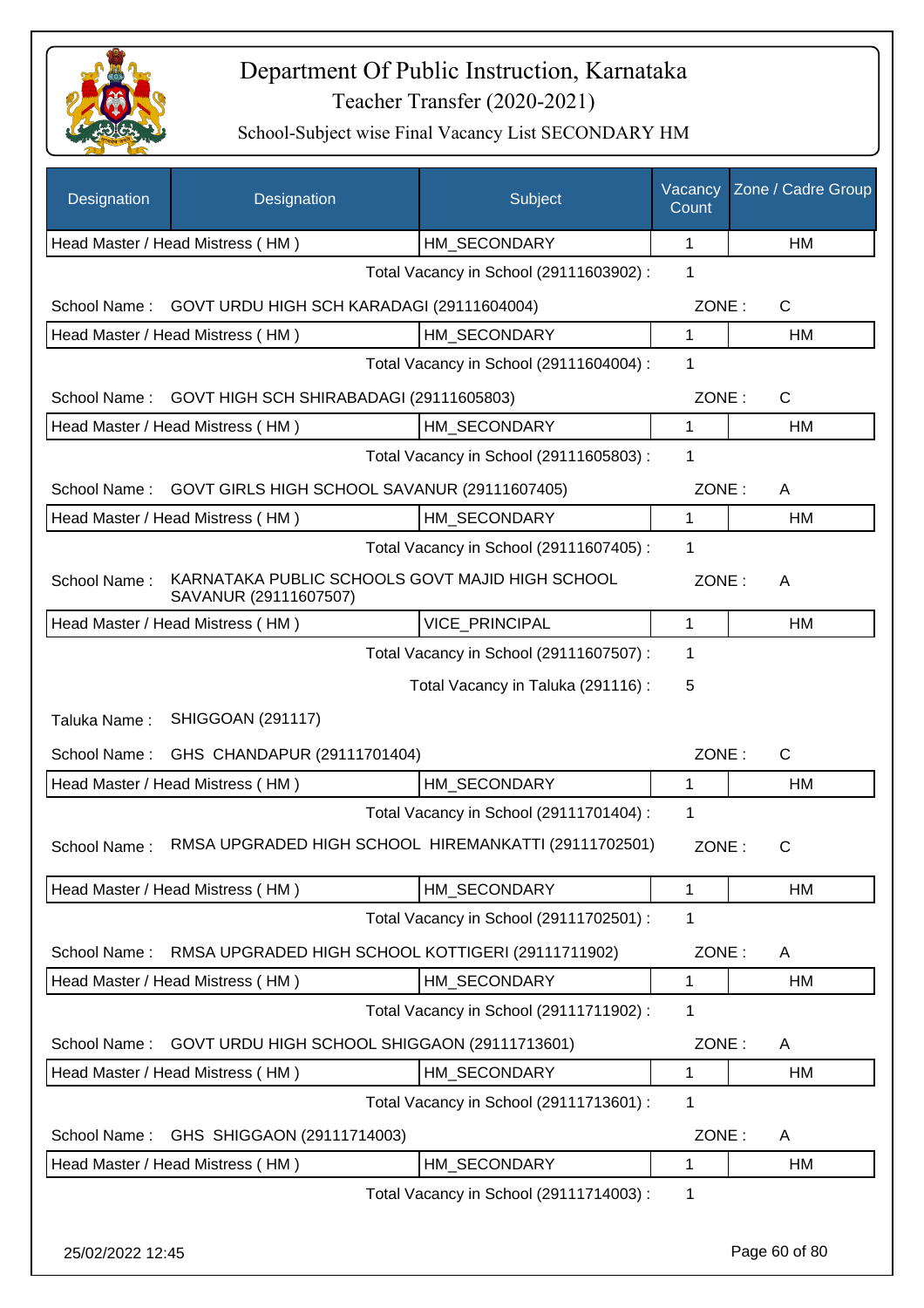

| Designation      | Designation                                                                                   | Subject                                 | Vacancy<br>Count | Zone / Cadre Group |
|------------------|-----------------------------------------------------------------------------------------------|-----------------------------------------|------------------|--------------------|
|                  |                                                                                               | Total Vacancy in Taluka (291117) :      | 5                |                    |
|                  |                                                                                               | Total Vacancy in District (2911) :      | 26               |                    |
| District Name:   | BELAGAVI CHIKKODI (2930)                                                                      |                                         |                  |                    |
| Taluka Name:     | ATHANI (293001)                                                                               |                                         |                  |                    |
| School Name:     | Govt Marathi Higher Primary and Upgraded RMSA Secondary School<br>JAMBAGI (29300102902)       |                                         | ZONE:            | $\mathsf{C}$       |
|                  | Head Master / Head Mistress (HM)                                                              | HM_SECONDARY                            | 1                | HM                 |
|                  |                                                                                               | Total Vacancy in School (29300102902) : | 1                |                    |
| School Name:     | Govt Kannada Higher Primary and Upgraded RMSA Secondary School<br>NAGANUR P.K (29300105901)   |                                         | ZONE:            | C                  |
|                  | Head Master / Head Mistress (HM)                                                              | HM SECONDARY                            | 1                | HM                 |
|                  |                                                                                               | Total Vacancy in School (29300105901) : | 1                |                    |
| School Name:     | GOVT. HIGH SCHOOL SAVADI (29300106911)                                                        |                                         | ZONE:            | $\mathsf{C}$       |
|                  | Head Master / Head Mistress (HM)                                                              | HM_SECONDARY                            | 1                | HM                 |
|                  |                                                                                               | Total Vacancy in School (29300106911) : | 1                |                    |
|                  |                                                                                               | Total Vacancy in Taluka (293001) :      | 3                |                    |
| Taluka Name:     | CHIKODI (293005)                                                                              |                                         |                  |                    |
| School Name:     | GHS MALIKAWAD (29300509004)                                                                   |                                         | ZONE:            | B                  |
|                  | Head Master / Head Mistress (HM)                                                              | HM_SECONDARY                            | 1                | HM                 |
|                  |                                                                                               | Total Vacancy in School (29300509004) : | 1                |                    |
| School Name:     | Govt Kannada Higher Primary and Upgraded RMSA Secondary School<br>MEERAPURHATTI (29300509701) |                                         | ZONE:            | Α                  |
|                  | Head Master / Head Mistress (HM)                                                              | HM_SECONDARY                            | 1                | HM                 |
|                  |                                                                                               | Total Vacancy in School (29300509701) : | 1                |                    |
| School Name:     | GHS NAVALIHAL (29300510105)                                                                   |                                         | ZONE:            | $\mathsf{C}$       |
|                  | Head Master / Head Mistress (HM)                                                              | HM SECONDARY                            | 1                | HM                 |
|                  |                                                                                               | Total Vacancy in School (29300510105) : | 1                |                    |
| School Name:     | GHS YADUR (29300515704)                                                                       |                                         | ZONE:            | $\mathsf{C}$       |
|                  | Head Master / Head Mistress (HM)                                                              | HM_SECONDARY                            | 1                | HM                 |
|                  |                                                                                               | Total Vacancy in School (29300515704) : | 1                |                    |
|                  |                                                                                               | Total Vacancy in Taluka (293005):       | 4                |                    |
| Taluka Name:     | GOKAK (293006)                                                                                |                                         |                  |                    |
| School Name:     | GHS MAKKALAGERI (29300606507)                                                                 |                                         | ZONE:            | C                  |
| 25/02/2022 12:45 |                                                                                               |                                         |                  | Page 61 of 80      |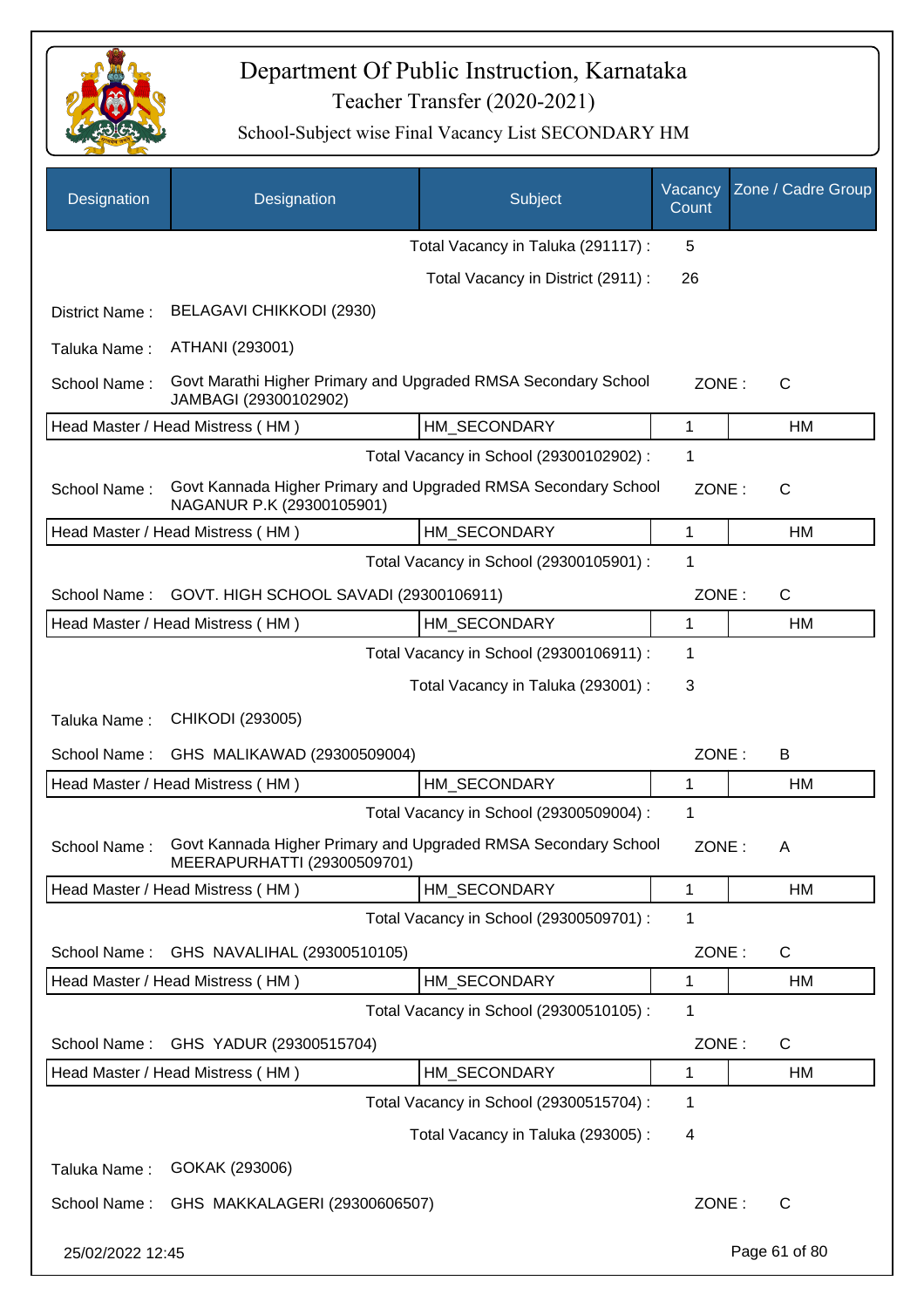

| Designation      | Designation                                  | Subject                                 | Vacancy<br>Count | Zone / Cadre Group |
|------------------|----------------------------------------------|-----------------------------------------|------------------|--------------------|
|                  | Head Master / Head Mistress (HM)             | HM_SECONDARY                            | 1                | HM                 |
|                  |                                              | Total Vacancy in School (29300606507) : | 1                |                    |
| School Name:     | KHPS GOVT PU COLLEGE GOKAK (29300615302)     |                                         | ZONE:            | A                  |
|                  | Head Master / Head Mistress (HM)             | <b>VICE PRINCIPAL</b>                   | 1                | HM                 |
|                  |                                              | Total Vacancy in School (29300615302) : | 1                |                    |
|                  |                                              | Total Vacancy in Taluka (293006) :      | $\overline{2}$   |                    |
| Taluka Name:     | <b>HUKKERI (293007)</b>                      |                                         |                  |                    |
| School Name:     | KHPS and RMSA HS AMMANAGI (29300700801)      |                                         | ZONE:            | $\mathsf{C}$       |
|                  | Head Master / Head Mistress (HM)             | HM_SECONDARY                            | 1                | HM                 |
|                  |                                              | Total Vacancy in School (29300700801) : | 1                |                    |
| School Name:     | GHS HOSUR (29300704204)                      |                                         | ZONE:            | $\mathsf{C}$       |
|                  | Head Master / Head Mistress (HM)             | HM_SECONDARY                            | 1                | HM                 |
|                  |                                              | Total Vacancy in School (29300704204) : | 1                |                    |
| School Name:     | GHS MAVANUR (29300706659)                    |                                         | ZONE:            | $\mathsf{C}$       |
|                  | Head Master / Head Mistress (HM)             | HM_SECONDARY                            | 1                | HM                 |
|                  |                                              | Total Vacancy in School (29300706659) : | 1                |                    |
|                  |                                              | Total Vacancy in Taluka (293007) :      | 3                |                    |
| Taluka Name:     | NIPPANI (293009)                             |                                         |                  |                    |
| School Name:     | M.L.N GHS NEJ (29300902912)                  |                                         | ZONE:            | $\mathsf{C}$       |
|                  | Head Master / Head Mistress (HM)             | HM SECONDARY                            | 1                | HM                 |
|                  |                                              | Total Vacancy in School (29300902912) : | 1                |                    |
| School Name:     | GOVT URDU HIGH SCHOOL SADALAGA (29300909606) |                                         | ZONE:            | A                  |
|                  | Head Master / Head Mistress (HM)             | HM_SECONDARY                            | 1                | <b>HM</b>          |
|                  |                                              | Total Vacancy in School (29300909606) : | 1                |                    |
|                  |                                              | Total Vacancy in Taluka (293009):       | $\overline{2}$   |                    |
| Taluka Name:     | RAIBAG (293010)                              |                                         |                  |                    |
| School Name:     | GHS ALAKHANUR (29301000113)                  |                                         | ZONE:            | C                  |
|                  | Head Master / Head Mistress (HM)             | HM SECONDARY                            | 1                | HM                 |
|                  |                                              | Total Vacancy in School (29301000113) : | 1                |                    |
| School Name:     | GHS KANKANWADI (29301002923)                 |                                         | ZONE:            | A                  |
|                  | Head Master / Head Mistress (HM)             | HM_SECONDARY                            | $\mathbf 1$      | HM                 |
|                  |                                              | Total Vacancy in School (29301002923) : | 1                |                    |
| 25/02/2022 12:45 |                                              |                                         |                  | Page 62 of 80      |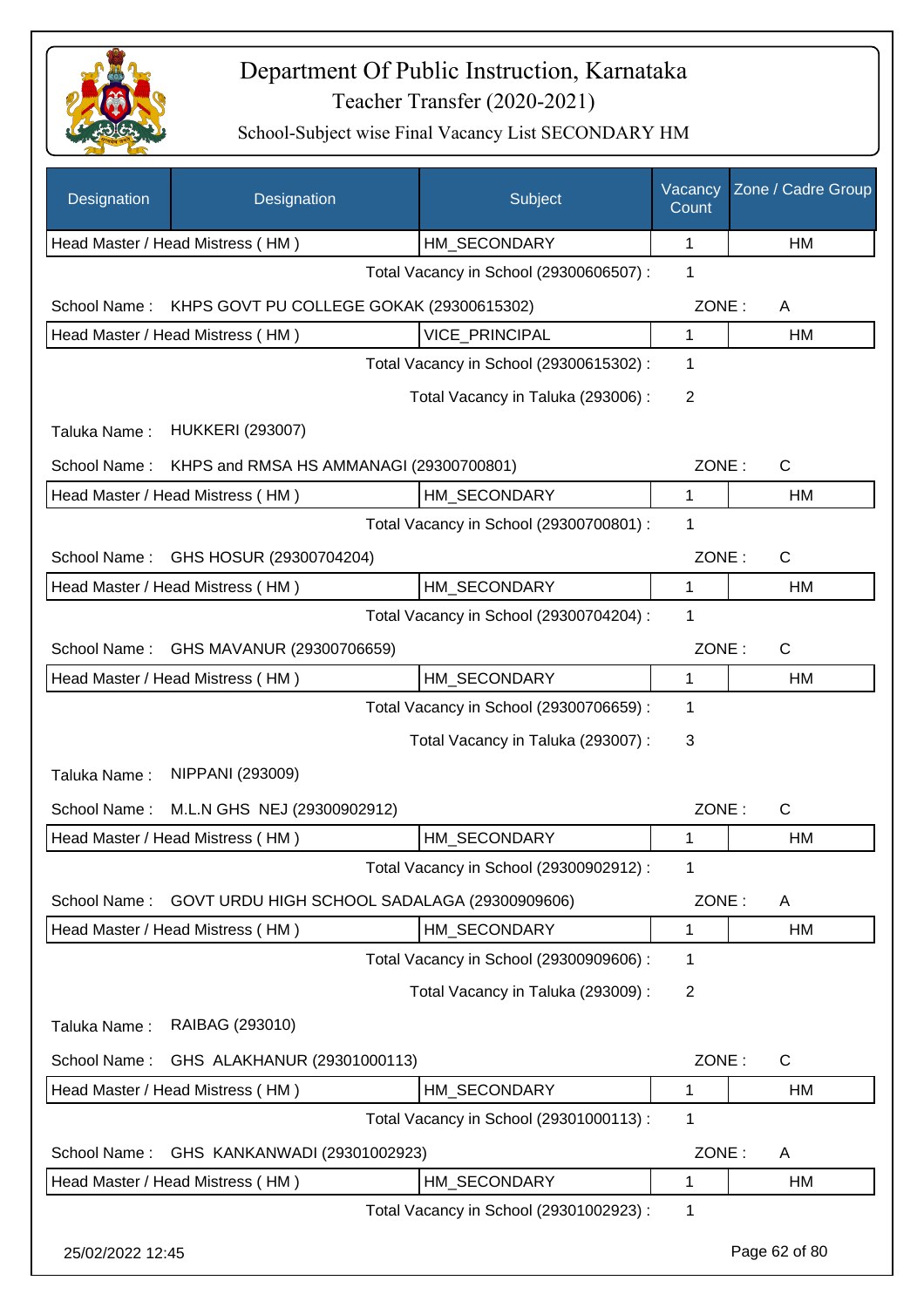

| Designation      | Designation                                                               | Subject                                 | Vacancy<br>Count | Zone / Cadre Group |
|------------------|---------------------------------------------------------------------------|-----------------------------------------|------------------|--------------------|
| School Name:     | GHS NANDIKURALI (29301004314)                                             |                                         | ZONE:            | $\mathsf{C}$       |
|                  | Head Master / Head Mistress (HM)                                          | HM SECONDARY                            | 1                | HM                 |
|                  |                                                                           | Total Vacancy in School (29301004314) : | 1                |                    |
| School Name:     | GUHS PB DARGA KUDACHI RURAL (29301005902)                                 |                                         | ZONE:            | B                  |
|                  | Head Master / Head Mistress (HM)                                          | HM SECONDARY                            | 1                | HM                 |
|                  |                                                                           | Total Vacancy in School (29301005902) : | 1                |                    |
| School Name:     | KARNATAKA PUBLIC SCHOOLS GOVT H.S. AND PU COLLEGE<br>RAIBAG (29301006301) |                                         | ZONE:            | A                  |
|                  | Head Master / Head Mistress (HM)                                          | HM_SECONDARY                            | 1                | HM                 |
|                  |                                                                           | Total Vacancy in School (29301006301) : | 1                |                    |
|                  |                                                                           | Total Vacancy in Taluka (293010) :      | 5                |                    |
| Taluka Name:     | KAGWAD (293013)                                                           |                                         |                  |                    |
| School Name:     | KARNATAKA PUBLIC SCHOOLS GHS MANGASULI (29301300918)                      |                                         | ZONE:            | $\mathsf{C}$       |
|                  | Head Master / Head Mistress (HM)                                          | HM SECONDARY                            | 1                | HM                 |
|                  |                                                                           | Total Vacancy in School (29301300918) : | 1                |                    |
|                  |                                                                           | Total Vacancy in Taluka (293013):       | 1                |                    |
| Taluka Name:     | <b>MUDALGI (293014)</b>                                                   |                                         |                  |                    |
| School Name:     | G.H.S. MALLAPUR PG(SHRI MDI) (29301404240)                                |                                         | ZONE:            | A                  |
|                  | Head Master / Head Mistress (HM)                                          | HM_SECONDARY                            | 1                | HM                 |
|                  |                                                                           | Total Vacancy in School (29301404240) : | 1                |                    |
| School Name:     | GOVT. HIGH SCHOOL HONAKUPPI (29301407203)                                 |                                         | ZONE:            | C                  |
|                  | Head Master / Head Mistress (HM)                                          | HM SECONDARY                            | 1                | HM                 |
|                  |                                                                           | Total Vacancy in School (29301407203) : | 1                |                    |
| School Name:     | G.H.S. MUDALGI (29301409107)                                              |                                         | ZONE:            | A                  |
|                  | Head Master / Head Mistress (HM)                                          | HM_SECONDARY                            | 1                | HM                 |
|                  |                                                                           | Total Vacancy in School (29301409107) : | 1                |                    |
|                  |                                                                           | Total Vacancy in Taluka (293014) :      | 3                |                    |
|                  |                                                                           | Total Vacancy in District (2930):       | 23               |                    |
| District Name:   | UTTARA KANNADA SIRSI (2934)                                               |                                         |                  |                    |
| Taluka Name:     | <b>HALIYAL (293404)</b>                                                   |                                         |                  |                    |
| School Name:     | GOVT.HIGH SCHOOL GIRLS JAVALIGALLI HALIYAL (29340412305)                  |                                         | ZONE:            | A                  |
| 25/02/2022 12:45 |                                                                           |                                         |                  | Page 63 of 80      |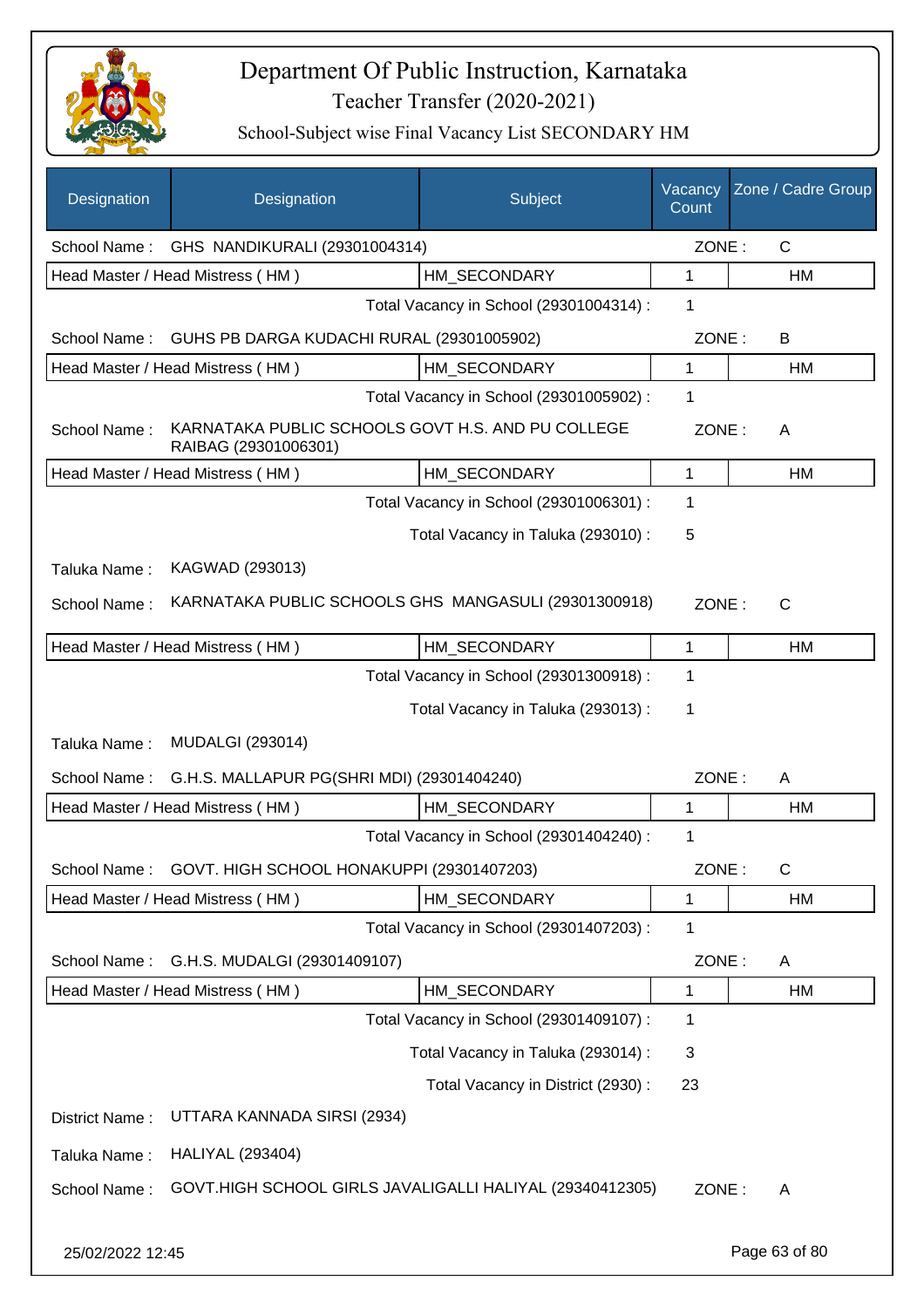

| Designation      | Designation                                               | Subject                                 | Vacancy<br>Count | Zone / Cadre Group |
|------------------|-----------------------------------------------------------|-----------------------------------------|------------------|--------------------|
|                  | Head Master / Head Mistress (HM)                          | HM SECONDARY                            | 1                | HM                 |
|                  |                                                           | Total Vacancy in School (29340412305) : | 1                |                    |
| School Name:     | GOVT.HIGH SCHOOL TERGAON (29340412704)                    |                                         | ZONE:            | B                  |
|                  | Head Master / Head Mistress (HM)                          | HM SECONDARY                            | $\mathbf{1}$     | HM                 |
|                  |                                                           | Total Vacancy in School (29340412704) : | 1                |                    |
| School Name:     | GOVT.HIGH SCHOOL SATNALLI (29340413402)                   |                                         | ZONE:            | $\mathsf{C}$       |
|                  | Head Master / Head Mistress (HM)                          | HM_SECONDARY                            | $\mathbf{1}$     | HM                 |
|                  |                                                           | Total Vacancy in School (29340413402) : | 1                |                    |
| School Name:     | GOVT.HIGH SCHOOL KAVALAWAD (29340417804)                  |                                         | ZONE:            | $\mathsf{C}$       |
|                  | Head Master / Head Mistress (HM)                          | HM_SECONDARY                            | $\mathbf{1}$     | HM                 |
|                  |                                                           | Total Vacancy in School (29340417804) : | 1                |                    |
| School Name:     | GOVT.HIGH SCHOOL GUNDOLLI (29340421102)                   |                                         | ZONE:            | $\mathsf{C}$       |
|                  | Head Master / Head Mistress (HM)                          | HM_SECONDARY                            | $\mathbf{1}$     | HM                 |
|                  |                                                           | Total Vacancy in School (29340421102) : | 1                |                    |
| School Name:     | GOVT.HIGH SCHOOL.RMSA TATTIGERI (29340421301)             |                                         | ZONE:            | $\mathsf{C}$       |
|                  | Head Master / Head Mistress (HM)                          | HM_SECONDARY                            | 1                | HM                 |
|                  |                                                           | Total Vacancy in School (29340421301) : | $\mathbf{1}$     |                    |
| School Name:     | GOVT SHIVAJI P U COLLEGE SHIVAJI C. HALIYAL (29340427205) |                                         | ZONE:            | A                  |
|                  | Head Master / Head Mistress (HM)                          | <b>VICE PRINCIPAL</b>                   | $\mathbf{1}$     | HM                 |
|                  |                                                           | Total Vacancy in School (29340427205) : | 1                |                    |
|                  |                                                           | Total Vacancy in Taluka (293404) :      | 7                |                    |
| Taluka Name:     | SIDDAPUR (293406)                                         |                                         |                  |                    |
| School Name:     | GOVT. HIGH SCHOOL SHIRAGUNI (29340600203)                 |                                         | ZONE:            | C                  |
|                  | Head Master / Head Mistress (HM)                          | HM SECONDARY                            | 1                | HM                 |
|                  |                                                           | Total Vacancy in School (29340600203) : | 1                |                    |
| School Name:     | GOVT. HIGH SCHOOL KOLSIRSI (29340616603)                  |                                         | ZONE:            | B                  |
|                  | Head Master / Head Mistress (HM)                          | HM_SECONDARY                            | 1                | HM                 |
|                  |                                                           | Total Vacancy in School (29340616603) : | 1                |                    |
|                  |                                                           | Total Vacancy in Taluka (293406) :      | $\overline{2}$   |                    |
| Taluka Name:     | <b>MUNDAGOD (293410)</b>                                  |                                         |                  |                    |
|                  |                                                           |                                         |                  |                    |
| School Name:     | GHS URDU PALA (29341005807)                               |                                         | ZONE:            | C                  |
|                  | Head Master / Head Mistress (HM)                          | HM_SECONDARY                            | 1                | HM                 |
| 25/02/2022 12:45 |                                                           |                                         |                  | Page 64 of 80      |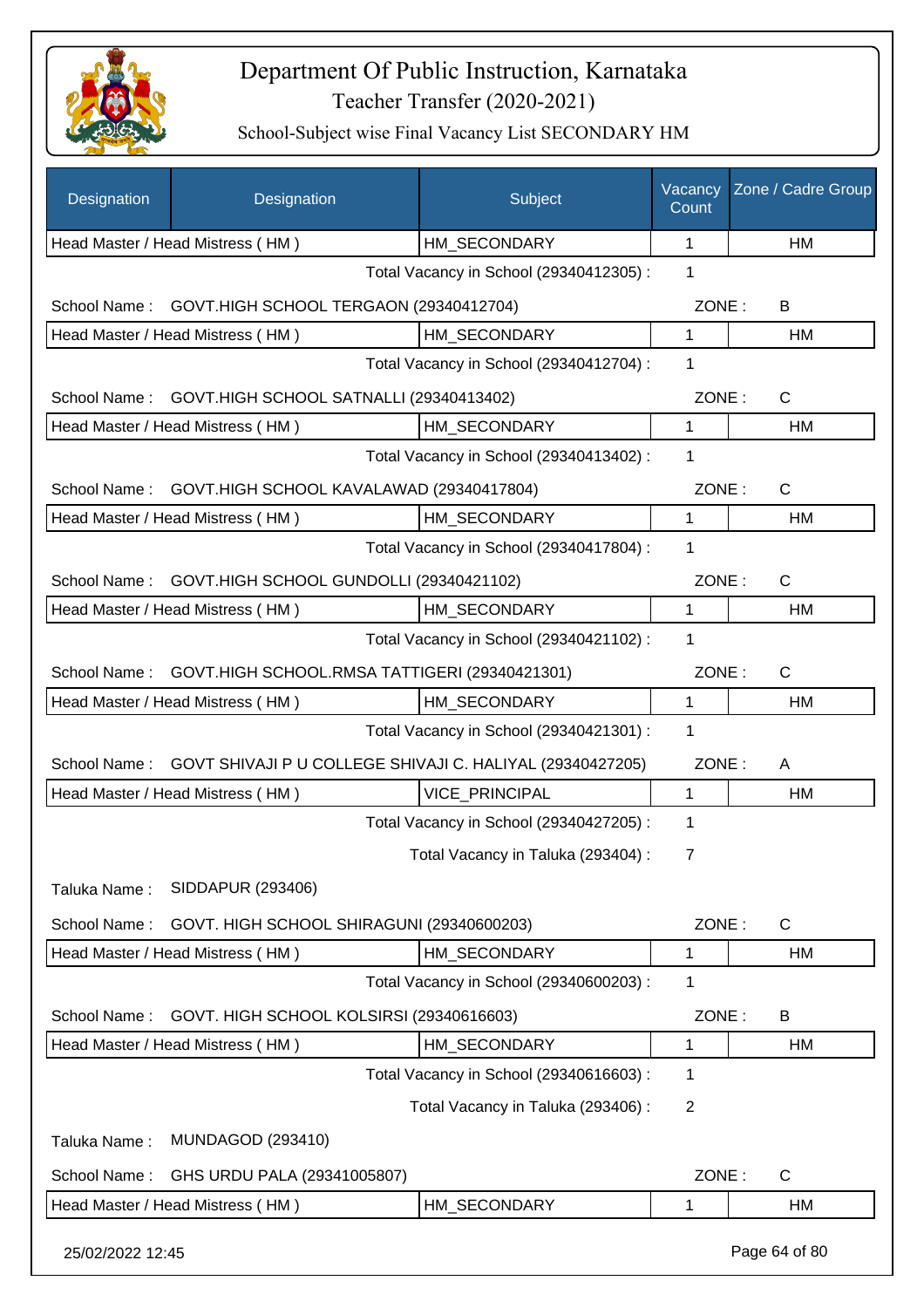

| Designation          | Designation                                | Subject                                 | Vacancy<br>Count | Zone / Cadre Group |
|----------------------|--------------------------------------------|-----------------------------------------|------------------|--------------------|
|                      |                                            | Total Vacancy in School (29341005807) : | 1                |                    |
|                      |                                            | Total Vacancy in Taluka (293410) :      | 1                |                    |
| Taluka Name:         | JOIDA (293411)                             |                                         |                  |                    |
| School Name:         | GOVT. HIGH SCHOOL RAMNAGAR (29341102008)   |                                         | ZONE:            | $\mathsf{C}$       |
|                      | Head Master / Head Mistress (HM)           | HM_SECONDARY                            | 1                | HM                 |
|                      |                                            | Total Vacancy in School (29341102008) : | 1                |                    |
| School Name:         | GOVT HIGH SCHOOL ASU (29341102104)         |                                         | ZONE:            | $\mathsf{C}$       |
|                      | Head Master / Head Mistress (HM)           | HM_SECONDARY                            | 1                | HM                 |
|                      |                                            | Total Vacancy in School (29341102104) : | 1                |                    |
| School Name:         | GOVT. HIGHSCHOOL ANASHI (29341108503)      |                                         | ZONE:            | $\mathsf{C}$       |
|                      | Head Master / Head Mistress (HM)           | HM_SECONDARY                            | 1                | HM                 |
|                      |                                            | Total Vacancy in School (29341108503) : | 1                |                    |
| School Name:         | GOVT. HIGHSCHOOL CASTLEROCK (29341113801)  |                                         | ZONE:            | $\mathsf{C}$       |
|                      | Head Master / Head Mistress (HM)           | HM_SECONDARY                            | 1                | HM                 |
|                      |                                            | Total Vacancy in School (29341113801) : | $\mathbf 1$      |                    |
|                      |                                            | Total Vacancy in Taluka (293411) :      | 4                |                    |
|                      |                                            | Total Vacancy in District (2934) :      | 14               |                    |
|                      |                                            | Total Vacancy in Division (3):          | 198              |                    |
| <b>Division Name</b> | Kalburgi (4)                               |                                         |                  |                    |
| District Name:       | KALBURGI (2904)                            |                                         |                  |                    |
| Taluka Name:         | ALAND (290401)                             |                                         |                  |                    |
| School Name:         | GHS GOLA (B) (29040103504)                 |                                         | ZONE:            | $\mathsf{C}$       |
|                      | Head Master / Head Mistress (HM)           | HM_SECONDARY                            | 1                | HM                 |
|                      |                                            | Total Vacancy in School (29040103504) : | 1                |                    |
| School Name:         | GHS SANGOLGI C (29040110702)               |                                         | ZONE:            | $\mathsf{C}$       |
|                      | Head Master / Head Mistress (HM)           | HM SECONDARY                            | 1                | HM                 |
|                      |                                            | Total Vacancy in School (29040110702) : | 1                |                    |
| School Name:         | GHS BOYS ALAND (29040116411)               |                                         | ZONE:            | A                  |
|                      | Head Master / Head Mistress (HM)           | HM_SECONDARY                            | 1                | HM                 |
|                      |                                            | Total Vacancy in School (29040116411) : | 1                |                    |
| School Name:         | GOVT ADARSHA VIDYALAYA ALAND (29040116413) |                                         | ZONE:            | A                  |
| 25/02/2022 12:45     |                                            |                                         |                  | Page 65 of 80      |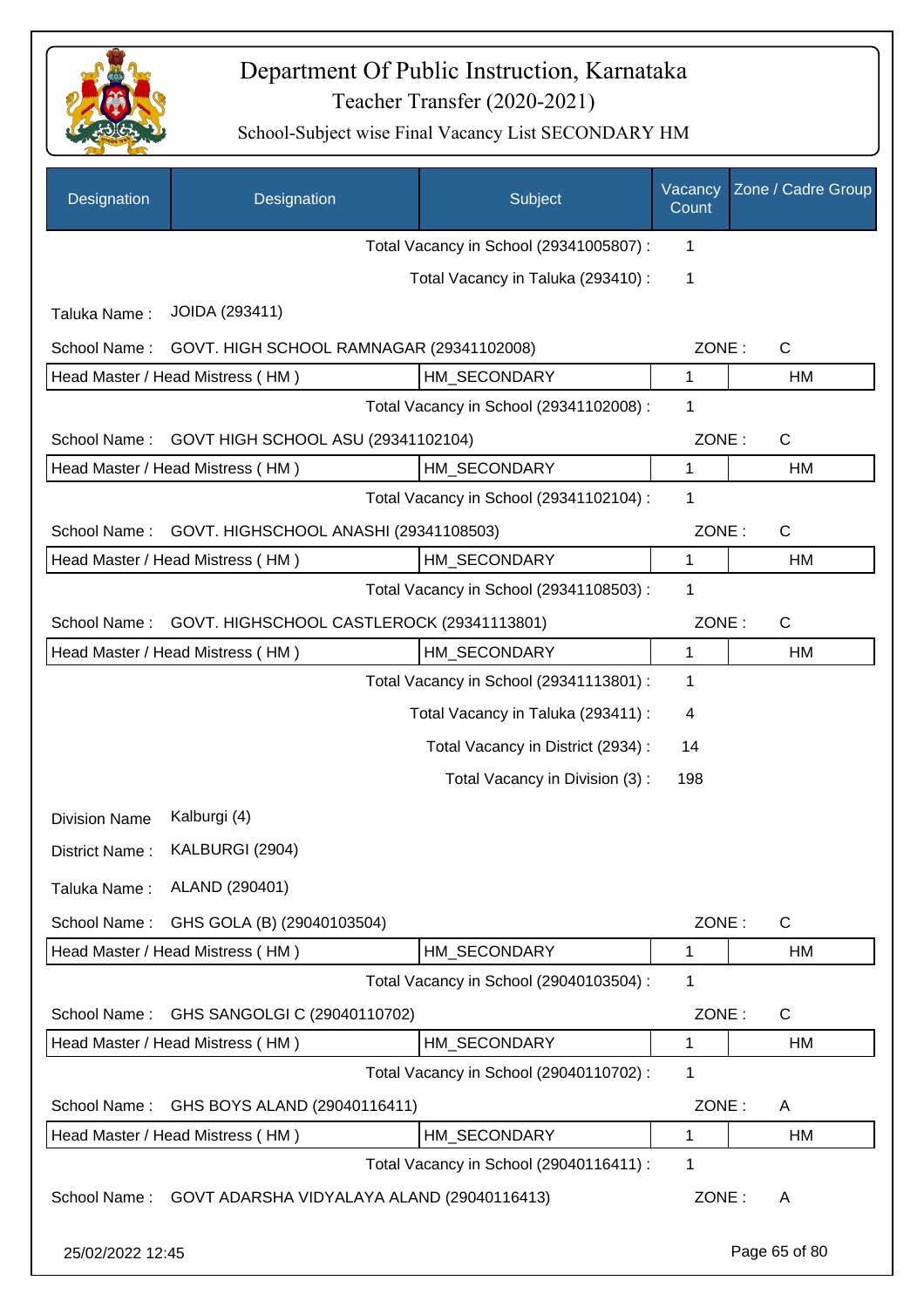

| Designation                                        | Designation                                                   | Subject                                 | Vacancy<br>Count | Zone / Cadre Group |
|----------------------------------------------------|---------------------------------------------------------------|-----------------------------------------|------------------|--------------------|
|                                                    | Head Master / Head Mistress (HM)                              | HM_SECONDARY                            | 1                | HM                 |
|                                                    |                                                               | Total Vacancy in School (29040116413) : | 1                |                    |
|                                                    |                                                               | Total Vacancy in Taluka (290401) :      | 4                |                    |
| Taluka Name:                                       | AFZALPUR (290402)                                             |                                         |                  |                    |
| School Name:                                       | GOVT HPS SHIRWAL(RMSA UPGRADED) (29040208201)                 |                                         | ZONE:            | B                  |
|                                                    | Head Master / Head Mistress (HM)                              | HM_SECONDARY                            | 1                | HM                 |
|                                                    |                                                               | Total Vacancy in School (29040208201) : | 1                |                    |
|                                                    |                                                               | Total Vacancy in Taluka (290402) :      | 1                |                    |
| Taluka Name:                                       | <b>CHINCHOLI (290403)</b>                                     |                                         |                  |                    |
| School Name:                                       | KARNATAKA PUBLIC SCHOOLS GHS CHINCHOLLI BOYS<br>(29040302225) |                                         | ZONE:            | A                  |
|                                                    | Head Master / Head Mistress (HM)                              | <b>VICE PRINCIPAL</b>                   | $\mathbf 1$      | HM                 |
|                                                    |                                                               | Total Vacancy in School (29040302225) : | 1                |                    |
| GHS CHINCHOLLI GIRLS (29040302226)<br>School Name: |                                                               |                                         | ZONE:            | A                  |
|                                                    | Head Master / Head Mistress (HM)                              | HM_SECONDARY                            | 1                | HM                 |
|                                                    |                                                               | Total Vacancy in School (29040302226) : | 1                |                    |
| School Name:                                       | GHS RAIKOD (29040309502)                                      |                                         | ZONE:            | $\mathsf C$        |
|                                                    | Head Master / Head Mistress (HM)                              | HM_SECONDARY                            | 1                | HM                 |
|                                                    |                                                               | Total Vacancy in School (29040309502) : | 1                |                    |
|                                                    |                                                               | Total Vacancy in Taluka (290403) :      | 3                |                    |
|                                                    | Taluka Name: CHITTAPUR (290404)                               |                                         |                  |                    |
| School Name:                                       | GHS INGALAGI (29040404406)                                    |                                         | ZONE:            | C                  |
|                                                    | Head Master / Head Mistress (HM)                              | HM SECONDARY                            | 1                | HM                 |
|                                                    |                                                               | Total Vacancy in School (29040404406) : | 1                |                    |
| School Name:                                       | GOVT HPS URDU RAVOOR (29040409708)                            |                                         | ZONE:            | C                  |
|                                                    | Head Master / Head Mistress (HM)                              | HM_SECONDARY                            | 1                | HM                 |
|                                                    |                                                               | Total Vacancy in School (29040409708) : | 1                |                    |
| School Name:                                       | GHS RAVOOR (29040409709)                                      |                                         | ZONE:            | B                  |
|                                                    | Head Master / Head Mistress (HM)                              | HM_SECONDARY                            | 1                | HM                 |
|                                                    |                                                               | Total Vacancy in School (29040409709) : | 1                |                    |
| School Name:                                       | GHS SHELLAGI (29040410603)                                    |                                         | ZONE:            | C                  |
|                                                    | Head Master / Head Mistress (HM)                              | HM_SECONDARY                            | 1                | HM                 |
|                                                    |                                                               |                                         |                  |                    |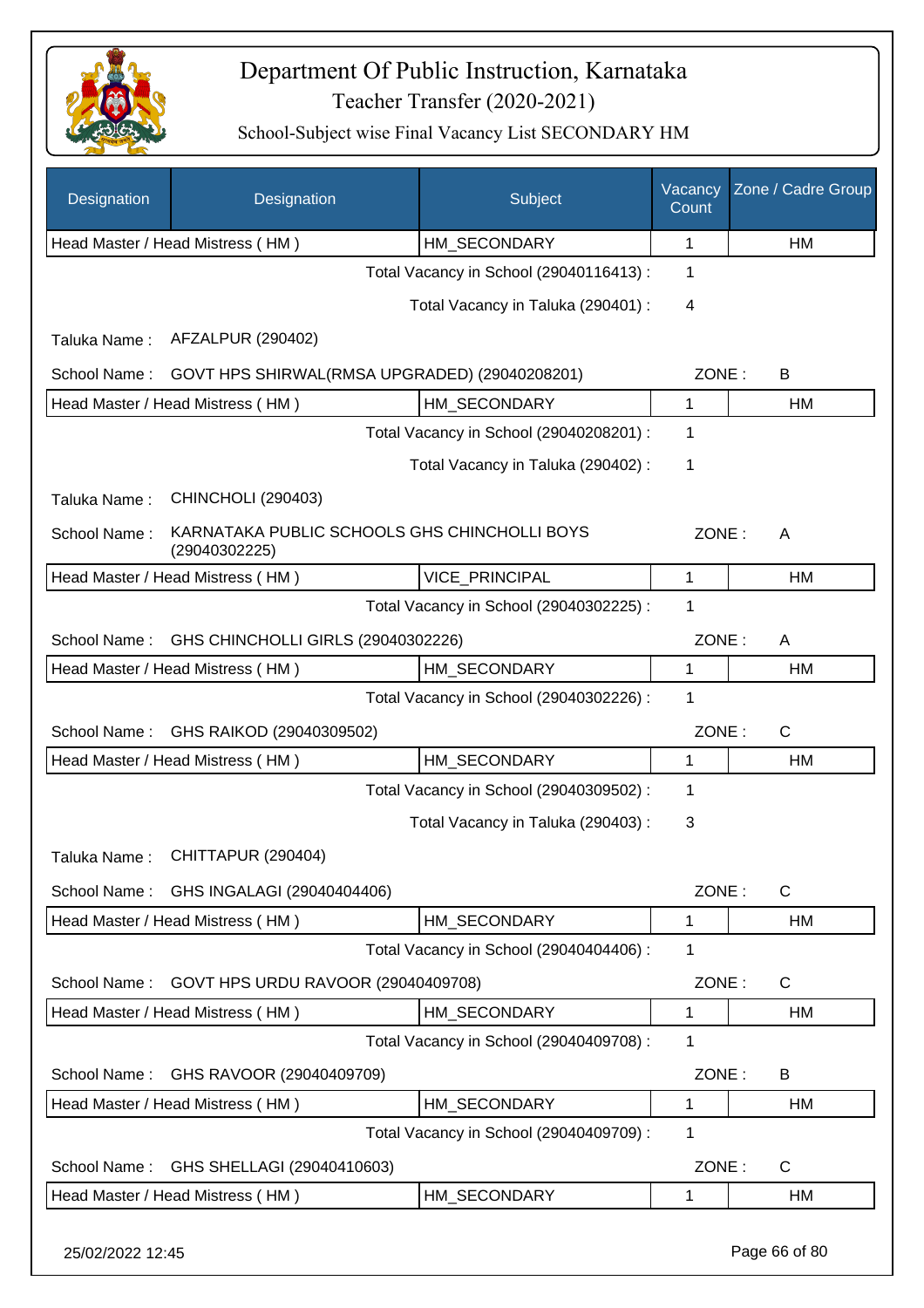

| Designation  | Designation                                    | Subject                                 | Vacancy<br>Count | Zone / Cadre Group |
|--------------|------------------------------------------------|-----------------------------------------|------------------|--------------------|
|              |                                                | Total Vacancy in School (29040410603) : | 1                |                    |
|              |                                                | Total Vacancy in Taluka (290404) :      | 4                |                    |
| Taluka Name: | GULBARGA SOUTH (290405)                        |                                         |                  |                    |
| School Name: | GHS PRATICING NANDIKOOR (29040534808)          |                                         | ZONE:            | B                  |
|              | Head Master / Head Mistress (HM)               | HM SECONDARY                            | 1                | HM                 |
|              |                                                | Total Vacancy in School (29040534808) : | 1                |                    |
|              |                                                | Total Vacancy in Taluka (290405) :      | 1                |                    |
| Taluka Name: | <b>JEWARGI (290406)</b>                        |                                         |                  |                    |
| School Name: | GOVT HS ANKALAGA (29040600804)                 |                                         | ZONE:            | $\mathsf{C}$       |
|              | Head Master / Head Mistress (HM)               | HM SECONDARY                            | $\mathbf{1}$     | HM                 |
|              |                                                | Total Vacancy in School (29040600804) : | 1                |                    |
| School Name: | GOVT HS HARAWAL (29040604505)                  |                                         | ZONE:            | $\mathsf{C}$       |
|              | Head Master / Head Mistress (HM)               | HM_SECONDARY                            | 1                | HM                 |
|              |                                                | Total Vacancy in School (29040604505) : | 1                |                    |
| School Name: | GOVT HS KADKOL (29040606405)                   |                                         | ZONE:            | $\mathsf{C}$       |
|              | Head Master / Head Mistress (HM)               | HM_SECONDARY                            | $\mathbf{1}$     | HM                 |
|              |                                                | Total Vacancy in School (29040606405) : | 1                |                    |
| School Name: | GOVT HS KONDAGOLI (29040608003)                |                                         | ZONE:            | $\mathsf{C}$       |
|              | Head Master / Head Mistress (HM)               | HM SECONDARY                            | $\mathbf{1}$     | <b>HM</b>          |
|              |                                                | Total Vacancy in School (29040608003) : | 1                |                    |
| School Name: | GOVT HS KOODI DARGA (BABA NAGAR) (29040608103) |                                         | ZONE:            | $\mathsf{C}$       |
|              | Head Master / Head Mistress (HM)               | HM SECONDARY                            | $\mathbf 1$      | HM                 |
|              |                                                | Total Vacancy in School (29040608103) : | 1                |                    |
| School Name: | GOVT HIGH SCHOOL MALLI (29040609404)           |                                         | ZONE:            | $\mathsf{C}$       |
|              | Head Master / Head Mistress (HM)               | HM_SECONDARY                            | 1                | HM                 |
|              |                                                | Total Vacancy in School (29040609404) : | 1                |                    |
| School Name: | GHPS AND HS RMSA MURAGANOOR (29040610202)      |                                         | ZONE:            | $\mathsf{C}$       |
|              | Head Master / Head Mistress (HM)               | HM SECONDARY                            | 1                | HM                 |
|              |                                                | Total Vacancy in School (29040610202) : | 1                |                    |
|              |                                                | Total Vacancy in Taluka (290406) :      | $\overline{7}$   |                    |
| Taluka Name: | SEDAM (290409)                                 |                                         |                  |                    |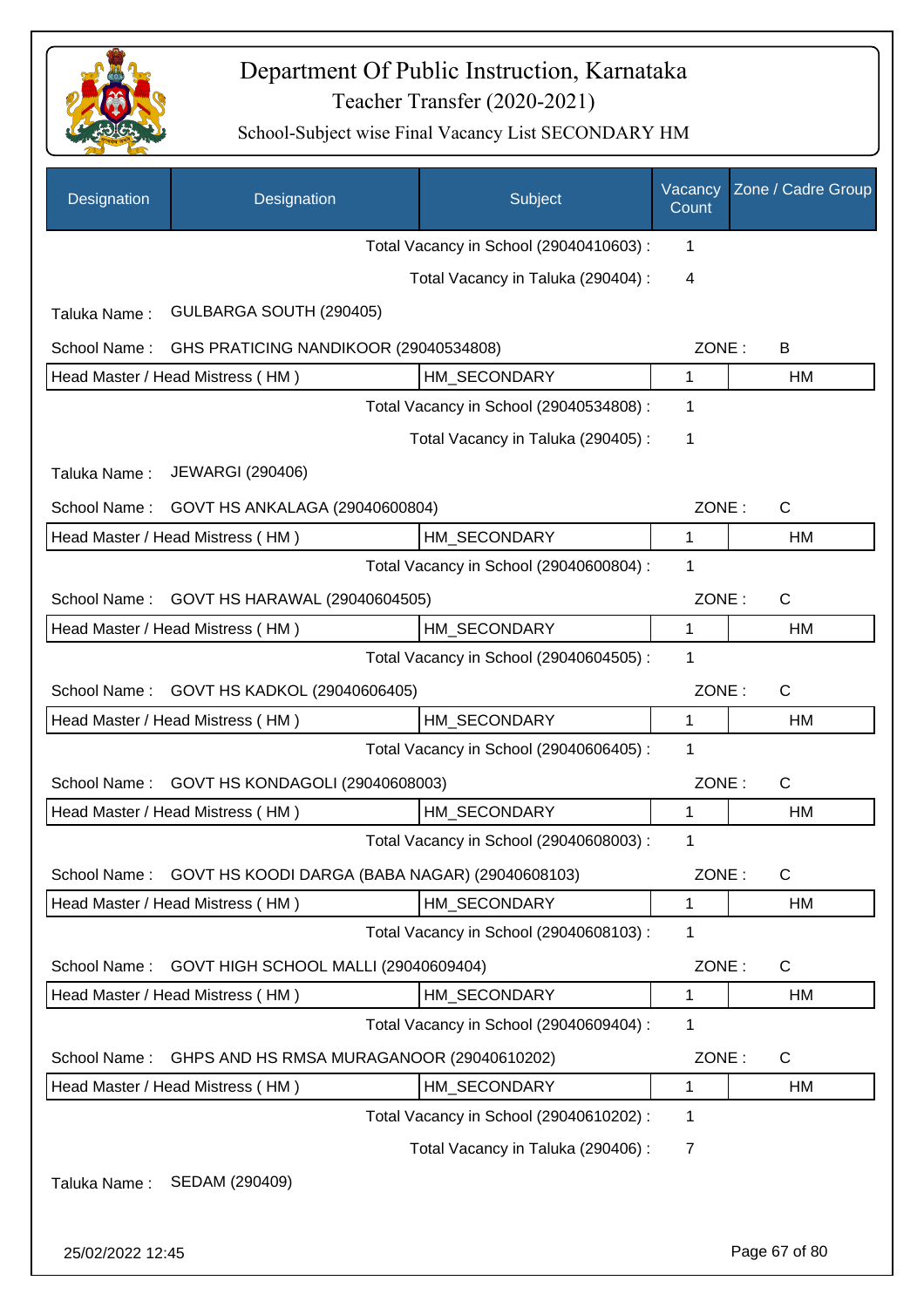

| Designation      | Designation                                       | Subject                                 | Vacancy<br>Count | Zone / Cadre Group |
|------------------|---------------------------------------------------|-----------------------------------------|------------------|--------------------|
|                  | School Name: GOVT. GIRLS H.S. SEDAM (29040919108) |                                         | ZONE:            | Α                  |
|                  | Head Master / Head Mistress (HM)                  | HM SECONDARY                            | $\mathbf{1}$     | HM                 |
|                  |                                                   | Total Vacancy in School (29040919108) : | 1                |                    |
|                  |                                                   | Total Vacancy in Taluka (290409):       | 1                |                    |
| Taluka Name:     | GULBARGA NORTH (290411)                           |                                         |                  |                    |
| School Name:     | GOVT HS BHUPAL TEGNOOR (29041101202)              |                                         | ZONE:            | C                  |
|                  | Head Master / Head Mistress (HM)                  | HM_SECONDARY                            | $\mathbf{1}$     | HM                 |
|                  |                                                   | Total Vacancy in School (29041101202) : | 1                |                    |
| School Name:     | GOVT HS KALHANGARGA (29041103103)                 |                                         | ZONE:            | C                  |
|                  | Head Master / Head Mistress (HM)                  | HM_SECONDARY                            | 1                | HM                 |
|                  |                                                   | Total Vacancy in School (29041103103) : | 1                |                    |
| School Name:     | GOVT HS GIRLS KAMALAPUR (29041103418)             |                                         | ZONE:            | A                  |
|                  | Head Master / Head Mistress (HM)                  | HM_SECONDARY                            | $\mathbf{1}$     | HM                 |
|                  |                                                   | Total Vacancy in School (29041103418) : | 1                |                    |
| School Name:     | GOVT HS KAMALAPUR (29041103419)                   |                                         | ZONE:            | A                  |
|                  | Head Master / Head Mistress (HM)                  | HM_SECONDARY                            | $\mathbf{1}$     | <b>HM</b>          |
|                  |                                                   | Total Vacancy in School (29041103419) : | 1                |                    |
| School Name:     | GOVT HS URDU MAHAGAON (29041104219)               |                                         | ZONE:            | C                  |
|                  | Head Master / Head Mistress (HM)                  | HM_SECONDARY                            | 1                | HM                 |
|                  |                                                   | Total Vacancy in School (29041104219) : | 1                |                    |
| School Name:     | GOVT HIGH SCHOOL SONTH (29041105616)              |                                         | ZONE :           | С                  |
|                  | Head Master / Head Mistress (HM)                  | HM_SECONDARY                            | 1                | HM                 |
|                  |                                                   | Total Vacancy in School (29041105616) : | 1                |                    |
| School Name:     | GOVT HPS URDU TAVARAGERA (29041106002)            |                                         | ZONE:            | B                  |
|                  | Head Master / Head Mistress (HM)                  | HM_SECONDARY                            | 1                | HM                 |
|                  |                                                   | Total Vacancy in School (29041106002) : | 1                |                    |
| School Name:     | GOVT HS SHAHABAZAR (29041108413)                  |                                         | ZONE:            | A                  |
|                  | Head Master / Head Mistress (HM)                  | HM_SECONDARY                            | 1                | HM                 |
|                  |                                                   | Total Vacancy in School (29041108413) : | 1                |                    |
|                  |                                                   | Total Vacancy in Taluka (290411) :      | 8                |                    |
|                  |                                                   | Total Vacancy in District (2904) :      | 29               |                    |
| District Name:   | <b>BIDAR (2905)</b>                               |                                         |                  |                    |
| 25/02/2022 12:45 |                                                   |                                         |                  | Page 68 of 80      |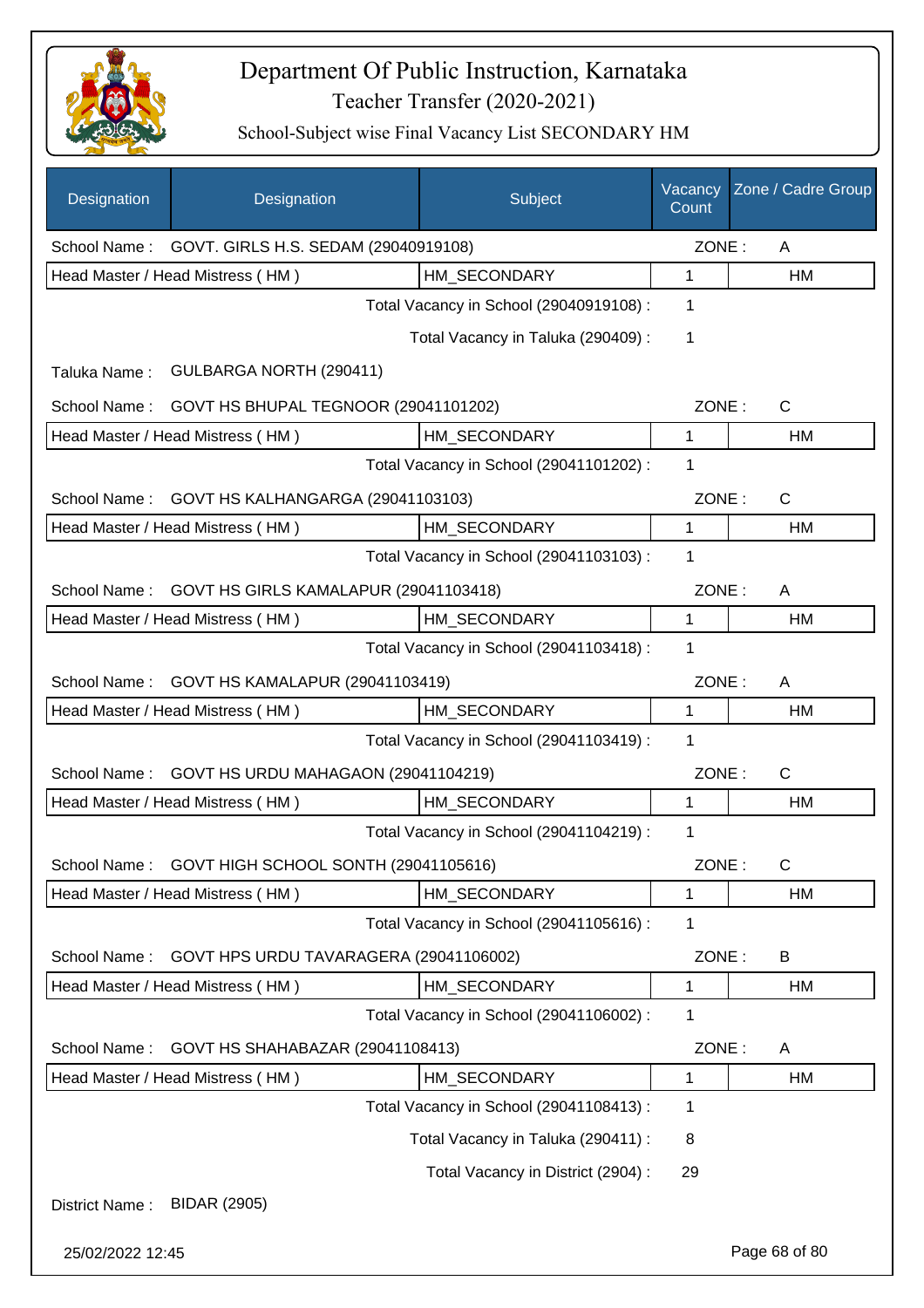

| Designation                                                | Designation                                                              | Subject                                 | Vacancy<br>Count | Zone / Cadre Group |  |  |
|------------------------------------------------------------|--------------------------------------------------------------------------|-----------------------------------------|------------------|--------------------|--|--|
| AURAD (290501)<br>Taluka Name:                             |                                                                          |                                         |                  |                    |  |  |
| School Name:                                               | GOVT H.S BADALGAON (29050100603)                                         |                                         | ZONE:            | B                  |  |  |
|                                                            | Head Master / Head Mistress (HM)                                         | HM SECONDARY                            | 1                | HM                 |  |  |
|                                                            |                                                                          | Total Vacancy in School (29050100603) : | 1                |                    |  |  |
| School Name:                                               | GOVT H.S BHANDARKUMTA (29050100904)                                      |                                         | ZONE:            | $\mathsf{C}$       |  |  |
|                                                            | Head Master / Head Mistress (HM)                                         | HM_SECONDARY                            | $\mathbf{1}$     | HM                 |  |  |
|                                                            |                                                                          | Total Vacancy in School (29050100904) : | 1                |                    |  |  |
| School Name:                                               | GOVT H.S. HOLSAMUDRA (29050106103)                                       |                                         | ZONE:            | $\mathsf{C}$       |  |  |
|                                                            | Head Master / Head Mistress (HM)                                         | HM_SECONDARY                            | $\mathbf{1}$     | HM                 |  |  |
|                                                            |                                                                          | Total Vacancy in School (29050106103) : | 1                |                    |  |  |
|                                                            |                                                                          | Total Vacancy in Taluka (290501) :      | 3                |                    |  |  |
| Taluka Name:                                               | BASAVAKALYAN (290502)                                                    |                                         |                  |                    |  |  |
| School Name:                                               | ZONE:                                                                    | $\mathsf{C}$                            |                  |                    |  |  |
|                                                            | GOVT HIGH SCHOOL BELUR (29050200910)<br>Head Master / Head Mistress (HM) | HM_SECONDARY                            | $\mathbf 1$      | HM                 |  |  |
|                                                            |                                                                          | Total Vacancy in School (29050200910) : | 1                |                    |  |  |
| GOVT HPS AND RMSA CHITTA (K) (29050202601)<br>School Name: |                                                                          |                                         |                  | ZONE:<br>C         |  |  |
|                                                            | Head Master / Head Mistress (HM)                                         | HM SECONDARY                            | 1                | <b>HM</b>          |  |  |
|                                                            |                                                                          | Total Vacancy in School (29050202601) : | 1                |                    |  |  |
| School Name:                                               | GOVT H.S. (URDU) MANTHAL (29050211310)                                   |                                         | ZONE:            | $\mathsf{C}$       |  |  |
|                                                            | Head Master / Head Mistress (HM)                                         | HM_SECONDARY                            | 1                | HM                 |  |  |
|                                                            |                                                                          | Total Vacancy in School (29050211310) : | 1                |                    |  |  |
| School Name:                                               | GOVT HPSAND RMSA YELADAGUNDI (29050215801)                               |                                         | ZONE:            | C                  |  |  |
|                                                            | Head Master / Head Mistress (HM)                                         | HM SECONDARY                            | 1                | HM                 |  |  |
|                                                            |                                                                          | Total Vacancy in School (29050215801) : | 1                |                    |  |  |
|                                                            |                                                                          | Total Vacancy in Taluka (290502) :      | 4                |                    |  |  |
| Taluka Name:                                               | <b>BHALKI (290503)</b>                                                   |                                         |                  |                    |  |  |
| School Name:                                               | GOVT HPS &H S RMSA JOLDAPKA (29050305801)                                |                                         | ZONE:            | $\mathsf{C}$       |  |  |
|                                                            | Head Master / Head Mistress (HM)                                         | HM_SECONDARY                            | 1                | HM                 |  |  |
|                                                            |                                                                          | Total Vacancy in School (29050305801) : | $\mathbf 1$      |                    |  |  |
|                                                            |                                                                          | Total Vacancy in Taluka (290503) :      | 1                |                    |  |  |
| Taluka Name:                                               | BIDAR (290504)                                                           |                                         |                  |                    |  |  |
| 25/02/2022 12:45                                           |                                                                          |                                         |                  | Page 69 of 80      |  |  |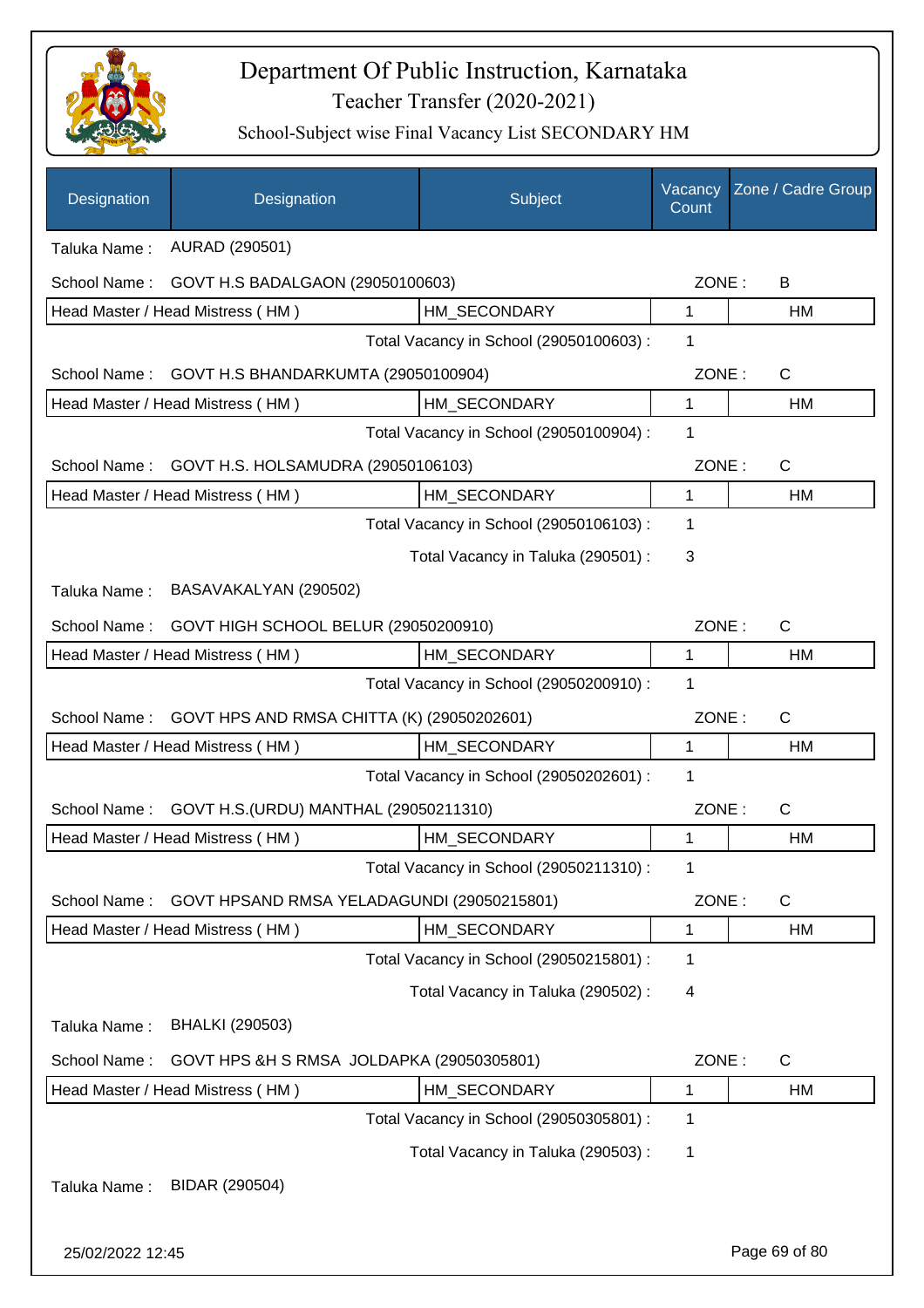

| Designation      | Designation                                                      | Subject                                 | Vacancy<br>Count | Zone / Cadre Group |
|------------------|------------------------------------------------------------------|-----------------------------------------|------------------|--------------------|
| School Name:     | GOVT HRPS & RMSA AMLAPUR (29050400301)                           |                                         | ZONE:            | B                  |
|                  | Head Master / Head Mistress (HM)                                 | HM SECONDARY                            | 1                | HM                 |
|                  |                                                                  | Total Vacancy in School (29050400301) : | 1                |                    |
| School Name:     | GOVT HPS & H.S. (RMSA) CHILLARGI (29050403401)                   |                                         | ZONE:            | $\mathsf{C}$       |
|                  | Head Master / Head Mistress (HM)                                 | HM SECONDARY                            | 1                | HM                 |
|                  |                                                                  | Total Vacancy in School (29050403401) : | 1                |                    |
| School Name:     | GOVT H.S.KADWAD (29050406403)                                    |                                         | ZONE:            | $\mathsf{C}$       |
|                  | Head Master / Head Mistress (HM)                                 | HM_SECONDARY                            | $\mathbf{1}$     | <b>HM</b>          |
|                  |                                                                  | Total Vacancy in School (29050406403) : | 1                |                    |
| School Name:     | GOVT H.S. SANGOLGI (29050411005)                                 |                                         | ZONE:            | $\mathsf{C}$       |
|                  | Head Master / Head Mistress (HM)                                 | HM SECONDARY                            | $\mathbf{1}$     | HM                 |
|                  |                                                                  | Total Vacancy in School (29050411005) : | 1                |                    |
| School Name:     | KARNATAKA PUBLIC SCHOOLS GOVT H.S (GIRLS) BIDAR<br>(29050415210) |                                         | ZONE:            | A                  |
|                  | Head Master / Head Mistress (HM)                                 | HM_SECONDARY                            | 1                | HM                 |
|                  |                                                                  | Total Vacancy in School (29050415210) : | 1                |                    |
|                  |                                                                  | Total Vacancy in Taluka (290504) :      | 5                |                    |
| Taluka Name:     | <b>HUMNABAD (290505)</b>                                         |                                         |                  |                    |
| School Name:     | GOVT H.S. MUTTANGI (29050506407)                                 |                                         | ZONE:            | $\mathsf{C}$       |
|                  | Head Master / Head Mistress (HM)                                 | HM SECONDARY                            | 1                | HM                 |
|                  |                                                                  | Total Vacancy in School (29050506407) : | 1                |                    |
| School Name:     | GOVT. HIGH SCHOOL WALKHINDI (29050508602)                        |                                         | ZONE:            | $\mathsf{C}$       |
|                  | Head Master / Head Mistress (HM)                                 | HM SECONDARY                            | 1                | HM                 |
|                  |                                                                  | Total Vacancy in School (29050508602) : | 1                |                    |
|                  |                                                                  | Total Vacancy in Taluka (290505) :      | $\overline{2}$   |                    |
|                  |                                                                  | Total Vacancy in District (2905):       | 15               |                    |
| District Name:   | <b>RAICHUR (2906)</b>                                            |                                         |                  |                    |
| Taluka Name:     | DEVADURGA (290601)                                               |                                         |                  |                    |
| School Name:     | ADARSHA VIDYALAYA ARAKERA (29060101215)                          |                                         | ZONE:            | $\mathsf{C}$       |
|                  | Head Master / Head Mistress (HM)                                 | HM_SECONDARY                            | 1                | HM                 |
|                  |                                                                  | Total Vacancy in School (29060101215) : | 1                |                    |
| School Name:     | GHS GANADAL (29060104502)                                        |                                         | ZONE:            | $\mathsf{C}$       |
| 25/02/2022 12:45 |                                                                  |                                         |                  | Page 70 of 80      |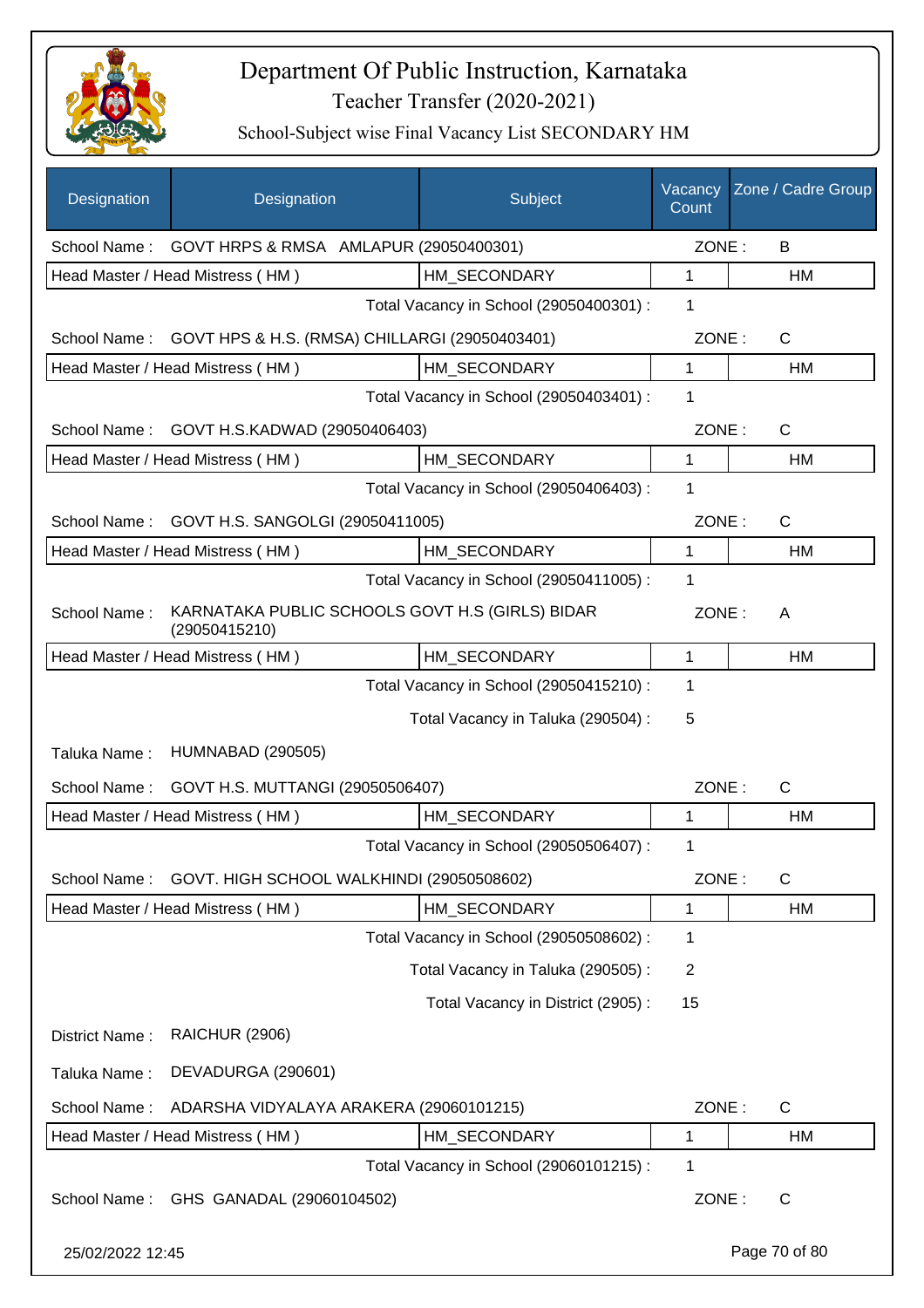

| Designation      | Designation                                                        | Subject                                 | Vacancy<br>Count | Zone / Cadre Group |
|------------------|--------------------------------------------------------------------|-----------------------------------------|------------------|--------------------|
|                  | Head Master / Head Mistress (HM)                                   | HM_SECONDARY                            | 1                | HM                 |
|                  |                                                                    | Total Vacancy in School (29060104502) : | 1                |                    |
| School Name:     | GHS MADARAKAL (29060110802)                                        |                                         | ZONE:            | $\mathsf{C}$       |
|                  | Head Master / Head Mistress (HM)                                   | HM SECONDARY                            | 1                | HM                 |
|                  |                                                                    | Total Vacancy in School (29060110802) : | 1                |                    |
| School Name:     | GHS MUNDARAGI (29060112704)                                        |                                         | ZONE:            | $\mathsf{C}$       |
|                  | Head Master / Head Mistress (HM)                                   | HM SECONDARY                            | 1                | HM                 |
|                  |                                                                    | Total Vacancy in School (29060112704) : | 1                |                    |
| School Name:     | GOVT.HIGHER PRIMARY SCHOOL SHIVANGI_UPgraded_RMSA<br>(29060115601) |                                         | ZONE:            | $\mathsf{C}$       |
|                  | Head Master / Head Mistress (HM)                                   | HM SECONDARY                            | $\mathbf{1}$     | HM                 |
|                  |                                                                    | Total Vacancy in School (29060115601) : | 1                |                    |
|                  |                                                                    | Total Vacancy in Taluka (290601) :      | 5                |                    |
| Taluka Name:     | LINGASUGUR (290605)                                                |                                         |                  |                    |
| School Name:     | GHS HUNUR (29060508402)                                            |                                         | ZONE:            | $\mathsf{C}$       |
|                  | Head Master / Head Mistress (HM)                                   | HM_SECONDARY                            | $\mathbf{1}$     | HM                 |
|                  |                                                                    | Total Vacancy in School (29060508402) : | 1                |                    |
| School Name:     | GHS NAGALAPUR (29060513503)                                        |                                         | ZONE:            | $\mathsf{C}$       |
|                  | Head Master / Head Mistress (HM)                                   | HM_SECONDARY                            | $\mathbf{1}$     | HM                 |
|                  |                                                                    | Total Vacancy in School (29060513503) : | 1                |                    |
| School Name:     | GHS SANTEKELLUR (29060515604)                                      |                                         | ZONE:            | С                  |
|                  | Head Master / Head Mistress (HM)                                   | HM_SECONDARY                            | 1                | HM                 |
|                  |                                                                    | Total Vacancy in School (29060515604) : | 1                |                    |
|                  |                                                                    | Total Vacancy in Taluka (290605):       | 3                |                    |
| Taluka Name:     | MANVI (290606)                                                     |                                         |                  |                    |
| School Name:     | GHS MADAGIRI (29060610003)                                         |                                         | ZONE:            | C                  |
|                  | Head Master / Head Mistress (HM)                                   | HM_SECONDARY                            | 1                | HM                 |
|                  |                                                                    | Total Vacancy in School (29060610003) : | 1                |                    |
| School Name:     | GOVT HIGH SCHOOL POTHNAHAL (29060612405)                           |                                         | ZONE:            | C                  |
|                  | Head Master / Head Mistress (HM)                                   | HM_SECONDARY                            | 1                | HM                 |
|                  |                                                                    | Total Vacancy in School (29060612405) : | 1                |                    |
|                  |                                                                    | Total Vacancy in Taluka (290606) :      | $\overline{2}$   |                    |
| 25/02/2022 12:45 |                                                                    |                                         |                  | Page 71 of 80      |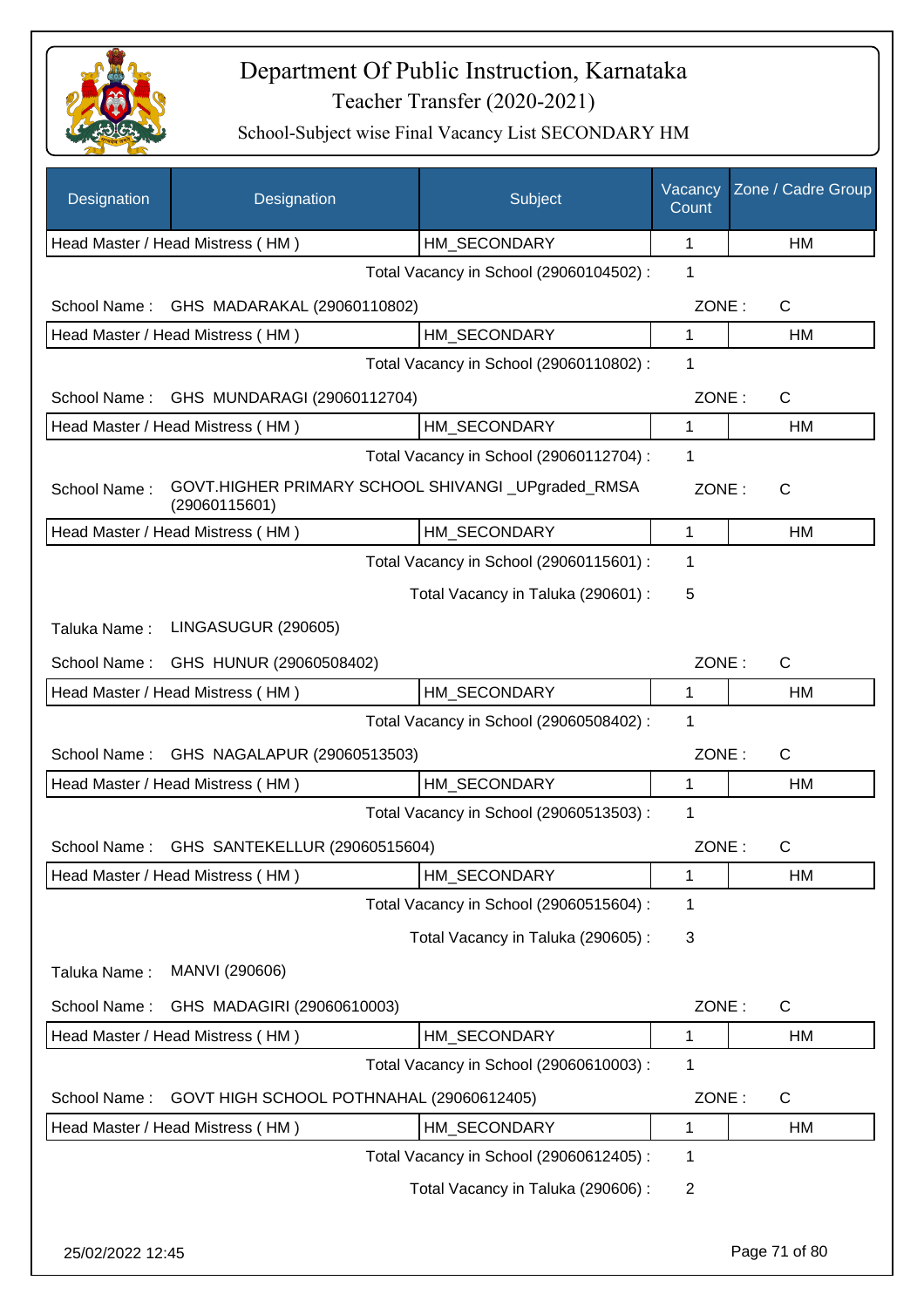

| Designation      | Designation                                                           | Subject                                 | Vacancy<br>Count | Zone / Cadre Group |
|------------------|-----------------------------------------------------------------------|-----------------------------------------|------------------|--------------------|
| Taluka Name:     | <b>RAICHUR (290607)</b>                                               |                                         |                  |                    |
| School Name:     | GHS GUNJALLI (29060704603)                                            |                                         | ZONE:            | C                  |
|                  | Head Master / Head Mistress (HM)                                      | HM SECONDARY                            | 1                | HM                 |
|                  |                                                                       | Total Vacancy in School (29060704603) : | 1                |                    |
| School Name:     | SHRIVENKATREDDY MALLANAGOUDA GHS BIJINIGERA<br>(29060712603)          |                                         | ZONE:            | $\mathsf{C}$       |
|                  | Head Master / Head Mistress (HM)                                      | HM_SECONDARY                            | 1                | HM                 |
|                  |                                                                       | Total Vacancy in School (29060712603) : | 1                |                    |
| School Name:     | GHS, J.VENKTAPUR (29060714302)                                        |                                         | ZONE:            | C                  |
|                  | Head Master / Head Mistress (HM)                                      | HM_SECONDARY                            | 1                | HM                 |
|                  |                                                                       | Total Vacancy in School (29060714302) : | 1                |                    |
| School Name:     | GOVT.HIGHER PRIMARY SCHOOL YELEBICHALI_Upgraded_RMSA<br>(29060715501) |                                         | ZONE:            | C                  |
|                  | Head Master / Head Mistress (HM)                                      | HM_SECONDARY                            | 1                | HM                 |
|                  |                                                                       | Total Vacancy in School (29060715501) : | 1                |                    |
| School Name:     | GHS SIYATALAB (29060716386)                                           |                                         | ZONE:            | A                  |
|                  | Head Master / Head Mistress (HM)                                      | HM_SECONDARY                            | 1                | HM                 |
|                  |                                                                       | Total Vacancy in School (29060716386) : | 1                |                    |
| School Name:     | GHS URDU P.COL, RCR (29060716387)                                     |                                         | ZONE:            | A                  |
|                  | Head Master / Head Mistress (HM)                                      | HM_SECONDARY                            | 1                | HM                 |
|                  |                                                                       | Total Vacancy in School (29060716387) : | 1                |                    |
|                  | School Name: GHS ASKIHAL (29060716401)                                |                                         | ZONE:            | A                  |
|                  | Head Master / Head Mistress (HM)                                      | HM_SECONDARY                            | 1                | HM                 |
|                  |                                                                       | Total Vacancy in School (29060716401) : | 1                |                    |
| School Name:     | ADARSH VIDYALAYA RMSA YERAMARAS (29060716609)                         |                                         | ZONE:            | A                  |
|                  | Head Master / Head Mistress (HM)                                      | HM SECONDARY                            | 1                | HM                 |
|                  |                                                                       | Total Vacancy in School (29060716609) : | 1                |                    |
| School Name:     | GHS KEB (29060716903)                                                 |                                         | ZONE:            | A                  |
|                  | Head Master / Head Mistress (HM)                                      | HM_SECONDARY                            | 1                | HM                 |
|                  |                                                                       | Total Vacancy in School (29060716903) : | 1                |                    |
| School Name:     | GHS POLICE COLNY and GPUC POLICE COLONY Raichur<br>(29060719317)      |                                         | ZONE:            | A                  |
|                  | Head Master / Head Mistress (HM)                                      | HM_SECONDARY                            | 1                | HM                 |
|                  |                                                                       | Total Vacancy in School (29060719317) : | 1                |                    |
| 25/02/2022 12:45 |                                                                       |                                         |                  | Page 72 of 80      |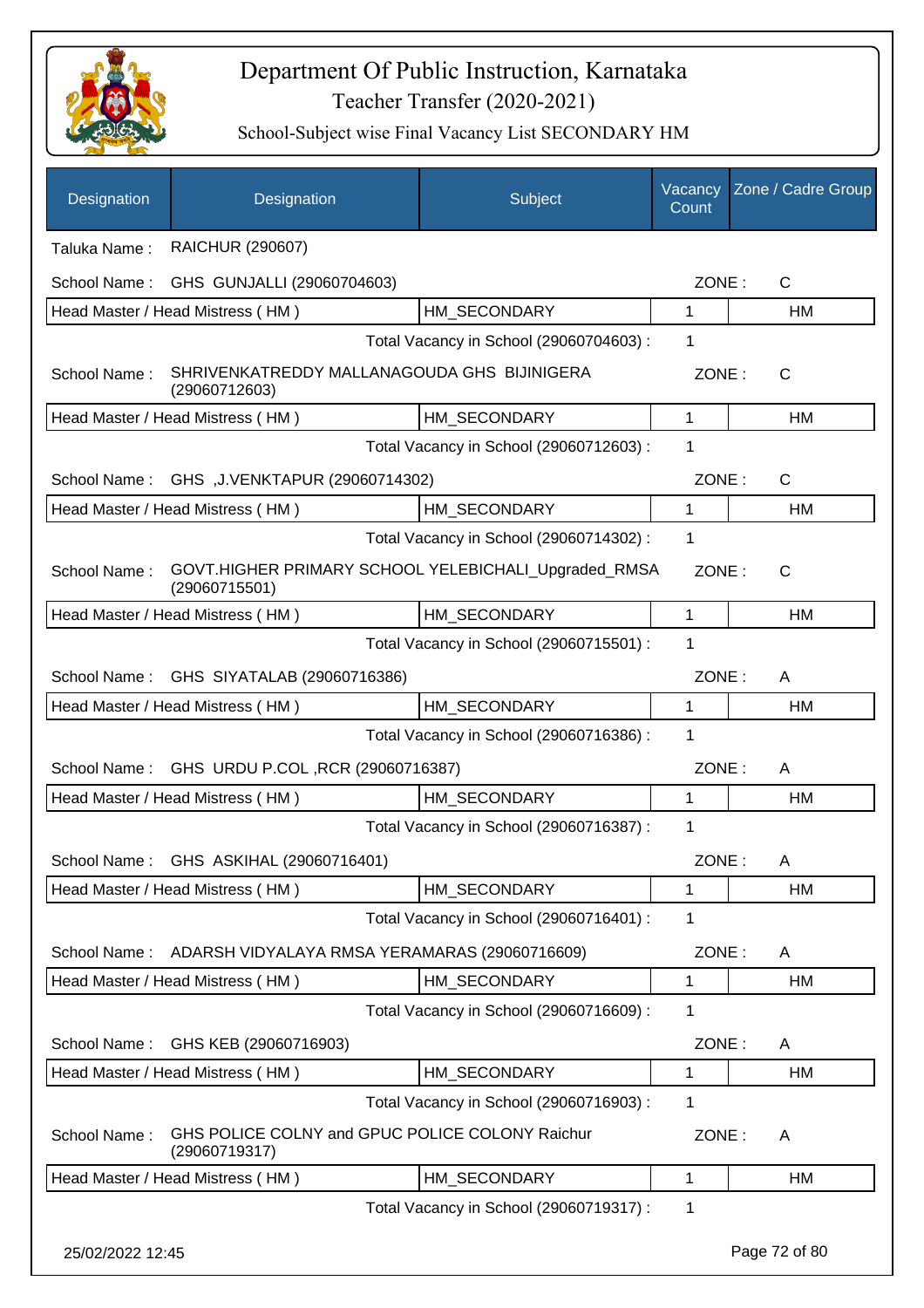

| Designation                                                                  | Designation                                                            | Subject                                 | Vacancy<br>Count | Zone / Cadre Group |  |  |
|------------------------------------------------------------------------------|------------------------------------------------------------------------|-----------------------------------------|------------------|--------------------|--|--|
| GOVERNMENT HIGHER PRIMARY SCHOOL YARAMARUS.<br>School Name:<br>(29060719602) |                                                                        |                                         |                  | ZONE:<br>A         |  |  |
|                                                                              | Head Master / Head Mistress (HM)                                       | HM_SECONDARY                            | 1                | HM                 |  |  |
|                                                                              |                                                                        | Total Vacancy in School (29060719602) : | 1                |                    |  |  |
| School Name:                                                                 | GHS YERMARUS CAMP (29060719806)                                        |                                         | ZONE:            | A                  |  |  |
|                                                                              | Head Master / Head Mistress (HM)                                       | HM_SECONDARY                            | 1                | HM                 |  |  |
|                                                                              |                                                                        | Total Vacancy in School (29060719806) : | 1                |                    |  |  |
|                                                                              |                                                                        | Total Vacancy in Taluka (290607) :      | 12               |                    |  |  |
| Taluka Name:                                                                 | <b>SINDHANUR (290608)</b>                                              |                                         |                  |                    |  |  |
| School Name:                                                                 | GHS HARAPUR (29060805302)                                              |                                         | ZONE:            | $\mathsf{C}$       |  |  |
|                                                                              | Head Master / Head Mistress (HM)                                       | HM_SECONDARY                            | 1                | HM                 |  |  |
|                                                                              |                                                                        | Total Vacancy in School (29060805302) : | 1                |                    |  |  |
| School Name:                                                                 | GOVT.HIGHER PRIMARY SCHOOL R H COLONY1<br>_Upgraded_RMSA (29060807103) |                                         | ZONE:            | $\mathsf{C}$       |  |  |
|                                                                              | Head Master / Head Mistress (HM)                                       | HM SECONDARY                            | 1                | HM                 |  |  |
|                                                                              |                                                                        | Total Vacancy in School (29060807103) : | 1                |                    |  |  |
|                                                                              |                                                                        | Total Vacancy in Taluka (290608) :      | 2                |                    |  |  |
|                                                                              |                                                                        | Total Vacancy in District (2906):       | 24               |                    |  |  |
| District Name:                                                               | <b>KOPPAL (2907)</b>                                                   |                                         |                  |                    |  |  |
| Taluka Name:                                                                 | GANGAVATHI (290702)                                                    |                                         |                  |                    |  |  |
| School Name:                                                                 | GHS HANAVAL (29070205705)                                              |                                         | ZONE:            | С                  |  |  |
|                                                                              | Head Master / Head Mistress (HM)                                       | HM_SECONDARY                            | 1                | HM                 |  |  |
|                                                                              |                                                                        | Total Vacancy in School (29070205705) : | 1                |                    |  |  |
| School Name:                                                                 | GHS HULIHYDAR (29070207104)                                            |                                         | ZONE:            | C                  |  |  |
|                                                                              | Head Master / Head Mistress (HM)                                       | HM_SECONDARY                            | 1                | HM                 |  |  |
|                                                                              |                                                                        | Total Vacancy in School (29070207104) : | 1                |                    |  |  |
| School Name:                                                                 | KARNATAKA PUBLIC SCHOOLS GHS KARATAGI (29070208735)                    |                                         | ZONE:            | A                  |  |  |
|                                                                              | Head Master / Head Mistress (HM)                                       | VICE_PRINCIPAL                          | 1                | НM                 |  |  |
|                                                                              |                                                                        | Total Vacancy in School (29070208735) : | 1                |                    |  |  |
| School Name:                                                                 | GHS MUSTUR (29070211211)                                               |                                         | ZONE:            | C                  |  |  |
|                                                                              | Head Master / Head Mistress (HM)                                       | HM_SECONDARY                            | 1                | HM                 |  |  |
|                                                                              |                                                                        | Total Vacancy in School (29070211211) : | 1                |                    |  |  |
|                                                                              | School Name: GHS HIREJANTAKAL (29070220704)                            |                                         | ZONE:            | A                  |  |  |
| 25/02/2022 12:45                                                             |                                                                        |                                         |                  | Page 73 of 80      |  |  |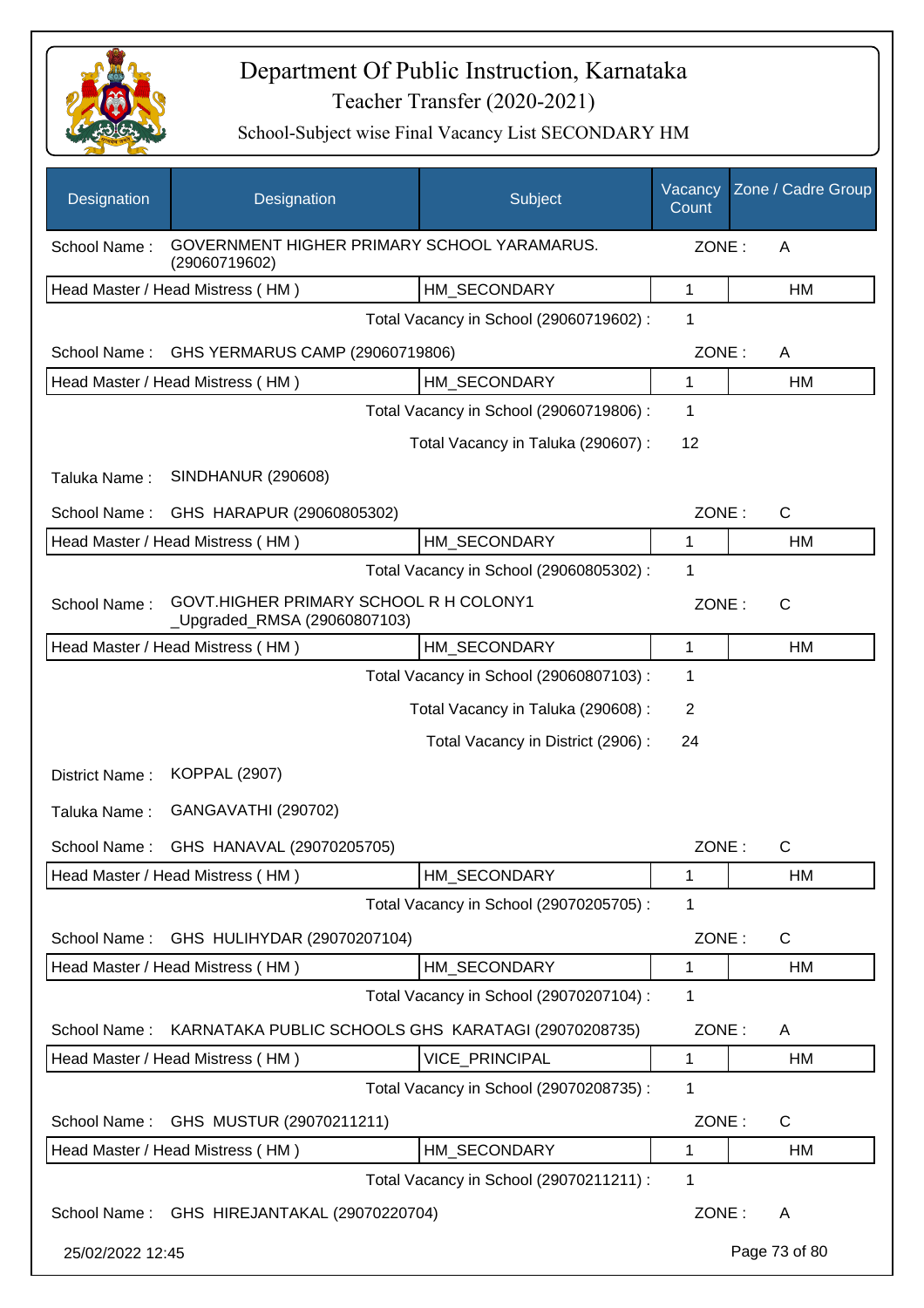

| Designation      | Designation                                            | Subject                                 | Vacancy<br>Count | Zone / Cadre Group |
|------------------|--------------------------------------------------------|-----------------------------------------|------------------|--------------------|
|                  | Head Master / Head Mistress (HM)                       | HM_SECONDARY                            | 1                | HM                 |
|                  |                                                        | Total Vacancy in School (29070220704) : | 1                |                    |
|                  |                                                        | Total Vacancy in Taluka (290702) :      | 5                |                    |
| Taluka Name:     | KOPPAL (290703)                                        |                                         |                  |                    |
| School Name:     | GOVT HIGH SCHOOL GINIGERI (29070304902)                |                                         | ZONE:            | $\mathsf{C}$       |
|                  | Head Master / Head Mistress (HM)                       | HM_SECONDARY                            | $\overline{2}$   | HM                 |
|                  |                                                        | Total Vacancy in School (29070304902) : | 2                |                    |
| School Name:     | GHS COMPOSITE HOSALINGAPUR (29070308403)               |                                         | ZONE:            | $\mathsf{C}$       |
|                  | Head Master / Head Mistress (HM)                       | HM_SECONDARY                            | $\mathbf{1}$     | HM                 |
|                  |                                                        | Total Vacancy in School (29070308403) : | 1                |                    |
|                  | School Name: ADARSHA VIDYALA RMSA KOPPAL (29070311360) |                                         | ZONE:            | B                  |
|                  | Head Master / Head Mistress (HM)                       | HM_SECONDARY                            | $\mathbf{1}$     | <b>HM</b>          |
|                  |                                                        | Total Vacancy in School (29070311360) : | 1                |                    |
| School Name:     | GIRLS GOVT JUNIOR COLLEGE KOPPAL (29070318005)         |                                         | ZONE:            | A                  |
|                  | Head Master / Head Mistress (HM)                       | VICE_PRINCIPAL                          | $\mathbf{1}$     | HM                 |
|                  |                                                        | Total Vacancy in School (29070318005) : | 1                |                    |
| School Name:     | GHS BOYS JUNIOR COLLEGE KOPPAL (29070318006)           |                                         | ZONE:            | A                  |
|                  | Head Master / Head Mistress (HM)                       | VICE_PRINCIPAL                          | 1                | HM                 |
|                  |                                                        | Total Vacancy in School (29070318006) : | 1                |                    |
|                  |                                                        | Total Vacancy in Taluka (290703):       | 6                |                    |
| Taluka Name:     | <b>KUSTAGI (290704)</b>                                |                                         |                  |                    |
| School Name:     | GHS HIREGONNAGAR (29070405302)                         |                                         | ZONE:            | $\mathsf{C}$       |
|                  | Head Master / Head Mistress (HM)                       | HM SECONDARY                            | 1                | HM                 |
|                  |                                                        | Total Vacancy in School (29070405302) : | 1                |                    |
| School Name:     | GHS J.GUDADOOR (29070406802)                           |                                         | ZONE:            | $\mathsf{C}$       |
|                  | Head Master / Head Mistress (HM)                       | HM_SECONDARY                            | 1                | HM                 |
|                  |                                                        | Total Vacancy in School (29070406802) : | 1                |                    |
|                  | School Name: GHS KILLARHATTI (29070408803)             |                                         | ZONE:            | $\mathsf{C}$       |
|                  | Head Master / Head Mistress (HM)                       | HM_SECONDARY                            | 1                | <b>HM</b>          |
|                  |                                                        | Total Vacancy in School (29070408803) : | 1                |                    |
| School Name:     | GHSMUDENOOR (29070415003)                              |                                         | ZONE:            | C                  |
|                  | Head Master / Head Mistress (HM)                       | HM_SECONDARY                            | 1                | HM                 |
| 25/02/2022 12:45 |                                                        |                                         |                  | Page 74 of 80      |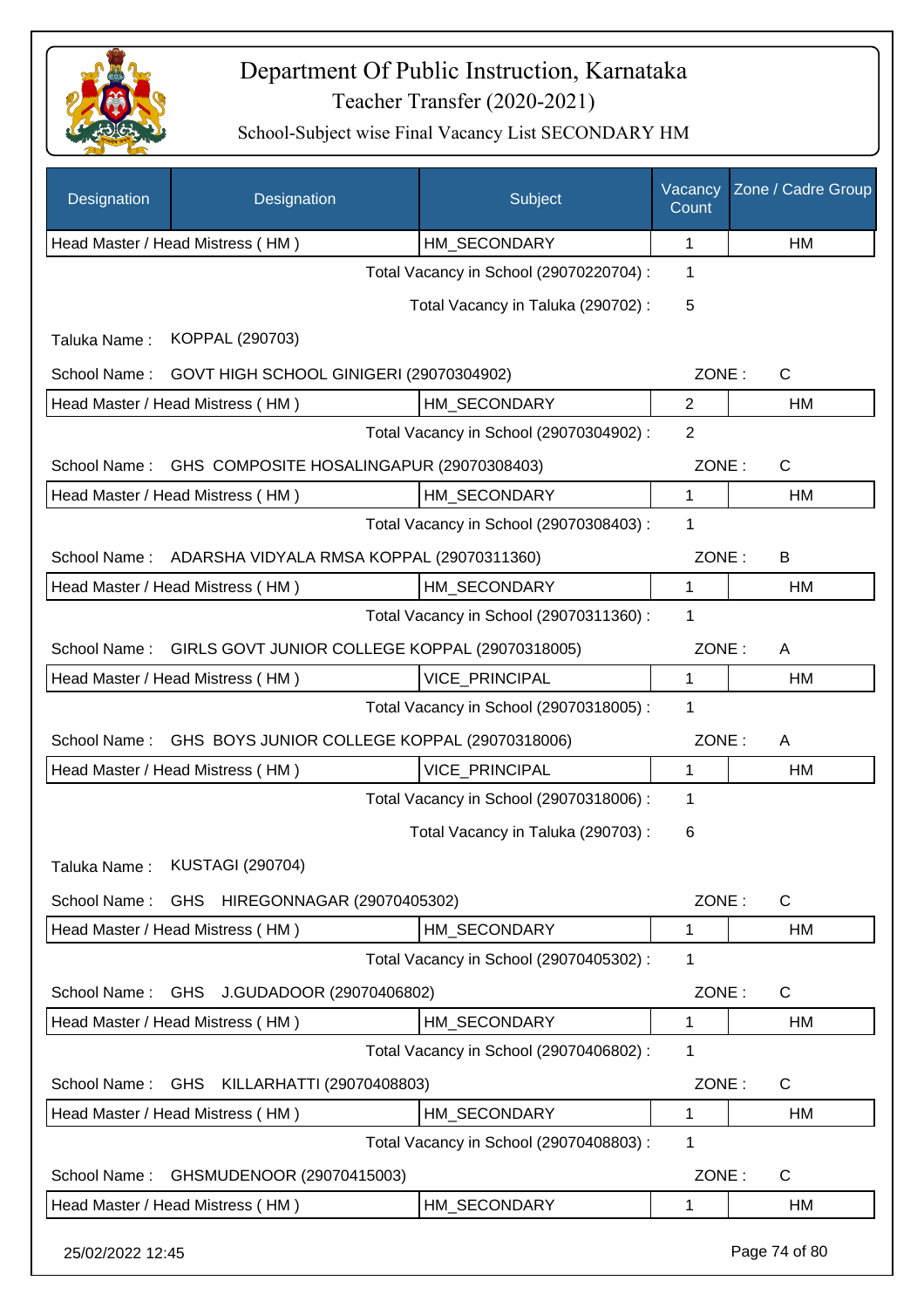

| Designation                                        | Designation                                      |  | Subject                                 | Vacancy<br>Count | Zone / Cadre Group |
|----------------------------------------------------|--------------------------------------------------|--|-----------------------------------------|------------------|--------------------|
|                                                    |                                                  |  | Total Vacancy in School (29070415003) : | 1                |                    |
| School Name:                                       | GOVERNMENT HIGH SCHOOL, YARAGERA (29070417202)   |  |                                         | ZONE:            | $\mathsf{C}$       |
|                                                    | Head Master / Head Mistress (HM)                 |  | HM SECONDARY                            | $\mathbf{1}$     | HM                 |
|                                                    |                                                  |  | Total Vacancy in School (29070417202) : | 1                |                    |
| School Name:                                       | GHS GIRLS KHUSTAGI (29070418303)                 |  |                                         | ZONE:            | A                  |
| VICE_PRINCIPAL<br>Head Master / Head Mistress (HM) |                                                  |  | $\mathbf{1}$                            | HM               |                    |
|                                                    |                                                  |  | Total Vacancy in School (29070418303) : | 1                |                    |
|                                                    |                                                  |  | Total Vacancy in Taluka (290704) :      | 6                |                    |
| Taluka Name:                                       | <b>YELBURGA (290709)</b>                         |  |                                         |                  |                    |
|                                                    | School Name: GHS NSD CHIKKAMYAGERI (29070903304) |  |                                         | ZONE:            | C                  |
|                                                    | Head Master / Head Mistress (HM)                 |  | HM_SECONDARY                            | 1                | HM                 |
|                                                    |                                                  |  | Total Vacancy in School (29070903304) : | 1                |                    |
| School Name:                                       | GHS GANADAL (29070904002)                        |  |                                         | ZONE:            | $\mathsf{C}$       |
|                                                    | Head Master / Head Mistress (HM)                 |  | HM_SECONDARY                            | $\mathbf{1}$     | HM                 |
|                                                    |                                                  |  | Total Vacancy in School (29070904002) : | 1                |                    |
| School Name:                                       | ADARSHA VIDYALAYA RMSA ITAGI (29070906107)       |  |                                         | ZONE:            | C                  |
|                                                    | Head Master / Head Mistress (HM)                 |  | HM SECONDARY                            | $\mathbf 1$      | <b>HM</b>          |
|                                                    |                                                  |  | Total Vacancy in School (29070906107) : | 1                |                    |
| School Name:                                       | GOVT HIGH SCHOOL RAJOOR-ADOOR (29070908119)      |  |                                         | ZONE:            | B                  |
|                                                    | Head Master / Head Mistress (HM)                 |  | HM_SECONDARY                            | 1                | HM                 |
|                                                    |                                                  |  | Total Vacancy in School (29070908119) : | 1                |                    |
| School Name:                                       | GHS MASABAHANCHINAL (29070908120)                |  |                                         | ZONE:            | B                  |
|                                                    | Head Master / Head Mistress (HM)                 |  | HM_SECONDARY                            | 1                | HM                 |
|                                                    |                                                  |  | Total Vacancy in School (29070908120) : | 1                |                    |
|                                                    |                                                  |  | Total Vacancy in Taluka (290709) :      | 5                |                    |
|                                                    |                                                  |  | Total Vacancy in District (2907):       | 22               |                    |
| District Name:                                     | <b>BALLARI (2912)</b>                            |  |                                         |                  |                    |
| Taluka Name:                                       | BELLARY WEST (291201)                            |  |                                         |                  |                    |
| School Name:                                       | GHS KUDITHINI (29120105328)                      |  |                                         | ZONE:            | A                  |
|                                                    | Head Master / Head Mistress (HM)                 |  | HM_SECONDARY                            | $\mathbf 1$      | HM                 |
|                                                    |                                                  |  | Total Vacancy in School (29120105328) : | 1                |                    |
|                                                    |                                                  |  |                                         |                  |                    |
| 25/02/2022 12:45                                   |                                                  |  |                                         |                  | Page 75 of 80      |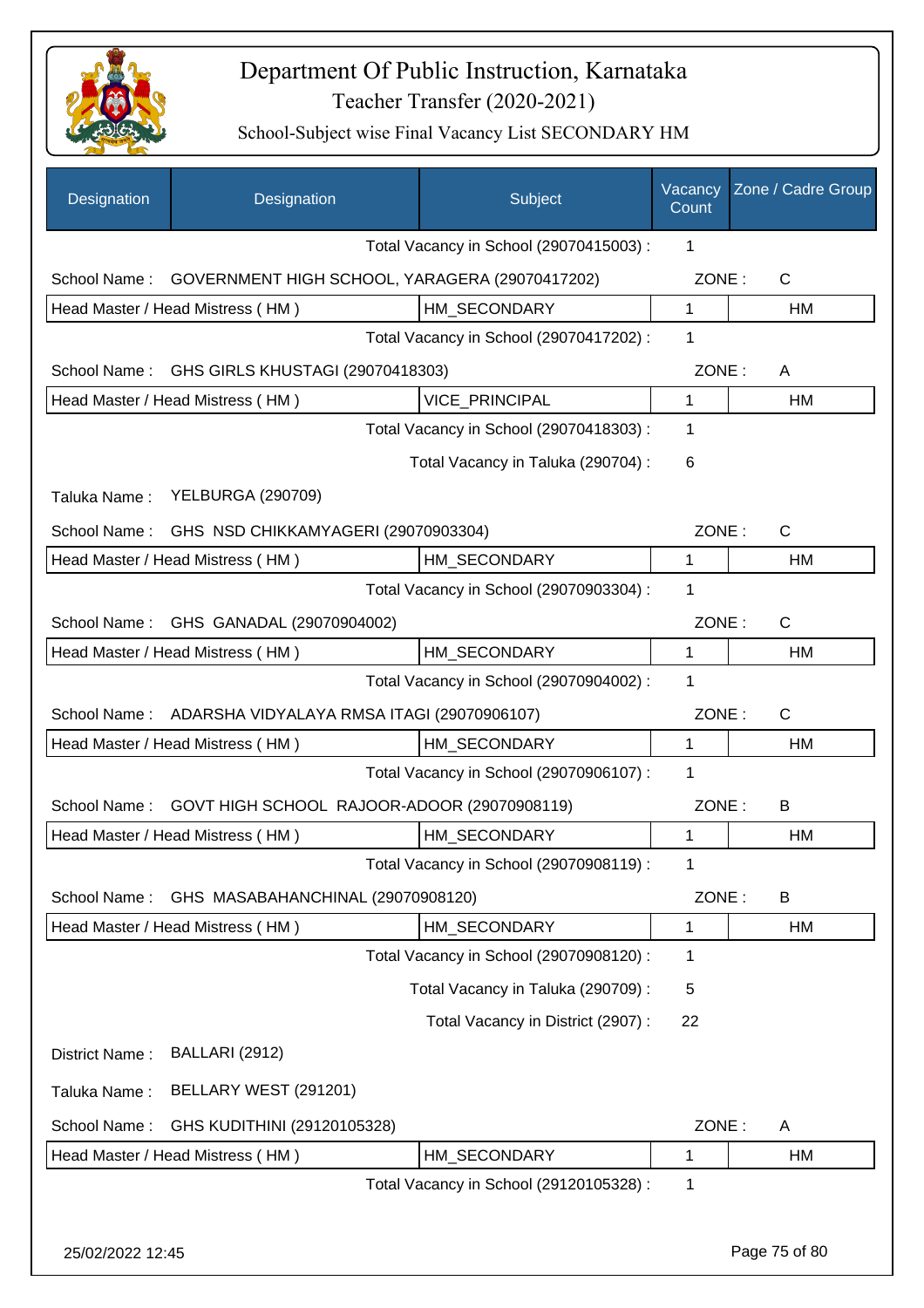

| Designation                                   | Designation                                      | Subject                                 | Vacancy<br>Count | Zone / Cadre Group |
|-----------------------------------------------|--------------------------------------------------|-----------------------------------------|------------------|--------------------|
| School Name: GHS GIRLS KURUGODU (29120105519) |                                                  |                                         | ZONE:            | A                  |
|                                               | Head Master / Head Mistress (HM)                 | HM SECONDARY                            | 1                | HM                 |
|                                               |                                                  | Total Vacancy in School (29120105519) : | 1                |                    |
|                                               | School Name: GHS KOLAGAL (29120105609)           |                                         | ZONE:            | B                  |
|                                               | Head Master / Head Mistress (HM)                 | HM_SECONDARY                            | $\mathbf{1}$     | <b>HM</b>          |
|                                               |                                                  | Total Vacancy in School (29120105609) : | 1                |                    |
|                                               | School Name: GHPS & GHS YELUBENCHI (29120109601) |                                         | ZONE:            | $\mathsf{C}$       |
|                                               | Head Master / Head Mistress (HM)                 | HM_SECONDARY                            | 1                | HM                 |
|                                               |                                                  | Total Vacancy in School (29120109601) : | 1                |                    |
| School Name:                                  | GHS BANDIHATTI (29120114107)                     |                                         | ZONE:            | A                  |
|                                               | Head Master / Head Mistress (HM)                 | HM_SECONDARY                            | $\mathbf{1}$     | <b>HM</b>          |
|                                               |                                                  | Total Vacancy in School (29120114107) : | 1                |                    |
|                                               | School Name: GHS M A K AZAD FORT (29120114433)   |                                         | ZONE:            | A                  |
|                                               | Head Master / Head Mistress (HM)                 | HM_SECONDARY                            | 1                | <b>HM</b>          |
|                                               |                                                  | Total Vacancy in School (29120114433) : | 1                |                    |
| School Name:                                  | GUHS HIRIYALKUDAM (29120115102)                  |                                         | ZONE:            | A                  |
|                                               | Head Master / Head Mistress (HM)                 | HM_SECONDARY                            | 1                | HM                 |
|                                               |                                                  | Total Vacancy in School (29120115102) : | 1                |                    |
|                                               |                                                  | Total Vacancy in Taluka (291201) :      | 7                |                    |
| Taluka Name:                                  | <b>HADAGALI (291202)</b>                         |                                         |                  |                    |
|                                               | School Name: GHS VKK HIRE HADAGALI (29120201610) |                                         | ZONE:            | C                  |
|                                               | Head Master / Head Mistress (HM)                 | VICE_PRINCIPAL                          | 1                | HM                 |
|                                               |                                                  | Total Vacancy in School (29120201610) : | 1                |                    |
| School Name:                                  | GHS HOLALU (29120202013)                         |                                         | ZONE:            | C                  |
|                                               | Head Master / Head Mistress (HM)                 | VICE_PRINCIPAL                          | 1                | HM                 |
|                                               |                                                  | Total Vacancy in School (29120202013) : | 1                |                    |
| School Name:                                  | GHS WEST KALVI (29120202507)                     |                                         | ZONE:            | $\mathsf{C}$       |
|                                               | Head Master / Head Mistress (HM)                 | HM_SECONDARY                            | 1                | HM                 |
|                                               |                                                  | Total Vacancy in School (29120202507) : | 1                |                    |
| School Name:                                  | GHPS & GHS L.N.HALLI PLOT (29120203104)          |                                         | ZONE:            | $\mathsf{C}$       |
|                                               | Head Master / Head Mistress (HM)                 | HM_SECONDARY                            | 1                | HM                 |
|                                               |                                                  | Total Vacancy in School (29120203104) : | 1                |                    |
| 25/02/2022 12:45                              |                                                  |                                         |                  | Page 76 of 80      |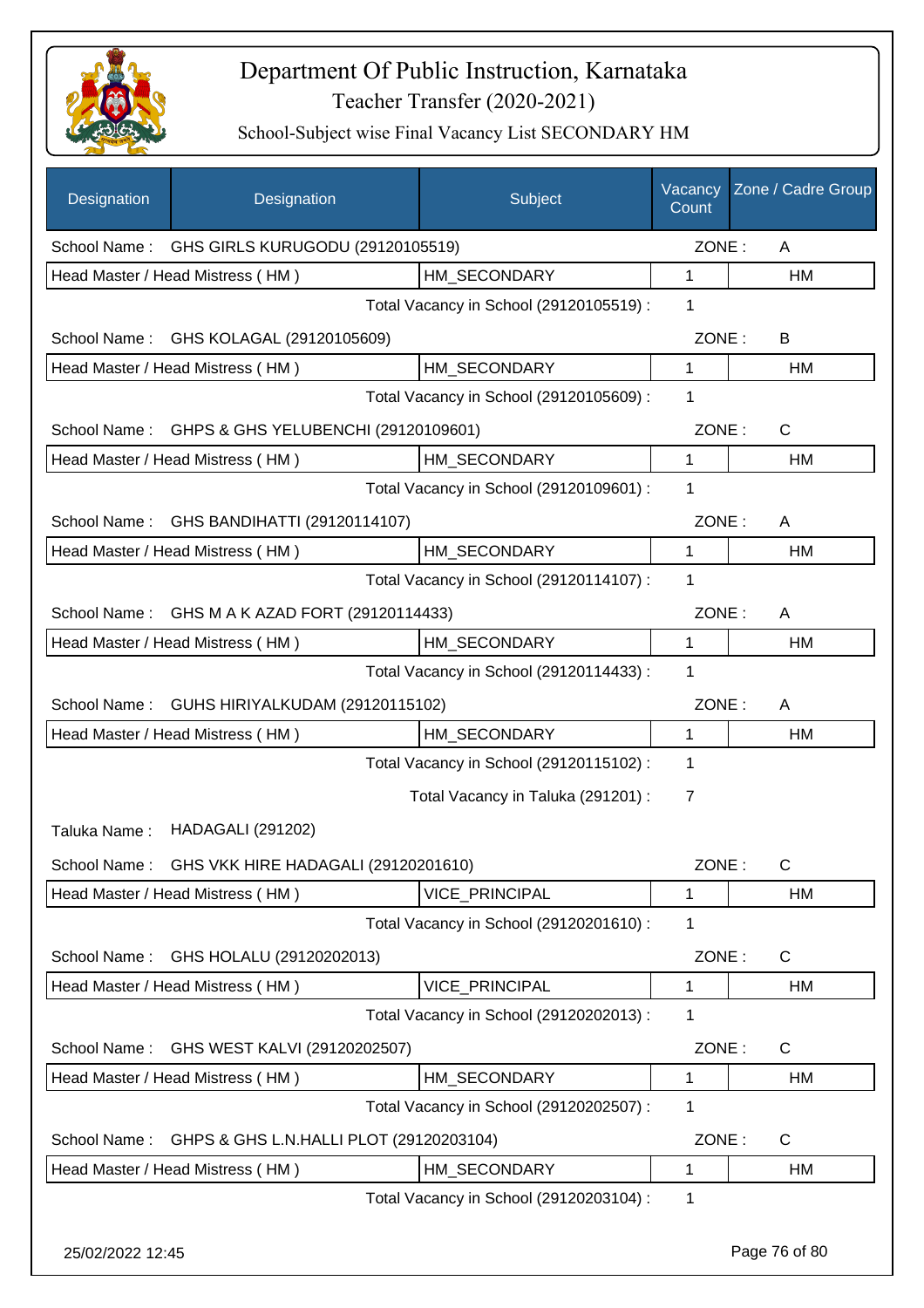

| Designation      | Designation                                     | Subject                                 | Vacancy<br>Count | Zone / Cadre Group |
|------------------|-------------------------------------------------|-----------------------------------------|------------------|--------------------|
|                  |                                                 | Total Vacancy in Taluka (291202) :      | 4                |                    |
| Taluka Name:     | <b>HOSPET (291205)</b>                          |                                         |                  |                    |
| School Name:     | GHS CHIKKAJAIGNUR (29120500902)                 |                                         | ZONE:            | C                  |
|                  | Head Master / Head Mistress (HM)                | HM SECONDARY                            | 1                | HM                 |
|                  |                                                 | Total Vacancy in School (29120500902) : | 1                |                    |
| School Name:     | GOVT PU (HIGH SCHOOL) M M HALLI (29120504019)   |                                         | ZONE:            | A                  |
|                  | Head Master / Head Mistress (HM)                | <b>VICE PRINCIPAL</b>                   | 1                | HM                 |
|                  |                                                 | Total Vacancy in School (29120504019) : | 1                |                    |
| School Name:     | GHS RAMA SAGARA (29120505005)                   |                                         | ZONE:            | C                  |
|                  | Head Master / Head Mistress (HM)                | HM SECONDARY                            | 1                | <b>HM</b>          |
|                  |                                                 | Total Vacancy in School (29120505005) : | 1                |                    |
| School Name:     | GOVT PU (HIGH SCHOOL BOYS) KAMPLI (29120512701) |                                         | ZONE:            | A                  |
|                  | Head Master / Head Mistress (HM)                | <b>VICE PRINCIPAL</b>                   | 1                | <b>HM</b>          |
|                  |                                                 | Total Vacancy in School (29120512701) : | 1                |                    |
|                  |                                                 | Total Vacancy in Taluka (291205):       | 4                |                    |
| Taluka Name:     | <b>KUDLIGI (291206)</b>                         |                                         |                  |                    |
| School Name:     | GHS SOOLADHA HALLI (29120607304)                |                                         | ZONE:            | $\mathsf{C}$       |
|                  | Head Master / Head Mistress (HM)                | HM_SECONDARY                            | 1                | <b>HM</b>          |
|                  |                                                 | Total Vacancy in School (29120607304) : | 1                |                    |
| School Name:     | GOVT. ADARSHA VIDYALAYA KUDLIGI (29120608802)   |                                         | ZONE:            | A                  |
|                  | Head Master / Head Mistress (HM)                | HM_SECONDARY                            | 1                | HM                 |
|                  |                                                 | Total Vacancy in School (29120608802) : | 1                |                    |
|                  |                                                 | Total Vacancy in Taluka (291206) :      | 2                |                    |
| Taluka Name:     | SANDUR (291207)                                 |                                         |                  |                    |
| School Name:     | GHS KRISHNA NAGARA (29120701004)                |                                         | ZONE:            | B                  |
|                  | Head Master / Head Mistress (HM)                | HM_SECONDARY                            | 1                | HM                 |
|                  |                                                 | Total Vacancy in School (29120701004) : | 1                |                    |
| School Name:     | GHS DODDA ANTHAPURA (29120703203)               |                                         | ZONE:            | $\mathsf{C}$       |
|                  | Head Master / Head Mistress (HM)                | HM_SECONDARY                            | 1                | HM                 |
|                  |                                                 | Total Vacancy in School (29120703203) : | 1                |                    |
| School Name:     | GOVT PU COLLEGE(HS), SANDUR (29120710904)       |                                         | ZONE:            | A                  |
|                  | Head Master / Head Mistress (HM)                | VICE_PRINCIPAL                          | 1                | <b>HM</b>          |
| 25/02/2022 12:45 |                                                 |                                         |                  | Page 77 of 80      |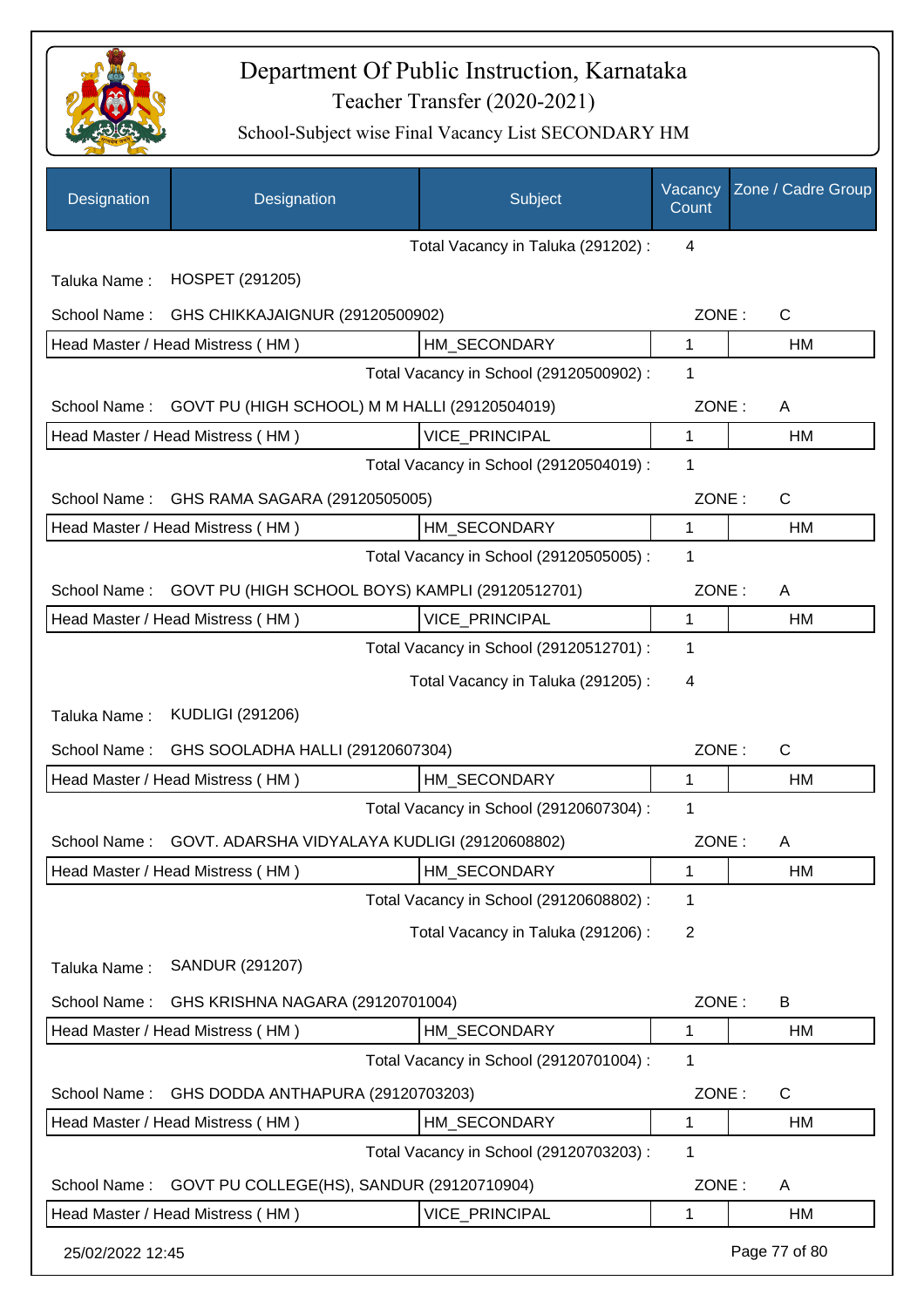

| Designation      | Designation                                     | Subject                                 | Vacancy<br>Count | Zone / Cadre Group |
|------------------|-------------------------------------------------|-----------------------------------------|------------------|--------------------|
|                  |                                                 | Total Vacancy in School (29120710904) : | 1                |                    |
|                  |                                                 | Total Vacancy in Taluka (291207):       | 3                |                    |
| Taluka Name:     | SIRUGUPPA (291208)                              |                                         |                  |                    |
| School Name:     | GOVT. ADARSHA VIDYALAYA SIRUGUPPA (29120802106) |                                         | ZONE:            | A                  |
|                  | Head Master / Head Mistress (HM)                | HM_SECONDARY                            | 1                | HM                 |
|                  |                                                 | Total Vacancy in School (29120802106) : | 1                |                    |
| School Name:     | GHS 5TH WARD SIRUGUPPA (29120808802)            |                                         | ZONE:            | A                  |
|                  | Head Master / Head Mistress (HM)                | HM_SECONDARY                            | 1                | HM                 |
|                  |                                                 | Total Vacancy in School (29120808802) : | 1                |                    |
| School Name:     | GUHS SIRUGUPPA (29120809302)                    |                                         | ZONE:            | A                  |
|                  | Head Master / Head Mistress (HM)                | HM SECONDARY                            | $\mathbf{1}$     | <b>HM</b>          |
|                  |                                                 | Total Vacancy in School (29120809302) : | 1                |                    |
| School Name:     | GHS GIRLS SIRUGUPPA (29120810302)               |                                         | ZONE:            | A                  |
|                  | Head Master / Head Mistress (HM)                | HM SECONDARY                            | 1                | HM                 |
|                  |                                                 | Total Vacancy in School (29120810302) : | $\mathbf 1$      |                    |
| School Name:     | GHS GIRLS TEKKALAKOTE (29120811602)             |                                         | ZONE:            | A                  |
|                  | Head Master / Head Mistress (HM)                | HM SECONDARY                            | 1                | HM                 |
|                  |                                                 | Total Vacancy in School (29120811602) : | $\mathbf 1$      |                    |
|                  |                                                 | Total Vacancy in Taluka (291208):       | 5                |                    |
| Taluka Name:     | BELLARY EAST (291209)                           |                                         |                  |                    |
| School Name:     | GHS S R COLONY BALLARI (29120901512)            |                                         | ZONE:            | A                  |
|                  | Head Master / Head Mistress (HM)                | HM_SECONDARY                            | 1                | HM                 |
|                  |                                                 | Total Vacancy in School (29120901512) : | $\mathbf 1$      |                    |
| School Name:     | GHS KAPPAGAL ROAD (29120902007)                 |                                         | ZONE:            | A                  |
|                  | Head Master / Head Mistress (HM)                | HM SECONDARY                            | 1                | HM                 |
|                  |                                                 | Total Vacancy in School (29120902007) : | 1                |                    |
| School Name:     | GHS DAMMURU (29120903716)                       |                                         | ZONE:            | C                  |
|                  | Head Master / Head Mistress (HM)                | HM SECONDARY                            | 1                | HM                 |
|                  |                                                 | Total Vacancy in School (29120903716) : | 1                |                    |
| School Name:     | GHS KORLAGUNDI (29120905904)                    |                                         | ZONE:            | $\mathsf{C}$       |
|                  | Head Master / Head Mistress (HM)                | HM_SECONDARY                            | 1                | HM                 |
|                  |                                                 | Total Vacancy in School (29120905904) : | 1                |                    |
| 25/02/2022 12:45 |                                                 |                                         |                  | Page 78 of 80      |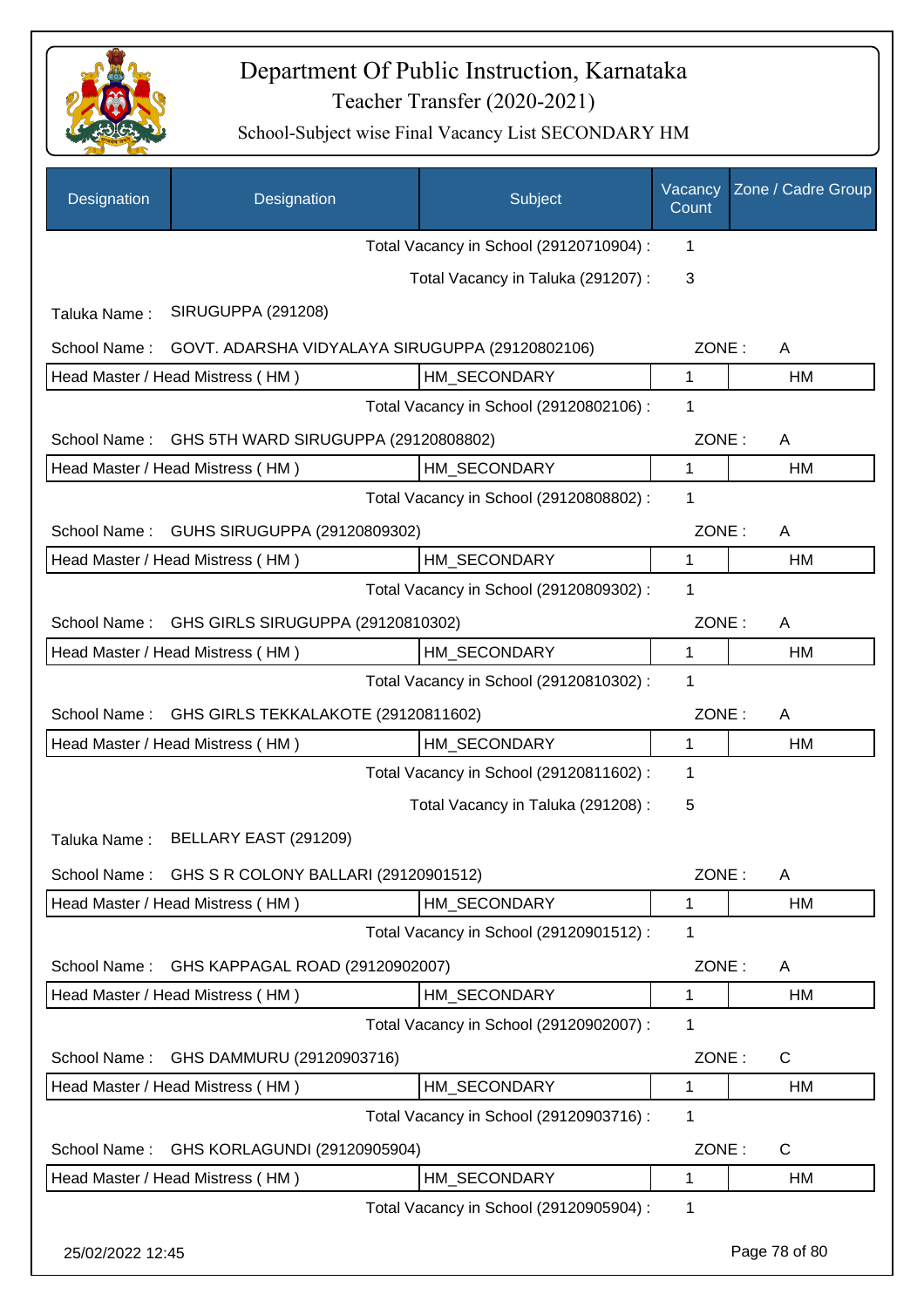

School-Subject wise Final Vacancy List SECONDARY HM

| Designation                                                                 | Designation                                                 | Subject                                 | Vacancy<br>Count | Zone / Cadre Group |  |
|-----------------------------------------------------------------------------|-------------------------------------------------------------|-----------------------------------------|------------------|--------------------|--|
| KARNATAKA PUBLIC SCHOOLS GHS GIRLS BALLARI<br>School Name:<br>(29120910117) |                                                             |                                         |                  | ZONE:<br>A         |  |
|                                                                             | Head Master / Head Mistress (HM)                            | VICE_PRINCIPAL                          | $\mathbf{1}$     | HM                 |  |
|                                                                             |                                                             | Total Vacancy in School (29120910117) : | 1                |                    |  |
|                                                                             |                                                             | Total Vacancy in Taluka (291209):       | 5                |                    |  |
| Taluka Name:                                                                | HARAPANAHALLI (291407)                                      |                                         |                  |                    |  |
| School Name:                                                                | KARNATAKA PUBLIC SCHOOLS GJC-HALUVAGALU (29140702610)       |                                         | ZONE:            | $\mathsf{C}$       |  |
|                                                                             | Head Master / Head Mistress (HM)                            | VICE_PRINCIPAL                          | 1                | HM                 |  |
|                                                                             |                                                             | Total Vacancy in School (29140702610) : | 1                |                    |  |
| School Name:                                                                | GOVT ADARSHA VIDYALAYA RMSA-ANANTHANAHALLI<br>(29140709701) |                                         | ZONE:            | В                  |  |
|                                                                             | Head Master / Head Mistress (HM)                            | HM SECONDARY                            | $\mathbf{1}$     | HM                 |  |
|                                                                             |                                                             | Total Vacancy in School (29140709701) : | 1                |                    |  |
|                                                                             |                                                             | Total Vacancy in Taluka (291407) :      | $\overline{2}$   |                    |  |
|                                                                             |                                                             | Total Vacancy in District (2912) :      | 32               |                    |  |
| District Name:                                                              | YADAGIRI (2933)                                             |                                         |                  |                    |  |
| Taluka Name:                                                                | <b>SHAHAPUR (293307)</b>                                    |                                         |                  |                    |  |
| School Name:                                                                | GOVT. HS KANNEKOLUR (29330707404)                           |                                         | ZONE:            | $\mathsf{C}$       |  |
|                                                                             | Head Master / Head Mistress (HM)                            | HM SECONDARY                            | 1                | HM                 |  |
|                                                                             |                                                             | Total Vacancy in School (29330707404) : | 1                |                    |  |
|                                                                             | School Name: GOVT. HS KURKUNDA (29330709104)                |                                         | ZONE:            | С                  |  |
|                                                                             | Head Master / Head Mistress (HM)                            | HM_SECONDARY                            | 1                | HM                 |  |
|                                                                             |                                                             | Total Vacancy in School (29330709104) : | 1                |                    |  |
| School Name:                                                                | GOVT. HS MADDARKI (29330709605)                             |                                         | ZONE:            | C                  |  |
|                                                                             | Head Master / Head Mistress (HM)                            | HM_SECONDARY                            | 1                | HM                 |  |
|                                                                             |                                                             | Total Vacancy in School (29330709605) : | 1                |                    |  |
| School Name:                                                                | GOVT. HS NAGANATAGI (29330714706)                           |                                         | ZONE:            | $\mathsf{C}$       |  |
|                                                                             | Head Master / Head Mistress (HM)                            | HM_SECONDARY                            | 1                | HM                 |  |
|                                                                             |                                                             | Total Vacancy in School (29330714706) : | 1                |                    |  |
| School Name:                                                                | GOVT. JC BOYS SHAHAPUR (29330718505)                        |                                         | ZONE:            | A                  |  |
|                                                                             | Head Master / Head Mistress (HM)                            | VICE_PRINCIPAL                          | 1                | HM                 |  |
|                                                                             |                                                             | Total Vacancy in School (29330718505) : | 1                |                    |  |

25/02/2022 12:45 Page 79 of 80